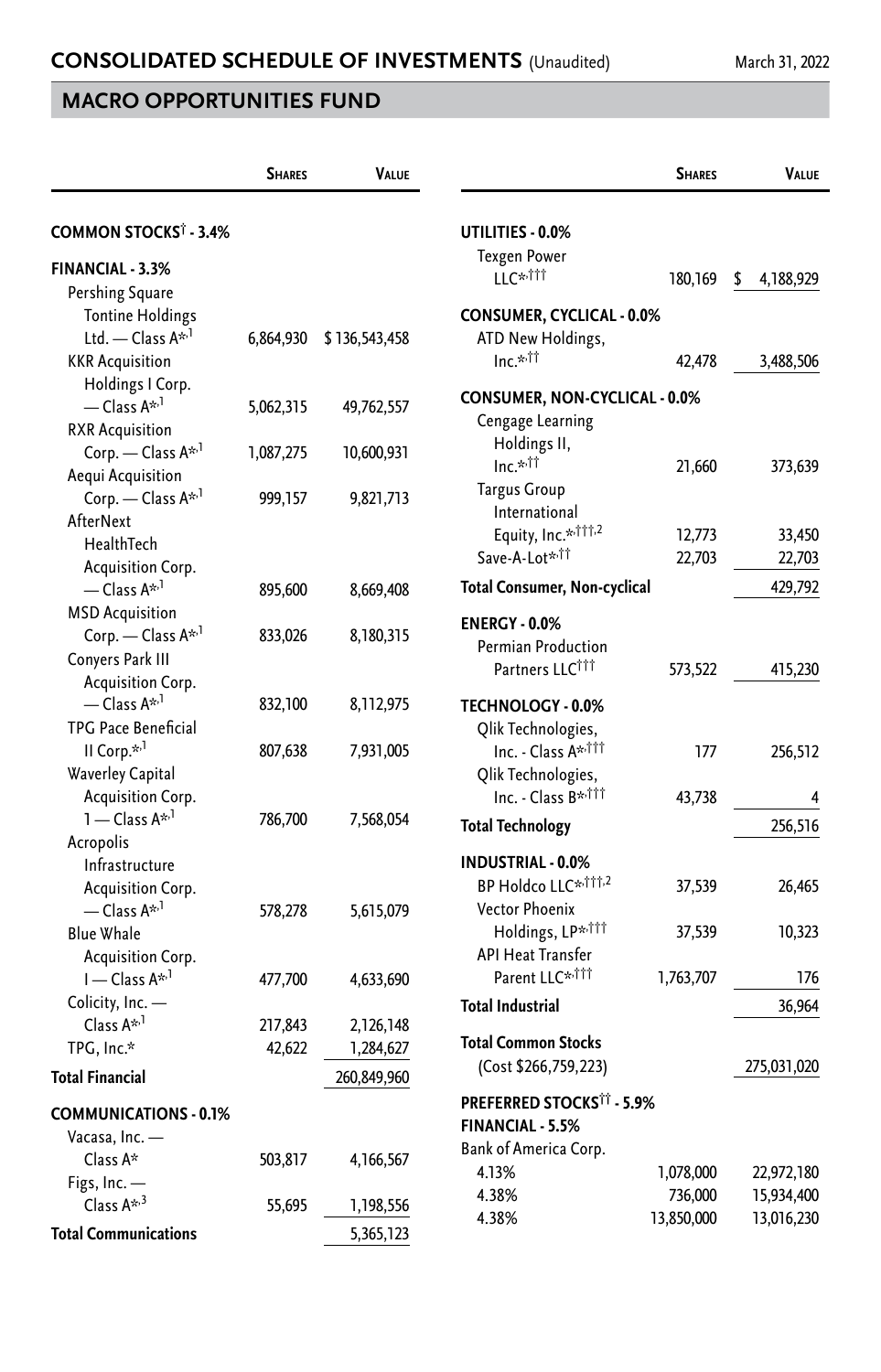|                                 | <b>SHARES</b> | <b>VALUE</b> |                                             | <b>SHARES</b> | VALUE        |
|---------------------------------|---------------|--------------|---------------------------------------------|---------------|--------------|
| First Republic Bank             |               |              | <b>GOVERNMENT - 0.4%</b>                    |               |              |
| 4.25%                           | 1,168,000     | \$24,247,680 | CoBank ACB                                  |               |              |
| 4.50%                           | 725,600       | 16,021,248   | 4.25% due 12/31/70                          | 20,000,000    | \$18,800,000 |
| 4.13%                           | 369,600       | 7,621,152    | Farmer Mac                                  |               |              |
| Wells Fargo & Co.               |               |              | 5.75%                                       | 378,000       | 9,506,700    |
| 3.90% due 12/31/70              | 25,750,000    | 24,682,662   |                                             |               |              |
| 4.70%                           | 982,000       | 21,653,100   | <b>Total Government</b>                     |               | 28,306,700   |
| Citigroup, Inc.                 |               |              | <b>INDUSTRIAL - 0.0%</b>                    |               |              |
| 3.88% due 12/31/70              | 30,600,000    | 28,840,500   | API Heat Transfer                           |               |              |
| 4.00% due 12/31/70              | 13,100,000    | 12,576,000   | Intermediate* <sup>†††</sup>                | 218           |              |
|                                 |               |              |                                             |               |              |
| Equitable Holdings, Inc.        |               |              | <b>Total Preferred Stocks</b>               |               |              |
| 4.95% due 12/31/70<br>4.30%     | 24,550,000    | 24,120,375   | (Cost \$509,786,250)                        |               | 469,925,506  |
|                                 | 616,000       | 12,246,080   | <b>WARRANTS<sup>†</sup> - 0.0%</b>          |               |              |
| Markel Corp.                    |               |              | <b>KKR Acquisition</b>                      |               |              |
| 6.00% due 12/31/70              | 32,370,000    | 33,502,950   | Holdings I                                  |               |              |
| <b>Public Storage</b>           |               |              | Corp. - Class A                             |               |              |
| 4.63%                           | 855,064       | 19,905,890   | Expiring 12/31/27 <sup>**</sup>             | 1,265,578     | 835,282      |
| 4.13%                           | 265,621       | 5,779,913    | Pershing Square                             |               |              |
| Bank of New York Mellon Corp.   |               |              | <b>Tontine Holdings</b>                     |               |              |
| 3.75% due 12/31/70              | 20,550,000    | 18,996,420   | Ltd. - Class A                              |               |              |
| 4.70% due 12/31/70              | 4,500,000     | 4,608,000    | Expiring 07/24/25 <sup>*</sup> <sup>1</sup> | 762,770       | 717,004      |
| W R Berkley Corp.               |               |              | Conyers Park III                            |               |              |
| 4.13% due 03/30/61              | 878,365       | 19,499,703   | Acquisition                                 |               |              |
| 4.25% due 09/30/60              | 115,042       | 2,445,793    | Corp. - Class A                             |               |              |
| Kuvare US Holdings, Inc.        |               |              | Expiring 08/12/28*                          | 277,366       | 141,734      |
| 7.00% due 02/17/51 <sup>5</sup> | 19,150,000    | 19,916,000   | <b>MSD Acquisition</b>                      |               |              |
| Goldman Sachs Group, Inc.       |               |              | Corp. - Class A                             |               |              |
| 4.13% due 12/31/70              | 20,500,000    | 19,223,875   | Expiring 05/13/23 <sup>**</sup>             | 166,604       | 129,951      |
| Charles Schwab Corp.            |               |              | AfterNext                                   |               |              |
| 4.00% due 12/31/70              | 18,700,000    | 16,794,844   | HealthTech                                  |               |              |
| Prudential Financial, Inc.      |               |              | Acquisition                                 |               |              |
| 4.13% due 09/01/60              | 686,550       | 15,776,919   | Corp. - Class A                             |               |              |
| MetLife, Inc.                   |               |              | Expiring 07/09/23 <sup>**</sup>             | 298,533       | 125,384      |
| 3.85% due 12/31/70              | 12,200,000    | 12,031,640   | Ginkgo Bioworks                             |               |              |
| CNO Financial Group, Inc.       |               |              | Holdings, Inc.                              |               |              |
| 5.13% due 11/25/60              | 324,000       | 7,192,800    | Expiring 12/31/27*                          | 128,004       | 112,682      |
| American Financial Group, Inc.  |               |              | <b>Waverley Capital</b>                     |               |              |
| 4.50% due 09/15/60              | 270,159       | 6,148,819    | Acquisition                                 |               |              |
| Assurant, Inc.                  |               |              | Corp. 1 — Class A                           |               |              |
| 5.25% due 01/15/61              | 258,000       | 5,990,760    | Expiring $04/30/27$ <sup>**</sup>           | 262,232       | 99,648       |
| Selective Insurance Group, Inc. |               |              | <b>RXR Acquisition</b>                      |               |              |
| 4.60%                           | 246,000       | 5, 153, 700  | Corp. - Class A                             |               |              |
| PartnerRe Ltd.                  |               |              | Expiring 03/08/26* <sup>1</sup>             | 217,453       | 97,854       |
| 4.88%                           | 208,352       | 4,719,173    |                                             |               |              |
| <b>Total Financial</b>          |               | 441,618,806  |                                             |               |              |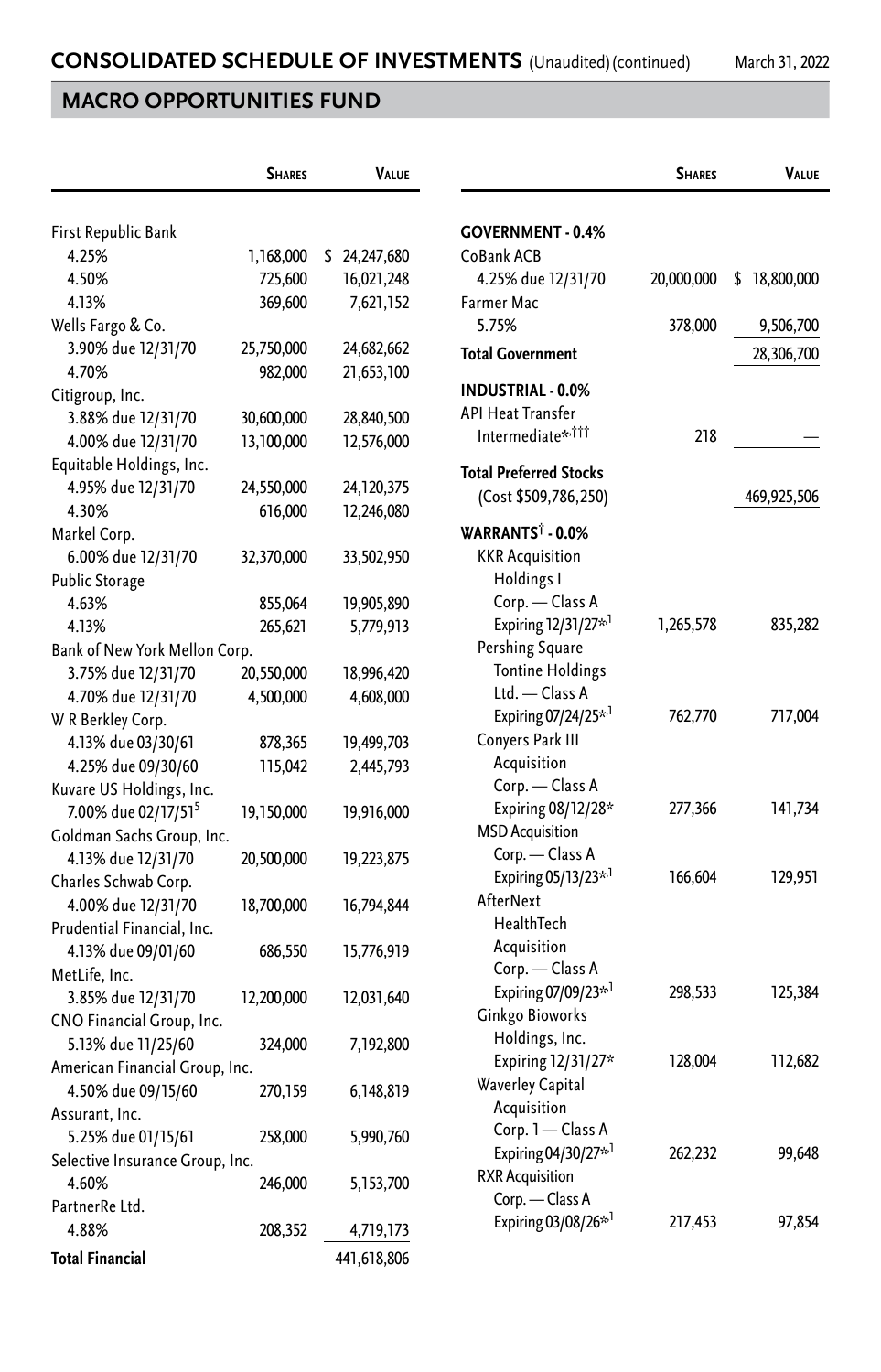|                                           | <b>SHARES</b> | VALUE        |                                              | <b>SHARES</b> | VALUE        |
|-------------------------------------------|---------------|--------------|----------------------------------------------|---------------|--------------|
| Acropolis                                 |               |              | CLOSED-END FUNDS <sup>†</sup> - 1.0%         |               |              |
| Infrastructure                            |               |              | <b>BlackRock Corporate</b>                   |               |              |
| Acquisition                               |               |              | High Yield                                   |               |              |
| Corp. - Class A                           |               |              | Fund, Inc.                                   | 2,578,149     | \$27,766,665 |
| Expiring 03/31/26 <sup>**</sup>           | 192,759       | \$<br>91,618 | <b>Blackstone Strategic</b>                  |               |              |
| Aequi Acquisition                         |               |              | Credit Fund                                  | 1,213,610     | 15,837,610   |
| Corp. - Class A                           |               |              | <b>BlackRock Credit</b>                      |               |              |
| Expiring 11/30/27 <sup>*</sup>            | 333,052       | 65,778       | Allocation                                   |               |              |
| <b>Blue Whale Acquisition</b>             |               |              | <b>Income Trust</b>                          | 1,110,039     | 13,942,090   |
| Corp. I - Class A                         |               |              | <b>Eaton Vance</b>                           |               |              |
| Expiring 07/30/26 <sup>**</sup>           | 119,424       | 59,831       | <b>Limited Duration</b>                      |               |              |
| Colicity, Inc. - Class A                  |               |              | Income Fund                                  | 791,358       | 9,258,889    |
| Expiring 12/31/27* <sup>1</sup>           | 43,567        | 16,991       | Ares Dynamic                                 |               |              |
|                                           |               |              | Credit Allocation                            |               |              |
| <b>Total Warrants</b>                     |               |              | Fund, Inc.                                   | 479,990       | 6,931,055    |
| (Cost \$9,302,493)                        |               | 2,493,757    | <b>BlackRock Debt</b>                        |               |              |
| EXCHANGE-TRADED FUNDS <sup>†</sup> - 0.8% |               |              | Strategies                                   |               |              |
| VanEck Gold                               |               |              | Fund, Inc.                                   | 482,834       | 5,031,131    |
| <b>Miners ETF</b>                         | 1,430,590     | 54,863,126   | Western Asset                                |               |              |
| iShares Preferred                         |               |              | High Income                                  |               |              |
| & Income                                  |               |              | Opportunity                                  |               |              |
| <b>Securities ETF</b>                     | 270,626       | 9,856,199    | Fund. Inc.                                   | 870,583       | 3,891,506    |
|                                           |               |              |                                              |               |              |
| <b>Total Exchange-Traded Funds</b>        |               |              | <b>Total Closed-End Funds</b>                |               |              |
| (Cost \$64,296,005)                       |               | 64,719,325   | (Cost \$70,160,483)                          |               | 82,658,946   |
| <b>MUTUAL FUNDS<sup>†</sup> - 2.5%</b>    |               |              | <b>MONEY MARKET FUNDS<sup>†</sup> - 4.7%</b> |               |              |
| Guggenheim Risk                           |               |              | Dreyfus Treasury                             |               |              |
| Managed Real                              |               |              | <b>Obligations Cash</b>                      |               |              |
| Estate Fund-                              |               |              | Management                                   |               |              |
| Institutional Class <sup>2</sup>          | 2,227,768     | 87,172,557   | $Fund -$                                     |               |              |
| Guggenheim                                |               |              | Institutional                                |               |              |
| Ultra Short                               |               |              | Shares, 0.15% <sup>6</sup>                   | 370,960,262   | 370,960,262  |
| <b>Duration Fund</b>                      |               |              | <b>Western Asset</b>                         |               |              |
| - Institutional                           |               |              | Institutional U.S.                           |               |              |
| Class <sup>2</sup>                        | 4,724,615     | 46,253,983   | <b>Treasury Reserves</b>                     |               |              |
| Guggenheim Alpha                          |               |              | - Institutional                              |               |              |
| <b>Opportunity Fund</b>                   |               |              | Shares, 0.13% <sup>6</sup>                   | 3,593,271     | 3,593,271    |
| — Institutional                           |               |              | Federated                                    |               |              |
| Class <sup>2</sup>                        | 1,010,531     | 26,920,537   | Hermes U.S.                                  |               |              |
| Guggenheim                                |               |              | <b>Treasury Cash</b>                         |               |              |
| Strategy Fund II <sup>2</sup>             | 741,715       | 18,209,106   | Reserves Fund                                |               |              |
| Guggenheim                                |               |              | $-$ Institutional                            |               |              |
| Strategy Fund III <sup>2</sup>            | 719,421       | 17,726,527   | Shares, 0.10% <sup>6</sup>                   | 22,924        | 22,924       |
| <b>Total Mutual Funds</b>                 |               |              | <b>Total Money Market Funds</b>              |               |              |
| (Cost \$182,501,742)                      |               | 196,282,710  | (Cost \$374,576,457)                         |               | 374,576,457  |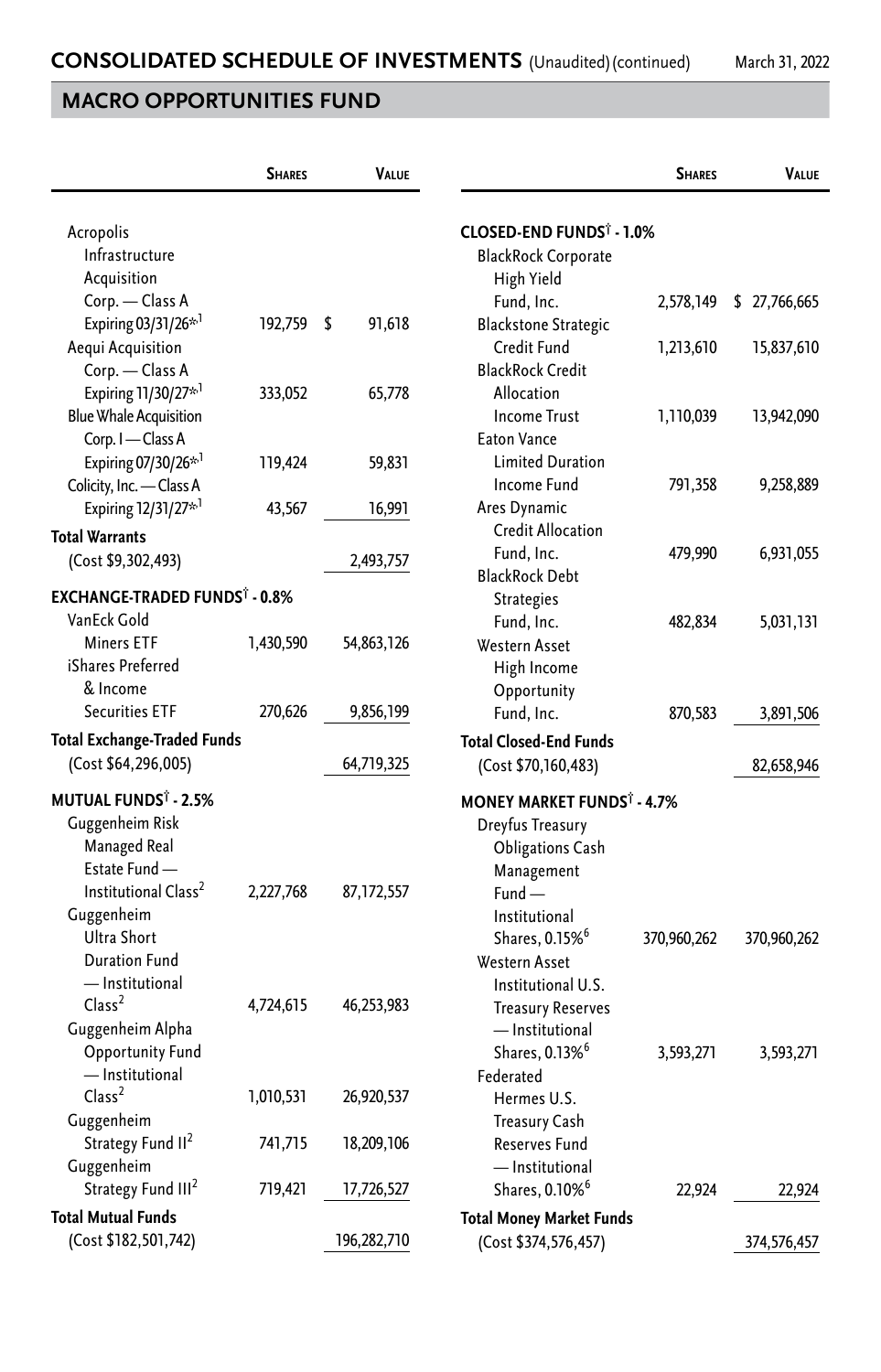|                                                 | <b>FACE</b><br><b>A</b> mount~ | <b>VALUE</b>  |                                                   | FACE<br>AMOUNT <sup>~</sup> | <b>VALUE</b>  |
|-------------------------------------------------|--------------------------------|---------------|---------------------------------------------------|-----------------------------|---------------|
|                                                 |                                |               |                                                   |                             |               |
| <b>CORPORATE BONDS<sup>11</sup> - 31.3%</b>     |                                |               | Global Atlantic                                   |                             |               |
| <b>FINANCIAL - 7.8%</b>                         |                                |               | Finance Co.                                       |                             |               |
| Pershing Square                                 |                                |               | 4.70% due                                         |                             |               |
| Holdings Ltd.                                   |                                |               | 10/15/51 <sup>4,5</sup>                           | 22,350,000                  | \$ 21,064,875 |
| 3.25% due 10/01/31                              | 33,500,000                     | \$ 30,217,000 | Nationwide Mutual                                 |                             |               |
| 3.25% due 11/15/30 <sup>5</sup>                 | 15,100,000                     | 13,855,458    | Insurance Co.                                     |                             |               |
| NFP Corp.                                       |                                |               | 4.35% due 04/30/50 <sup>5</sup>                   | 21,150,000                  | 21,042,393    |
| 6.88% due 08/15/28 <sup>5</sup>                 | 28,700,000                     | 27,408,500    | Starwood Property                                 |                             |               |
| 4.88% due 08/15/28 <sup>5</sup>                 | 3,950,000                      | 3,772,250     | Trust, Inc.                                       |                             |               |
| Wilton RE Ltd.                                  |                                |               | 4.38% due 01/15/27 <sup>5</sup>                   | 21,000,000                  | 20,370,000    |
| $6.00\%$ <sup>†††,4,5,7</sup>                   | 31,350,000                     | 30,183,780    | FS KKR Capital Corp.                              |                             |               |
| Liberty Mutual                                  |                                |               | 3.25% due 07/15/27                                | 21,000,000                  | 19,384,615    |
| Group, Inc.                                     |                                |               | Hampton Roads                                     |                             |               |
| 4.30% due 02/01/61 <sup>5</sup>                 | 36,940,000                     | 29,359,912    | PPV LLC                                           |                             |               |
| <b>GLP Capital Limited</b>                      |                                |               | 6.62% due 06/15/53 <sup>5</sup>                   | 16,900,000                  | 16,968,548    |
| Partnership / GLP                               |                                |               | Sherwood                                          |                             |               |
| Financing II, Inc.                              |                                |               | Financing plc                                     |                             |               |
| 4.00% due 01/15/31                              | 22,640,000                     | 21,958,083    | 4.50% due 11/15/26 <sup>5</sup> EUR 15,600,000    |                             | 16,462,531    |
| 5.30% due 01/15/29                              | 6,950,000                      | 7,301,462     | Kennedy-Wilson, Inc.                              |                             |               |
| LPL Holdings, Inc.                              |                                |               | 5.00% due 03/01/31                                | 16,825,000                  | 16,152,000    |
| 4.00% due 03/15/29 <sup>5</sup>                 | 24,100,000                     | 22,870,384    | 4.75% due 02/01/30                                | 250,000                     | 237,728       |
| 4.38% due 05/15/31 <sup>5</sup>                 | 6,350,000                      | 6,140,101     | 4.75% due 03/01/29                                | 25,000                      | 24,103        |
| Rocket Mortgage LLC                             |                                |               | Hunt Companies, Inc.                              |                             |               |
| / Rocket Mortgage                               |                                |               | 5.25% due 04/15/29 <sup>5</sup>                   | 13,700,000                  | 13,051,305    |
| Company-Issuer, Inc.                            |                                |               | Wilton Re Finance LLC                             |                             |               |
| 3.88% due 03/01/31 <sup>5</sup>                 | 21,650,000                     | 19,593,250    | 5.88% due                                         |                             |               |
| 2.88% due 10/15/26 <sup>5</sup>                 | 8,750,000                      | 8,033,769     | $03/30/33^{4,5}$                                  | 11,815,000                  | 11,921,477    |
| Home Point                                      |                                |               | <b>First American</b>                             |                             |               |
| Capital, Inc.                                   |                                |               | Financial Corp.                                   |                             |               |
| 5.00% due 02/01/26 <sup>5</sup>                 | 33,010,000                     | 27,045,423    | 4.00% due 05/15/30                                | 11,760,000                  | 11,778,111    |
| Iron Mountain, Inc.                             |                                |               | OneAmerica Financial                              |                             |               |
| 5.63% due 07/15/32 <sup>5</sup>                 | 25,025,000                     | 24,656,632    | Partners, Inc.                                    |                             |               |
| 4.50% due 02/15/31 <sup>5</sup>                 | 925,000                        | 854,247       | 4.25% due 10/15/50 <sup>5</sup>                   | 11,550,000                  | 11,118,600    |
| Host Hotels &                                   |                                |               | OneMain Finance Corp.                             |                             |               |
| Resorts, LP                                     |                                |               | 4.00% due 09/15/30                                | 11,750,000                  | 10,369,375    |
| 3.50% due 09/15/30                              | 24,000,000                     | 22,883,046    | Atlas Mara Ltd.                                   |                             |               |
| United Wholesale                                |                                |               | due 12/31/21 <sup>†††,8,9</sup>                   | 14,400,000                  | 10,296,000    |
| Mortgage LLC                                    |                                |               | <b>Alliant Holdings</b><br>Intermediate LLC       |                             |               |
| 5.50% due 11/15/25 <sup>5</sup>                 | 12,600,000                     | 12,222,000    |                                                   |                             |               |
| 5.50% due 04/15/29 <sup>5</sup>                 | 7,150,000                      | 6,370,793     | / Alliant Holdings                                |                             |               |
| 5.75% due 06/15/27 <sup>5</sup>                 | 4,550,000                      | 4,222,195     | Company-Issuer<br>4.25% due 10/15/27 <sup>5</sup> |                             |               |
| lefferies Finance LLC                           |                                |               |                                                   | 10,000,000                  | 9,618,700     |
| / JFIN Company-                                 |                                |               | SLM Corp.<br>3.13% due 11/02/26                   | 10,000,000                  | 9,275,000     |
| Issuer Corp.<br>5.00% due 08/15/28 <sup>5</sup> | 23,000,000                     |               |                                                   |                             |               |
|                                                 |                                | 22,022,040    |                                                   |                             |               |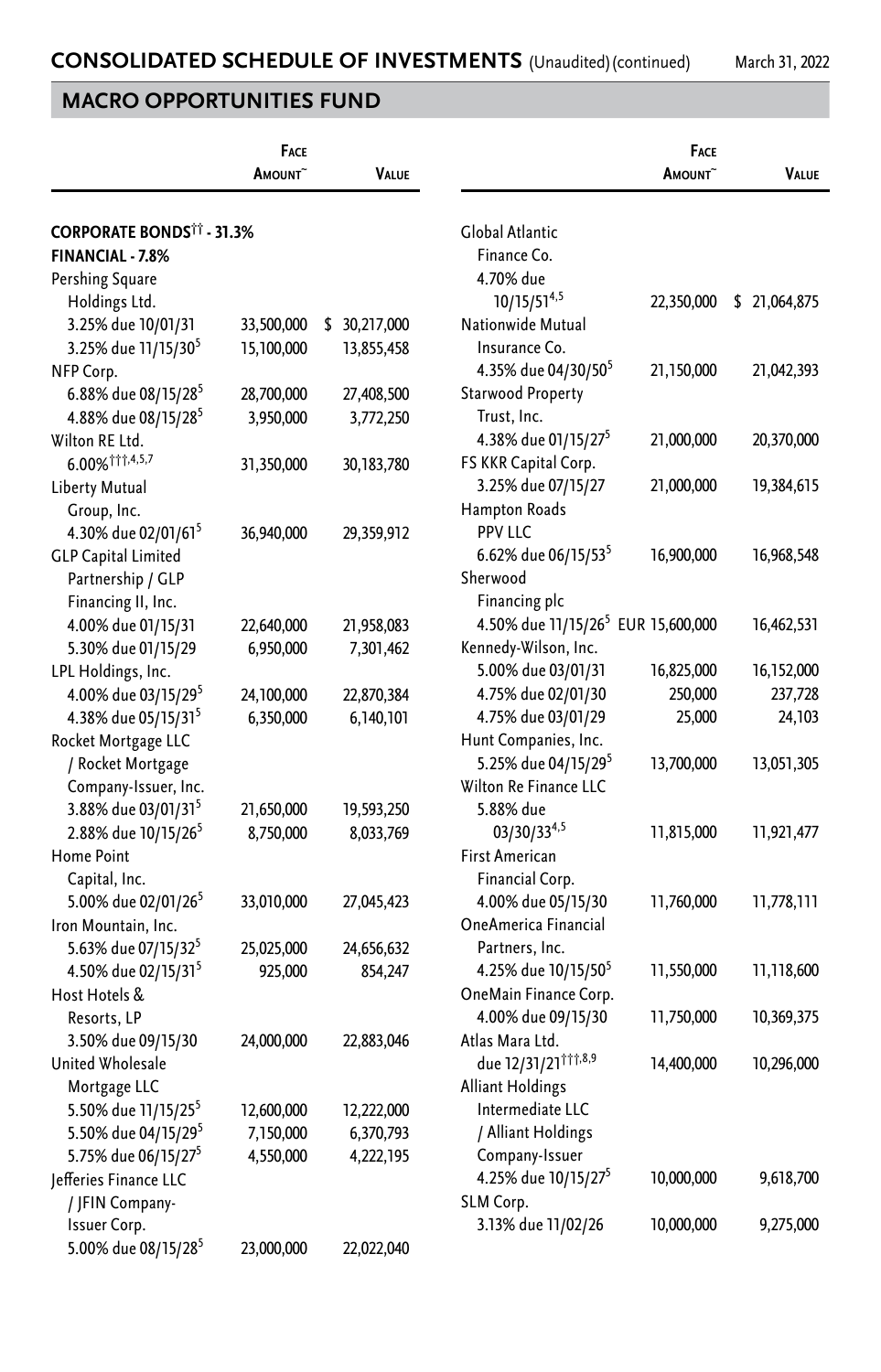|                                 | <b>FACE</b>         |                 |                                                | <b>FACE</b>         |               |
|---------------------------------|---------------------|-----------------|------------------------------------------------|---------------------|---------------|
|                                 | AMOUNT <sup>~</sup> | <b>VALUE</b>    |                                                | AMOUNT <sup>~</sup> | <b>VALUE</b>  |
| Jane Street Group /             |                     |                 | <b>COMMUNICATIONS - 4.6%</b>                   |                     |               |
| JSG Finance, Inc.               |                     |                 | <b>British</b>                                 |                     |               |
| 4.50% due 11/15/29 <sup>5</sup> | 9,650,000           | \$<br>9,144,436 | Telecommunications                             |                     |               |
| HUB International Ltd.          |                     |                 | plc                                            |                     |               |
| 5.63% due 12/01/29 <sup>5</sup> | 8,500,000           | 8,117,500       | 4.88% due                                      |                     |               |
| 7.00% due 05/01/26 <sup>5</sup> | 750,000             | 758,666         | 11/23/814,5                                    | 28,200,000          | \$ 26,790,000 |
| QBE Insurance                   |                     |                 | 4.25% due                                      |                     |               |
| Group Ltd.                      |                     |                 | 11/23/81 <sup>4,5</sup>                        | 5,250,000           | 5,011,492     |
| 5.88% 4,5,7                     | 7,550,000           | 7,729,313       | McGraw-Hill                                    |                     |               |
| PartnerRe Finance               |                     |                 | Education, Inc.                                |                     |               |
| <b>BLLC</b>                     |                     |                 | 8.00% due 08/01/29 <sup>5</sup>                | 26,800,000          | 25,328,680    |
| 4.50% due 10/01/50 <sup>4</sup> | 6,460,000           | 6,233,900       | 5.75% due 08/01/28 <sup>5</sup>                | 4,550,000           | 4,339,654     |
| AmWINS Group, Inc.              |                     |                 | Level 3 Financing, Inc.                        |                     |               |
| 4.88% due 06/30/29 <sup>5</sup> |                     |                 | 4.25% due 07/01/28 <sup>5</sup>                | 22,035,000          | 20,228,295    |
| <b>Ryan Specialty</b>           | 6,025,000           | 5,784,120       | 3.75% due 07/15/29 <sup>5</sup>                | 7,600,000           | 6,735,348     |
| <b>Group LLC</b>                |                     |                 | 3.88% due 11/15/29 <sup>5</sup>                | 2,600,000           | 2,392,000     |
| 4.38% due 02/01/30 <sup>5</sup> |                     |                 | <b>CSC Holdings LLC</b>                        |                     |               |
| American Equity                 | 5,750,000           | 5,433,750       | 4.13% due 12/01/30 <sup>5</sup>                | 21,250,000          | 18,633,381    |
| <b>Investment Life</b>          |                     |                 | 3.38% due 02/15/31 <sup>5</sup>                | 2,975,000           | 2,506,437     |
| Holding Co.                     |                     |                 | 4.63% due 12/01/30 <sup>5</sup>                | 2,715,000           |               |
| 5.00% due 06/15/27              | 4,813,000           | 5,021,516       | Altice France S.A.                             |                     | 2,270,527     |
| Cushman & Wakefield             |                     |                 | 5.13% due 07/15/29 <sup>5</sup>                | 13,250,000          | 11,875,312    |
| <b>US Borrower LLC</b>          |                     |                 | 5.50% due 10/15/29 <sup>5</sup>                |                     |               |
| 6.75% due 05/15/28 <sup>5</sup> | 3,053,000           | 3,190,385       | <b>CBS Studio Center</b>                       | 11,760,000          | 10,552,013    |
| Iron Mountain                   |                     |                 |                                                |                     |               |
| Information                     |                     |                 | 3.06% (30 Day                                  |                     |               |
| Management                      |                     |                 | Average SOFR                                   |                     |               |
| Services, Inc.                  |                     |                 | $+3.00\%$ , Rate<br>Floor: 3.00%) due          |                     |               |
| 5.00% due 07/15/32 <sup>5</sup> | 3,350,000           | 3,140,625       | 01/09/24 \$111                                 | 22,000,000          | 22,043,248    |
| <b>SBA Communications</b>       |                     |                 | <b>LCPR Senior Secured</b>                     |                     |               |
| Corp.                           |                     |                 | <b>Financing DAC</b>                           |                     |               |
| 3.13% due 02/01/29              | 3,100,000           | 2,819,822       | 5.13% due 07/15/29 <sup>5</sup>                | 16,250,000          | 15,513,794    |
| Prudential                      |                     |                 | 6.75% due 10/15/27 <sup>5</sup>                | 5,400,000           | 5,547,420     |
| Financial, Inc.                 |                     |                 |                                                |                     |               |
| 5.13% due 03/01/52 <sup>4</sup> |                     |                 | Virgin Media                                   |                     |               |
| Platinum for Belize             | 2,750,000           | 2,779,975       | Finance plc<br>5.00% due 07/15/30 <sup>5</sup> |                     |               |
| <b>Blue Investment</b>          |                     |                 | <b>UPC Broadband</b>                           | 21,400,000          | 20,212,193    |
| Company LLC                     |                     |                 | <b>Finco BV</b>                                |                     |               |
| 1.60% due                       |                     |                 |                                                |                     |               |
| 10/20/40 111,5,10               | 1,900,000           | 1,819,930       | 4.88% due 07/15/31 <sup>5</sup>                | 20,200,000          | 18,965,174    |
|                                 |                     |                 | VZ Secured                                     |                     |               |
| <b>Total Financial</b>          |                     | 622,079,624     | <b>Financing BV</b>                            |                     |               |
|                                 |                     |                 | 5.00% due 01/15/32 <sup>5</sup>                | 16,950,000          | 15,848,250    |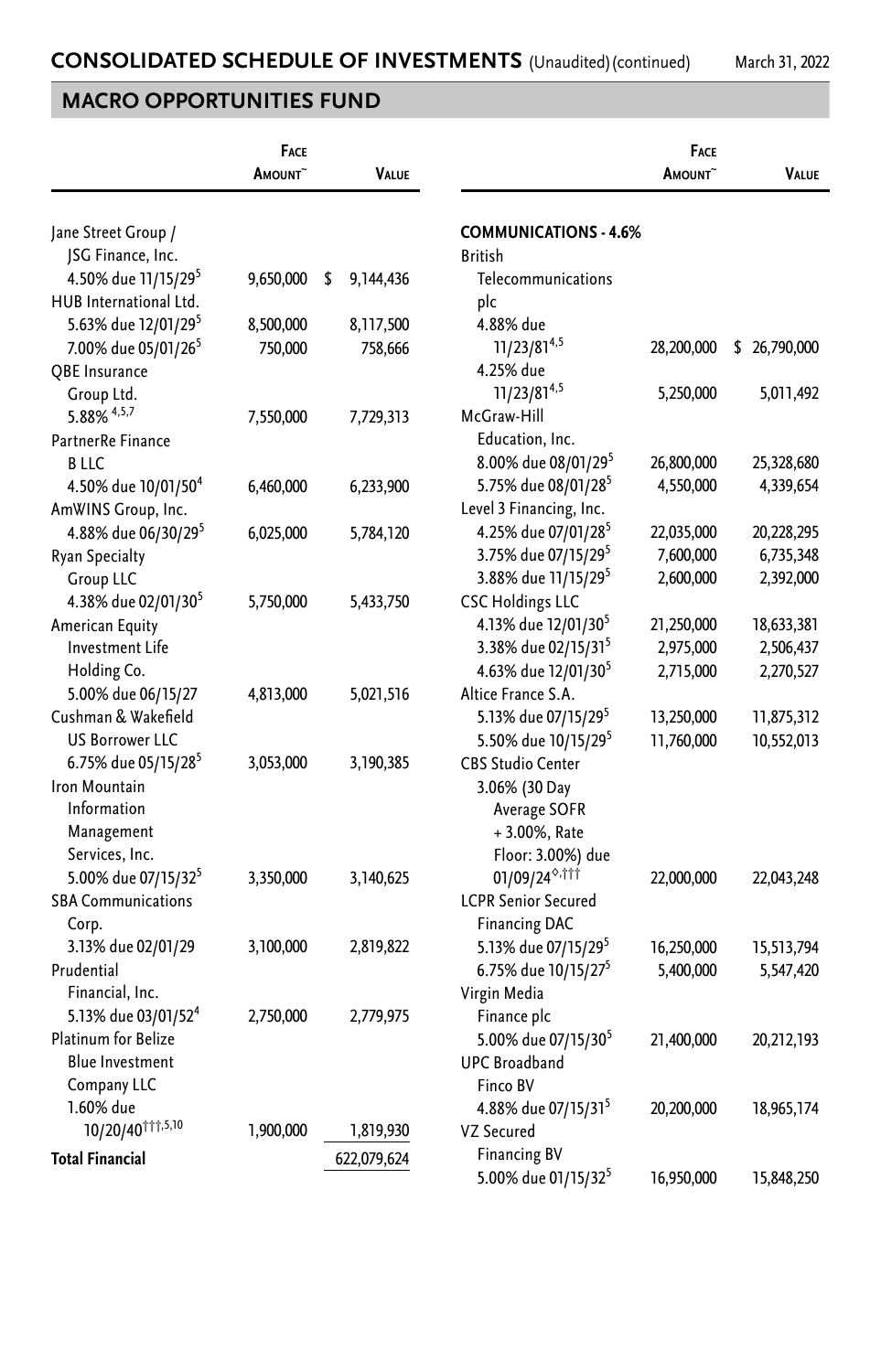|                                 | FACE       |              |                                                  | FACE       |               |
|---------------------------------|------------|--------------|--------------------------------------------------|------------|---------------|
|                                 | AMOUNT~    | <b>VALUE</b> |                                                  | AMOUNT~    | <b>VALUE</b>  |
|                                 |            |              |                                                  |            |               |
| <b>CCO Holdings LLC</b>         |            |              | Zayo Group                                       |            |               |
| / CCO Holdings                  |            |              | Holdings, Inc.                                   |            |               |
| Capital Corp.                   |            |              | 4.00% due 03/01/27 <sup>5</sup>                  | 700,000    | \$<br>644,161 |
| 4.50% due 06/01/33 <sup>5</sup> | 14,265,000 | \$12,802,837 | <b>Total Communications</b>                      |            | 367,930,963   |
| 4.25% due 02/01/31 <sup>5</sup> | 3,310,000  | 3,003,825    |                                                  |            |               |
| Vodafone Group plc              |            |              | <b>CONSUMER, CYCLICAL - 4.2%</b>                 |            |               |
| 5.13% due 06/04/81 <sup>4</sup> | 16,875,000 | 14,879,531   | Delta Air Lines, Inc.                            |            |               |
| Switch Ltd.                     |            |              | 7.00% due 05/01/25 <sup>5</sup>                  | 41,320,000 | 44,258,474    |
| 3.75% due 09/15/28 <sup>5</sup> | 12,100,000 | 11,733,915   | Marriott International,                          |            |               |
| Cable One, Inc.                 |            |              | Inc.                                             |            |               |
| 4.00% due 11/15/30 <sup>5</sup> | 12,575,000 | 11,596,917   | 2.85% due 04/15/31                               | 14,730,000 | 13,443,967    |
| Paramount Global                |            |              | 4.63% due 06/15/30                               | 10,900,000 | 11,289,029    |
| 4.95% due                       |            |              | 5.75% due 05/01/25                               | 8,440,000  | 8,961,044     |
| $05/19/50^{11}$                 | 10,340,000 | 10,806,840   | 3.50% due 10/15/32                               | 8,150,000  | 7,757,731     |
| AMC Networks, Inc.              |            |              | Delta Air Lines, Inc.                            |            |               |
| 4.25% due 02/15/29              | 10,200,000 | 9,518,589    | / SkyMiles IP Ltd.                               |            |               |
| Radiate Holdco LLC /            |            |              | 4.75% due 10/20/28 <sup>5</sup>                  | 24,150,000 | 24,334,907    |
| Radiate Finance, Inc.           |            |              | Mileage Plus Holdings                            |            |               |
| 4.50% due 09/15/26 <sup>5</sup> | 9,300,000  | 8,974,500    | LLC / Mileage                                    |            |               |
| Sirius XM Radio, Inc.           |            |              | Plus Intellectual                                |            |               |
| 4.13% due 07/01/30 <sup>5</sup> | 8,900,000  | 8,331,913    | Property Assets Ltd.                             |            |               |
| Match Group                     |            |              | 6.50% due 06/20/27 <sup>5</sup>                  | 19,700,000 | 20,537,250    |
| Holdings II LLC                 |            |              | 1011778 BC ULC / New                             |            |               |
| 4.63% due 06/01/28 <sup>5</sup> | 7,700,000  | 7,459,375    | Red Finance, Inc.                                |            |               |
| Virgin Media Secured            |            |              | 4.00% due 10/15/30 <sup>5</sup>                  | 22,200,000 | 20,025,177    |
| Finance plc                     |            |              | 3.50% due 02/15/29 <sup>5</sup>                  | 500,000    | 461,725       |
| 4.50% due 08/15/30 <sup>5</sup> | 7,950,000  | 7,413,375    | <b>Hilton Domestic</b>                           |            |               |
| <b>Telenet Finance</b>          |            |              | Operating                                        |            |               |
| Luxembourg                      |            |              | Company, Inc.                                    |            |               |
| <b>Notes SARL</b>               |            |              | 4.00% due 05/01/31 <sup>5</sup>                  | 15,900,000 | 15,005,625    |
| 5.50% due 03/01/28              | 7,000,000  | 6,755,000    | 3.63% due 02/15/32 <sup>5</sup>                  | 4,150,000  | 3,766,125     |
| Cengage Learning, Inc.          |            |              | 5.75% due 05/01/28 <sup>5</sup>                  | 525,000    | 543,165       |
| 9.50% due 06/15/24 <sup>5</sup> | 5,039,000  | 5,026,403    | Fertitta Entertainment                           |            |               |
| Ziggo BV                        |            |              | LLC / Fertitta                                   |            |               |
| 4.88% due 01/15/30 <sup>5</sup> | 5,275,000  | 4,967,626    | Entertainment                                    |            |               |
| Virgin Media                    |            |              | Finance                                          |            |               |
| Vendor Financing                |            |              | Company, Inc.                                    |            |               |
| Notes IV DAC                    |            |              | 4.63% due 01/15/29 <sup>5</sup>                  | 15,975,000 | 15,136,312    |
| 5.00% due 07/15/28 <sup>5</sup> | 3,650,000  | 3,504,000    | Hyatt Hotels Corp.                               |            |               |
| Lamar Media Corp.               |            |              | 5.38% due 04/23/25                               | 7,350,000  | 7,715,341     |
| 4.00% due 02/15/30              | 2,400,000  | 2,283,000    | 5.75% due 04/23/30                               | 6,530,000  | 7,215,243     |
| TripAdvisor, Inc.               |            |              | JB Poindexter &                                  |            |               |
| 7.00% due 07/15/25 <sup>5</sup> | 1,800,000  | 1,859,310    | Company, Inc.<br>7.13% due 04/15/26 <sup>5</sup> |            |               |
| T-Mobile USA, Inc.              |            |              |                                                  | 11,725,000 | 11,915,531    |
| 2.88% due 02/15/31              | 1,750,000  | 1,576,628    |                                                  |            |               |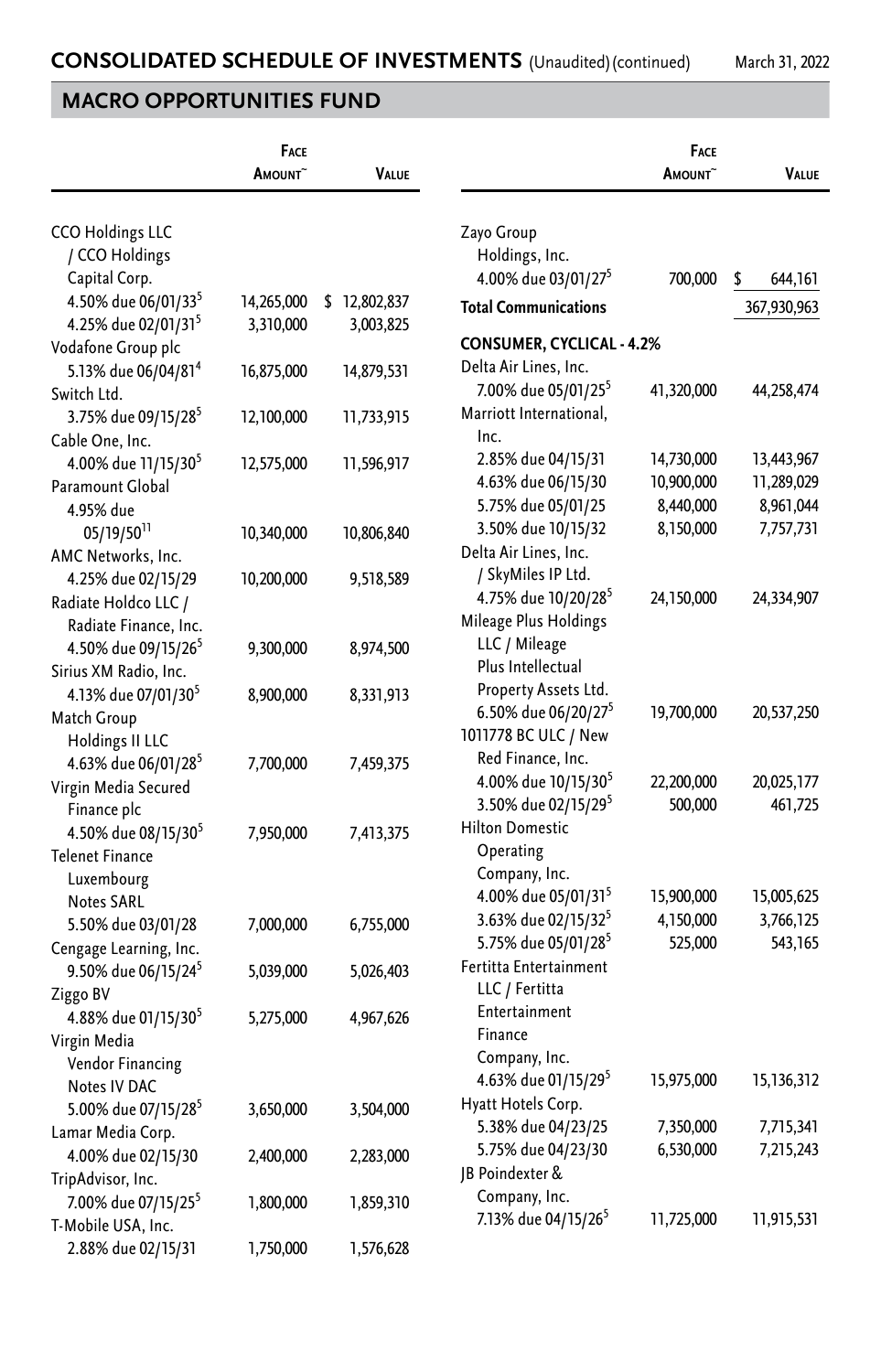|                                                  | <b>FACE</b><br>AMOUNT <sup>~</sup> | <b>VALUE</b> |                                               | <b>FACE</b><br>AMOUNT~ | <b>VALUE</b>    |
|--------------------------------------------------|------------------------------------|--------------|-----------------------------------------------|------------------------|-----------------|
|                                                  |                                    |              |                                               |                        |                 |
| Suburban Propane                                 |                                    |              | Murphy Oil USA, Inc.                          |                        |                 |
| Partners Limited                                 |                                    |              | 3.75% due 02/15/31 <sup>5</sup>               | 4,825,000              | \$<br>4,402,813 |
| Partnership/                                     |                                    |              | <b>Beacon Roofing</b>                         |                        |                 |
| Suburban Energy                                  |                                    |              | Supply, Inc.                                  |                        |                 |
| Finance Corp.                                    |                                    |              | 4.13% due 05/15/29 <sup>5</sup>               | 4,589,000              | 4,239,364       |
| 5.00% due 06/01/31 <sup>5</sup>                  | 11,350,000                         | \$10,640,625 | <b>Asbury Automotive</b>                      |                        |                 |
| 5.88% due 03/01/27                               | 660,000                            | 669,075      | Group, Inc.                                   |                        |                 |
| Boyne USA, Inc.                                  |                                    |              | 4.63% due 11/15/29 <sup>5</sup>               | 4,472,000              | 4,164,550       |
| 4.75% due 05/15/29 <sup>5</sup>                  | 11,310,000                         | 10,857,600   | <b>WMG Acquisition Corp.</b>                  |                        |                 |
| Scotts Miracle-Gro Co.                           |                                    |              | 3.75% due 12/01/29 <sup>5</sup>               | 3,200,000              | 3,008,000       |
| 4.00% due 04/01/31                               | 9,900,000                          | 8,632,651    | 3.00% due 02/15/31 <sup>5</sup>               | 1,275,000              | 1,141,125       |
| British Airways Class A                          |                                    |              | Scientific Games                              |                        |                 |
| Pass Through Trust                               |                                    |              | <b>Holdings Limited</b>                       |                        |                 |
| 4.25% due 11/15/32 <sup>5</sup>                  | 8,244,198                          | 8,235,817    | Partnership/                                  |                        |                 |
| Wabash National Corp.                            |                                    |              | Scientific Games                              |                        |                 |
| 4.50% due 10/15/28 <sup>5</sup>                  | 9,100,000                          | 8,190,000    | US FinCo, Inc.                                |                        |                 |
| Hawaiian Brand                                   |                                    |              | 6.63% due 03/01/30 <sup>5</sup>               | 3,500,000              | 3,450,230       |
| <b>Intellectual Property</b>                     |                                    |              | Air Canada Class A                            |                        |                 |
| Ltd. / HawaiianMiles                             |                                    |              | Pass Through Trust                            |                        |                 |
| Loyalty Ltd.                                     |                                    |              | 5.25% due 04/01/29 <sup>5</sup>               | 3,265,498              | 3,370,109       |
| 5.75% due 01/20/26 <sup>5</sup>                  | 6,495,000                          | 6,498,702    | <b>Station Casinos LLC</b>                    |                        |                 |
| Papa John's                                      |                                    |              | 4.63% due 12/01/31 <sup>3</sup>               | 3,450,000              | 3,155,715       |
| International, Inc.                              |                                    |              | PetSmart, Inc.                                |                        |                 |
| 3.88% due 09/15/29 <sup>5</sup>                  | 7,025,000                          | 6,448,388    | / PetSmart                                    |                        |                 |
| Penn National                                    |                                    |              | Finance Corp.                                 |                        |                 |
| Gaming, Inc.                                     |                                    |              | 4.75% due 02/15/28 <sup>5</sup>               | 2,800,000              | 2,705,934       |
| 4.13% due 07/01/29 <sup>5</sup>                  | 6,975,000                          | 6,244,020    | Air Canada                                    |                        |                 |
| Six Flags Theme                                  |                                    |              | 4.63% due 08/15/29 <sup>5</sup> CAD 3,550,000 |                        | 2,666,455       |
| Parks, Inc.                                      |                                    |              | Allison Transmission,                         |                        |                 |
| 7.00% due 07/01/25 <sup>5</sup>                  | 5,475,000                          | 5,714,531    | Inc.                                          |                        |                 |
| <b>American Airlines</b>                         |                                    |              | 3.75% due 01/30/31 <sup>5</sup>               | 2,925,000              | 2,653,414       |
| Class AA Pass                                    |                                    |              | United Airlines, Inc.                         |                        |                 |
| <b>Through Trust</b>                             |                                    |              | 4.63% due 04/15/29 <sup>5</sup>               | 1,700,000              | 1,616,615       |
| 3.58% due 01/15/28                               | 2,404,073                          | 2,284,145    | Vail Resorts, Inc.                            |                        |                 |
| 3.35% due 10/15/29                               | 1,296,915                          | 1,242,905    | 6.25% due 05/15/25 <sup>5</sup>               | 1,525,000              | 1,575,142       |
| 3.65% due 02/15/29                               | 1,122,615                          | 1,087,309    | <b>United Airlines</b>                        |                        |                 |
| 3.15% due 02/15/32                               | 1,069,887                          | 1,004,993    | Class AA Pass                                 |                        |                 |
| Aramark Services, Inc.                           |                                    |              | <b>Through Trust</b>                          |                        |                 |
| 6.38% due 05/01/25 <sup>5</sup>                  | 5,100,000                          | 5,235,303    | 4.15% due 08/25/31                            | 1,035,232              | 1,044,805       |
| Superior Plus Limited                            |                                    |              | CD&R Smokey                                   |                        |                 |
| Partnership /                                    |                                    |              | Buyer, Inc.                                   |                        |                 |
| Superior General                                 |                                    |              | 6.75% due 07/15/25 <sup>5</sup>               | 950,000                | 976,125         |
| Partner, Inc.<br>4.50% due 03/15/29 <sup>5</sup> |                                    |              | Wyndham Hotels                                |                        |                 |
|                                                  | 4,800,000                          | 4,510,224    | & Resorts, Inc.                               |                        |                 |
|                                                  |                                    |              | 4.38% due 08/15/28 <sup>5</sup>               | 700,000                | 673,750         |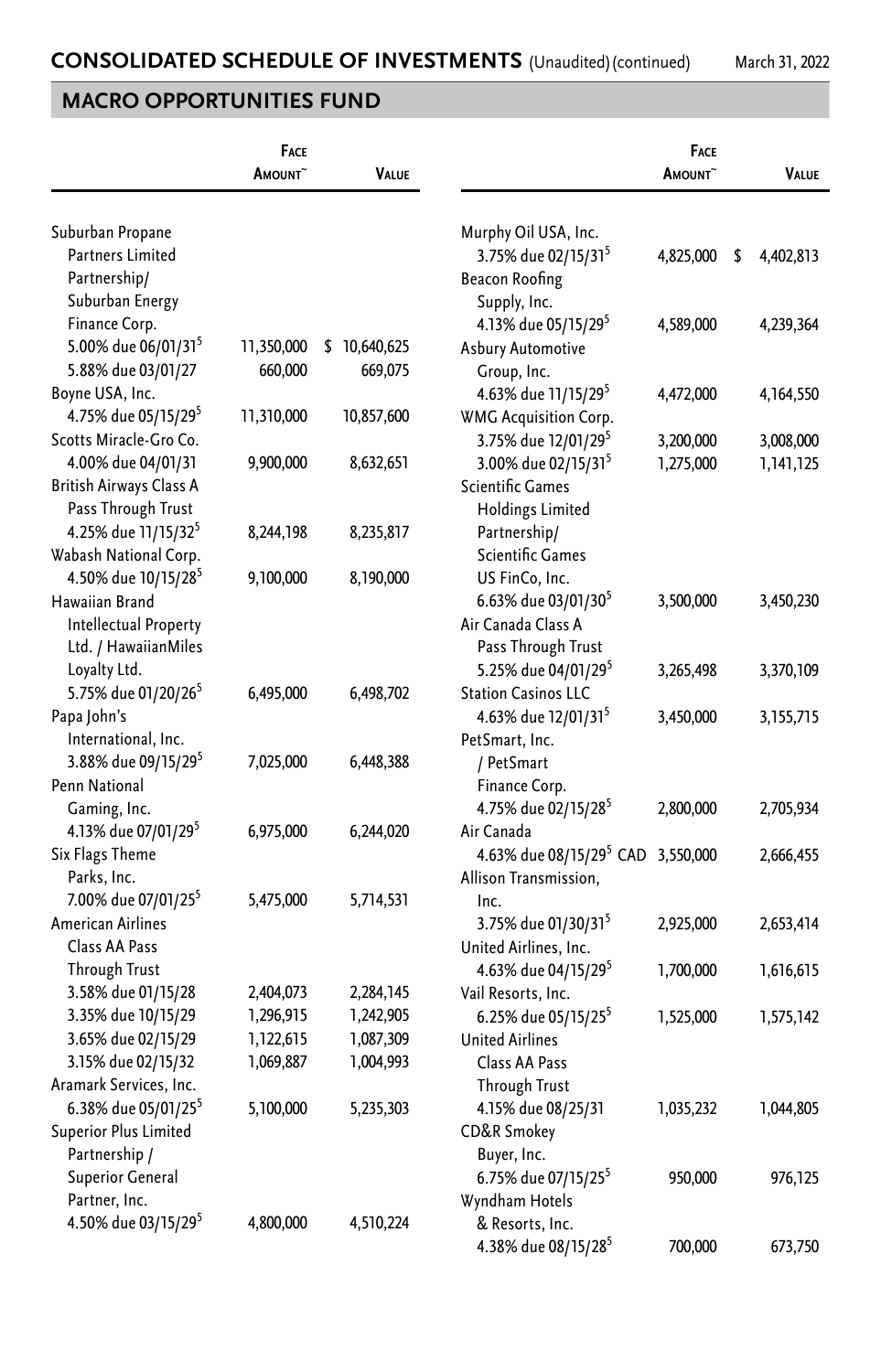|                                 | FACE<br>AMOUNT <sup>~</sup> | <b>VALUE</b>  |                                  | FACE<br>AMOUNT <sup>~</sup> | VALUE           |
|---------------------------------|-----------------------------|---------------|----------------------------------|-----------------------------|-----------------|
|                                 |                             |               |                                  |                             |                 |
| <b>Tempur Sealy</b>             |                             |               | Flowserve Corp.                  |                             |                 |
| International, Inc.             |                             |               | 3.50% due 10/01/30               | 10,270,000                  | \$<br>9,726,266 |
| 3.88% due 10/15/31 <sup>3</sup> | 375,000                     | 321,563<br>\$ | Dyal Capital                     |                             |                 |
| <b>Total Consumer, Cyclical</b> |                             | 341,028,643   | <b>Partners IV</b>               |                             |                 |
|                                 |                             |               | 3.65% due                        |                             |                 |
| <b>INDUSTRIAL - 4.1%</b>        |                             |               | 02/22/41111                      | 10,950,000                  | 9,653,456       |
| Boeing Co.                      |                             |               | <b>Boxer Parent</b>              |                             |                 |
| 5.15% due 05/01/30              | 32,030,000                  | 34, 158, 644  | Company, Inc.                    |                             |                 |
| 5.81% due 05/01/50              | 16,010,000                  | 18,487,340    | 6.50% due 10/02/25 EUR 8,500,000 |                             | 9,483,374       |
| 5.71% due 05/01/40              | 16,010,000                  | 17,890,383    | Cleaver-Brooks, Inc.             |                             |                 |
| New Enterprise                  |                             |               | 7.88% due 03/01/23 <sup>5</sup>  | 9,852,000                   | 9,386,985       |
| Stone & Lime                    |                             |               | GrafTech Finance, Inc.           |                             |                 |
| Company, Inc.                   |                             |               | 4.63% due 12/15/28 <sup>5</sup>  | 10,000,000                  | 9,299,200       |
| 5.25% due 07/15/28 <sup>5</sup> | 11,300,000                  | 10,863,594    | Deuce FinCo plc                  |                             |                 |
| 9.75% due 07/15/28 <sup>5</sup> | 10,350,000                  | 10,440,563    | 5.50% due 06/15/27 GBP           | 7,350,000                   | 9,221,197       |
| Standard Industries.            |                             |               | Arcosa, Inc.                     |                             |                 |
| Inc.                            |                             |               | 4.38% due 04/15/29 <sup>5</sup>  | 9,400,000                   | 8,918,250       |
| 4.38% due 07/15/30 <sup>5</sup> | 11,025,000                  | 10,098,404    | Mauser Packaging                 |                             |                 |
| 3.38% due 01/15/31 <sup>5</sup> | 6,552,000                   | 5,733,000     | Solutions                        |                             |                 |
| 5.00% due 02/15/27 <sup>5</sup> | 3,290,000                   | 3,261,311     | Holding Co.                      |                             |                 |
| IP Lending I LLC                |                             |               | 8.50% due 04/15/24 <sup>5</sup>  | 6,550,000                   | 6,664,625       |
| 4.00% due                       |                             |               | 5.50% due 04/15/24 <sup>5</sup>  | 800,000                     | 796,822         |
| 09/08/25 11,5                   | 15,347,531                  | 15,071,710    | IP Lending II Ltd.               |                             |                 |
| <b>Great Lakes Dredge</b>       |                             |               | 3.65% due                        |                             |                 |
| & Dock Corp.                    |                             |               | 07/15/25 111,5                   | 7,450,000                   | 7,305,294       |
| 5.25% due 06/01/29 <sup>5</sup> | 15,585,000                  | 14,883,675    | Atkore, Inc.                     |                             |                 |
| Artera Services LLC             |                             |               | 4.25% due 06/01/31 <sup>5</sup>  | 7,625,000                   | 7,091,250       |
| 9.03% due 12/04/25 <sup>5</sup> | 14,385,000                  | 14,374,427    | BWX Technologies, Inc.           |                             |                 |
| TopBuild Corp.                  |                             |               | 4.13% due 06/30/28 <sup>5</sup>  | 6,700,000                   | 6,449,286       |
| 4.13% due 02/15/32 <sup>5</sup> | 8,850,000                   | 8,020,313     | PGT Innovations, Inc.            |                             |                 |
| 3.63% due 03/15/29 <sup>5</sup> | 5,550,000                   | 5,043,562     | 4.38% due 10/01/29 <sup>5</sup>  | 6,100,000                   | 5,688,250       |
| Intertape Polymer               |                             |               | Harsco Corp.                     |                             |                 |
| Group, Inc.                     |                             |               | 5.75% due 07/31/27 <sup>5</sup>  | 3,900,000                   | 3,775,980       |
| 4.38% due 06/15/29 <sup>5</sup> | 11,050,000                  | 11,381,500    | Adevinta ASA                     |                             |                 |
| Ardagh Packaging                |                             |               | 3.00% due 11/15/27 EUR 3,433,000 |                             | 3,672,858       |
| Finance plc / Ardagh            |                             |               | Howmet Aerospace,                |                             |                 |
| Holdings USA, Inc.              |                             |               | Inc.                             |                             |                 |
| 4.13% due 08/15/26 <sup>5</sup> | 11,680,000                  | 11,252,804    | 5.95% due 02/01/37               | 2,925,000                   | 3,117,728       |
| Pactiv Evergreen Group          |                             |               | 6.88% due 05/01/25               | 53,000                      | 57,553          |
| Issuer Incorporated/            |                             |               | <b>TK Elevator US</b>            |                             |                 |
| Pactiv Evergreen                |                             |               | Newco, Inc.                      |                             |                 |
| Group Issuer LLC/               |                             |               | 5.25% due 07/15/27 <sup>5</sup>  | 3,000,000                   | 2,967,090       |
| Reynolds Gro                    |                             |               | Hillenbrand, Inc.                |                             |                 |
| 4.00% due 10/15/27 <sup>5</sup> | 11,150,000                  | 10,358,350    | 5.75% due 06/15/25               | 2,525,000                   | 2,588,125       |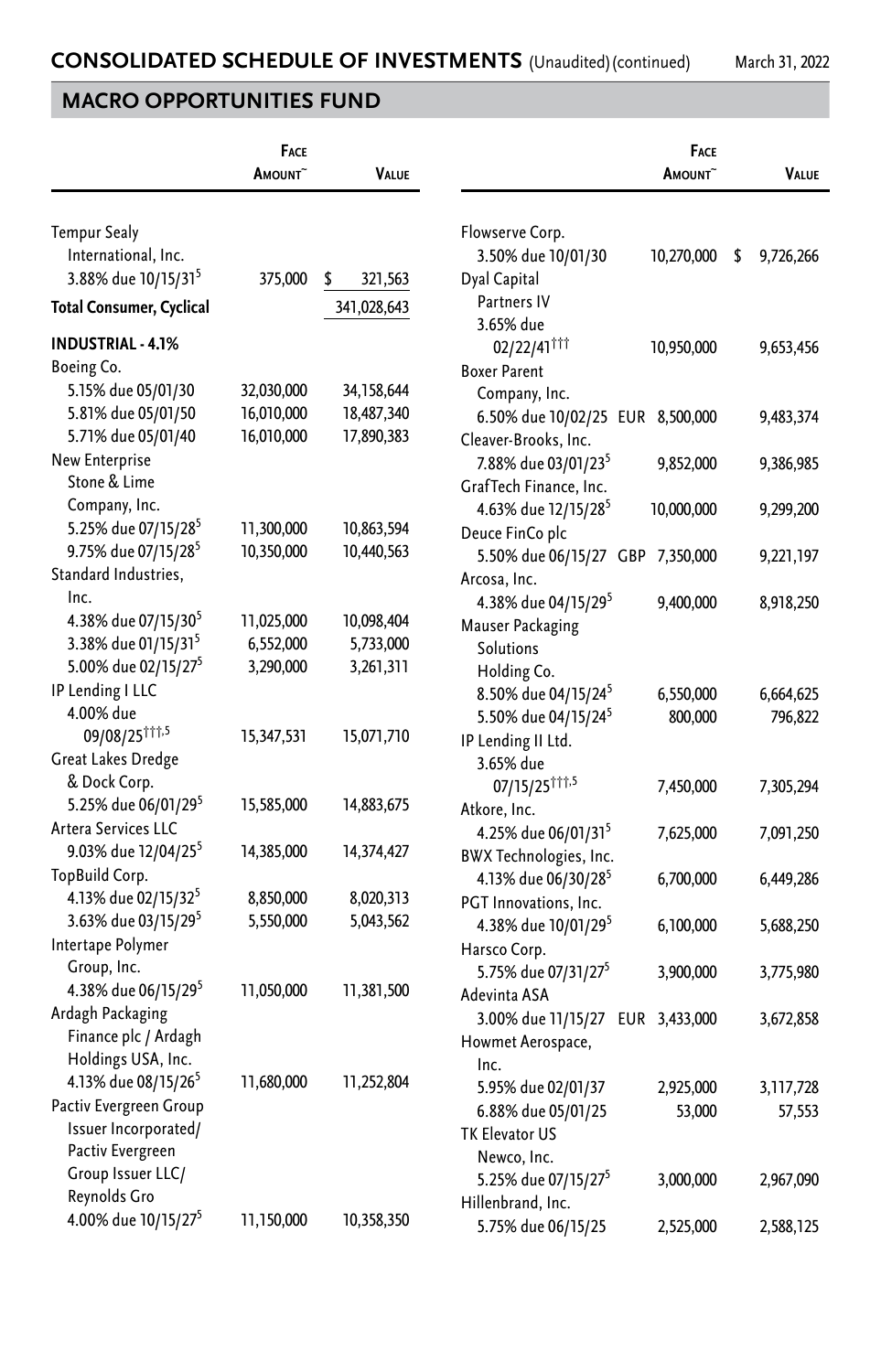|                                                             | FACE<br>Amount~ | <b>VALUE</b>    |                                               | FACE<br>Amount~ | <b>VALUE</b>    |
|-------------------------------------------------------------|-----------------|-----------------|-----------------------------------------------|-----------------|-----------------|
| Crown Americas                                              |                 |                 | 5.50% due 06/01/50                            | 2,800,000       | \$<br>3,179,484 |
| LLC / Crown                                                 |                 |                 | 5.00% due 06/04/42                            | 2,490,000       | 2,659,569       |
| Americas Capital                                            |                 |                 | 4.88% due 10/01/49                            | 2,025,000       | 2,133,601       |
| <b>Corporation VI</b>                                       |                 |                 | <b>Bausch Health</b>                          |                 |                 |
| 4.75% due 02/01/26                                          | 1,923,000       | 1,943,538<br>\$ | Companies, Inc.                               |                 |                 |
| <b>EnerSys</b>                                              |                 |                 | 4.88% due 06/01/28 <sup>5</sup>               | 15,600,000      | 14,937,000      |
| 5.00% due 04/30/23 <sup>5</sup>                             | 1,900,000       | 1,910,364       | DaVita, Inc.                                  |                 |                 |
| EnPro Industries, Inc.                                      |                 |                 | 4.63% due 06/01/30 <sup>5</sup>               | 9,649,000       | 9,010,236       |
| 5.75% due 10/15/26                                          | 1,423,000       | 1,456,547       | 3.75% due 02/15/31 <sup>5</sup>               | 6,050,000       | 5,293,750       |
| Trinity Industries, Inc.                                    |                 |                 | Sabre GLBL, Inc.                              |                 |                 |
| 4.55% due 10/01/24                                          | 1,260,000       | 1,281,483       | 7.38% due 09/01/25 <sup>5</sup>               | 7,350,000       | 7,675,090       |
| Princess Juliana                                            |                 |                 | 9.25% due 04/15/25 <sup>5</sup>               | 2,180,000       | 2,416,824       |
| International                                               |                 |                 | <b>BCPV Modular</b>                           |                 |                 |
| <b>Airport Operating</b>                                    |                 |                 | <b>Services</b>                               |                 |                 |
| Company N.V.                                                |                 |                 | Finance II plc                                |                 |                 |
| 5.50% due 12/20/27 <sup>9</sup>                             | 1,036,187       | 920,486         | 4.75% due 10/30/28 <sup>5</sup> EUR 9,000,000 |                 | 9,530,260       |
| Ardagh Metal                                                |                 |                 | Nielsen Finance LLC /                         |                 |                 |
| Packaging Finance                                           |                 |                 | Nielsen Finance Co.                           |                 |                 |
| USA LLC / Ardagh                                            |                 |                 | 4.75% due 07/15/31 <sup>5</sup>               | 6,625,000       | 6,616,719       |
| <b>Metal Packaging</b>                                      |                 |                 | 4.50% due 07/15/29 <sup>5</sup>               | 2,550,000       | 2,543,625       |
| Finance plc                                                 |                 |                 | <b>Prime Security Services</b>                |                 |                 |
| 4.00% due 09/01/29 <sup>5</sup>                             | 950,000         | 856,092         | Borrower LLC /                                |                 |                 |
| Waste Pro USA, Inc.                                         |                 |                 | Prime Finance, Inc.                           |                 |                 |
| 5.50% due 02/15/26 <sup>5</sup>                             | 600,000         | 567,048         | 3.38% due 08/31/27 <sup>5</sup>               | 7,300,000       | 6,678,697       |
| Graphic Packaging                                           |                 |                 | 5.25% due 04/15/24 <sup>5</sup>               | 1,900,000       | 1,945,296       |
| <b>International LLC</b><br>3.50% due 03/01/29 <sup>5</sup> | 390,000         | 358,800         | Sotheby's/Bidfair                             |                 |                 |
|                                                             |                 |                 | Holdings, Inc.                                |                 |                 |
| TransDigm, Inc.<br>8.00% due 12/15/25 <sup>5</sup>          | 225,000         | 235,300         | 5.88% due 06/01/29 <sup>5</sup>               | 8,900,000       | 8,610,750       |
| JELD-WEN, Inc.                                              |                 |                 | <b>Option Care</b><br>Health, Inc.            |                 |                 |
| 6.25% due 05/15/25 <sup>5</sup>                             | 100,000         | 103,037         | 4.38% due 10/31/29 <sup>5</sup>               | 8,725,000       | 8,179,687       |
|                                                             |                 |                 | IQVIA, Inc.                                   |                 |                 |
| <b>Total Industrial</b>                                     |                 | 326,815,864     | 5.00% due 05/15/27 <sup>5</sup>               | 6,650,000       | 6,723,449       |
| CONSUMER, NON-CYCLICAL - 3.9%                               |                 |                 | 5.00% due 10/15/26 <sup>5</sup>               | 1,350,000       | 1,373,625       |
| Mozart Debt Merger                                          |                 |                 | Avantor Funding, Inc.                         |                 |                 |
| Sub, Inc.                                                   |                 |                 | 4.63% due 07/15/28 <sup>5</sup>               | 8,175,000       | 8,085,075       |
| 3.88% due 04/01/29 <sup>5</sup>                             | 38,500,000      | 35,612,500      | Cheplapharm                                   |                 |                 |
| 5.25% due 10/01/29 <sup>5</sup>                             | 7,200,000       | 6,693,624       | Arzneimittel GmbH                             |                 |                 |
| US Foods, Inc.                                              |                 |                 | 5.50% due 01/15/28 <sup>5</sup>               | 8,085,000       | 7,822,156       |
| 6.25% due 04/15/25 <sup>5</sup>                             | 11,950,000      | 12,248,750      | Kronos Acquisition                            |                 |                 |
| 4.75% due 02/15/29 <sup>5</sup>                             | 6,550,000       | 6,247,063       | Holdings, Inc.                                |                 |                 |
| 4.63% due 06/01/30 <sup>5</sup>                             | 2,675,000       | 2,474,683       | / KIK Custom                                  |                 |                 |
| Kraft Heinz Foods Co.                                       |                 |                 | Products, Inc.                                |                 |                 |
| 4.38% due 06/01/46                                          | 6,320,000       | 6,241,885       | 5.00% due 12/31/26 <sup>5</sup>               | 5,500,000       | 5,073,750       |
| 5.20% due 07/15/45                                          | 5,725,000       | 6, 197, 312     | 7.00% due 12/31/27 <sup>5</sup>               | 2,991,000       | 2,527,395       |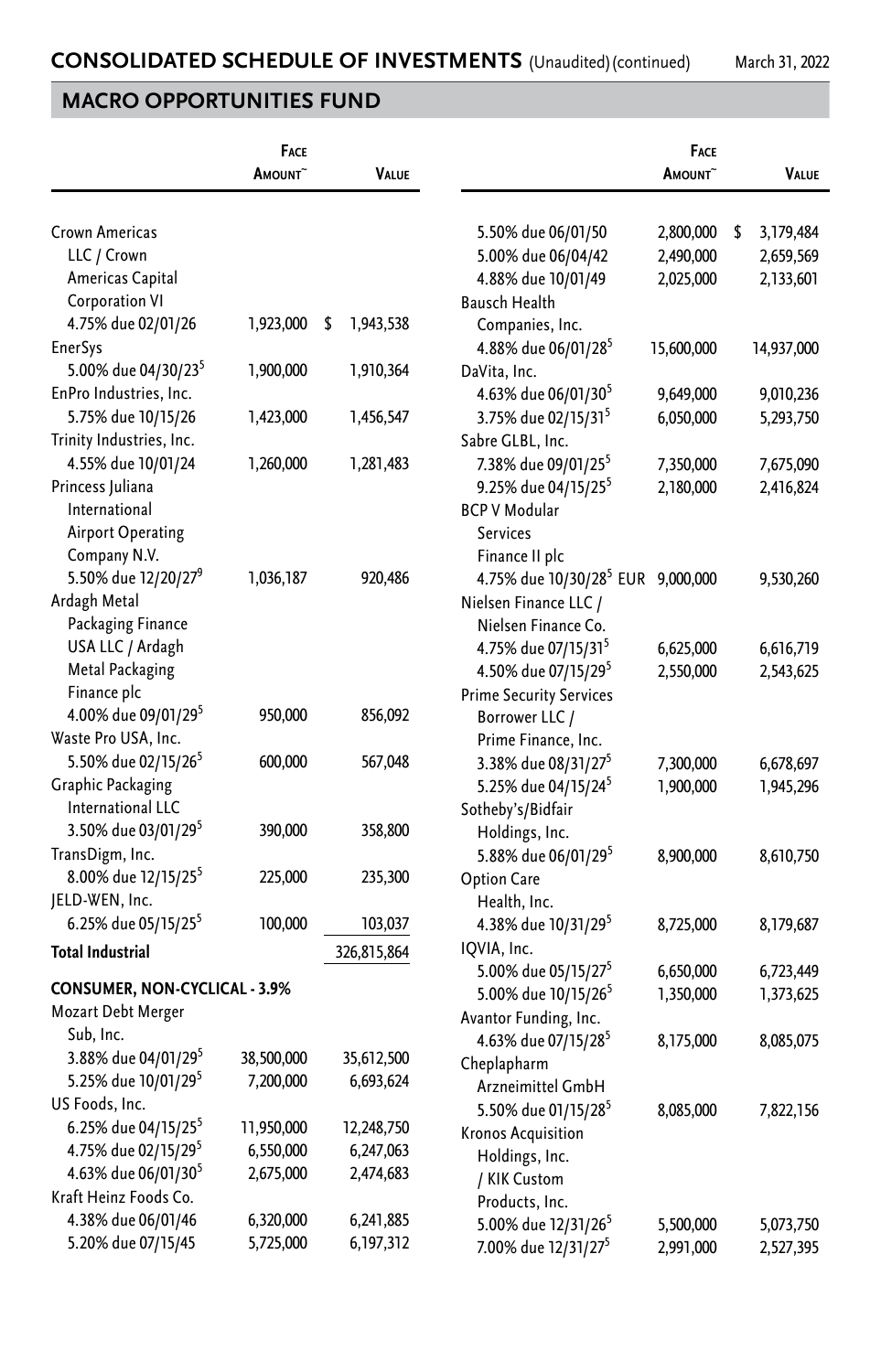|                                               | FACE<br><b>A</b> mount~ | <b>VALUE</b>    |                                                           | FACE<br>AMOUNT <sup>~</sup> | VALUE              |
|-----------------------------------------------|-------------------------|-----------------|-----------------------------------------------------------|-----------------------------|--------------------|
| CPI CG, Inc.                                  |                         |                 | <b>FAGE</b> International                                 |                             |                    |
| 8.63% due 03/15/26 <sup>5</sup>               | 7,077,000               | \$<br>6,887,903 | S.A. / FAGE USA                                           |                             |                    |
| HealthEquity, Inc.                            |                         |                 | Dairy Industry, Inc.                                      |                             |                    |
| 4.50% due 10/01/29 <sup>5</sup>               | 6,900,000               | 6,537,750       | 5.63% due 08/15/26 <sup>5</sup>                           | 3,722,000                   | \$<br>3,666,170    |
| Post Holdings, Inc.                           |                         |                 | APi Escrow Corp.                                          |                             |                    |
| 4.50% due 09/15/31 <sup>5</sup>               | 4,100,000               | 3,632,559       | 4.75% due 10/15/29 <sup>5</sup>                           | 3,800,000                   | 3,529,250          |
| 4.63% due 04/15/30 <sup>5</sup>               | 1,725,000               | 1,553,276       | JBS USA LUX S.A.                                          |                             |                    |
| 5.50% due 12/15/29 <sup>5</sup>               | 1,300,000               | 1,250,834       | / JBS USA Food                                            |                             |                    |
| TreeHouse Foods, Inc.                         |                         |                 | Company / JBS                                             |                             |                    |
| 4.00% due                                     |                         |                 | USA Finance, Inc.                                         |                             |                    |
| 09/01/28 <sup>11</sup>                        | 7,575,000               | 6,413,942       | 3.75% due 12/01/31 <sup>5</sup>                           | 3,400,000                   | 3,155,999          |
| <b>Grifols Escrow</b>                         |                         |                 | Legends Hospitality                                       |                             |                    |
| Issuer S.A.                                   |                         |                 | <b>Holding Company</b>                                    |                             |                    |
| 4.75% due 10/15/28 <sup>5</sup>               | 6,750,000               | 6,353,438       | LLC / Legends                                             |                             |                    |
| Smithfield Foods, Inc.                        |                         |                 | Hospitality                                               |                             |                    |
| 3.00% due 10/15/30 <sup>5</sup>               | 7,000,000               | 6,352,932       | Co-Issuer, Inc.                                           |                             |                    |
| Service Corporation                           |                         |                 | 5.00% due 02/01/26 <sup>5</sup>                           | 2,775,000                   | 2,664,000          |
| International                                 |                         |                 | <b>Charles River</b>                                      |                             |                    |
| 3.38% due 08/15/30                            | 5,275,000               | 4,752,142       | Laboratories                                              |                             |                    |
| 4.00% due 05/15/31                            | 1,650,000               | 1,535,045       | International, Inc.                                       |                             |                    |
| WW International, Inc.                        |                         |                 | 4.00% due 03/15/31 <sup>3</sup>                           | 2,500,000                   | 2,346,875          |
| 4.50% due 04/15/29 <sup>5</sup>               | 7,050,000               | 5,708,597       | Hologic, Inc.                                             |                             |                    |
| Spectrum Brands, Inc.                         |                         |                 | 3.25% due 02/15/29 <sup>5</sup>                           | 2,450,000                   | 2,287,736          |
| 5.50% due 07/15/30 <sup>5</sup>               | 5,600,000               | 5,376,000       | Molina Healthcare, Inc.                                   |                             |                    |
| Chrome Bidco                                  |                         |                 | 4.38% due 06/15/28 <sup>5</sup>                           | 1,770,000                   | 1,751,627          |
| 3.50% due 05/31/28 <sup>5</sup> EUR 4,800,000 |                         | 5,074,604       | Par Pharmaceutical,                                       |                             |                    |
| Rent-A-Center, Inc.                           |                         |                 | Inc.                                                      |                             |                    |
| 6.38% due                                     |                         |                 | 7.50% due 04/01/27 <sup>5</sup>                           | 1,825,000                   | 1,702,999          |
| 02/15/295,11                                  | 5,450,000               | 4,986,750       | Altria Group, Inc.                                        |                             |                    |
| Central Garden                                |                         |                 | 4.45% due 05/06/50                                        | 1,670,000                   | 1,515,442          |
| & Pet Co.                                     |                         |                 | Tenet Healthcare Corp.<br>4.63% due 06/15/28 <sup>5</sup> | 975,000                     |                    |
| 4.13% due 04/30/31 <sup>5</sup>               | 5,300,000               | 4,770,000       | 5.13% due 11/01/27 <sup>5</sup>                           | 550,000                     | 956,719<br>552,588 |
| ADT Security Corp.                            |                         |                 | Syneos Health, Inc.                                       |                             |                    |
| 4.88% due 07/15/32 <sup>5</sup>               | 5,150,000               | 4,738,000       | 3.63% due 01/15/29 <sup>5</sup>                           | 1,600,000                   | 1,478,000          |
| <b>CAB SELAS</b>                              |                         |                 | Performance Food                                          |                             |                    |
| 3.38% due 02/01/28 <sup>5</sup> EUR           | 4,100,000               | 4,309,551       | Group, Inc.                                               |                             |                    |
| Carriage Services, Inc.                       |                         |                 | 6.88% due 05/01/25 <sup>5</sup>                           | 304,000                     | 314,576            |
| 4.25% due 05/15/29 <sup>5</sup>               | 4,575,000               | 4,261,246       |                                                           |                             |                    |
| Endo Luxembourg<br>Finance Company I          |                         |                 | <b>Total Consumer, Non-cyclical</b>                       |                             | 313, 163, 405      |
| SARL / Endo US, Inc.                          |                         |                 | <b>ENERGY - 2.3%</b>                                      |                             |                    |
| 6.13% due 04/01/29 <sup>5</sup>               | 4,400,000               | 4,015,000       | <b>BP Capital Markets plc</b>                             |                             |                    |
|                                               |                         |                 | 4.88% <sup>4,7</sup>                                      | 39,360,000                  | 39,458,400         |
|                                               |                         |                 | <b>ITT Holdings LLC</b>                                   |                             |                    |
|                                               |                         |                 | 6.50% due 08/01/29 <sup>5</sup>                           | 39,200,000                  | 36,209,824         |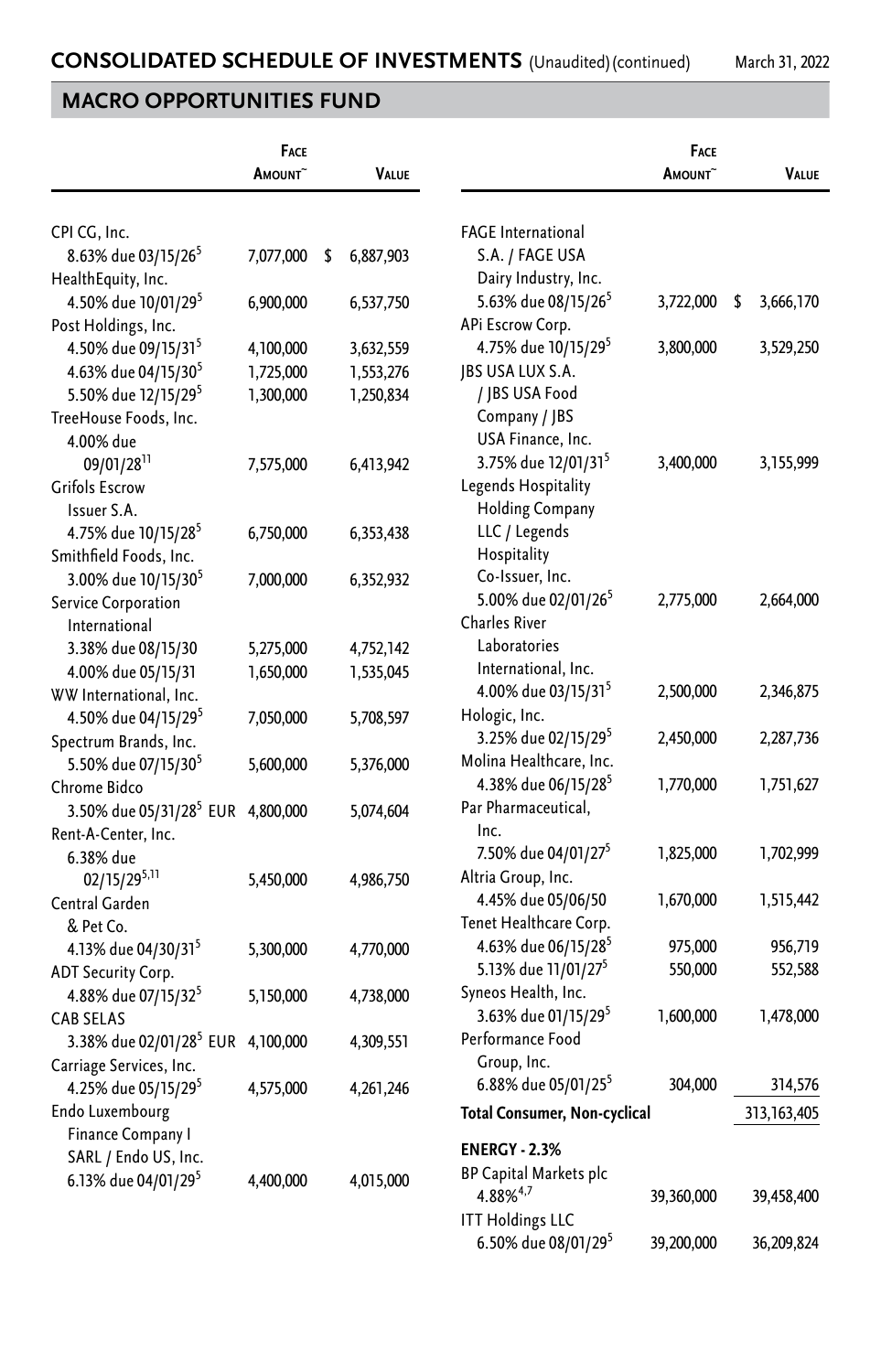|                                 | FACE       |              |                                 | FACE                |              |
|---------------------------------|------------|--------------|---------------------------------|---------------------|--------------|
|                                 | AMOUNT~    | <b>VALUE</b> |                                 | AMOUNT <sup>~</sup> | <b>VALUE</b> |
| Occidental                      |            |              | NCR Corp.                       |                     |              |
| Petroleum Corp.                 |            |              | 5.25% due 10/01/30 <sup>5</sup> | 11,425,000          | \$10,830,443 |
| 7.95% due 06/15/39              | 12,735,000 | \$16,153,456 | 5.13% due 04/15/29 <sup>5</sup> | 6,350,000           | 6,104,509    |
| 6.63% due 09/01/30              | 3,600,000  | 4,131,000    | 6.13% due 09/01/29 <sup>5</sup> | 25,000              | 25,062       |
| 4.50% due 07/15/44              | 2,850,000  | 2,723,560    | Twilio, Inc.                    |                     |              |
| 6.13% due 01/01/31              | 2,250,000  | 2,531,250    | 3.88% due 03/15/31              | 15,100,000          | 14,035,713   |
| 3.00% due 02/15/27              | 2,130,000  | 2,082,075    | CDW LLC / CDW                   |                     |              |
| 4.63% due 06/15/45              | 1,700,000  | 1,649,000    | Finance Corp.                   |                     |              |
| 4.40% due 04/15/46              | 900,000    | 855,000      | 3.57% due 12/01/31              | 14,000,000          | 12,970,300   |
| NuStar Logistics, LP            |            |              | TeamSystem SpA                  |                     |              |
| 6.38% due 10/01/30              | 19,025,000 | 19,282,598   | 3.75% (3 Month                  |                     |              |
| 5.63% due 04/28/27              | 450,000    | 440,269      | EURIBOR+                        |                     |              |
| <b>Midwest Connector</b>        |            |              | 3.75%, Rate                     |                     |              |
| Capital Company                 |            |              | Floor: 3.75%)                   |                     |              |
| LLC                             |            |              | due 02/15/28 <sup>%</sup>       | EUR 11,750,000      | 12,824,494   |
| 4.63% due 04/01/29 <sup>5</sup> | 18,763,000 | 18,961,065   | Citrix Systems, Inc.            |                     |              |
| Parkland Corp.                  |            |              | 1.25% due 03/01/26              | 12,100,000          | 11,763,831   |
| 4.63% due 05/01/30 <sup>5</sup> | 20,000,000 | 18,600,000   | <b>Booz Allen</b>               |                     |              |
| <b>Global Partners</b>          |            |              | Hamilton, Inc.                  |                     |              |
| Limited Partnership             |            |              | 3.88% due 09/01/28 <sup>5</sup> | 11,800,000          | 11,390,422   |
| / GLP Finance Corp.             |            |              | Playtika Holding Corp.          |                     |              |
| 6.88% due 01/15/29              | 3,950,000  | 3,903,686    | 4.25% due 03/15/29 <sup>5</sup> | 8,750,000           | 8,071,875    |
| 7.00% due 08/01/27              | 2,200,000  | 2,200,000    | MSCI, Inc.                      |                     |              |
| Rattler Midstream, LP           |            |              | 3.88% due 02/15/31 <sup>5</sup> | 883,000             | 837,221      |
| 5.63% due 07/15/25 <sup>5</sup> | 5,550,000  | 5,633,250    | ACI Worldwide, Inc.             |                     |              |
| DT Midstream, Inc.              |            |              | 5.75% due 08/15/26 <sup>5</sup> | 400,000             | 409,000      |
| 4.13% due 06/15/29 <sup>5</sup> | 5,250,000  | 5,033,726    | <b>Boxer Parent</b>             |                     |              |
| DCP Midstream                   |            |              | Company, Inc.                   |                     |              |
| Operating, LP                   |            |              | 7.13% due 10/02/25 <sup>5</sup> | 375,000             | 388,703      |
| 3.25% due 02/15/32              | 4,750,000  | 4,275,000    | <b>Total Technology</b>         |                     | 135,117,916  |
| Atlantica Sustainable           |            |              |                                 |                     |              |
| Infrastructure plc              |            |              | <b>BASIC MATERIALS - 1.5%</b>   |                     |              |
| 4.13% due 06/15/28 <sup>5</sup> | 1,550,000  | 1,493,673    | Alcoa Nederland                 |                     |              |
| <b>Basic Energy</b>             |            |              | <b>Holding BV</b>               |                     |              |
| Services, Inc.                  |            |              | 5.50% due 12/15/27 <sup>5</sup> | 15,125,000          | 15,655,585   |
| due 10/15/238,9                 | 1,500,000  | 30,000       | 6.13% due 05/15/28 <sup>5</sup> | 7,450,000           | 7,803,875    |
| <b>Total Energy</b>             |            | 185,646,832  | 4.13% due 03/31/29 <sup>5</sup> | 4,900,000           | 4,801,657    |
|                                 |            |              | Carpenter Technology            |                     |              |
| <b>TECHNOLOGY - 1.7%</b>        |            |              | Corp.                           |                     |              |
| Minerva Merger                  |            |              | 6.38% due 07/15/28              | 8,315,000           | 8,348,676    |
| Sub, Inc.                       |            |              | 7.63% due 03/15/30              | 6,100,000           | 6,245,851    |
| 6.50% due 02/15/30 <sup>5</sup> | 26,650,000 | 25,853,831   | <b>WR Grace</b>                 |                     |              |
| Qorvo, Inc.                     |            |              | <b>Holdings LLC</b>             |                     |              |
| 4.38% due 10/15/29              | 11,220,000 | 11,223,758   | 4.88% due 06/15/27 <sup>5</sup> | 13,750,000          | 13,453,687   |
| 3.38% due 04/01/31 <sup>5</sup> | 9,225,000  | 8,388,754    |                                 |                     |              |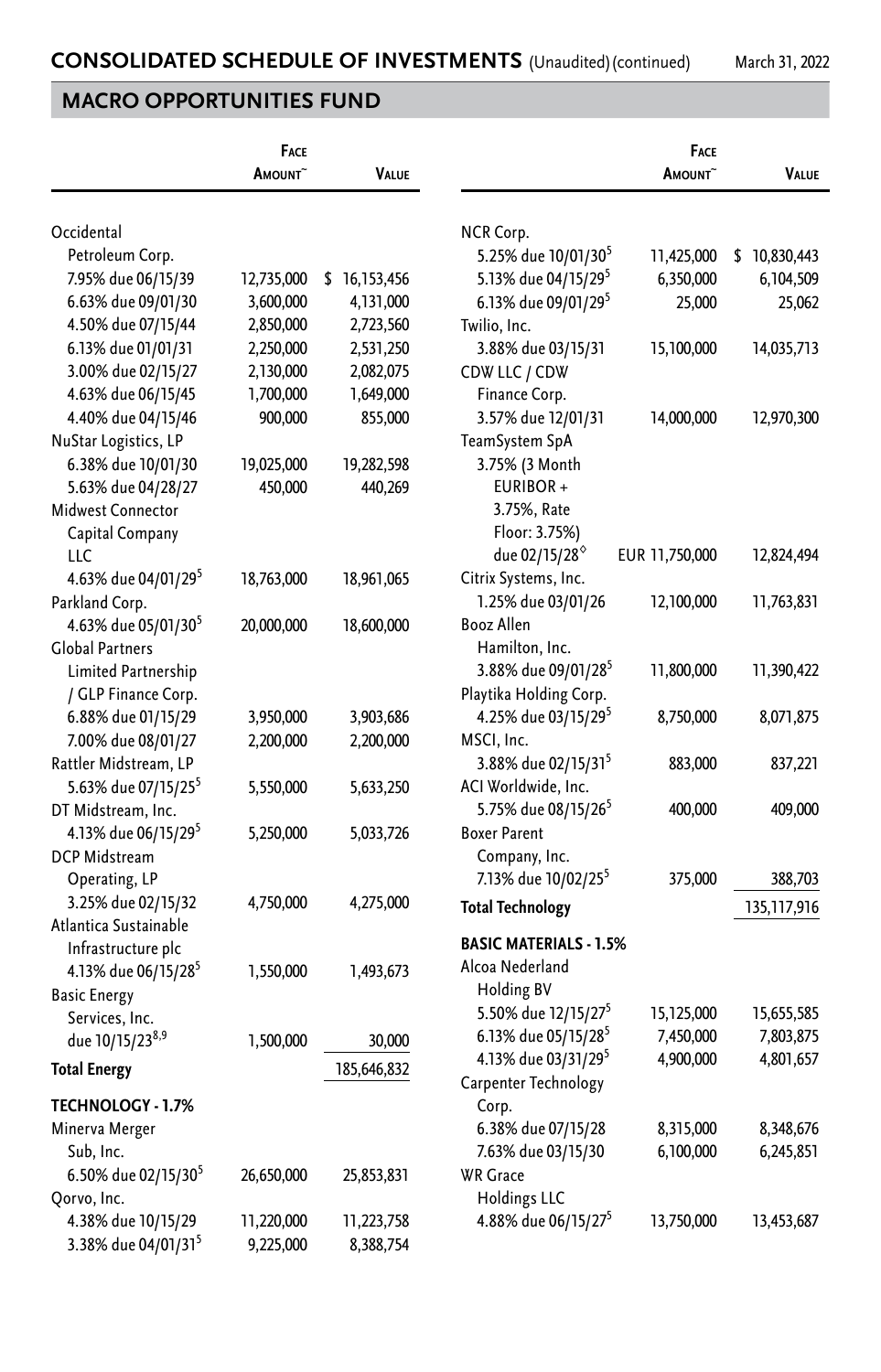|                                  | <b>FACE</b><br>Amount~ | <b>VALUE</b>  |                                           | <b>FACE</b><br>AMOUNT <sup>~</sup> | <b>VALUE</b>    |
|----------------------------------|------------------------|---------------|-------------------------------------------|------------------------------------|-----------------|
|                                  |                        |               |                                           |                                    |                 |
| Kaiser Aluminum Corp.            |                        |               | AES Corp.                                 |                                    |                 |
| 4.50% due 06/01/31 <sup>5</sup>  | 13,250,000             | \$ 11,946,068 | 3.95% due 07/15/30 <sup>5</sup>           | 9,760,000                          | \$<br>9,668,808 |
| 4.63% due 03/01/28 <sup>5</sup>  | 650,000                | 610,584       | Terraform Global                          |                                    |                 |
| Minerals Technologies,           |                        |               | <b>Operating LLC</b>                      |                                    |                 |
| Inc.                             |                        |               | 6.13% due 03/01/26 <sup>5</sup>           | 8,285,000                          | 8,279,201       |
| 5.00% due 07/01/28 <sup>5</sup>  | 11,230,000             | 10,696,575    | <b>Total Utilities</b>                    |                                    | 93,955,306      |
| <b>EverArc Escrow SARL</b>       |                        |               |                                           |                                    |                 |
| 5.00% due 10/30/29 <sup>5</sup>  | 11,525,000             | 10,530,969    | <b>Total Corporate Bonds</b>              |                                    |                 |
| SCIL IV LLC / SCIL               |                        |               | (Cost \$2,635,295,203)                    |                                    | 2,508,147,127   |
| <b>USA Holdings LLC</b>          |                        |               | SENIOR FLOATING RATE INTERESTSTIP - 24.5% |                                    |                 |
| 5.38% due 11/01/26 <sup>5</sup>  | 9,800,000              | 9,016,000     | <b>CONSUMER, CYCLICAL - 5.8%</b>          |                                    |                 |
| Clearwater Paper Corp.           |                        |               | MB2 Dental                                |                                    |                 |
| 4.75% due 08/15/28 <sup>5</sup>  | 5,539,000              | 5,144,346     | <b>Solutions LLC</b>                      |                                    |                 |
| HB Fuller Co.                    |                        |               | 7.00% (3 Month USD                        |                                    |                 |
| 4.25% due 10/15/28               | 5,250,000              | 4,915,050     | $LIBOR + 6.00\%$ ,                        |                                    |                 |
| <b>Novelis Sheet</b>             |                        |               | Rate Floor: 7.00%)                        |                                    |                 |
| Ingot GmbH                       |                        |               | due 01/29/27TTT                           | 24,081,846                         | 23,694,160      |
| 3.38% due 04/15/29 EUR 4,500,000 |                        | 4,736,926     | 7.16% (3 Month USD                        |                                    |                 |
| Compass Minerals                 |                        |               | $LIBOR + 6.00\%$ ,                        |                                    |                 |
| International, Inc.              |                        |               | Rate Floor: 7.00%)                        |                                    |                 |
| 6.75% due 12/01/27 <sup>5</sup>  | 2,634,000              | 2,667,188     | due 01/29/27 <sup>TTT</sup>               | 7,389,304                          | 7,270,346       |
| ArcelorMittal S.A.               |                        |               | Zephyr Bidco Ltd.                         |                                    |                 |
| 4.55% due 03/11/26               | 2,450,000              | 2,510,111     | 5.47% (1 Month GBP                        |                                    |                 |
| Arconic Corp.                    |                        |               | SONIA + 4.75%,                            |                                    |                 |
| 6.00% due 05/15/25 <sup>5</sup>  | 2,275,000              | 2,327,325     | Rate Floor: 5.23%)                        |                                    |                 |
| Ingevity Corp.                   |                        |               | due 07/23/25                              | GBP 20,850,000                     | 26,693,281      |
| 3.88% due 11/01/28 <sup>5</sup>  | 1,000,000              | 903,830       | 8.22% (1 Month GBP                        |                                    |                 |
| Mirabela Nickel Ltd.             |                        |               | $SONIA + 7.50\%$                          |                                    |                 |
| due 06/24/198,9                  | 1,885,418              | 94,271        | Rate Floor: 7.98%)                        |                                    |                 |
| <b>Total Basic Materials</b>     |                        | 122,408,574   | due 07/23/26                              | GBP 1,540,417                      | 1,998,268       |
|                                  |                        |               | Packers Holdings LLC                      |                                    |                 |
| UTILITIES - 1.2%                 |                        |               | 4.00% (3 Month                            |                                    |                 |
| Midcap Funding                   |                        |               | USD LIBOR+                                |                                    |                 |
| <b>XLVI Trust</b>                |                        |               | 3.25%, Rate                               |                                    |                 |
| 3.79% (1 Month USD               |                        |               | Floor: 4.00%)                             |                                    |                 |
| $LIBOR + 3.50\%,$                |                        |               | due 03/09/28                              | 22,954,073                         | 22,581,069      |
| Rate Floor: 3.50%)               |                        |               | FR Refuel LLC                             |                                    |                 |
| due 11/22/23 <sup>9,111</sup>    | 43,400,000             | 43,442,002    | 5.50% (1 Month                            |                                    |                 |
| <b>Cheniere Corpus</b>           |                        |               | USD LIBOR+                                |                                    |                 |
| Christi Holdings LLC             |                        |               | 4.75%, Rate                               |                                    |                 |
| 3.52% due                        |                        |               | Floor: 5.50%)                             |                                    |                 |
| 12/31/39 <sup>111</sup>          | 21,800,000             | 19,988,267    | due 11/08/28 <sup>111</sup>               | 20,794,550                         | 20,378,659      |
| Clearway Energy                  |                        |               |                                           |                                    |                 |
| <b>Operating LLC</b>             |                        |               |                                           |                                    |                 |
| 3.75% due 02/15/31 <sup>5</sup>  | 13,450,000             | 12,577,028    |                                           |                                    |                 |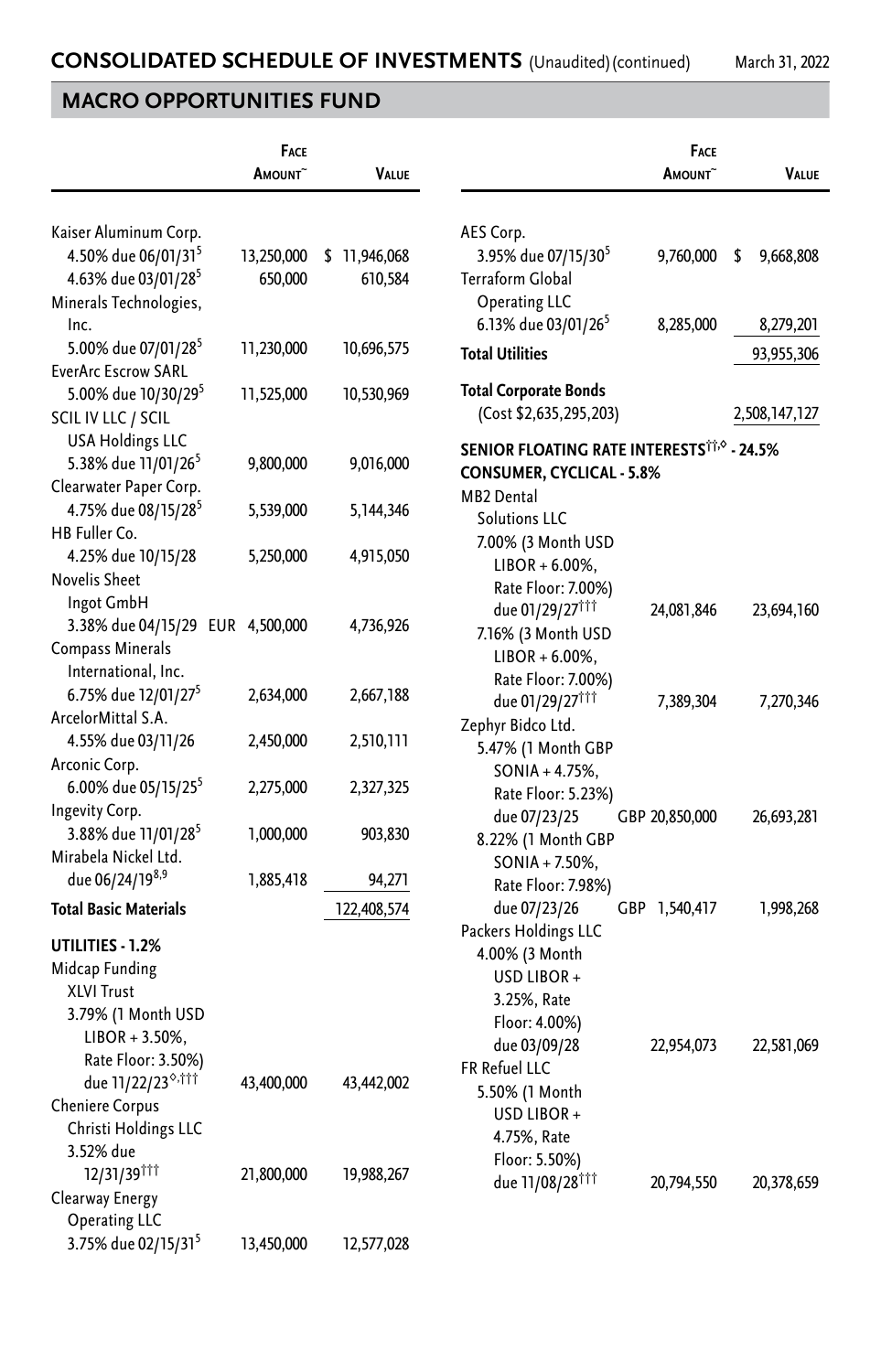|                             | FACE<br><b>A</b> MOUNT | VALUE        |                              | FACE<br><b>AMOUNT</b> | VALUE        |
|-----------------------------|------------------------|--------------|------------------------------|-----------------------|--------------|
| Pacific Bells, LLC          |                        |              | SP PF Buyer LLC              |                       |              |
| 5.00% (1 Month              |                        |              | 4.96% (1 Month USD           |                       |              |
| USD LIBOR +                 |                        |              | $LIBOR + 4.50\%,$            |                       |              |
| 4.50%, Rate                 |                        |              | Rate Floor: 4.50%)           |                       |              |
| Floor: 5.00%)               |                        |              | due 12/22/25                 | 15,347,595            | \$14,561,031 |
| due 11/10/28 <sup>†††</sup> | 19,645,608             | \$19,424,595 | BRE/Everbright M6            |                       |              |
| <b>BGIS (BIFM CA</b>        |                        |              | <b>Borrower LLC</b>          |                       |              |
| Buyer, Inc.)                |                        |              | 5.75% (1 Month USD           |                       |              |
| 3.96% (1 Month USD          |                        |              | $LIBOR + 5.00\%$             |                       |              |
| $LIBOR + 3.50\%,$           |                        |              | Rate Floor: 5.75%)           |                       |              |
| Rate Floor: 3.50%)          |                        |              | due 09/09/26                 | 14,396,937            | 14,073,006   |
| due 06/01/26 <sup>†††</sup> | 17,946,588             | 17,632,523   | PAI Holdco, Inc.             |                       |              |
| <b>Mavis Tire Express</b>   |                        |              | 4.25% (3 Month USD           |                       |              |
| Services TopCo              |                        |              | $LIBOR + 3.50\%,$            |                       |              |
| Corp.                       |                        |              | Rate Floor: 4.25%)           |                       |              |
| 4.75% (1 Month USD          |                        |              | due 10/28/27                 | 14,051,605            | 13,893,525   |
| $LIBOR + 4.00\%$ ,          |                        |              | <b>CNT Holdings I Corp.</b>  |                       |              |
| Rate Floor: 4.75%)          |                        |              | 4.25% (3 Month USD           |                       |              |
| due 05/04/28                | 17,313,000             | 17,180,729   | $LIBOR + 3.50\%,$            |                       |              |
| <b>BCPE Empire</b>          |                        |              | Rate Floor: 4.25%)           |                       |              |
| Holdings, Inc.              |                        |              | due 11/08/27                 | 11,828,000            | 11,751,591   |
| 4.50% (1 Month              |                        |              | CD&R Firefly Bidco Ltd.      |                       |              |
| USD LIBOR+                  |                        |              | 3.50% (3 Month               |                       |              |
| 4.00%, Rate                 |                        |              | EURIBOR+                     |                       |              |
| Floor: 4.50%)               |                        |              | 3.50%, Rate                  |                       |              |
| due 06/11/26                | 16,887,452             | 16,634,140   | Floor: 3.50%)                |                       |              |
| 4.46% (1 Month USD          |                        |              | due 06/23/25                 | EUR 6,000,000         | 6,542,901    |
| $LIBOR + 4.00\%$ ,          |                        |              | 4.94% (GBP SONIA             |                       |              |
| Rate Floor: 4.00%)          |                        |              | $+4.50\%$ , Rate             |                       |              |
| due 06/11/26                | 222,154                | 218,637      | Floor: 4.50%)                |                       |              |
| <b>Breitling Financing</b>  |                        |              | due 06/23/25                 | GBP 3,350,000         | 4,289,597    |
| SARL                        |                        |              | Flamingo                     |                       |              |
| 4.00% (6 Month              |                        |              | 3.50% (3 Month               |                       |              |
| EURIBOR+                    |                        |              | EURIBOR+                     |                       |              |
| 4.00%, Rate                 |                        |              | 3.50%, Rate                  |                       |              |
| Floor: 4.00%)               |                        |              | Floor: 3.50%)                |                       |              |
| due 10/25/28                | EUR 13,900,000         | 15,235,704   | due 03/24/28                 | EUR 10,000,000        | 10,816,643   |
| Truck Hero, Inc.            |                        |              | <b>EnTrans International</b> |                       |              |
| 4.00% (1 Month              |                        |              | LLC                          |                       |              |
| USD LIBOR +                 |                        |              | 6.46% (1 Month               |                       |              |
| 3.25%, Rate                 |                        |              | USD LIBOR +                  |                       |              |
| Floor: 4.00%)               |                        |              | 6.00%, Rate                  |                       |              |
| due 01/31/28                | 15,698,607             | 15,188,402   | Floor: 6.00%)                |                       |              |
|                             |                        |              | due 11/01/24                 | 10,931,200            | 10,603,264   |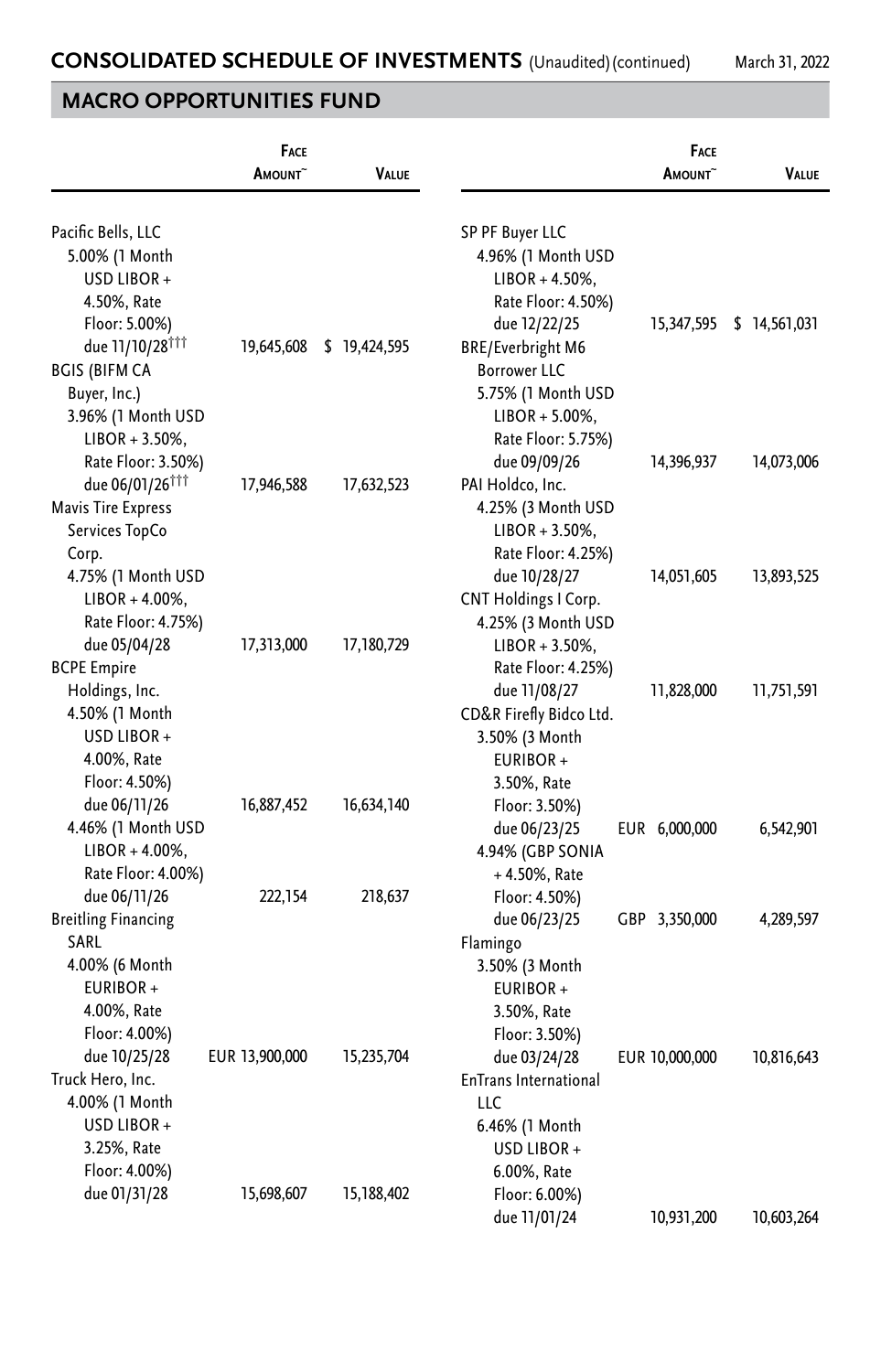|                            | FACE<br>AMOUNT <sup>~</sup> | VALUE        |                               | <b>FACE</b><br>AMOUNT <sup>~</sup> | <b>VALUE</b>    |
|----------------------------|-----------------------------|--------------|-------------------------------|------------------------------------|-----------------|
| Loire Finco                |                             |              | NFM & J LLC                   |                                    |                 |
| Luxembourg SARL            |                             |              | 6.75% (1 Month USD            |                                    |                 |
| 4.50% (1 Month             |                             |              | $LIBOR + 5.75%$               |                                    |                 |
| USD LIBOR+                 |                             |              | Rate Floor: 6.75%)            |                                    |                 |
| 3.75%, Rate                |                             |              | due 11/30/27 <sup>TTT</sup>   | 8,405,227                          | \$<br>8,318,462 |
| Floor: 4.50%)              |                             |              | <b>United Petfood</b>         |                                    |                 |
| due 04/21/27               | 10,692,404                  | \$10,545,384 | 3.00% (6 Month                |                                    |                 |
| Verisure Holding AB        |                             |              | EURIBOR+                      |                                    |                 |
| 3.25% (6 Month             |                             |              | 3.00%, Rate                   |                                    |                 |
| EURIBOR+                   |                             |              | Floor: 3.00%)                 |                                    |                 |
| 3.25%, Rate                |                             |              | due 04/24/28                  | EUR 7,000,000                      | 7,513,555       |
| Floor: 3.25%)              |                             |              | PetSmart LLC                  |                                    |                 |
| due 07/20/26               | EUR 7,651,053               | 8,273,246    | 4.50% (3 Month                |                                    |                 |
| 3.25% (6 Month<br>EURIBOR+ |                             |              | USD LIBOR +                   |                                    |                 |
| 3.25%, Rate                |                             |              | 3.75%, Rate                   |                                    |                 |
| Floor: 3.25%)              |                             |              | Floor: 4.50%)<br>due 02/11/28 | 7,462,500                          | 7,431,381       |
| due 03/27/28               | EUR 1,770,000               | 1,910,531    | Holding SOCOTEC               |                                    |                 |
| Rent-A-Center, Inc.        |                             |              | 5.26% (3 Month USD            |                                    |                 |
| 3.81% (3 Month USD         |                             |              | $LIBOR + 4.25%$ ,             |                                    |                 |
| $LIBOR + 3.25%$            |                             |              | Rate Floor: 5.00%)            |                                    |                 |
| Rate Floor: 3.75%)         |                             |              | due 06/30/28                  | 7,150,000                          | 7,096,375       |
| due 02/17/28               | 10,326,726                  | 10,100,881   | Camin Cargo                   |                                    |                 |
| <b>CHG Healthcare</b>      |                             |              | Control, Inc.                 |                                    |                 |
| Services, Inc.             |                             |              | 7.50% (1 Month USD            |                                    |                 |
| 5.00% (1 Month             |                             |              | $LIBOR + 6.50\%$              |                                    |                 |
| USD LIBOR +                |                             |              | Rate Floor: 7.50%)            |                                    |                 |
| 3.50%, Rate                |                             |              | due 06/04/26 <sup>TTT</sup>   | 6,865,500                          | 6,796,845       |
| Floor: 5.00%)              |                             |              | Accuride Corp.                |                                    |                 |
| due 09/29/28               | 9,154,000                   | 9,059,622    | 6.26% (3 Month USD            |                                    |                 |
| BCP V Modular              |                             |              | $LIBOR + 5.25%$               |                                    |                 |
| Services Holdings          |                             |              | Rate Floor: 6.25%)            |                                    |                 |
| IV Ltd.                    |                             |              | due 11/17/23                  | 7,017,087                          | 6,606,588       |
| 4.50% (3 Month             |                             |              | Cast & Crew                   |                                    |                 |
| EURIBOR+                   |                             |              | Payroll LLC                   |                                    |                 |
| 4.50%, Rate                |                             |              | 3.96% (1 Month USD            |                                    |                 |
| Floor: 4.50%)              |                             |              | $LIBOR + 3.50\%,$             |                                    |                 |
| due 10/06/28               | EUR 8,200,000               | 8,937,701    | Rate Floor: 3.50%)            |                                    |                 |
| <b>ImageFIRST</b>          |                             |              | due 02/09/26                  | 6,575,194                          | 6,523,513       |
| <b>Holdings LLC</b>        |                             |              | AlixPartners, LLP             |                                    |                 |
| 5.48% (3 Month USD         |                             |              | 3.25% (3 Month                |                                    |                 |
| $LIBOR + 4.50\%,$          |                             |              | EURIBOR+                      |                                    |                 |
| Rate Floor: 5.25%)         |                             |              | 3.25%, Rate                   |                                    |                 |
| due 04/27/28               | 8,887,847                   | 8,710,090    | Floor: 3.25%)                 |                                    |                 |
|                            |                             |              | due 02/04/28                  | EUR 5,940,000                      | 6,455,913       |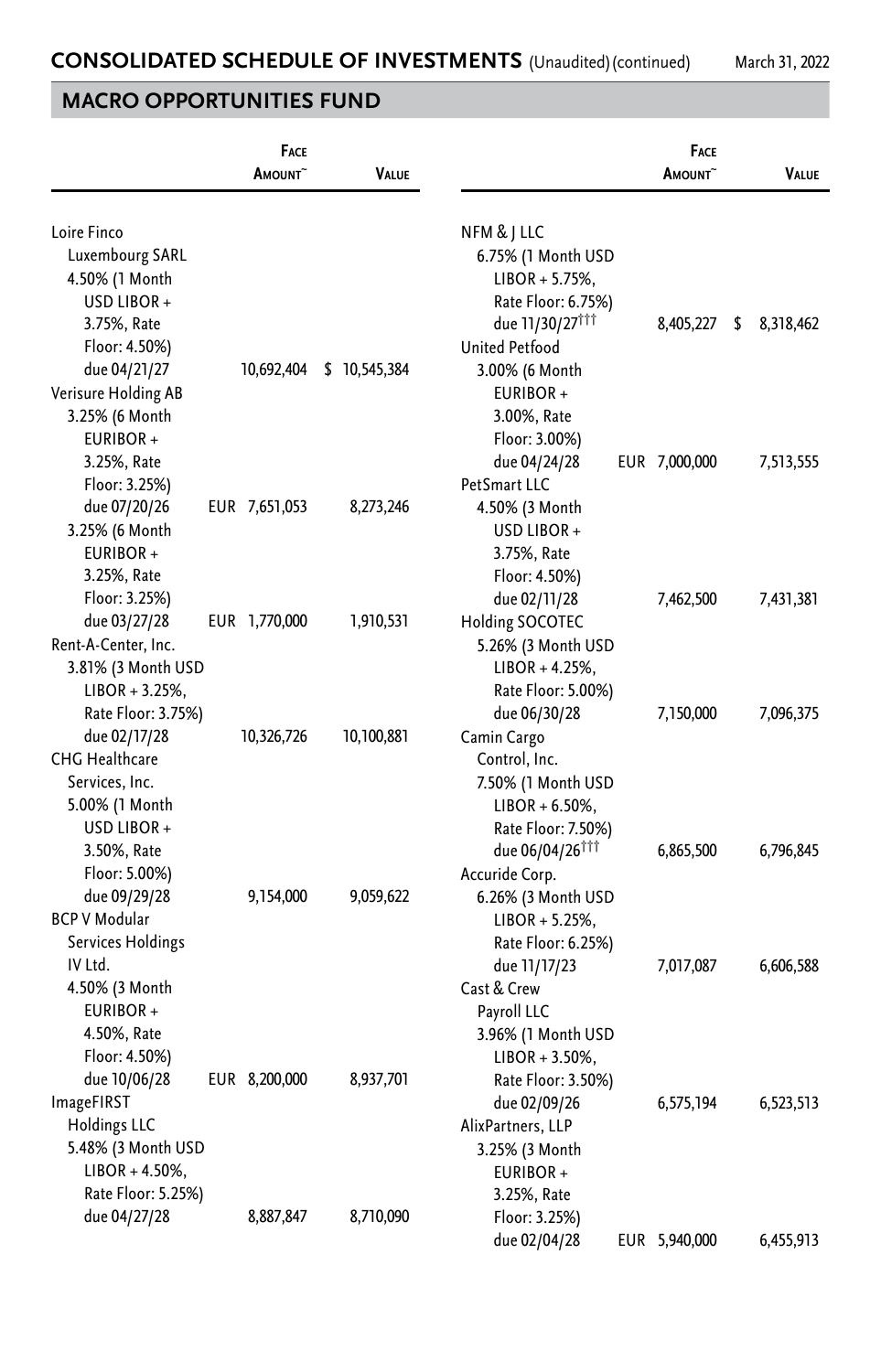|                                                   | <b>FACE</b><br><b>A</b> MOUNT | VALUE           |                              | <b>FACE</b><br><b>A</b> mount^ | VALUE           |
|---------------------------------------------------|-------------------------------|-----------------|------------------------------|--------------------------------|-----------------|
|                                                   |                               |                 |                              |                                |                 |
| Fertitta Entertainment                            |                               |                 | Sovos Brands                 |                                |                 |
| LLC                                               |                               |                 | Intermediate, Inc.           |                                |                 |
| 4.50% (1 Month                                    |                               |                 | 4.50% (3 Month               |                                |                 |
| USD Term SOFR                                     |                               |                 | USD LIBOR +                  |                                |                 |
| $+4.00\%$ , Rate                                  |                               |                 | 3.75%, Rate                  |                                |                 |
| Floor: 4.50%)                                     |                               |                 | Floor: 4.50%)                |                                |                 |
| due 01/27/29                                      | 5,550,000                     | \$<br>5,515,313 | due 06/08/28                 | 3,998,759                      | \$<br>3,950,214 |
| Scientific Games                                  |                               |                 | Alexander Mann               |                                |                 |
| Holdings, LP                                      |                               |                 | 5.72% (6 Month GBP           |                                |                 |
| due 02/03/29                                      | 5,500,000                     | 5,443,020       | $LIBOR + 5.00\%$ ,           |                                |                 |
| First Brands Group LLC                            |                               |                 | Rate Floor: 5.00%)           |                                |                 |
| 6.00% (3 Month                                    |                               |                 | due 06/16/25                 | GBP 3,000,000                  | 3,819,006       |
| USD LIBOR +                                       |                               |                 | SHO Holding I Corp.          |                                |                 |
| 5.00%, Rate                                       |                               |                 | 6.25% (3 Month USD           |                                |                 |
| Floor: 6.00%)                                     |                               |                 | $LIBOR + 5.25%$              |                                |                 |
| due 03/30/27                                      | 5,012,125                     | 4,962,004       | Rate Floor: 6.25%)           |                                |                 |
| <b>ScribeAmerica</b>                              |                               |                 | due 04/26/24                 | 3,623,601                      | 3,342,772       |
| Intermediate                                      |                               |                 | 6.23% (3 Month               |                                |                 |
| Holdco LLC                                        |                               |                 | USD LIBOR +                  |                                |                 |
| (Healthchannels)                                  |                               |                 | 5.23%, Rate                  |                                |                 |
| 4.96% (1 Month USD                                |                               |                 | Floor: 6.23%)                |                                |                 |
| $LIBOR + 4.50\%$ ,                                |                               |                 | due 04/29/24                 | 60,373                         | 55,694          |
| Rate Floor: 4.50%)                                |                               |                 | Apro LLC                     |                                |                 |
| due 04/03/25                                      | 4,741,657                     | 4,299,118       | 4.50% (3 Month               |                                |                 |
| The Facilities Group                              |                               |                 | USD LIBOR +                  |                                |                 |
| 6.75% (1 Month USD                                |                               |                 | 3.75%, Rate                  |                                |                 |
| $LIBOR + 5.75%$ ,                                 |                               |                 | Floor: 4.50%)                |                                |                 |
| Rate Floor: 6.75%)                                |                               |                 | due 11/16/26                 | 3,267,000                      | 3,242,498       |
| due 11/30/27 <sup>111</sup>                       | 4,251,199                     | 4,207,315       | Eagle Parent Corp.           |                                |                 |
| Galls LLC                                         |                               |                 | due 03/17/29                 | 3,000,000                      | 2,968,740       |
| 7.75% (3 Month USD                                |                               |                 | Checkers Drive-In            |                                |                 |
| $LIBOR + 6.25%$                                   |                               |                 | Restaurants, Inc.            |                                |                 |
| Rate Floor: 7.75%)                                |                               |                 | 5.25% (3 Month USD           |                                |                 |
| due 01/31/25 <sup>†††</sup>                       | 3,658,053                     | 3,530,020       | $LIBOR + 4.25%$ ,            |                                |                 |
| 7.75% ((1 Month                                   |                               |                 | Rate Floor: 5.25%)           |                                |                 |
| USD LIBOR +                                       |                               |                 |                              | 3,287,557                      | 2,893,050       |
|                                                   |                               |                 | due 04/25/24<br>Adevinta ASA |                                |                 |
| 6.75%) and (3                                     |                               |                 |                              |                                |                 |
| Month USD                                         |                               |                 | 3.00% (3 Month               |                                |                 |
| $LIBOR + 6.75\%$ ),                               |                               |                 | EURIBOR+                     |                                |                 |
| Rate Floor: 7.75%)<br>due 01/31/24 <sup>ttt</sup> |                               |                 | 3.00%, Rate                  |                                |                 |
|                                                   | 444,556                       | 426,833         | Floor: 3.00%)                |                                |                 |
|                                                   |                               |                 | due 06/26/28                 | EUR 2,600,000                  | 2,842,076       |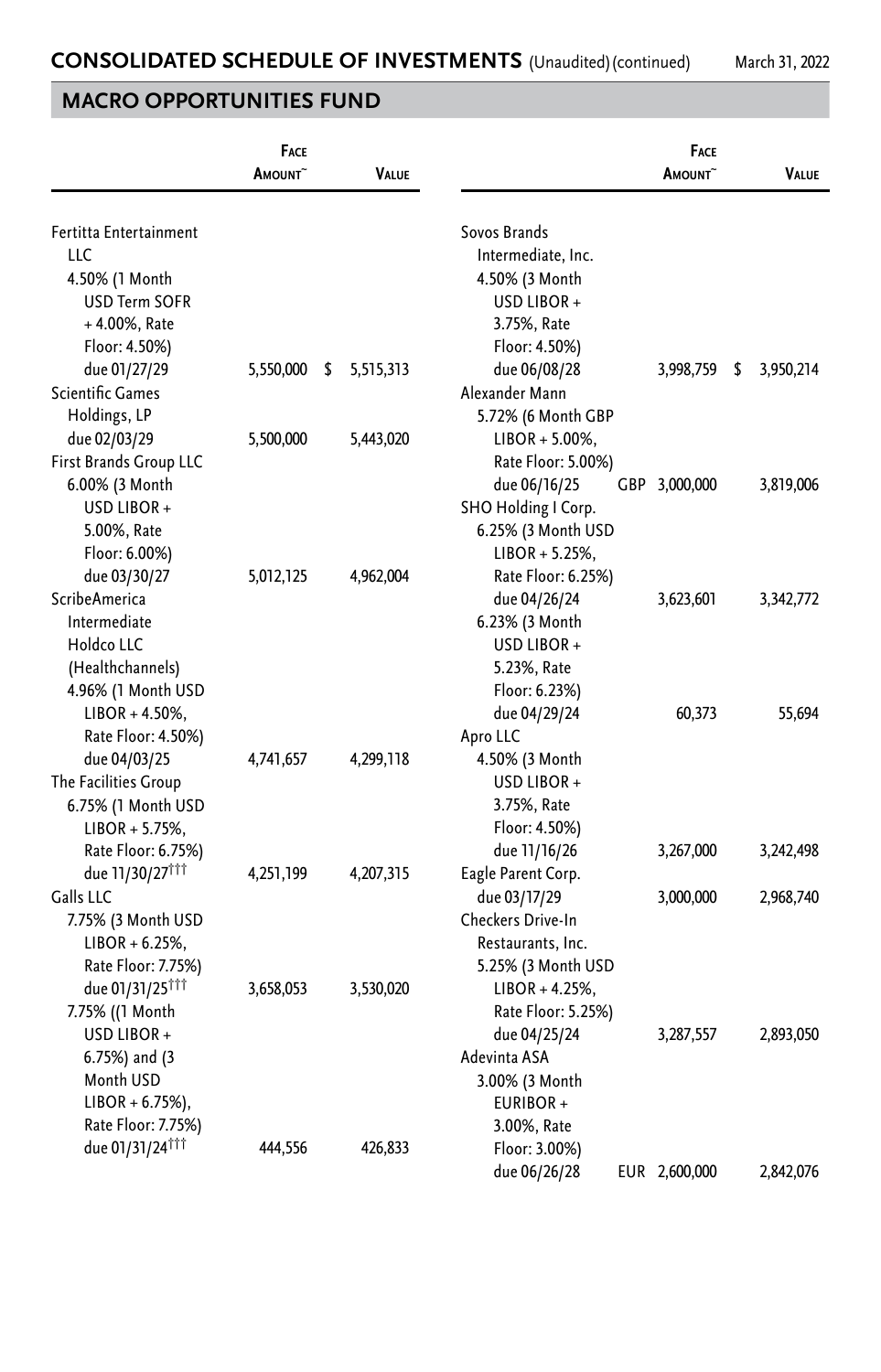|                                 | FACE<br>AMOUNT <sup>^</sup> | VALUE           |                      | FACE<br>AMOUNT <sup>^</sup> | Value         |
|---------------------------------|-----------------------------|-----------------|----------------------|-----------------------------|---------------|
|                                 |                             |                 |                      |                             |               |
| Blue Nile, Inc.                 |                             |                 | Arcline FM           |                             |               |
| 8.00% (3 Month                  |                             |                 | Holdings LLC         |                             |               |
| USD LIBOR +                     |                             |                 | 5.50% (6 Month USD   |                             |               |
| 7.00%, Rate                     |                             |                 | $LIBOR + 4.75%$ ,    |                             |               |
| Floor: 8.00%)                   |                             |                 | Rate Floor: 5.50%)   |                             |               |
| due 02/17/23                    | 2,712,500                   | \$<br>2,648,078 | due 06/23/28         | 21,094,000                  | \$ 20,786,449 |
| WESCO                           |                             |                 | Hunter Douglas, Inc. |                             |               |
| 5.25% (3 Month USD              |                             |                 | 4.00% (3 Month       |                             |               |
| $LIBOR + 4.25%$ ,               |                             |                 | <b>USD Term SOFR</b> |                             |               |
| Rate Floor: 5.25%)              |                             |                 | $+3.50\%$ , Rate     |                             |               |
| due 06/14/24 <sup>TTT</sup>     | 2,306,764                   | 2,302,563       | Floor: 4.00%)        |                             |               |
| CCRR Parent, Inc.               |                             |                 | due 02/26/29         | 21,000,000                  | 20,553,750    |
| 4.76% (3 Month USD              |                             |                 | AI Convoy Luxembourg |                             |               |
| $LIBOR + 3.75%$                 |                             |                 | SARL                 |                             |               |
| Rate Floor: 4.50%)              |                             |                 | 4.50% (6 Month USD   |                             |               |
| due 03/06/28                    | 1,885,750                   | 1,873,964       | $LIBOR + 3.50\%,$    |                             |               |
| <b>TTF Holdings</b>             |                             |                 | Rate Floor: 4.50%)   |                             |               |
| Intermediate LLC                |                             |                 | due 01/18/27         | 11,440,697                  | 11,274,807    |
| 5.00% (1 Month                  |                             |                 | 3.50% (6 Month       |                             |               |
| USD LIBOR +                     |                             |                 | EURIBOR+             |                             |               |
| 4.25%, Rate                     |                             |                 | 3.50%, Rate          |                             |               |
| Floor: 5.00%)                   |                             |                 | Floor: 3.50%)        |                             |               |
| due 03/31/28 <sup>TTT</sup>     | 1,720,500                   | 1,711,898       | due 01/18/27         | EUR 8,324,708               | 9,044,887     |
| EG Finco Ltd.                   |                             |                 | American Bath        |                             |               |
| 5.06% (1 Month GBP              |                             |                 | Group LLC            |                             |               |
| $SONIA + 4.75%$ ,               |                             |                 | 4.25% (1 Month USD   |                             |               |
| Rate Floor: 4.75%)              |                             |                 | $LIBOR + 3.75%$      |                             |               |
| due 02/07/25<br>GBP             | 962,500                     | 1,231,371       | Rate Floor: 4.25%)   |                             |               |
| <b>Total Consumer, Cyclical</b> |                             | 466,207,705     | due 11/23/27         | 20,594,099                  | 19,979,571    |
|                                 |                             |                 | Mileage Plus         |                             |               |
| <b>INDUSTRIAL - 5.2%</b>        |                             |                 | Holdings LLC         |                             |               |
| CapStone Acquisition            |                             |                 | 6.25% (3 Month USD   |                             |               |
| Holdings, Inc.                  |                             |                 | $LIBOR + 5.25\%,$    |                             |               |
| 5.75% (1 Month USD              |                             |                 | Rate Floor: 6.25%)   |                             |               |
| $LIBOR + 4.75%$ ,               |                             |                 | due 06/21/27         | 15,250,000                  | 15,802,812    |
| Rate Floor: 5.75%)              |                             |                 | Minerva Bidco Ltd.   |                             |               |
| due 11/12/27                    | 26,264,212                  | 26,220,350      | due 07/30/25         | GBP 11,000,000              | 14,185,237    |
| United Airlines, Inc.           |                             |                 | TK Elevator Midco    |                             |               |
| 4.50% (1 Month                  |                             |                 | GmbH                 |                             |               |
| USD LIBOR +                     |                             |                 | 3.63% (1 Month       |                             |               |
| 3.75%, Rate                     |                             |                 | EURIBOR+             |                             |               |
| Floor: 4.50%)                   |                             |                 | 3.63%, Rate          |                             |               |
| due 04/21/28                    | 25,245,000                  | 24,908,484      | Floor: 3.63%)        |                             |               |
|                                 |                             |                 | due 07/30/27         | EUR 7,000,000               | 7,620,062     |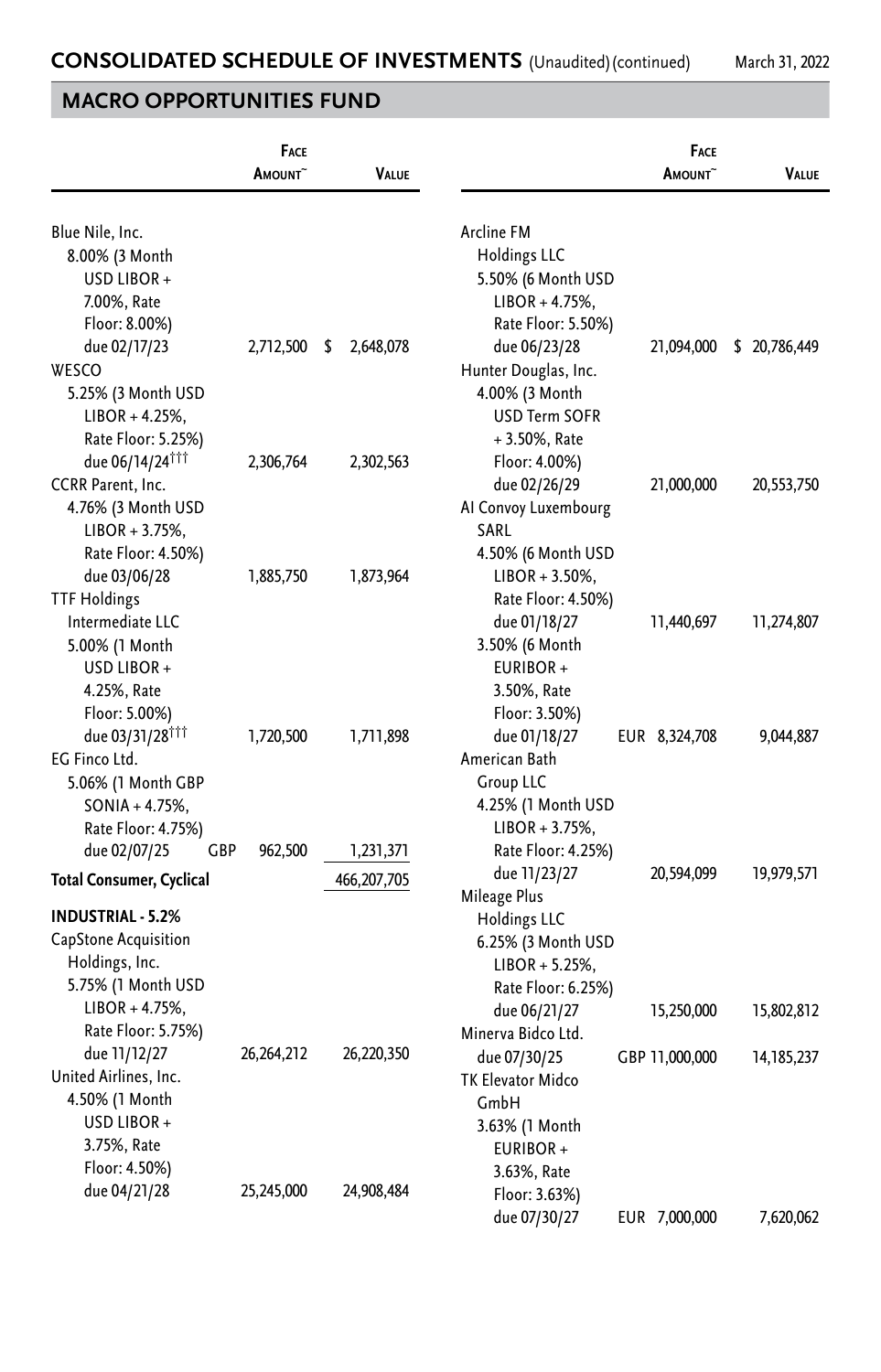|                         | FACE<br>AMOUNT <sup>~</sup> | <b>VALUE</b>    |                        | FACE<br><b>AMOUNT</b> | VALUE        |
|-------------------------|-----------------------------|-----------------|------------------------|-----------------------|--------------|
| 4.02% (6 Month USD      |                             |                 | <b>TricorBraun</b>     |                       |              |
| $LIBOR + 3.50\%$ ,      |                             |                 | Holdings, Inc.         |                       |              |
| Rate Floor: 4.00%)      |                             |                 | 3.75% (6 Month USD     |                       |              |
| due 07/30/27            | 6,468,533                   | 6,399,838<br>\$ | $LIBOR + 3.25%$        |                       |              |
| TransDigm, Inc.         |                             |                 | Rate Floor: 3.75%)     |                       |              |
| 2.71% (1 Month USD      |                             |                 | due 03/03/28           | 10,872,370            | \$10,583,926 |
| $LIBOR + 2.25%$         |                             |                 | DiversiTech Holdings   |                       |              |
| Rate Floor: 2.25%)      |                             |                 | 4.76% (3 Month USD     |                       |              |
| due 05/30/25            | 14,079,147                  | 13,810,798      | $LIBOR + 3.75%$ ,      |                       |              |
| NA Rail Hold Co. LLC    |                             |                 | Rate Floor: 4.25%)     |                       |              |
| 5.01% (3 Month USD      |                             |                 | due 12/22/28           | 10,730,000            | 10,569,050   |
| $LIBOR + 4.00\%$ ,      |                             |                 | <b>DG</b> Investment   |                       |              |
| Rate Floor: 4.25%)      |                             |                 | Intermediate           |                       |              |
| due 10/19/26            | 13,776,790                  | 13,759,569      | Holdings 2, Inc.       |                       |              |
| <b>Fugue Finance BV</b> |                             |                 | 4.25% (1 Month USD     |                       |              |
| 3.25% (3 Month          |                             |                 | $LIBOR + 3.50\%,$      |                       |              |
| EURIBOR+                |                             |                 | Rate Floor: 4.25%)     |                       |              |
| 3.25%, Rate             |                             |                 | due 03/31/28           | 10,471,223            | 10,353,421   |
| Floor: 3.25%)           |                             |                 | Dispatch Terra         |                       |              |
| due 08/30/24            | EUR 12,545,690              | 13,690,309      | <b>Acquisition LLC</b> |                       |              |
| DXP Enterprises, Inc.   |                             |                 | 5.26% (3 Month USD     |                       |              |
| 5.75% (1 Month USD      |                             |                 | $LIBOR + 4.25%$ ,      |                       |              |
| $LIBOR + 4.75%$ ,       |                             |                 | Rate Floor: 5.00%)     |                       |              |
| Rate Floor: 5.75%)      |                             |                 | due 03/27/28           | 10,319,200            | 10,087,018   |
| due 12/23/27            | 13,117,500                  | 12,978,192      | Air Canada             |                       |              |
| <b>Charter Next</b>     |                             |                 | 4.25% (1 Month USD     |                       |              |
| Generation, Inc.        |                             |                 | $LIBOR + 3.50\%,$      |                       |              |
| 4.50% (1 Month          |                             |                 | Rate Floor: 4.25%)     |                       |              |
| USD LIBOR +             |                             |                 | due 08/11/28           | 9,800,000             | 9,697,884    |
| 3.75%, Rate             |                             |                 | PECF USS Intermediate  |                       |              |
| Floor: 4.50%)           |                             |                 | Holding III Corp.      |                       |              |
| due 12/01/27            | 13,018,500                  | 12,937,134      | 4.76% (3 Month USD     |                       |              |
| Merlin Buyer, Inc.      |                             |                 | $LIBOR + 4.25%$ ,      |                       |              |
| 4.65% (1 Month          |                             |                 | Rate Floor: 4.75%)     |                       |              |
| USD Term SOFR           |                             |                 | due 12/15/28           | 7,980,000             | 7,894,534    |
| $+4.00\%$ , Rate        |                             |                 | YAK MAT (YAK           |                       |              |
| Floor: 4.50%)           |                             |                 | ACCESS LLC)            |                       |              |
| due 12/14/28            | 12,000,000                  | 11,700,000      | 10.95% (3 Month        |                       |              |
| Service Logic           |                             |                 | USD LIBOR+             |                       |              |
| Acquisition, Inc.       |                             |                 | 10.00%, Rate           |                       |              |
| 4.75% (3 Month USD      |                             |                 | Floor: 10.00%)         |                       |              |
| $LIBOR + 4.00\%,$       |                             |                 | due 07/10/26           | 12,220,199            | 7,810,785    |
| Rate Floor: 4.75%)      |                             |                 |                        |                       |              |
| due 10/29/27            | 11,377,096                  | 11,244,325      |                        |                       |              |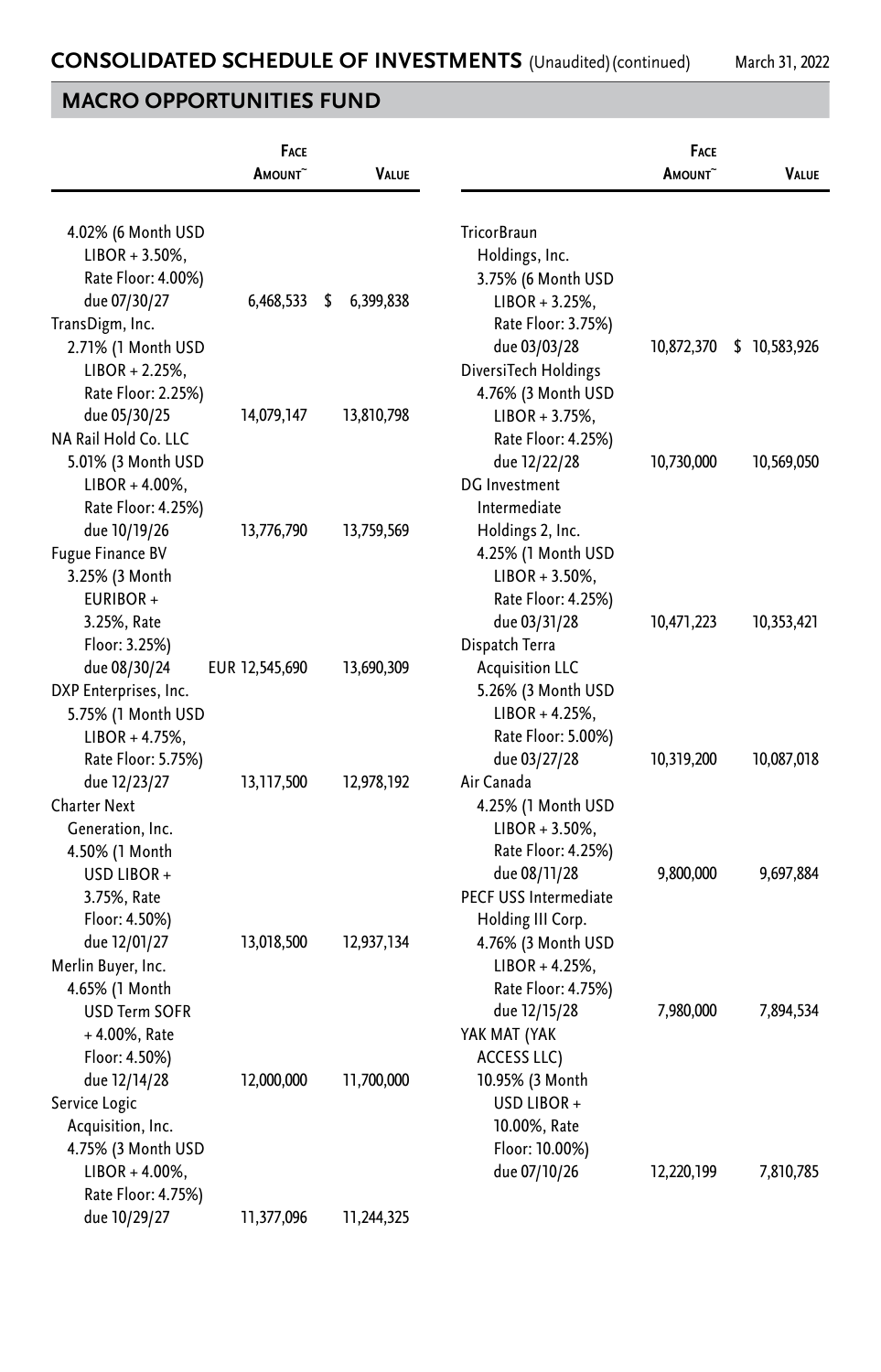|                              | <b>FACE</b><br><b>AMOUNT</b> | <b>VALUE</b>    |                                         | <b>FACE</b><br>AMOUNT <sup>~</sup> | <b>VALUE</b>    |
|------------------------------|------------------------------|-----------------|-----------------------------------------|------------------------------------|-----------------|
| Park River                   |                              |                 | <b>Patriot Container</b>                |                                    |                 |
| Holdings, Inc.               |                              |                 | Corp. (Wastequip)                       |                                    |                 |
| 4.00% (3 Month               |                              |                 | 4.75% (1 Month USD                      |                                    |                 |
| USD LIBOR +                  |                              |                 | $LIBOR + 3.75%$ ,                       |                                    |                 |
| 3.25%, Rate                  |                              |                 | Rate Floor: 4.75%)                      |                                    |                 |
| Floor: 4.00%)                |                              |                 | due 03/20/25                            | 4,705,021                          | \$<br>4,505,057 |
| due 12/28/27                 | 6,754,474                    | \$<br>6,596,487 | Saverglass                              |                                    |                 |
| Filtration Group Corp.       |                              |                 | 4.25% (3 Month                          |                                    |                 |
| 3.50% (3 Month               |                              |                 | EURIBOR+                                |                                    |                 |
| EURIBOR+                     |                              |                 | 4.25%, Rate                             |                                    |                 |
| 3.50%, Rate                  |                              |                 | Floor: 4.25%)                           |                                    |                 |
| Floor: 3.50%)                |                              |                 | due 02/19/29                            | EUR 3,700,000                      | 4,032,865       |
| due 03/31/25                 | EUR 3,567,619                | 3,876,731       | STS Operating, Inc.                     |                                    |                 |
| 4.00% (1 Month               |                              |                 | (SunSource)                             |                                    |                 |
| USD LIBOR +                  |                              |                 | 5.25% (1 Month USD                      |                                    |                 |
| 3.50%, Rate                  |                              |                 | $LIBOR + 4.25\%,$                       |                                    |                 |
| Floor: 4.00%)                |                              |                 | Rate Floor: 5.25%)                      |                                    |                 |
| due 10/21/28                 | 2,493,750                    | 2,462,578       | due 12/11/24                            | 4,017,759                          | 3,954,479       |
| Michael Baker                |                              |                 | ILPEA Parent, Inc.                      |                                    |                 |
| International LLC            |                              |                 | 5.25% (1 Month USD                      |                                    |                 |
| 5.75% (3 Month USD           |                              |                 | $LIBOR + 4.50\%,$                       |                                    |                 |
| $LIBOR + 5.00\%$ ,           |                              |                 | Rate Floor: 5.25%)                      |                                    |                 |
| Rate Floor: 5.75%)           |                              |                 | due 06/22/28                            | 3,654,742                          | 3,572,511       |
| due 12/01/28                 | 6,384,000                    | 6,288,240       | Rinchem Company LLC                     |                                    |                 |
| Valcour Packaging LLC        |                              |                 | 5.00% (3 Month                          |                                    |                 |
| 4.25% (1 Month USD           |                              |                 | <b>USD Term SOFR</b>                    |                                    |                 |
| $LIBOR + 3.75%$              |                              |                 | $+4.50\%$ , Rate                        |                                    |                 |
| Rate Floor: 4.25%)           |                              |                 | Floor: 5.00%)                           |                                    |                 |
| due 10/04/28                 | 6,300,000                    | 6,142,500       | due 03/02/29 <sup>111</sup>             | 3,550,000                          | 3,532,250       |
| Pelican Products, Inc.       |                              |                 | LTI Holdings, Inc.                      |                                    |                 |
| 5.26% (3 Month USD           |                              |                 | 5.21% (1 Month USD                      |                                    |                 |
| $LIBOR + 4.25%$ ,            |                              |                 | $LIBOR + 4.75%$ ,                       |                                    |                 |
| Rate Floor: 4.75%)           |                              |                 | Rate Floor: 4.75%)                      |                                    |                 |
| due 12/29/28                 | 5,450,000                    | 5,334,188       | due 07/24/26                            | 1,945,125                          | 1,920,811       |
| <b>TSG Solutions Holding</b> |                              |                 | 3.96% (1 Month USD                      |                                    |                 |
| due 02/01/29                 | EUR 4,400,000                | 4,791,798       | $LIBOR + 3.50\%,$                       |                                    |                 |
| BWAY Holding Co.             |                              |                 | Rate Floor: 3.50%)                      |                                    |                 |
| 3.48% (1 Month USD           |                              |                 | due 09/08/25                            | 1,447,500                          | 1,412,818       |
| $LIBOR + 3.25%$              |                              |                 | Protective Industrial                   |                                    |                 |
| Rate Floor: 3.25%)           |                              |                 | Products, Inc.                          |                                    |                 |
| due 04/03/24                 | 4,799,734                    | 4,725,722       | 4.75% (1 Month USD<br>$LIBOR + 4.00\%,$ |                                    |                 |
|                              |                              |                 | Rate Floor: 4.75%)                      |                                    |                 |
|                              |                              |                 | due 12/29/27                            | 3,254,749                          | 3,197,791       |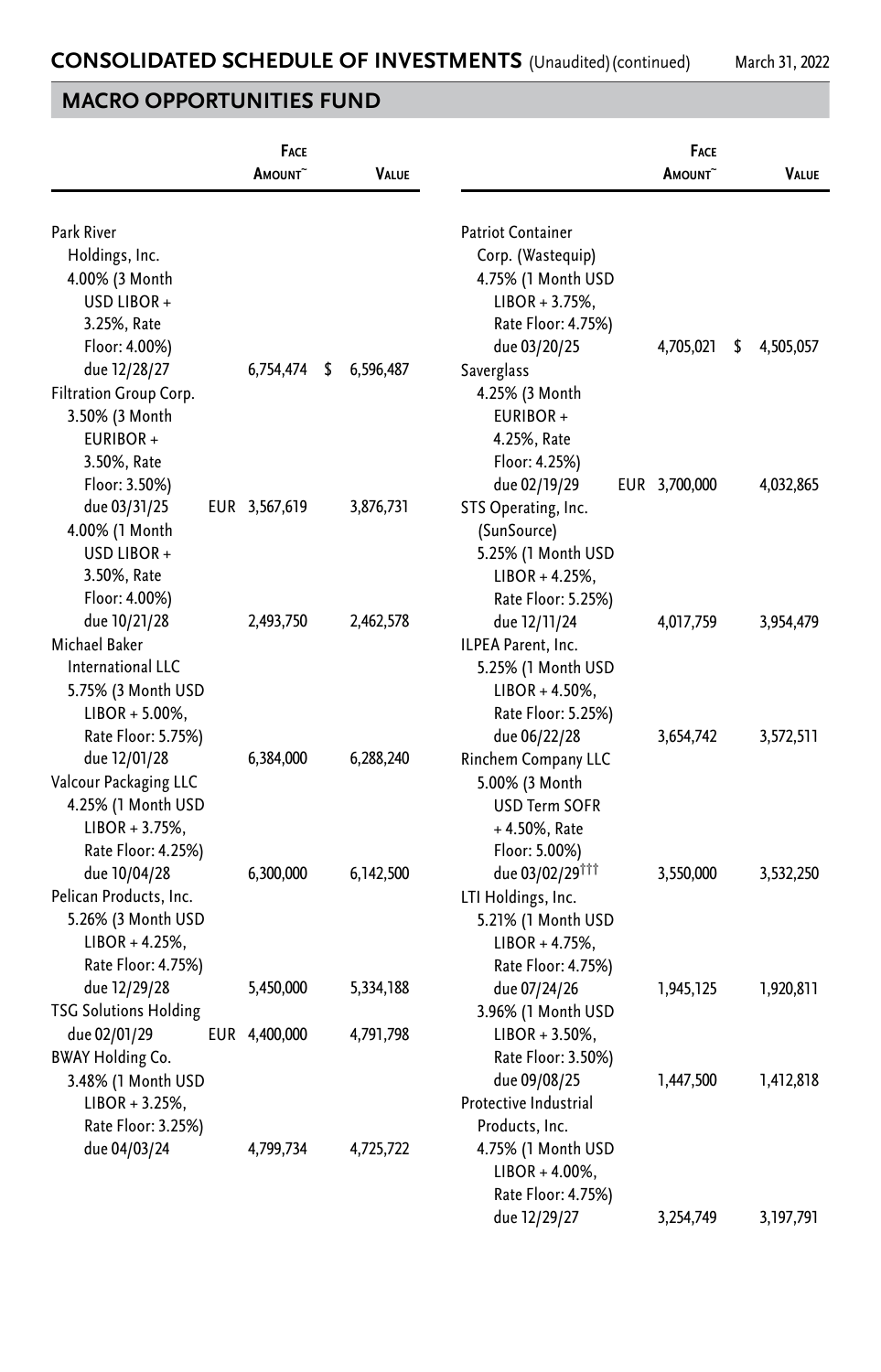|                                                                | FACE<br><b>A</b> mount^ | <b>VALUE</b>    |                                                        | FACE<br><b>A</b> MOUNT | VALUE           |
|----------------------------------------------------------------|-------------------------|-----------------|--------------------------------------------------------|------------------------|-----------------|
| <b>Titan Acquisition</b><br>Ltd. (Husky)<br>3.35% (3 Month USD |                         |                 | Waterlogic USA<br>Holdings, Inc.<br>5.76% (1 Month USD |                        |                 |
| $LIBOR + 3.00\%$ ,                                             |                         |                 | $LIBOR + 4.75%$ ,                                      |                        |                 |
| Rate Floor: 3.00%)                                             |                         |                 | Rate Floor: 5.25%)                                     |                        |                 |
| due 03/28/25                                                   | 2,964,934               | 2,896,117<br>\$ | due 08/17/28                                           | 1,990,000              | \$<br>1,981,702 |
| <b>Integrated Power</b>                                        |                         |                 | <b>API Heat Transfer</b>                               |                        |                 |
| <b>Services</b>                                                |                         |                 | 12.00% (3 Month                                        |                        |                 |
| Holdings, Inc.                                                 |                         |                 | USD LIBOR, Rate                                        |                        |                 |
| 5.76% ((1 Month                                                |                         |                 | Floor: 0.00%)                                          |                        |                 |
| <b>USD LIBOR</b>                                               |                         |                 | (in-kind rate was                                      |                        |                 |
| +4.75%) and                                                    |                         |                 | 12.00%) due                                            |                        |                 |
| (Commercial                                                    |                         |                 | 01/01/24 11,12                                         | 1,213,224              | 363,967         |
| Prime Lending                                                  |                         |                 | 12.00% (3 Month                                        |                        |                 |
| $Rate + 3.75%$ ,<br>Rate Floor: 5.50%)                         |                         |                 | USD LIBOR, Rate<br>Floor: 0.00%)                       |                        |                 |
| due 11/22/28 <sup>111</sup>                                    | 2,432,927               | 2,408,598       | (in-kind rate was                                      |                        |                 |
| 5.72% (1 Month                                                 |                         |                 | 12.00%) due                                            |                        |                 |
| USD LIBOR+                                                     |                         |                 | 10/02/23 111,12                                        | 222,946                | 167,209         |
| 4.75%, Rate                                                    |                         |                 | Duran Group                                            |                        |                 |
| Floor: 5.50%)                                                  |                         |                 | <b>Holding GMBH</b>                                    |                        |                 |
| due 11/22/28 <sup>TTT</sup>                                    | 467,378                 | 462,704         | 3.75% (6 Month                                         |                        |                 |
| <b>Bhi Investments LLC</b>                                     |                         |                 | EURIBOR+                                               |                        |                 |
| 5.25% ((3 Month                                                |                         |                 | 3.75%, Rate                                            |                        |                 |
| USD LIBOR+                                                     |                         |                 | Floor: 3.75%)                                          |                        |                 |
| 4.25%) and (6                                                  |                         |                 | due 03/29/24 <sup>111</sup>                            | EUR<br>416,090         | 439,710         |
| Month USD                                                      |                         |                 | 3.75% (6 Month                                         |                        |                 |
| $LIBOR + 4.25\%$ ),                                            |                         |                 | EURIBOR+                                               |                        |                 |
| Rate Floor: 5.25%)                                             |                         |                 | 3.75%, Rate                                            |                        |                 |
| due 08/28/24                                                   | 2,490,390               | 2,440,582       | Floor: 3.75%)                                          |                        |                 |
| MI Windows And                                                 |                         |                 | due 12/20/24 <sup>111</sup>                            | eur<br>81,858          | 86,505          |
| Doors LLC                                                      |                         |                 | Transcendia                                            |                        |                 |
| 4.00% (1 Month<br>USD Term SOFR                                |                         |                 | Holdings, Inc.<br>4.50% (1 Month                       |                        |                 |
| + 3.50%, Rate                                                  |                         |                 | USD LIBOR +                                            |                        |                 |
| Floor: 4.00%)                                                  |                         |                 | 3.50%, Rate                                            |                        |                 |
| due 12/18/27                                                   | 2,465,820               | 2,432,951       | Floor: 4.50%)                                          |                        |                 |
| Pro Mach Group, Inc.                                           |                         |                 | due 05/30/24                                           | 562,006                | 498,252         |
| 5.00% (3 Month                                                 |                         |                 | <b>Total Industrial</b>                                |                        | 416,419,041     |
| USD LIBOR+                                                     |                         |                 |                                                        |                        |                 |
| 4.00%, Rate                                                    |                         |                 |                                                        |                        |                 |
| Floor: 5.00%)                                                  |                         |                 |                                                        |                        |                 |
| due 08/31/28                                                   | 2,011,872               | 2,000,726       |                                                        |                        |                 |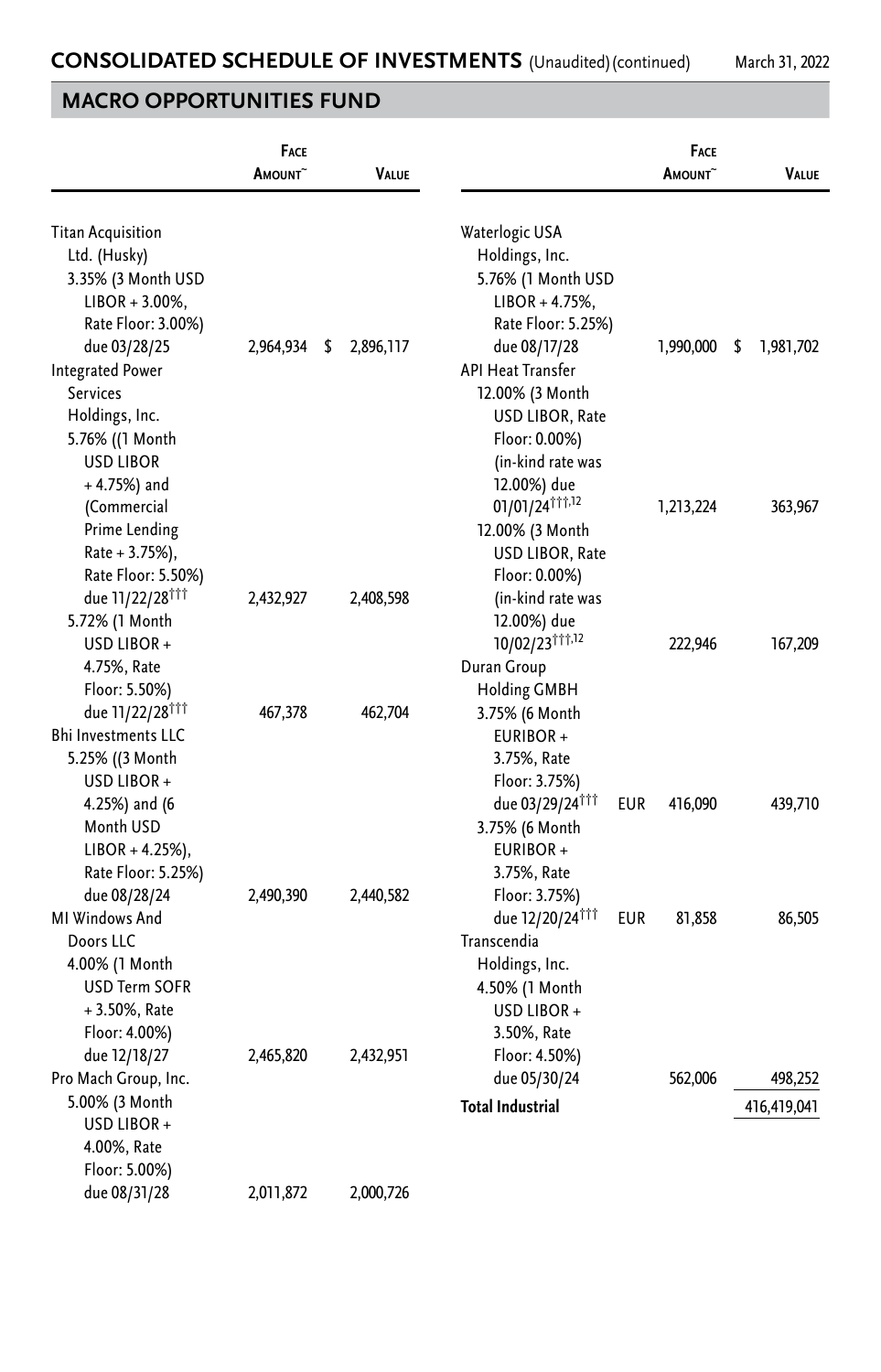|                                      | <b>FACE</b><br>AMOUNT <sup>~</sup> | <b>VALUE</b>  |                             | <b>FACE</b><br><b>A</b> MOUNT | VALUE        |
|--------------------------------------|------------------------------------|---------------|-----------------------------|-------------------------------|--------------|
| <b>CONSUMER, NON-CYCLICAL - 4.8%</b> |                                    |               | <b>Blue Ribbon LLC</b>      |                               |              |
| Women's Care                         |                                    |               | 6.75% (3 Month USD          |                               |              |
| Holdings, Inc.                       |                                    |               | $LIBOR + 6.00\%$ ,          |                               |              |
| 5.25% (3 Month USD                   |                                    |               | Rate Floor: 6.75%)          |                               |              |
| $LIBOR + 4.50\%$ ,                   |                                    |               | due 05/08/28                | 17,160,000                    | \$16,799,640 |
| Rate Floor: 5.25%)                   |                                    |               | Southern Veterinary         |                               |              |
| due 01/17/28                         | 31,660,750                         | \$ 31,185,839 | Partners LLC                |                               |              |
| <b>Mission Veterinary</b>            |                                    |               | 5.00% (6 Month              |                               |              |
| Partners                             |                                    |               | USD LIBOR +                 |                               |              |
| 4.75% (1 Month USD                   |                                    |               | 4.00%, Rate                 |                               |              |
| $LIBOR + 4.00\%$ ,                   |                                    |               | Floor: 5.00%)               |                               |              |
| Rate Floor: 4.75%)                   |                                    |               | due 10/05/27                | 15,776,572                    | 15,638,527   |
| due 04/27/28                         | 21,342,750                         | 21,075,966    | PetIQ LLC                   |                               |              |
| National Mentor                      |                                    |               | 4.75% (3 Month USD          |                               |              |
| Holdings, Inc.                       |                                    |               | $LIBOR + 4.25%$             |                               |              |
| 4.64% ((1 Month                      |                                    |               | Rate Floor: 4.75%)          |                               |              |
| USD LIBOR +                          |                                    |               | due 04/13/28 <sup>TTT</sup> | 15,721,000                    | 15,603,092   |
| 3.75%) and (3                        |                                    |               | SCP Eye Care                |                               |              |
| Month USD                            |                                    |               | Services LLC                |                               |              |
| $LIBOR + 3.75\%$ ),                  |                                    |               | 6.00% (3 Month              |                               |              |
| Rate Floor: 4.50%)                   |                                    |               | USD LIBOR +                 |                               |              |
| due 03/02/28                         | 21,089,149                         | 20,365,580    | 4.50%, Rate                 |                               |              |
| 4.76% (3 Month USD                   |                                    |               | Floor: 6.00%)               |                               |              |
| $LIBOR + 3.75%$ ,                    |                                    |               | due 03/16/28                | 13,787,855                    | 13,546,568   |
| Rate Floor: 4.50%)                   |                                    |               | LaserAway                   |                               |              |
| due 03/02/28                         | 479,283                            | 462,838       | Intermediate                |                               |              |
| <b>HAH Group Holding</b>             |                                    |               | Holdings II LLC             |                               |              |
| Co. LLC                              |                                    |               | 6.50% (3 Month              |                               |              |
| 6.00% (3 Month                       |                                    |               | USD LIBOR +                 |                               |              |
| USD LIBOR +                          |                                    |               | 5.75%, Rate                 |                               |              |
| 5.00%, Rate                          |                                    |               | Floor: 6.50%)               |                               |              |
| Floor: 6.00%)                        |                                    |               | due 10/14/27 <sup>111</sup> | 13,400,000                    | 13,232,500   |
| due 10/29/27                         | 12,229,950                         | 12,046,501    | Florida Food                |                               |              |
| due 10/29/27                         | 8,000,000                          | 7,680,000     | Products LLC                |                               |              |
| Quirch Foods                         |                                    |               | 5.75% (3 Month USD          |                               |              |
| <b>Holdings LLC</b>                  |                                    |               | $LIBOR + 5.00\%,$           |                               |              |
| 5.50% (3 Month                       |                                    |               | Rate Floor: 5.75%)          |                               |              |
| USD LIBOR+                           |                                    |               | due 10/18/28                | 12,954,615                    | 12,760,296   |
| 4.50%, Rate                          |                                    |               | Sigma Holding BV            |                               |              |
| Floor: 5.50%)                        |                                    |               | (Flora Food)                |                               |              |
| due 10/27/27                         | 19,658,588                         | 19,511,148    | 3.50% ((1 Month             |                               |              |
|                                      |                                    |               | EURIBOR + 3.50%)            |                               |              |
|                                      |                                    |               | and (6 Month                |                               |              |
|                                      |                                    |               | EURIBOR + 3.50%),           |                               |              |
|                                      |                                    |               | Rate Floor: 3.50%)          |                               |              |
|                                      |                                    |               | due 07/02/25                | EUR 12,019,549                | 12,415,901   |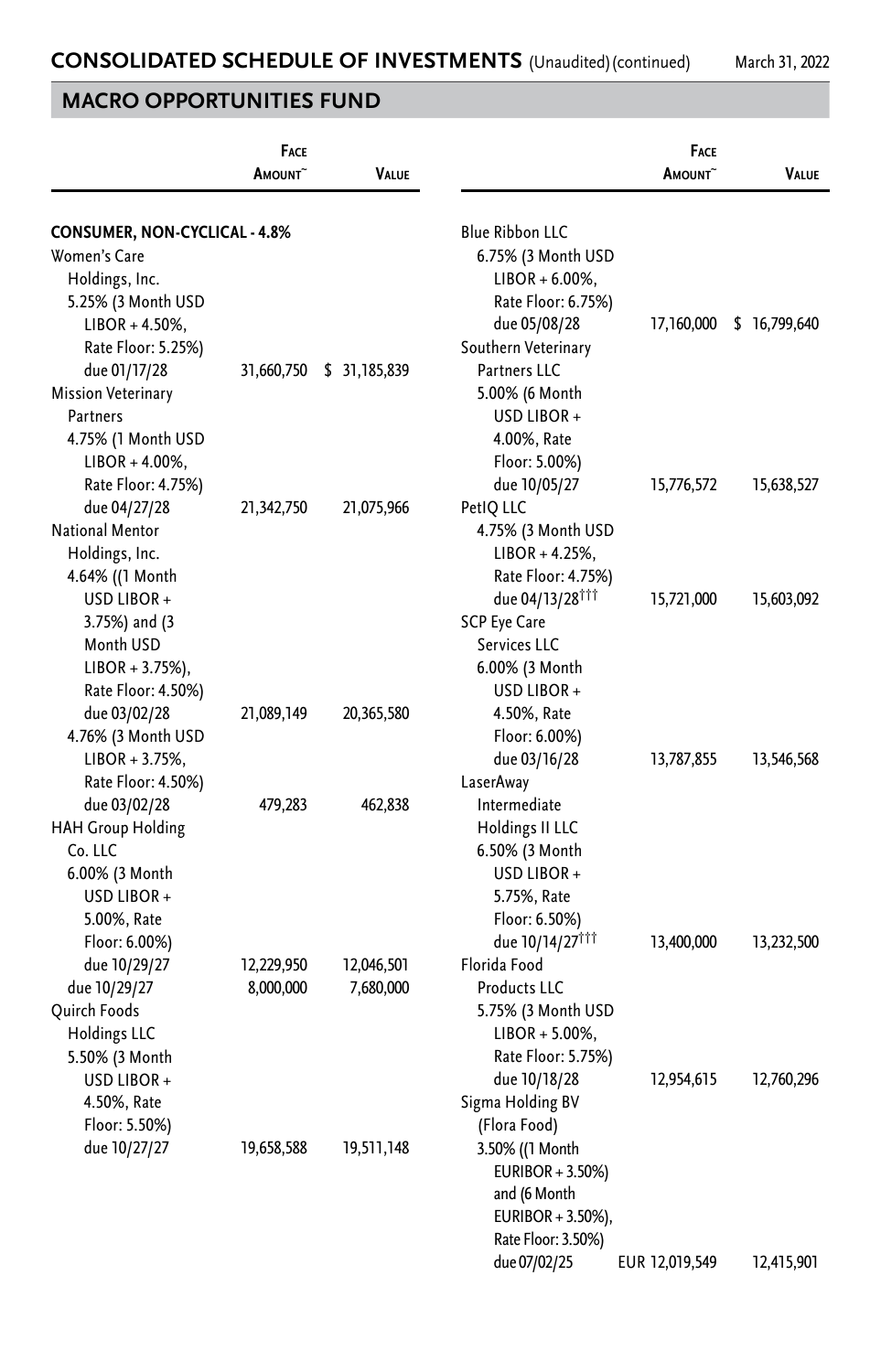|                           | FACE<br>AMOUNT <sup>~</sup> | <b>VALUE</b>  |                             | FACE<br><b>AMOUNT</b> | Value           |
|---------------------------|-----------------------------|---------------|-----------------------------|-----------------------|-----------------|
|                           |                             |               |                             |                       |                 |
| <b>Kronos Acquisition</b> |                             |               | <b>Resonetics LLC</b>       |                       |                 |
| Holdings, Inc.            |                             |               | 4.75% (3 Month USD          |                       |                 |
| 4.25% (3 Month USD        |                             |               | $LIBOR + 4.00\%$ ,          |                       |                 |
| $LIBOR + 3.75\%,$         |                             |               | Rate Floor: 4.75%)          |                       |                 |
| Rate Floor: 4.25%)        |                             |               | due 04/28/28                | 8,706,250             | \$<br>8,608,305 |
| due 12/22/26              | 13,118,622                  | \$ 12,189,430 | Gibson Brands, Inc.         |                       |                 |
| Nidda Healthcare          |                             |               | 5.75% (1 Month USD          |                       |                 |
| <b>Holding GmbH</b>       |                             |               | $LIBOR + 5.00\%$ ,          |                       |                 |
| 3.50% (3 Month            |                             |               | Rate Floor: 5.75%)          |                       |                 |
| EURIBOR+                  |                             |               | due 08/11/28 <sup>111</sup> | 8,279,250             | 8,113,665       |
| 3.50%, Rate               |                             |               | <b>Medical Solutions</b>    |                       |                 |
| Floor: 3.50%)             |                             |               | Parent Holdings,            |                       |                 |
| due 08/21/26              | EUR 11,387,239              | 12,046,759    | Inc.                        |                       |                 |
| Del Monte Foods, Inc.     |                             |               | 4.00% (3 Month              |                       |                 |
| due 02/16/29              | 11,650,000                  | 11,460,687    | USD LIBOR +                 |                       |                 |
| Hearthside Group          |                             |               | 3.50%, Rate                 |                       |                 |
| <b>Holdings LLC</b>       |                             |               | Floor: 4.00%)               |                       |                 |
| 4.14% (1 Month USD        |                             |               | due 11/01/28                | 7,560,000             | 7,484,400       |
| $LIBOR + 3.69\%,$         |                             |               | Endo Luxembourg             |                       |                 |
| Rate Floor: 3.69%)        |                             |               | <b>Finance Company</b>      |                       |                 |
| due 05/23/25              | 6,706,099                   | 6,449,389     | <b>I SARL</b>               |                       |                 |
| 4.46% (1 Month USD        |                             |               | 5.75% (3 Month USD          |                       |                 |
| $LIBOR + 4.00\%$ ,        |                             |               | $LIBOR + 5.00\%$ ,          |                       |                 |
| Rate Floor: 4.00%)        |                             |               | Rate Floor: 5.75%)          |                       |                 |
| due 05/23/25              | 5,014,132                   | 4,843,351     | due 03/27/28                | 7,672,500             | 7,169,798       |
| Cambrex Corp.             |                             |               | CAB (Biogroup)              |                       |                 |
| 4.25% (1 Month USD        |                             |               | 3.00% (6 Month              |                       |                 |
| $LIBOR + 3.50\%,$         |                             |               | EURIBOR+                    |                       |                 |
| Rate Floor: 4.25%)        |                             |               | 3.00%, Rate                 |                       |                 |
| due 12/04/26              | 10,348,321                  | 10,251,357    | Floor: 3.00%)               |                       |                 |
| EyeCare Partners LLC      |                             |               | due 02/09/28                | EUR 6,500,000         | 6,994,854       |
| 4.25% (1 Month USD        |                             |               | Osmosis Holdings            |                       |                 |
| $LIBOR + 3.75%$ ,         |                             |               | Australia II Pty Ltd.       |                       |                 |
| Rate Floor: 4.25%)        |                             |               | 4.25% (1 Week USD           |                       |                 |
| due 11/15/28              | 8,125,000                   | 8,025,956     | $LIBOR + 3.75%$             |                       |                 |
| 4.76% (3 Month USD        |                             |               | Rate Floor: 4.25%)          |                       |                 |
| $LIBOR + 3.75%$ ,         |                             |               | due 07/31/28                | 6,550,000             | 6,482,469       |
| Rate Floor: 3.75%)        |                             |               | Dermatology                 |                       |                 |
| due 02/18/27              | 2, 161, 482                 | 2,130,422     | Intermediate                |                       |                 |
| Sunshine                  |                             |               | Holdings III, Inc.          |                       |                 |
| <b>Investments BV</b>     |                             |               | due 03/23/29                | 6,487,402             | 6,390,091       |
| 2.75% (3 Month            |                             |               |                             |                       |                 |
| EURIBOR+                  |                             |               |                             |                       |                 |
| 2.75%, Rate               |                             |               |                             |                       |                 |
| Floor: 2.75%)             |                             |               |                             |                       |                 |
| due 03/28/25              | EUR 8,400,000               | 9,205,701     |                             |                       |                 |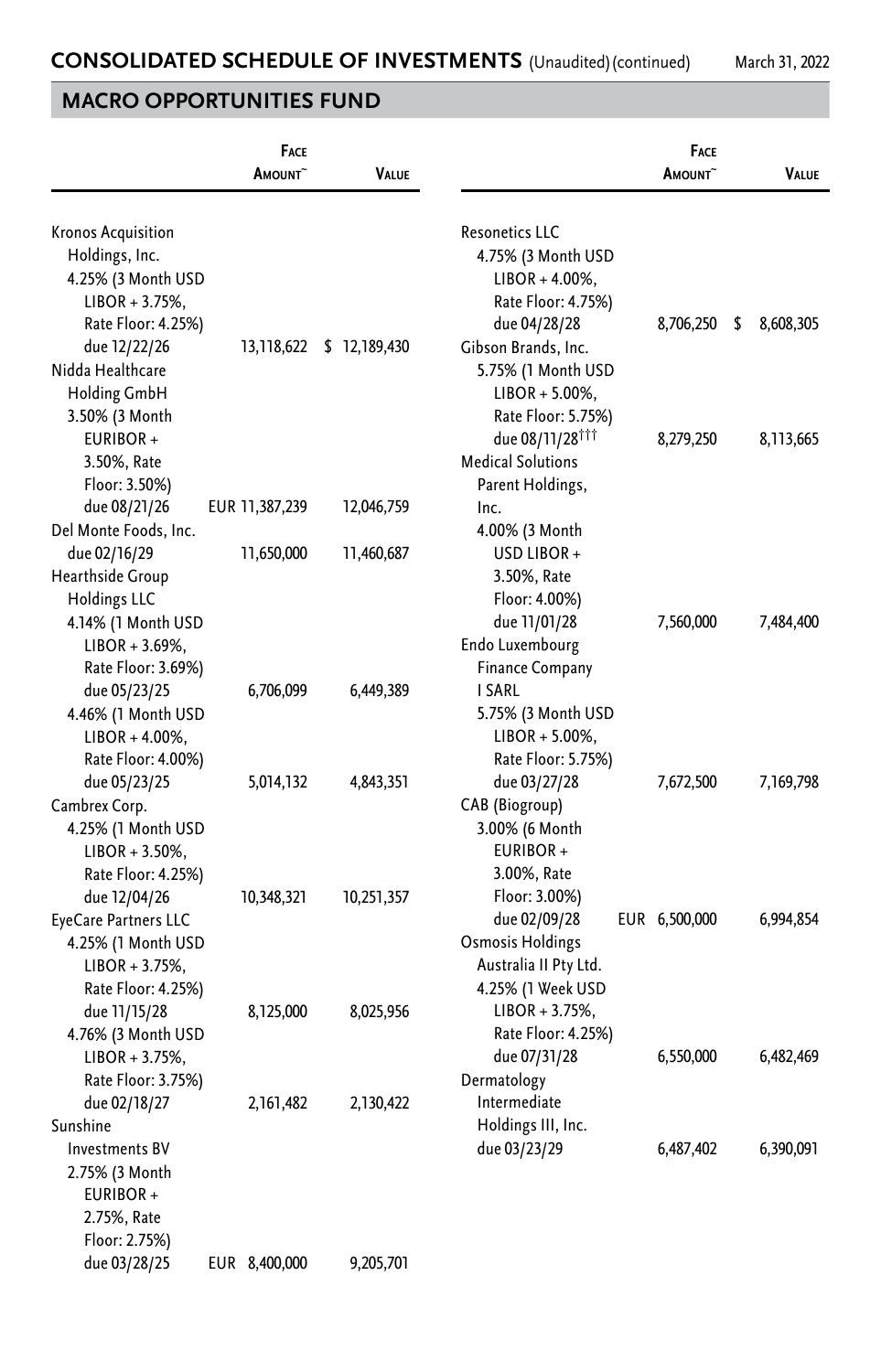|                                 | FACE<br><b>A</b> MOUNT~ | <b>VALUE</b>    |                                       | <b>FACE</b><br><b>A</b> MOUNT~ | <b>VALUE</b>    |
|---------------------------------|-------------------------|-----------------|---------------------------------------|--------------------------------|-----------------|
| Pearl Intermediate              |                         |                 | Sharp Midco LLC                       |                                |                 |
| Parent LLC                      |                         |                 | 5.01% (3 Month USD                    |                                |                 |
| 4.25% (1 Month USD              |                         |                 | $LIBOR + 4.00\%$                      |                                |                 |
| $LIBOR + 3.50\%,$               |                         |                 | Rate Floor: 4.50%)                    |                                |                 |
| Rate Floor: 4.25%)              |                         |                 | due 12/31/28 <sup>TTT</sup>           | 3,300,000                      | \$<br>3,275,250 |
| due 02/14/25                    | 6,417,722               | \$<br>6,377,611 | Packaging                             |                                |                 |
| Mascot Bidco Oy                 |                         |                 | Coordinators                          |                                |                 |
| 4.50% (3 Month                  |                         |                 | Midco, Inc.                           |                                |                 |
| EURIBOR+                        |                         |                 | 4.76% (3 Month USD                    |                                |                 |
| 4.50%, Rate                     |                         |                 | $LIBOR + 3.75%$                       |                                |                 |
| Floor: 4.50%)                   |                         |                 | Rate Floor: 4.50%)                    |                                |                 |
| due 03/30/26                    | EUR 5,075,000           | 5,604,402       | due 11/30/27                          | 2,537,186                      | 2,520,796       |
| Confluent Medical               |                         |                 | Mamba Purchaser, Inc.                 |                                |                 |
| Technologies, Inc.              |                         |                 | 4.25% (1 Month USD                    |                                |                 |
| 4.25% (3 Month<br>USD Term SOFR |                         |                 | $LIBOR + 3.75%$<br>Rate Floor: 4.25%) |                                |                 |
| $+3.75%$ , Rate                 |                         |                 | due 10/16/28                          | 2,000,000                      | 1,975,000       |
| Floor: 4.25%)                   |                         |                 | Certara Holdco, Inc.                  |                                |                 |
| due 02/16/29                    | 5,300,000               | 5,194,000       | 3.96% (1 Month USD                    |                                |                 |
| Confluent Health LLC            |                         |                 | $LIBOR + 3.50\%,$                     |                                |                 |
| 4.50% (3 Month                  |                         |                 | Rate Floor: 3.50%)                    |                                |                 |
| USD LIBOR +                     |                         |                 | due 08/17/26                          | 1,608,130                      | 1,579,988       |
| 4.00%, Rate                     |                         |                 | Recess Holdings, Inc.                 |                                |                 |
| Floor: 4.50%)                   |                         |                 | 4.75% (3 Month USD                    |                                |                 |
| due 11/30/28                    | 4,567,699               | 4,510,603       | $LIBOR + 3.75%$                       |                                |                 |
| <b>IVC Acquisition Ltd.</b>     |                         |                 | Rate Floor: 4.75%)                    |                                |                 |
| 4.00% (2 Month                  |                         |                 | due 09/30/24                          | 1,057,387                      | 1,034,917       |
| EURIBOR+                        |                         |                 | Moran Foods LLC                       |                                |                 |
| 4.00%, Rate                     |                         |                 | 11.75% (3 Month                       |                                |                 |
| Floor: 4.00%)                   |                         |                 | USD LIBOR, Rate                       |                                |                 |
| due 02/13/26                    | EUR 3,400,000           | 3,726,794       | Floor: 1.00%)                         |                                |                 |
| Fender Musical                  |                         |                 | (in-kind rate)                        |                                |                 |
| Instruments Corp.               |                         |                 | was 10.75%)                           |                                |                 |
| 4.50% (1 Month                  |                         |                 | due 10/01/24 <sup>12</sup>            | 538,794                        | 438,218         |
| USD Term SOFR                   |                         |                 | 8.00% (3 Month                        |                                |                 |
| +4.00%, Rate                    |                         |                 | USD LIBOR, Rate                       |                                |                 |
| Floor: 4.50%)                   |                         |                 | Floor: 1.00%)                         |                                |                 |
| due 12/01/28                    | 3,541,680               | 3,506,263       | (in-kind rate)                        |                                |                 |
| Zep, Inc.                       |                         |                 | was 7.00%) due                        |                                |                 |
| 5.00% (3 Month                  |                         |                 | 04/01/24 <sup>12</sup>                | 407,793                        | 402,357         |
| USD LIBOR +                     |                         |                 | 8.00% (2 Month                        |                                |                 |
| 4.00%, Rate                     |                         |                 | USD LIBOR +                           |                                |                 |
| Floor: 5.00%)                   |                         |                 | 7.00%, Rate                           |                                |                 |
| due 08/12/24                    | 3,672,376               | 3,488,757       | Floor: 8.00%)                         |                                |                 |
|                                 |                         |                 | due 04/01/24                          | 54,016                         | 53,296          |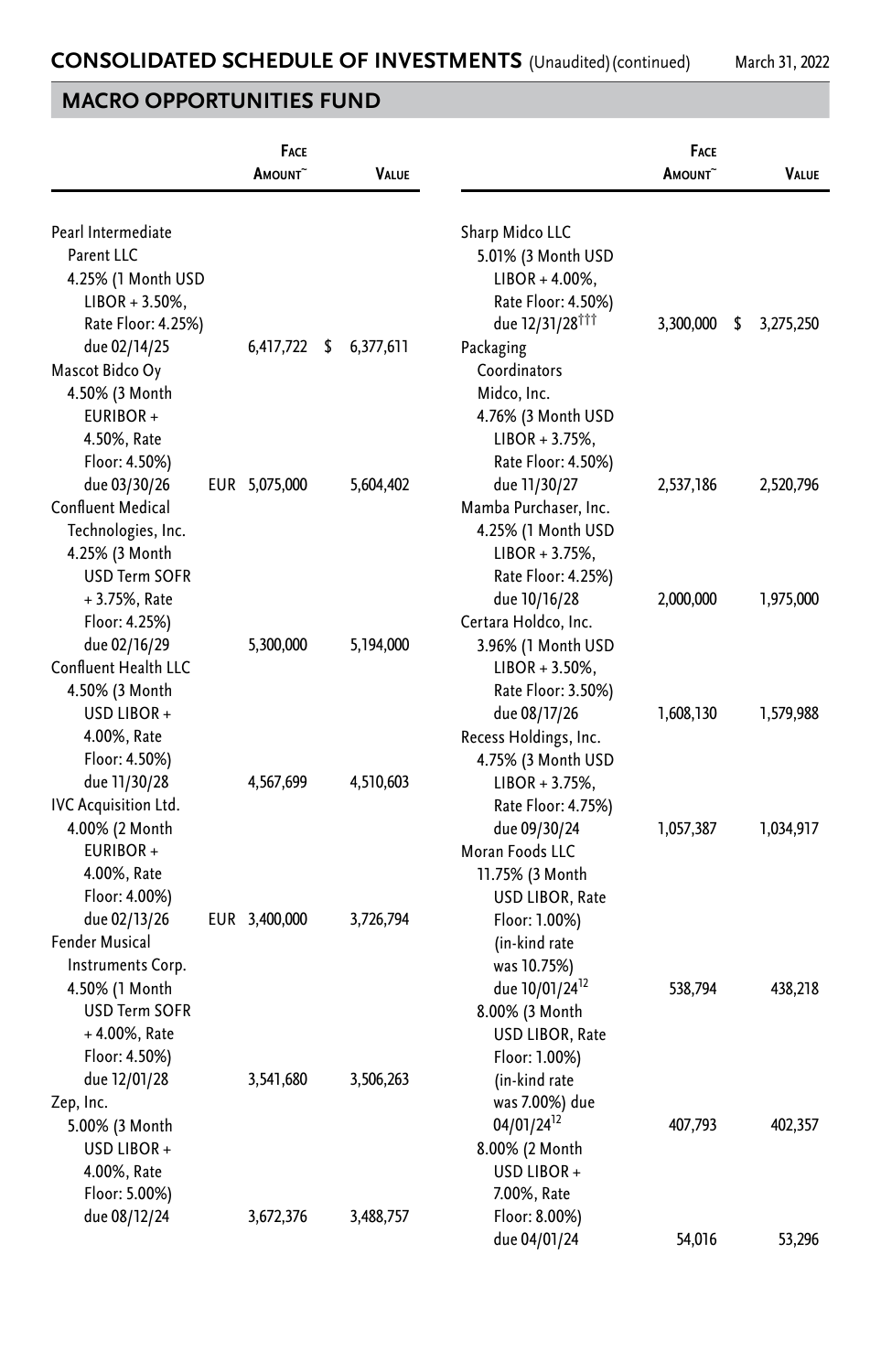|                                             | FACE<br><b>AMOUNT</b> | <b>VALUE</b>  | FACE<br><b>AMOUNT</b><br>VALUE                              |  |
|---------------------------------------------|-----------------------|---------------|-------------------------------------------------------------|--|
| KDC US Holdings, Inc.                       |                       |               | Project Ruby Ultimate                                       |  |
| 4.21% (1 Month USD                          |                       |               | Parent Corp.                                                |  |
| $LIBOR + 3.75%$ ,                           |                       |               | 4.00% (3 Month                                              |  |
| Rate Floor: 3.75%)                          |                       |               | USD LIBOR +                                                 |  |
| due 12/22/25                                | 822,879               | \$<br>808,479 | 3.25%, Rate                                                 |  |
| <b>Triton Water</b>                         |                       |               | Floor: 4.00%)                                               |  |
| Holdings, Inc.                              |                       |               | due 03/10/28<br>17,424,000<br>\$17,232,336                  |  |
| 4.51% (3 Month USD                          |                       |               | Apttus Corp.                                                |  |
| $LIBOR + 3.50\%,$                           |                       |               | 5.00% (3 Month                                              |  |
| Rate Floor: 4.00%)                          |                       |               | USD LIBOR +                                                 |  |
| due 03/31/28                                | 497,494               | 484,435       | 4.25%, Rate                                                 |  |
| Weber-Stephen                               |                       |               | Floor: 5.00%)                                               |  |
| Products LLC                                |                       |               | due 05/08/28<br>17,141,720<br>17,213,500                    |  |
| 5.00% (3 Month                              |                       |               | Aston FinCo SARL                                            |  |
| <b>USD Term SOFR</b>                        |                       |               | 5.46% (3 Month GBP                                          |  |
| $+4.25%$ , Rate                             |                       |               | $LIBOR + 4.75%$                                             |  |
| Floor: 5.00%)                               |                       |               | Rate Floor: 4.75%)                                          |  |
| due 10/30/27 <sup>111</sup>                 | 425,000               | 417,562       | due 10/09/26 <sup>111</sup><br>GBP 12,902,663<br>16,652,916 |  |
| <b>TGP Holdings LLC</b>                     |                       |               | Datix Bidco Ltd.                                            |  |
| due 06/29/28                                | 198,788               | 189,843       | 4.68% (6 Month USD                                          |  |
| <b>Total Consumer, Non-cyclical</b>         |                       | 385,759,601   | $LIBOR + 4.50\%,$                                           |  |
| <b>TECHNOLOGY - 3.5%</b>                    |                       |               | Rate Floor: 4.50%)                                          |  |
|                                             |                       |               | due 04/28/25 <sup>111</sup><br>9,072,605<br>9, 112, 505     |  |
| Planview Parent, Inc.<br>5.01% (3 Month USD |                       |               | 8.21% (6 Month GBP                                          |  |
| $LIBOR + 4.00\%$ ,                          |                       |               | $LIBOR + 7.75%$ ,                                           |  |
| Rate Floor: 4.75%)                          |                       |               | Rate Floor: 7.75%)                                          |  |
| due 12/17/27                                | 23,206,250            | 22,887,164    | due 04/27/26 <sup>111</sup><br>GBP 4,225,000<br>5,520,341   |  |
| Polaris Newco LLC                           |                       |               | 4.96% (6 Month GBP<br>$LIBOR + 4.50\%$                      |  |
| 3.93% (1 Month USD                          |                       |               | Rate Floor: 4.50%)                                          |  |
| $LIBOR + 3.50\%,$                           |                       |               | due 04/28/25TTT<br>GBP 1,000,000<br>1,307,894               |  |
| Rate Floor: 3.50%)                          |                       |               | 7.93% (6 Month USD                                          |  |
| due 06/04/26 <sup>TTT</sup>                 | 10,992,038            | 9,842,903     | $LIBOR + 7.75%$                                             |  |
| 4.50% (3 Month                              |                       |               | Rate Floor: 7.75%)                                          |  |
| USD LIBOR +                                 |                       |               | due 04/27/26 <sup>TTT</sup><br>461,709<br>459,229           |  |
| 4.00%, Rate                                 |                       |               | Sitecore Holding III A/S                                    |  |
| Floor: 4.50%)                               |                       |               | 7.00% (3 Month                                              |  |
| due 06/02/28                                | 8,692,349             | 8,620,637     | EURIBOR+                                                    |  |
| Peraton Corp.                               |                       |               | 7.00%, Rate                                                 |  |
| 4.50% (1 Month                              |                       |               | Floor: 7.00%)                                               |  |
| USD LIBOR +                                 |                       |               | due 03/12/26TTT<br>EUR 8,363,120<br>9,144,927               |  |
| 3.75%, Rate                                 |                       |               | 7.80% (3 Month USD                                          |  |
| Floor: 4.50%)                               |                       |               | $LIBOR + 7.00\%$ ,                                          |  |
| due 02/01/28                                | 17,646,278            | 17,497,343    | Rate Floor: 7.50%)                                          |  |
|                                             |                       |               | due 03/12/26 <sup>†††</sup><br>6,687,675<br>6,767,667       |  |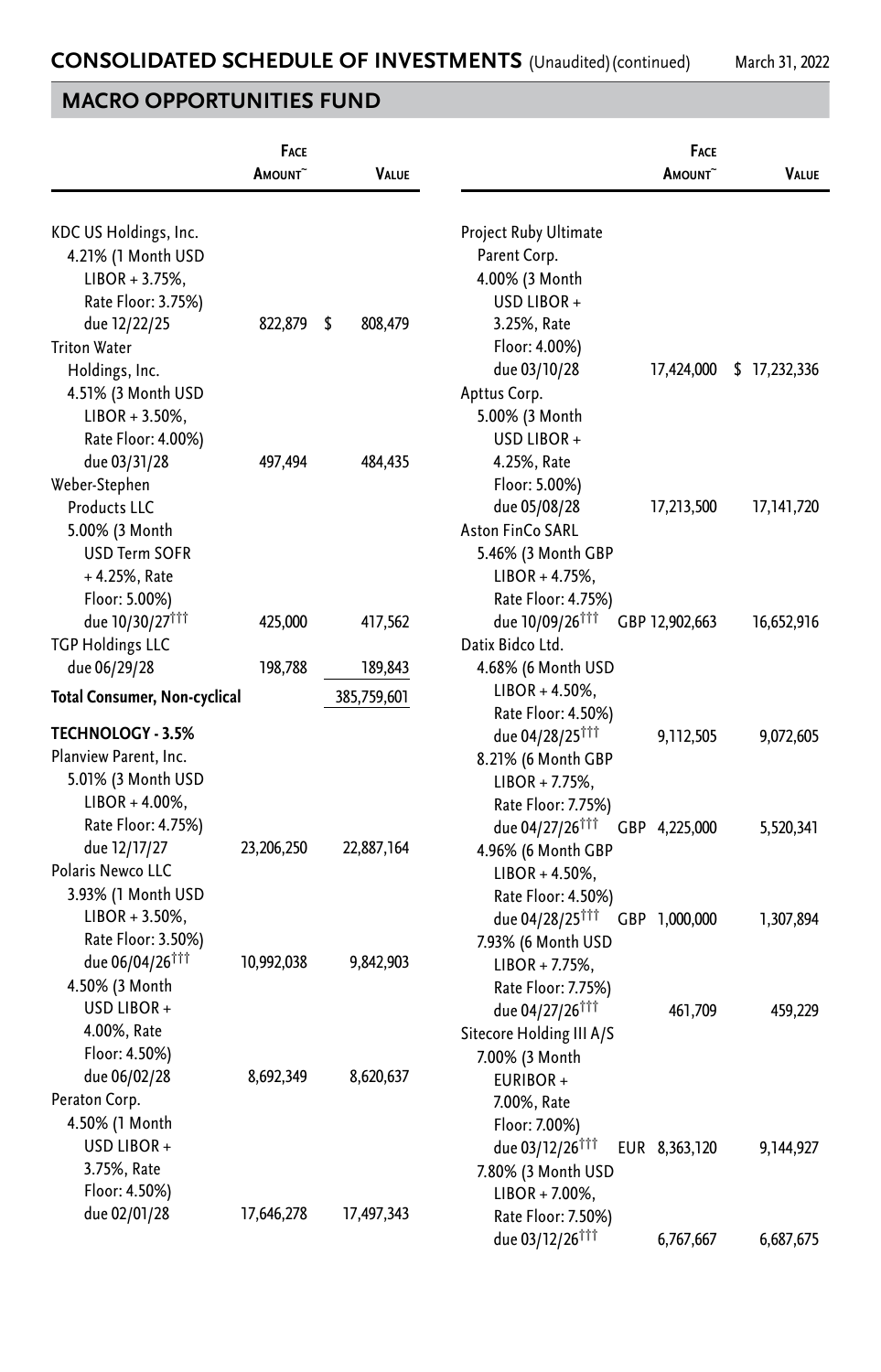|                         | FACE<br>AMOUNT <sup>~</sup> | <b>VALUE</b> |                             | FACE<br><b>AMOUNT</b> | VALUE           |
|-------------------------|-----------------------------|--------------|-----------------------------|-----------------------|-----------------|
|                         |                             |              |                             |                       |                 |
| Atlas CC Acquisition    |                             |              | Ping Identity Corp.         |                       |                 |
| Corp.                   |                             |              | 4.25% (3 Month              |                       |                 |
| 5.00% (3 Month          |                             |              | <b>USD Term SOFR</b>        |                       |                 |
| USD LIBOR +             |                             |              | + 3.75%, Rate               |                       |                 |
| 4.25%, Rate             |                             |              | Floor: 4.25%)               |                       |                 |
| Floor: 5.00%)           |                             |              | due 11/22/28                | 5,000,000             | \$<br>4,962,500 |
| due 05/25/28            | 15,831,871                  | \$15,747,804 | Imprivata, Inc.             |                       |                 |
| Wrench Group LLC        |                             |              | due 12/01/27                | 4,750,000             | 4,724,255       |
| 5.01% (3 Month USD      |                             |              | VT TopCo, Inc.              |                       |                 |
| $LIBOR + 4.00\%$ ,      |                             |              | 4.50% (1 Month              |                       |                 |
| Rate Floor: 4.00%)      |                             |              | USD LIBOR +                 |                       |                 |
| due 04/30/26            | 15,421,371                  | 15,267,157   | 3.75%, Rate                 |                       |                 |
| Team.Blue Finco SARL    |                             |              | Floor: 4.50%)               |                       |                 |
| 3.75% (3 Month          |                             |              | due 08/01/25                | 4,202,234             | 4,126,090       |
| EURIBOR+                |                             |              | <b>AVS Group GmbH</b>       |                       |                 |
| 3.75%, Rate             |                             |              | 3.75% (6 Month              |                       |                 |
| Floor: 3.75%)           |                             |              | EURIBOR+                    |                       |                 |
| due 03/27/28            | EUR 14,000,000              | 15,259,489   | 3.75%, Rate                 |                       |                 |
| Transact Holdings, Inc. |                             |              | Floor: 3.75%)               |                       |                 |
| 5.21% (1 Month USD      |                             |              | due 09/10/26                | EUR 3,750,000         | 4,069,229       |
| $LIBOR + 4.75%$ ,       |                             |              | Sitecore USA, Inc.          |                       |                 |
| Rate Floor: 4.75%)      |                             |              | 7.80% (3 Month USD          |                       |                 |
| due 04/30/26            | 14,615,422                  | 14,460,206   | $LIBOR + 7.00\%$ ,          |                       |                 |
| Valkyr Purchaser, LLC   |                             |              | Rate Floor: 7.50%)          |                       |                 |
| 4.75% (3 Month USD      |                             |              | due 03/12/26 <sup>TTT</sup> | 3,836,489             | 3,791,143       |
| $LIBOR + 4.00\%$ ,      |                             |              | Concorde Lux                |                       |                 |
| Rate Floor: 4.75%)      |                             |              | 4.00% (6 Month              |                       |                 |
| due 11/05/27            | 12,375,000                  | 12,344,063   | EURIBOR+                    |                       |                 |
| Sportradar Capital      |                             |              | 4.00%, Rate                 |                       |                 |
| SARL                    |                             |              | Floor: 4.00%)               |                       |                 |
| 3.50% (6 Month          |                             |              | due 03/01/28                | EUR 3,300,000         | 3,613,604       |
| EURIBOR+                |                             |              | Greenway Health LLC         |                       |                 |
| 3.50%, Rate             |                             |              | 5.25% (3 Month USD          |                       |                 |
| Floor: 3.50%)           |                             |              | $LIBOR + 3.75%$             |                       |                 |
| due 11/22/27            | EUR 10,600,000              | 11,462,005   | Rate Floor: 5.25%)          |                       |                 |
| Project Boost           |                             |              | due 02/16/24                | 3,463,980             | 3,228,014       |
| Purchaser LLC           |                             |              | <b>Taxware Holdings</b>     |                       |                 |
| 4.00% (1 Month          |                             |              | (Sovos Compliance           |                       |                 |
| USD LIBOR +             |                             |              | LLC)                        |                       |                 |
| 3.50%, Rate             |                             |              | 5.00% (1 Month              |                       |                 |
| Floor: 4.00%)           |                             |              | USD LIBOR+                  |                       |                 |
| due 05/29/26            | 6,947,500                   | 6,860,656    | 4.50%, Rate                 |                       |                 |
|                         |                             |              | Floor: 5.00%)               |                       |                 |
|                         |                             |              | due 08/11/28                | 3,232,310             | 3,222,225       |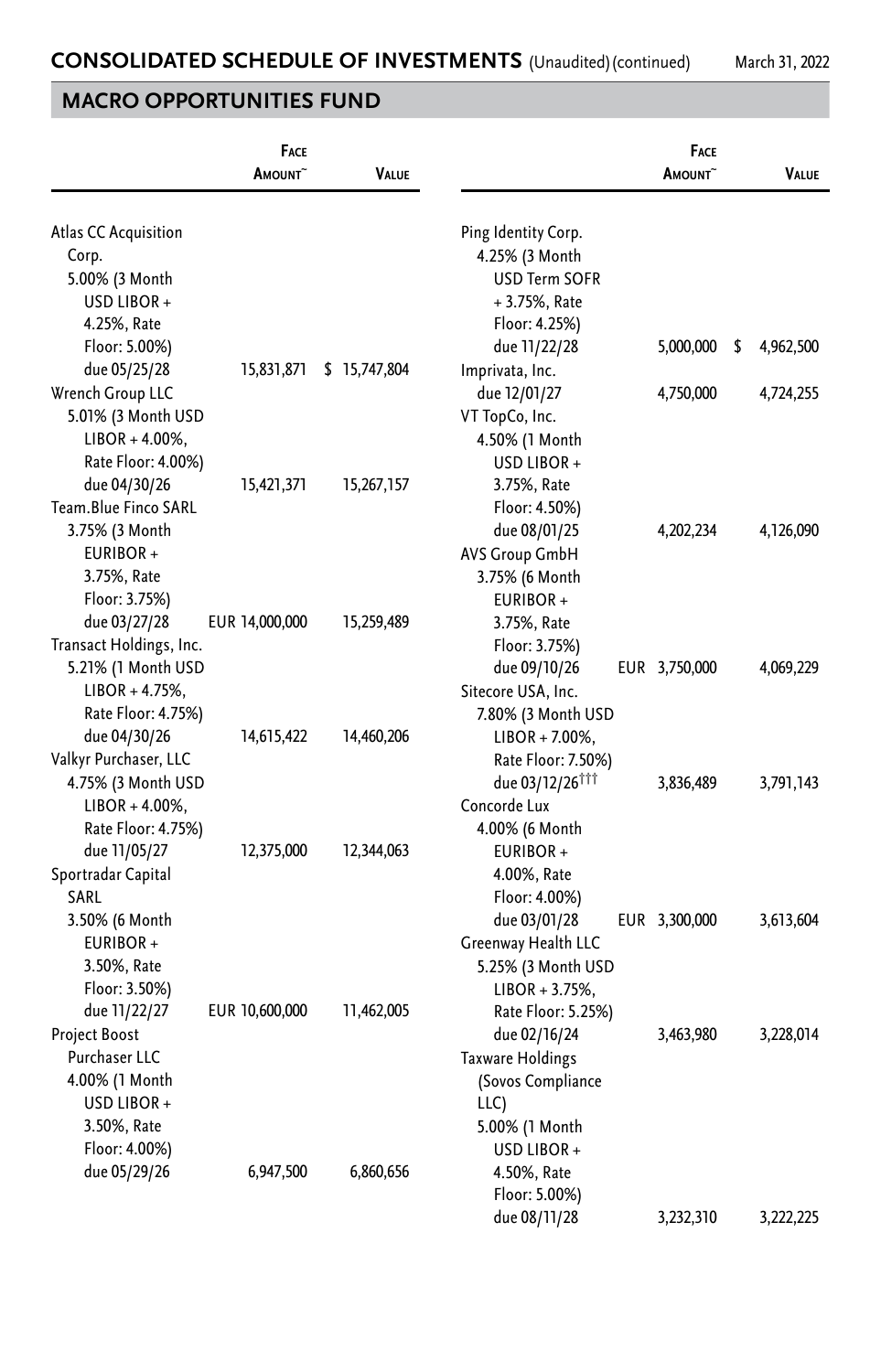|                                                                                                                          | FACE<br>AMOUNT <sup>~</sup> | <b>VALUE</b>    |                                                                                                          | <b>FACE</b><br><b>A</b> MOUNT | VALUE         |
|--------------------------------------------------------------------------------------------------------------------------|-----------------------------|-----------------|----------------------------------------------------------------------------------------------------------|-------------------------------|---------------|
| Verscend Holding<br>Corp.<br>4.46% (1 Month USD<br>$LIBOR + 4.00\%$ ,<br>Rate Floor: 4.00%)                              |                             |                 | Conair Holdings LLC<br>4.76% (3 Month USD<br>$LIBOR + 3.75%$<br>Rate Floor: 4.25%)<br>due 05/17/28       | 399,624                       | \$<br>392,631 |
| due 08/27/25                                                                                                             | 2,382,000                   | \$<br>2,370,090 | <b>Total Technology</b>                                                                                  |                               | 277,843,001   |
| Misys Ltd.<br>4.50% (3 Month<br>USD LIBOR +<br>3.50%, Rate<br>Floor: 4.50%)                                              |                             |                 | <b>FINANCIAL - 2.6%</b><br>Jones Deslauriers<br>Insurance<br>Management, Inc.                            |                               |               |
| due 06/13/24<br>24-7 Intouch, Inc.<br>5.21% (1 Month USD<br>$LIBOR + 4.75%$<br>Rate Floor: 4.75%)                        | 2,385,340                   | 2,352,279       | 5.00% (3 Month<br>Canada Banker<br>Acceptance +<br>4.25%, Rate<br>Floor: 5.00%)                          |                               |               |
| due 08/25/25 <sup>111</sup><br><b>Boxer Parent</b><br>Company, Inc.<br>4.76% (1 Month USD<br>$LIBOR + 3.75%$ ,           | 2,232,835                   | 2,188,178       | due 03/27/28<br>8.24% (3 Month<br>Canada Banker<br>Acceptance +<br>7.50%, Rate                           | CAD 39,890,506                | 30,959,738    |
| Rate Floor: 4.75%)<br>due 10/02/25<br>Ep Purchaser LLC<br>4.51% (1 Month USD<br>$LIBOR + 3.50\%,$                        | 1,571,104                   | 1,560,311       | Floor: 8.00%)<br>due 03/26/29<br>8.38% (3 Month<br>Canada Banker<br>Acceptance +<br>7.50%, Rate          | CAD 10,612,000                | 8,299,846     |
| Rate Floor: 4.00%)<br>due 11/06/28<br><b>Brave Parent</b><br>Holdings, Inc.<br>4.46% (1 Month USD<br>$LIBOR + 4.00\%$ ,  | 1,500,000                   | 1,487,190       | Floor: 8.00%)<br>due 03/26/29<br><b>Orion Advisor</b><br>Solutions, Inc.<br>4.50% (3 Month<br>USD LIBOR+ | CAD 1,062,000                 | 830,610       |
| Rate Floor: 4.00%)<br>due 04/18/25<br>Kar Finland Bidco Oy<br>4.50% (6 Month<br>EURIBOR+<br>4.50%, Rate<br>Floor: 4.50%) | 1,218,515                   | 1,201,761       | 3.75%, Rate<br>Floor: 4.50%)<br>due 09/24/27<br>HighTower<br>Holding LLC<br>4.75% (3 Month USD           | 21,404,914                    | 21,197,500    |
| due 11/27/23 <sup>TTT</sup>                                                                                              | EUR 1,000,000               | 1,084,431       | $LIBOR + 4.00\%$<br>Rate Floor: 4.75%)<br>due 04/21/28                                                   | 18,755,750                    | 18,568,192    |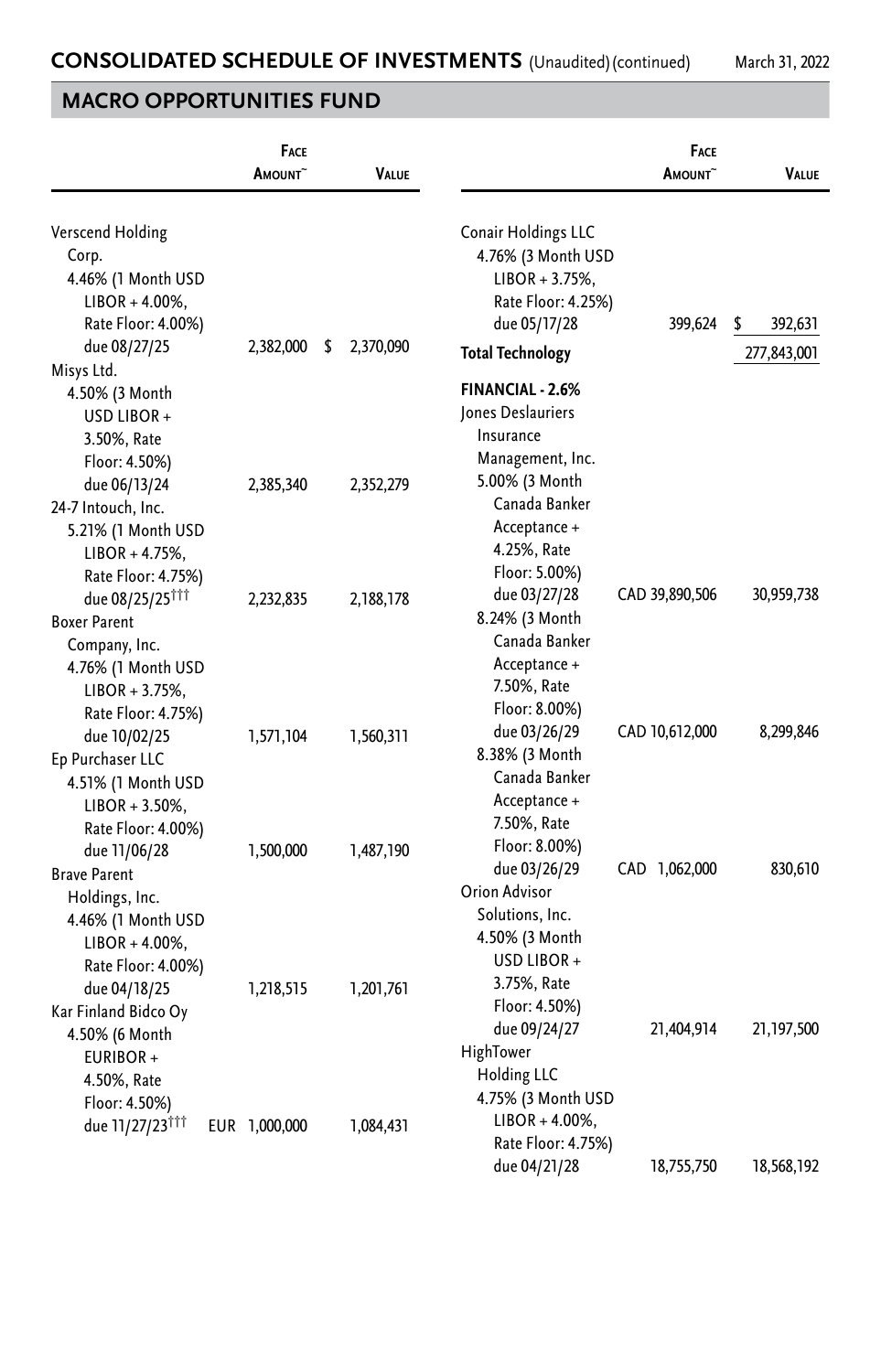|                                                   | <b>FACE</b><br>Amount~ | <b>VALUE</b> |                                         | FACE<br>Amount~ | Value        |
|---------------------------------------------------|------------------------|--------------|-----------------------------------------|-----------------|--------------|
| Camelia Bidco                                     |                        |              | USI, Inc.                               |                 |              |
| <b>Banc Civica</b>                                |                        |              | 4.26% (3 Month USD                      |                 |              |
| 5.64% (3 Month GBP                                |                        |              | $LIBOR + 3.25%$                         |                 |              |
| $LIBOR + 4.75%$ ,                                 |                        |              | Rate Floor: 3.25%)                      |                 |              |
| Rate Floor: 4.75%)                                |                        |              | due 12/02/26                            | 10,144,735      | \$10,051,708 |
| due 10/14/24                                      | GBP 12,975,000         | \$16,687,646 | HUB International Ltd.                  |                 |              |
| Higginbotham                                      |                        |              | 3.27% (3 Month USD                      |                 |              |
| Insurance                                         |                        |              | $LIBOR + 2.75%$ ,                       |                 |              |
| Agency, Inc.                                      |                        |              | Rate Floor: 2.75%)                      |                 |              |
| 6.25% (1 Month USD                                |                        |              | due 04/25/25                            | 5,133,209       | 5,069,557    |
| $LIBOR + 5.50\%$ ,                                |                        |              | 5.00% (3 Month                          |                 |              |
| Rate Floor: 6.25%)<br>due 11/25/26 <sup>†††</sup> | 13,604,846             | 13,447,011   | USD LIBOR +<br>3.25%, Rate              |                 |              |
| Duff & Phelps                                     |                        |              | Floor: 4.00%)                           |                 |              |
| 4.75% (1 Month USD                                |                        |              | due 04/25/25                            | 2,617,821       | 2,598,790    |
| $LIBOR + 3.75%$                                   |                        |              | Aretec Group, Inc.                      |                 |              |
| Rate Floor: 4.75%)                                |                        |              | 4.71% (1 Month USD                      |                 |              |
| due 04/09/27                                      | 12,969,000             | 12,887,944   | $LIBOR + 4.25%$ ,                       |                 |              |
| Franchise Group, Inc.                             |                        |              | Rate Floor: 4.25%)                      |                 |              |
| 5.50% (3 Month                                    |                        |              | due 10/01/25                            | 6,297,163       | 6,236,836    |
| USD LIBOR+                                        |                        |              | <b>Eisner Advisory Group</b>            |                 |              |
| 4.75%, Rate                                       |                        |              | 6.00% (1 Month                          |                 |              |
| Floor: 5.50%)                                     |                        |              | USD LIBOR +                             |                 |              |
| due 03/10/26                                      | 12,884,031             | 12,851,821   | 5.25%, Rate                             |                 |              |
| Franchise Group, Inc.                             |                        |              | Floor: 6.00%)                           |                 |              |
| 5.29% (1 Month                                    |                        |              | due 07/28/28                            | 6,128,820       | 6,075,193    |
| <b>USD Term SOFR</b>                              |                        |              | Sandy Bidco BV                          |                 |              |
| + 4.75%, Rate                                     |                        |              | due 06/12/28                            | EUR 4,700,000   | 5, 181, 338  |
| Floor: 4.75%)                                     |                        |              | Cross Financial Corp.                   |                 |              |
| due 11/22/23 <sup>TTT</sup>                       | 11,827,887             | 11,768,748   | 4.81% (3 Month USD                      |                 |              |
| <b>Teneo Holdings LLC</b>                         |                        |              | $LIBOR + 4.00\%$                        |                 |              |
| 6.25% (3 Month                                    |                        |              | Rate Floor: 4.75%)                      |                 |              |
| <b>USD Term SOFR</b>                              |                        |              | due 09/15/27                            | 4,711,894       | 4,672,644    |
| + 5.25%, Rate                                     |                        |              | Nexus Buyer LLC                         |                 |              |
| Floor: 6.25%)                                     |                        |              | 4.21% (1 Month USD                      |                 |              |
| due 07/11/25                                      | 10,797,890             | 10,669,719   | $LIBOR + 3.75%$ ,                       |                 |              |
| Alter Domus                                       |                        |              | Rate Floor: 3.75%)                      |                 |              |
| 4.50% (3 Month                                    |                        |              | due 11/09/26                            | 1,538,305       | 1,521,768    |
| USD SOFR+<br>3.75%, Rate                          |                        |              | Cobham Ultra<br>SeniorCo SARL           |                 |              |
| Floor: 4.50%)                                     |                        |              |                                         |                 |              |
| due 02/17/28                                      | 10,421,250             | 10,284,523   | 4.25% (1 Month USD<br>$LIBOR + 3.75%$ , |                 |              |
|                                                   |                        |              | Rate Floor: 4.25%)                      |                 |              |
|                                                   |                        |              | due 11/15/28                            | 500,000         | 493,960      |
|                                                   |                        |              | Total Financial                         |                 | 210,355,092  |
|                                                   |                        |              |                                         |                 |              |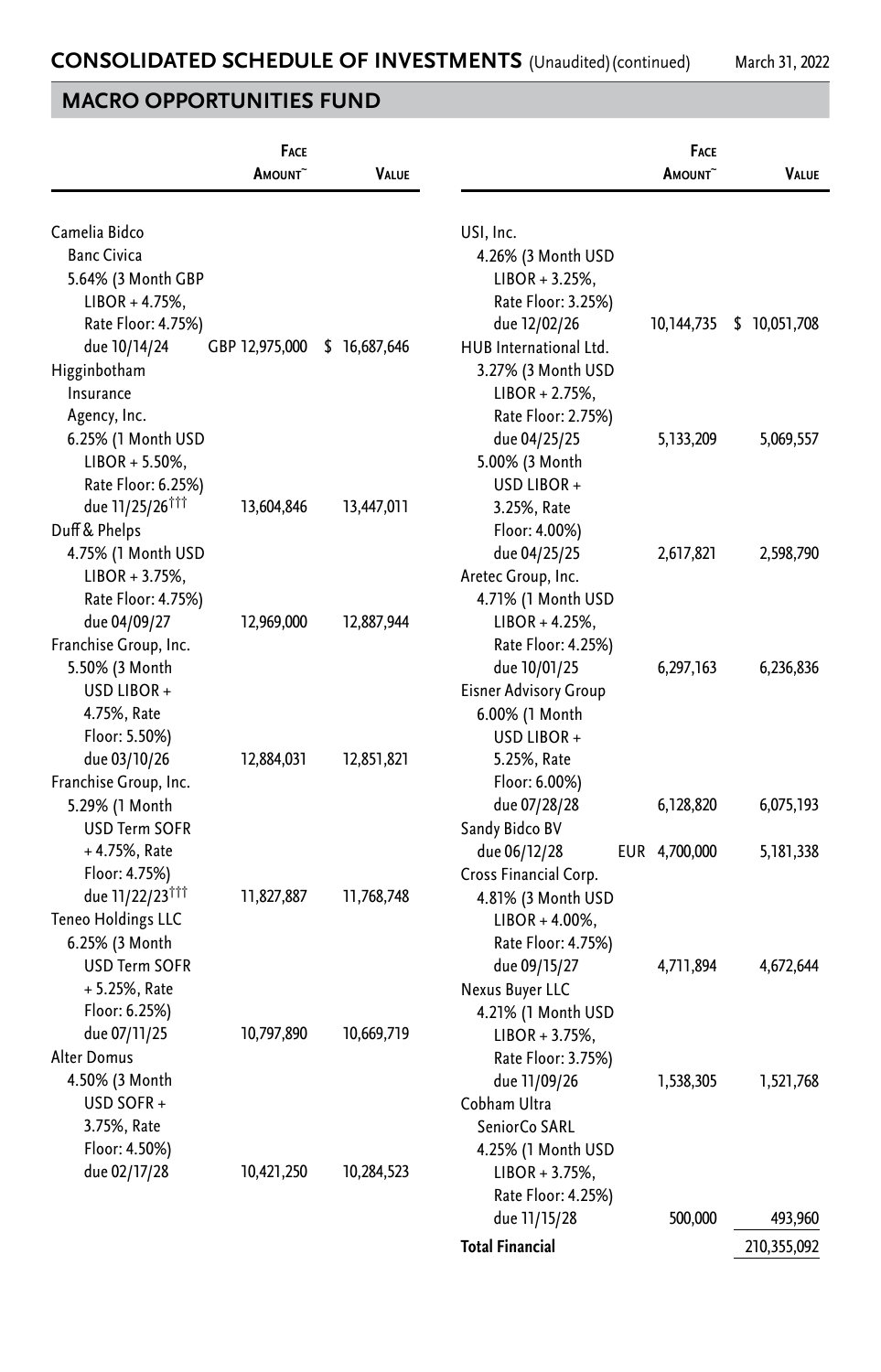|                              | <b>FACE</b><br><b>AMOUNT</b> | <b>VALUE</b> |                               | <b>FACE</b><br><b>A</b> mount^ | VALUE           |
|------------------------------|------------------------------|--------------|-------------------------------|--------------------------------|-----------------|
|                              |                              |              |                               |                                |                 |
| <b>COMMUNICATIONS - 1.2%</b> |                              |              | McGraw Hill LLC               |                                |                 |
| Syndigo LLC                  |                              |              | 5.55% (3 Month USD            |                                |                 |
| 5.25% (6 Month USD           |                              |              | $LIBOR + 4.75%$ ,             |                                |                 |
| $LIBOR + 4.50\%$             |                              |              | Rate Floor: 5.25%)            |                                |                 |
| Rate Floor: 5.25%)           |                              |              | due 07/28/28                  | 4,228,750                      | 4,179,866<br>\$ |
| due 12/15/27 <sup>†††</sup>  | 27,274,500                   | \$26,865,383 | Recorded Books, Inc.          |                                |                 |
| Xplornet                     |                              |              | 4.39% (1 Month                |                                |                 |
| Communications,              |                              |              | USD LIBOR +                   |                                |                 |
| Inc.                         |                              |              | 4.00%, Rate                   |                                |                 |
| 4.50% (1 Month               |                              |              | Floor: 4.00%)                 |                                |                 |
| USD LIBOR +                  |                              |              | due 08/29/25                  | 4, 143, 341                    | 4, 103, 648     |
| 4.00%, Rate                  |                              |              | Trader Interactive LLC        |                                |                 |
| Floor: 4.50%)                |                              |              | 4.50% (1 Month                |                                |                 |
| due 10/02/28                 | 24,752,625                   | 24,252,374   | USD LIBOR +                   |                                |                 |
| FirstDigital                 |                              |              | 4.00%, Rate                   |                                |                 |
| Communications               |                              |              | Floor: 4.50%)                 |                                |                 |
| LLC                          |                              |              | due 07/28/28 <sup>†††</sup>   | 2,192,683                      | 2,159,793       |
| 5.00% (1 Month               |                              |              | Cincinnati Bell, Inc.         |                                |                 |
| USD LIBOR +                  |                              |              | 3.75% (1 Month                |                                |                 |
| 4.25%, Rate                  |                              |              | <b>USD Term SOFR</b>          |                                |                 |
| Floor: 5.00%)                |                              |              | $+3.25%$ , Rate               |                                |                 |
| due 12/17/26 <sup>TTT</sup>  | 10,550,000                   | 10,472,574   | Floor: 3.75%)                 |                                |                 |
| Radiate Holdco LLC           |                              |              | due 11/23/28                  | 1,000,000                      | 985,630         |
| 4.00% (3 Month               |                              |              | Flight Bidco, Inc.            |                                |                 |
| USD LIBOR+                   |                              |              | 7.96% (1 Month USD            |                                |                 |
| 3.25%, Rate                  |                              |              | $LIBOR + 7.50\%$              |                                |                 |
| Floor: 4.00%)                |                              |              | Rate Floor: 7.50%)            |                                |                 |
| due 09/25/26                 | 7,703,782                    | 7,629,672    | due 07/23/26 <sup>111</sup>   | 1,000,000                      | 950,000         |
| Titan AcquisitionCo          |                              |              | SFR Group S.A.                |                                |                 |
| New Zealand Ltd.             |                              |              | 4.51% (3 Month USD            |                                |                 |
| (Trade Me)                   |                              |              | $LIBOR + 4.00\%$ ,            |                                |                 |
| 5.01% (3 Month USD           |                              |              | Rate Floor: 4.00%)            |                                |                 |
| $LIBOR + 4.00\%$ ,           |                              |              | due 08/14/26                  | 435,375                        | 426,850         |
| Rate Floor: 4.50%)           |                              |              | <b>Total Communications</b>   |                                | 94,486,173      |
| due 10/18/28                 | 6,550,000                    | 6,484,500    |                               |                                |                 |
| Zayo Group                   |                              |              | <b>BASIC MATERIALS - 0.9%</b> |                                |                 |
| Holdings, Inc.               |                              |              | Meridian Adhesives            |                                |                 |
| 3.46% (1 Month USD           |                              |              | Group, Inc.                   |                                |                 |
| $LIBOR + 3.00\%,$            |                              |              | 4.75% (3 Month USD            |                                |                 |
| Rate Floor: 3.00%)           |                              |              | $LIBOR + 4.00\%$ ,            |                                |                 |
| due 03/09/27                 | 6,146,447                    | 5,975,883    | Rate Floor: 4.75%)            |                                |                 |
|                              |                              |              | due 07/24/28                  | 13,685,700                     | 13,463,307      |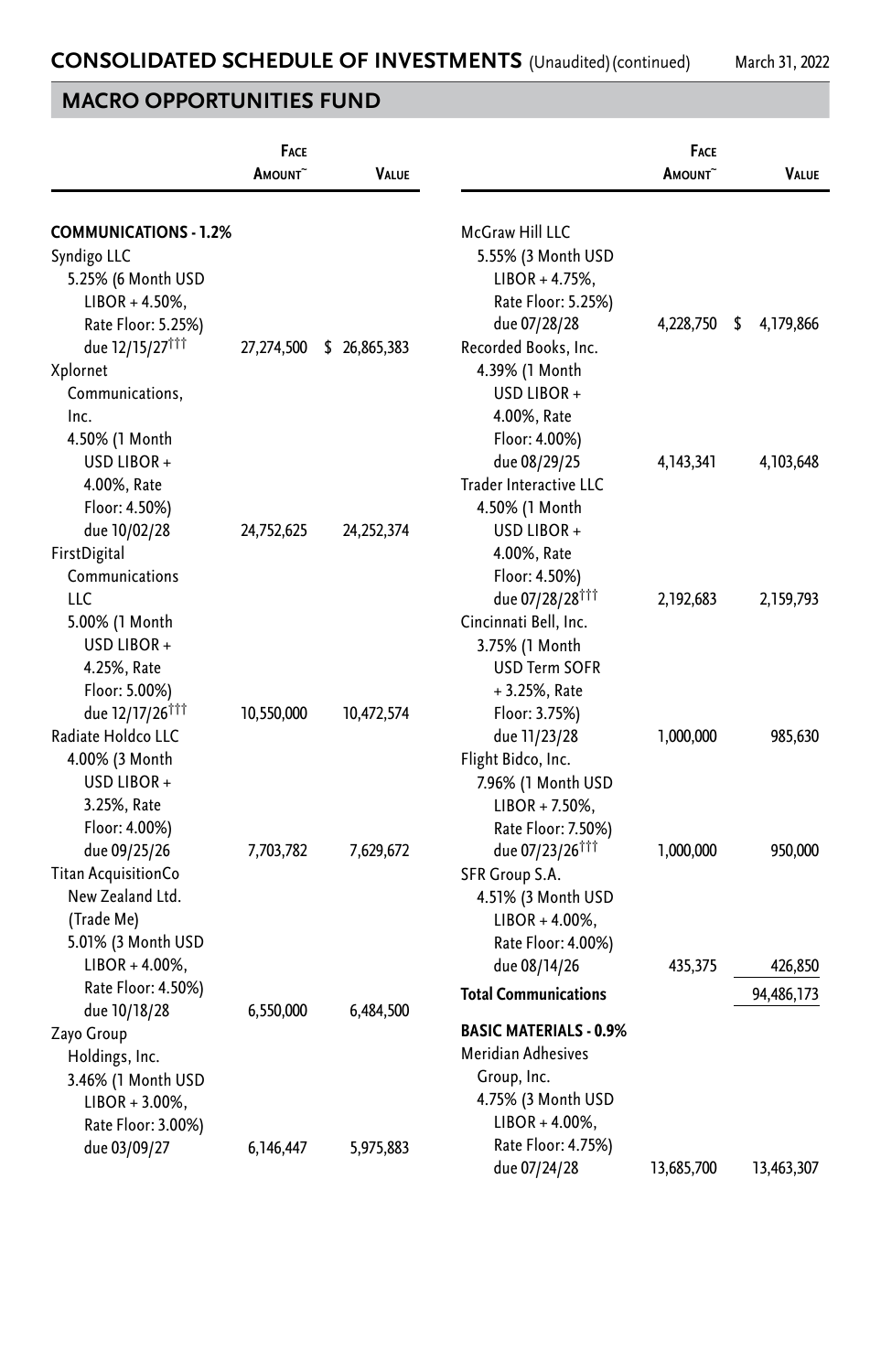| <b>FACE</b><br><b>A</b> mount~                | VALUE         |                               | FACE<br>Amount~ | <b>VALUE</b>    |
|-----------------------------------------------|---------------|-------------------------------|-----------------|-----------------|
|                                               |               |                               |                 |                 |
| Illuminate Buyer LLC                          |               | Vectra Co.                    |                 |                 |
| 3.96% (1 Month USD                            |               | 3.71% (1 Month USD            |                 |                 |
| $LIBOR + 3.50\%,$                             |               | $LIBOR + 3.25%$               |                 |                 |
| Rate Floor: 3.50%)                            |               | Rate Floor: 3.25%)            |                 |                 |
| 11,990,968<br>due 06/30/27                    | \$ 11,578,839 | due 03/10/25                  | 2,489,642       | \$<br>2,359,558 |
| NIC Acquisition Corp.                         |               | American Rock Salt            |                 |                 |
| 4.76% (3 Month USD                            |               | Company LLC                   |                 |                 |
| $LIBOR + 3.75%$ ,                             |               | 4.75% (1 Month USD            |                 |                 |
| Rate Floor: 4.50%)                            |               | $LIBOR + 4.00\%,$             |                 |                 |
| due 12/29/27<br>10,941,490                    | 10,613,245    | Rate Floor: 4.75%)            |                 |                 |
| CTEC III GmbH                                 |               | due 06/09/28                  | 2,332,375       | 2,303,220       |
| due 01/19/29<br>EUR 6,800,000                 | 7,448,020     | DCG Acquisition Corp.         |                 |                 |
| Pregis TopCo LLC                              |               | 4.96% (1 Month USD            |                 |                 |
| 4.50% (1 Month                                |               | $LIBOR + 4.50\%$              |                 |                 |
| USD LIBOR +                                   |               | Rate Floor: 4.50%)            |                 |                 |
| 4.00%, Rate                                   |               | due 09/30/26                  | 1,731,031       | 1,700,738       |
| Floor: 4.50%)                                 |               | Ascend Performance            |                 |                 |
| due 07/31/26<br>6,517,250                     | 6,370,612     | Materials                     |                 |                 |
| GrafTech Finance, Inc.                        |               | <b>Operations LLC</b>         |                 |                 |
| 3.50% (1 Month                                |               | 5.76% (3 Month USD            |                 |                 |
| USD LIBOR +                                   |               | $LIBOR + 4.75%$ ,             |                 |                 |
| 3.00%, Rate                                   |               | Rate Floor: 5.50%)            | 1,493,015       | 1,486,177       |
| Floor: 3.50%)                                 |               | due 08/27/26                  |                 |                 |
| due 02/12/25<br>5,082,167<br>Barentz Midco BV | 5,012,288     | <b>Total Basic Materials</b>  |                 | 69,312,366      |
| 4.00% (3 Month                                |               | UTILITIES - 0.3%              |                 |                 |
| EURIBOR+                                      |               | <b>Hamilton Projects</b>      |                 |                 |
| 4.00%, Rate                                   |               | <b>Acquiror LLC</b>           |                 |                 |
| Floor: 4.00%)                                 |               | 5.51% (3 Month USD            |                 |                 |
| due 11/30/27<br>EUR 2,400,000                 | 2,641,647     | $LIBOR + 4.50\%,$             |                 |                 |
| 5.51% (3 Month USD                            |               | Rate Floor: 5.50%)            |                 |                 |
| $LIBOR + 4.50\%$                              |               | due 06/17/27                  | 24,331,203      | 23,824,384      |
| Rate Floor: 5.25%)                            |               | <b>Granite Generation LLC</b> |                 |                 |
| due 11/30/27<br>1,975,125                     | 1,971,431     | 4.75% ((1 Month               |                 |                 |
| <b>SCHUR Flexibles</b>                        |               | USD LIBOR +                   |                 |                 |
| GmbH                                          |               | 3.75%) and (3                 |                 |                 |
| 4.25% (3 Month                                |               | Month USD                     |                 |                 |
| EURIBOR+                                      |               | $LIBOR + 3.75\%$ ),           |                 |                 |
| 4.25%, Rate                                   |               | Rate Floor: 4.75%)            |                 |                 |
| Floor: 4.25%)                                 |               | due 11/09/26                  | 501,161         | 480,112         |
| due 09/29/28<br>EUR 3,150,000                 | 2,363,284     | <b>Total Utilities</b>        |                 | 24,304,496      |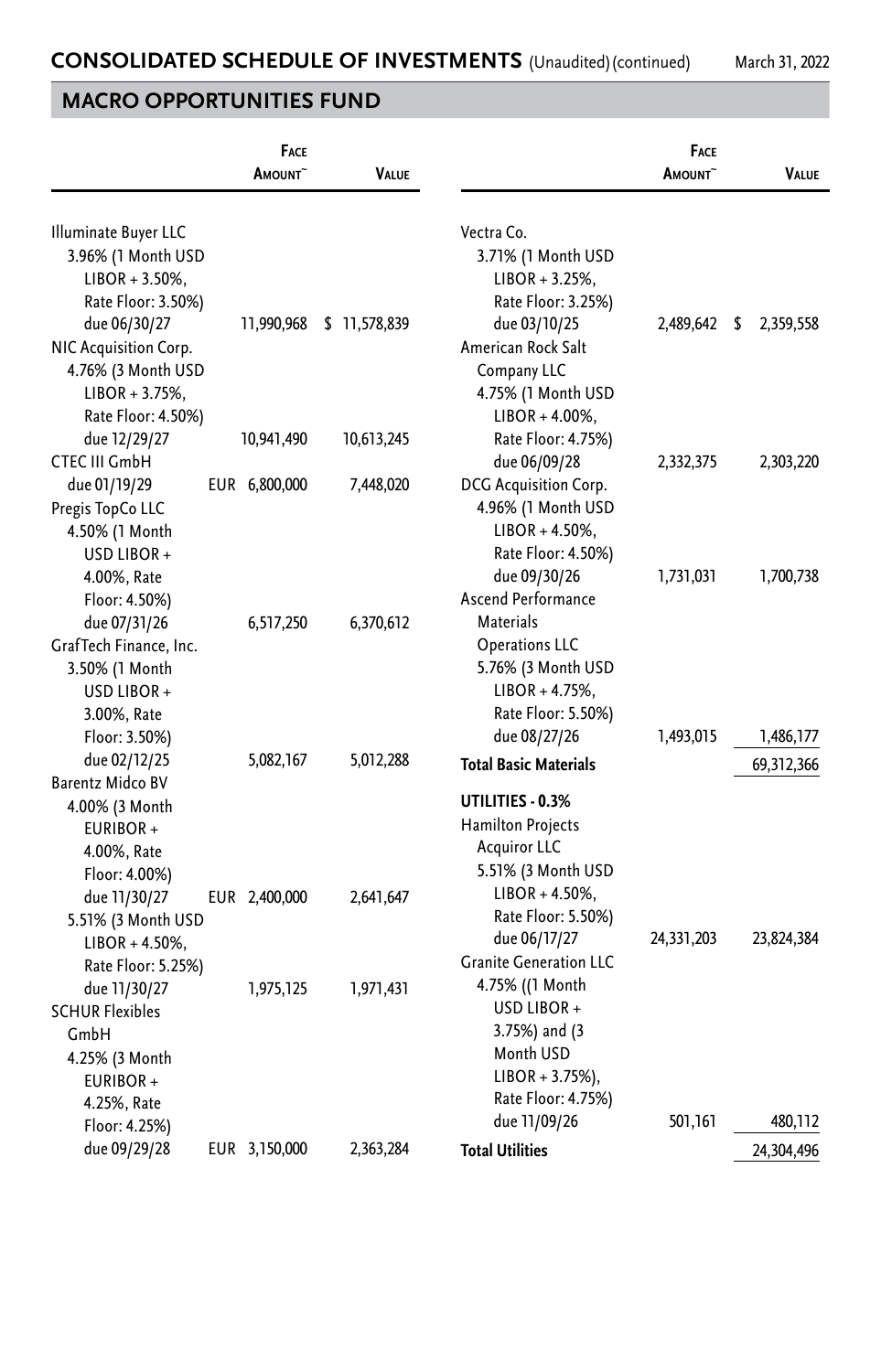|                                                                       | FACE<br><b>AMOUNT</b> | VALUE         |                                                   | FACE<br><b>AMOUNT</b> | <b>VALUE</b> |
|-----------------------------------------------------------------------|-----------------------|---------------|---------------------------------------------------|-----------------------|--------------|
| <b>ENERGY - 0.2%</b>                                                  |                       |               | 2021-CRE6, 3.04%                                  |                       |              |
| TransMontaigne                                                        |                       |               | (1 Month USD                                      |                       |              |
| Operating                                                             |                       |               | $LIBOR + 2.85%$                                   |                       |              |
| Company LP                                                            |                       |               | Rate Floor: 2.85%)                                |                       |              |
| 4.00% (1 Month                                                        |                       |               | due 11/15/38 <sup>6,5</sup>                       | 11,300,000            | \$10,977,698 |
| USD LIBOR +                                                           |                       |               | 2021-CRE5, 3.19%                                  |                       |              |
| 3.50%, Rate                                                           |                       |               | (1 Month USD                                      |                       |              |
| Floor: 4.00%)                                                         |                       |               | $LIBOR + 3.00\%,$                                 |                       |              |
| due 11/17/28                                                          | 10,573,500            | \$10,496,419  | Rate Floor: 3.00%)                                |                       |              |
| Venture Global                                                        |                       |               | due 07/15/36 <sup>9,5</sup>                       | 8,250,000             | 8,107,411    |
| Calcasieu Pass LLC                                                    |                       |               | 2022-CRE7, 3.15%                                  |                       |              |
|                                                                       |                       |               | (30 Day Average                                   |                       |              |
| 2.83% (1 Month USD                                                    |                       |               | $SOFR + 3.10%$                                    |                       |              |
| $LIBOR + 2.38%$                                                       |                       |               | Rate Floor: 3.10%)                                |                       |              |
| Rate Floor: 2.38%)<br>due 08/19/26 <sup>111</sup>                     |                       | 4,859,964     | due 01/17/37 <sup>0,5</sup>                       | 6,400,000             | 6,357,102    |
| Permian Production                                                    | 4,884,386             |               | <b>FS RIALTO</b>                                  |                       |              |
| Partners LLC                                                          |                       |               | 2021-FL3, 2.93%                                   |                       |              |
|                                                                       |                       |               |                                                   |                       |              |
| 9.00% (3 Month                                                        |                       |               | (1 Month USD                                      |                       |              |
| USD LIBOR+                                                            |                       |               | $LIBOR + 2.50\%$ ,                                |                       |              |
| 6.00%, Rate Floor:                                                    |                       |               | Rate Floor: 2.50%)                                |                       |              |
| 7.00%) (in-kind                                                       |                       |               | due 11/16/36 <sup>6,5</sup>                       | 36,500,000            | 35,003,920   |
| rate was 2.00%)                                                       |                       |               | 2021-FL2, 3.23%                                   |                       |              |
| due 11/24/25 <sup>†††,12</sup>                                        | 1,428,286             | 1,406,862     | (1 Month USD                                      |                       |              |
| Buckeye Partners, LP                                                  |                       |               | $LIBOR + 2.80\%,$                                 |                       |              |
| 2.71% (1 Month USD                                                    |                       |               | Rate Floor: 2.80%)                                |                       |              |
| $LIBOR + 2.25%$ ,                                                     |                       |               | due 05/16/38 <sup>6,5</sup>                       | 8,850,000             | 8,611,342    |
| Rate Floor: 2.25%)                                                    |                       |               | <b>Fortress Credit</b>                            |                       |              |
| due 11/02/26                                                          | 588,056               | 583,187       | Opportunities                                     |                       |              |
| <b>Total Energy</b>                                                   |                       | 17,346,432    | IX CLO Ltd.                                       |                       |              |
|                                                                       |                       |               | 2021-9A, 2.92%                                    |                       |              |
| <b>Total Senior Floating Rate Interests</b><br>(Cost \$1,998,187,964) |                       | 1,962,033,907 | (3 Month USD                                      |                       |              |
|                                                                       |                       |               | $LIBOR + 2.80\%,$                                 |                       |              |
| <b>ASSET-BACKED SECURITIES<sup>11</sup> - 16.9%</b>                   |                       |               | Rate Floor: 2.80%)                                |                       |              |
| <b>COLLATERALIZED LOAN OBLIGATIONS - 10.1%</b>                        |                       |               | due 10/15/33 <sup>0,5</sup>                       | 35,000,000            | 34,732,579   |
| LoanCore Issuer Ltd.                                                  |                       |               | 2021-9A, 4.07%                                    |                       |              |
| 2021-CRE4, 2.66%                                                      |                       |               | (3 Month USD                                      |                       |              |
| (30 Day Average                                                       |                       |               | $LIBOR + 3.95\%$                                  |                       |              |
| $SOFR + 2.61%$                                                        |                       |               | Rate Floor: 3.95%)<br>due 10/15/33 <sup>0,5</sup> |                       |              |
| Rate Floor: 2.50%)                                                    |                       |               |                                                   | 7,750,000             | 7,749,374    |
| due 07/15/35 <sup>°</sup>                                             | 20,500,000            | 20,159,044    |                                                   |                       |              |
| 2019-CRE2, 1.90%                                                      |                       |               |                                                   |                       |              |
| (1 Month USD                                                          |                       |               |                                                   |                       |              |
| $LIBOR + 1.50\%,$                                                     |                       |               |                                                   |                       |              |
| Rate Floor: 1.50%)                                                    |                       |               |                                                   |                       |              |
| due 05/15/36 <sup>6,5</sup>                                           | 12,850,000            | 12,821,328    |                                                   |                       |              |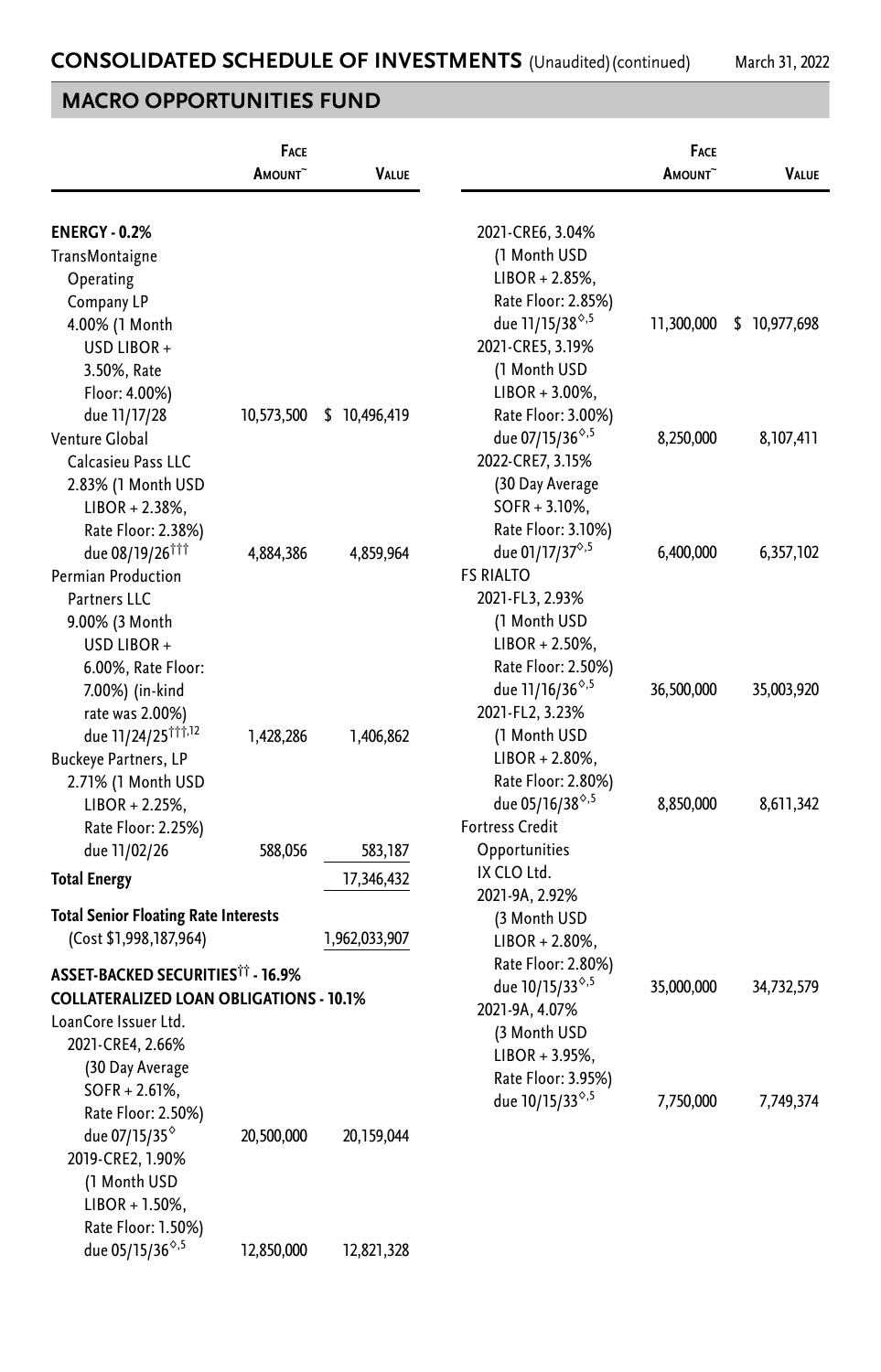|                                                                                                                                | FACE<br>Amount~ | <b>VALUE</b> |                                                                                                                                  | FACE<br><b>A</b> MOUNT~ | <b>VALUE</b> |
|--------------------------------------------------------------------------------------------------------------------------------|-----------------|--------------|----------------------------------------------------------------------------------------------------------------------------------|-------------------------|--------------|
| Palmer Square Loan<br>Funding Ltd.<br>2022-1A, 2.48% (3<br><b>Month Term SOFR</b>                                              |                 |              | <b>LCCM Trust</b><br>2021-FL3, 3.00%<br>(1 Month USD<br>$LIBOR + 2.60\%,$                                                        |                         |              |
| $+2.00\%$ , Rate<br>Floor: 2.00%)<br>due 04/15/30 <sup>6,5</sup><br>2021-3A, 2.75%<br>(3 Month USD<br>$LIBOR + 2.50\%$ ,       | 26,200,000      | \$25,853,508 | Rate Floor: 2.60%)<br>due 11/15/38 <sup>6,5</sup><br>2021-FL2, 3.30%<br>(1 Month USD<br>$LIBOR + 2.90\%$ ,<br>Rate Floor: 2.90%) | 28,865,000              | \$28,100,355 |
| Rate Floor: 2.50%)<br>due 07/20/29 <sup>0,5</sup><br>2022-1A, 2.75% (3<br>Month Term SOFR<br>$+2.60\%$ , Rate<br>Floor: 2.60%) | 8,300,000       | 8,022,773    | due 12/13/38 <sup>6,5</sup><br><b>ABPCI Direct Lending</b><br>Fund CLO IV LLC<br>2.12% (3 Month<br>USD LIBOR+<br>2.00%, Rate     | 5,750,000               | 5,670,028    |
| due 04/15/30 $8,5$<br>Diamond CLO Ltd.<br>2018-1A, 2.86%<br>(3 Month USD<br>$LIBOR + 2.60\%$ ,<br>Rate Floor: 2.60%)           | 3,400,000       | 3,321,729    | Floor: 2.00%) due<br>$07/06/29^{\circ, \dagger}$<br><b>BXMT Ltd.</b><br>2020-FL2, 1.82%<br>(30 Day Average<br>$SOFR + 1.76%$     | 31,400,000              | 31,435,316   |
| due 07/22/30 <sup>6,5</sup><br>2018-1A, 2.06%<br>(3 Month USD<br>$LIBOR + 1.80\%$ ,<br>Rate Floor: 1.80%)                      | 13,500,000      | 13,486,306   | Rate Floor: 1.65%)<br>due 02/15/38 $^{\circ}$<br>2020-FL2, 2.12%<br>(30 Day Average<br>SOFR + 2.06%,                             | 15,640,000              | 15,294,911   |
| due 07/22/30 <sup>6,5</sup><br>2021-1A, 3.66%<br>(3 Month USD<br>$LIBOR + 3.40\%$ ,<br>Rate Floor: 3.40%)                      | 11,000,000      | 10,999,947   | Rate Floor: 1.95%)<br>due 02/15/38 <sup>6,5</sup><br>2020-FL3, 2.97% (30<br>Day Average SOFR<br>+ 2.91%, Rate                    | 8,000,000               | 7,701,471    |
| due 04/25/29 <sup>6,5</sup><br>2018-1A, 3.96%<br>(3 Month USD<br>$LIBOR + 3.70\%,$<br>Rate Floor: 3.70%)                       | 5,500,000       | 5,499,908    | Floor: 2.80%)<br>due 11/15/37 <sup>0,5</sup><br>Voya CLO Ltd.<br>2021-2A, 3.84%<br>(3 Month USD                                  | 7,350,000               | 7,250,891    |
| due 07/22/30 <sup>6,5</sup><br>2021-1A, 2.66%<br>(3 Month USD<br>$LIBOR + 2.40\%,$                                             | 5,000,000       | 4,992,794    | $LIBOR + 3.60\%,$<br>Rate Floor: 3.60%)<br>due 06/07/30 <sup>6,5</sup><br>2013-1A, due                                           | 16,500,000              | 16, 169, 741 |
| Rate Floor: 2.40%)<br>due 04/25/29 <sup>6,5</sup>                                                                              | 1,322,000       | 1,318,182    | 10/15/30 <sup>5,13</sup>                                                                                                         | 28,970,307              | 7,604,706    |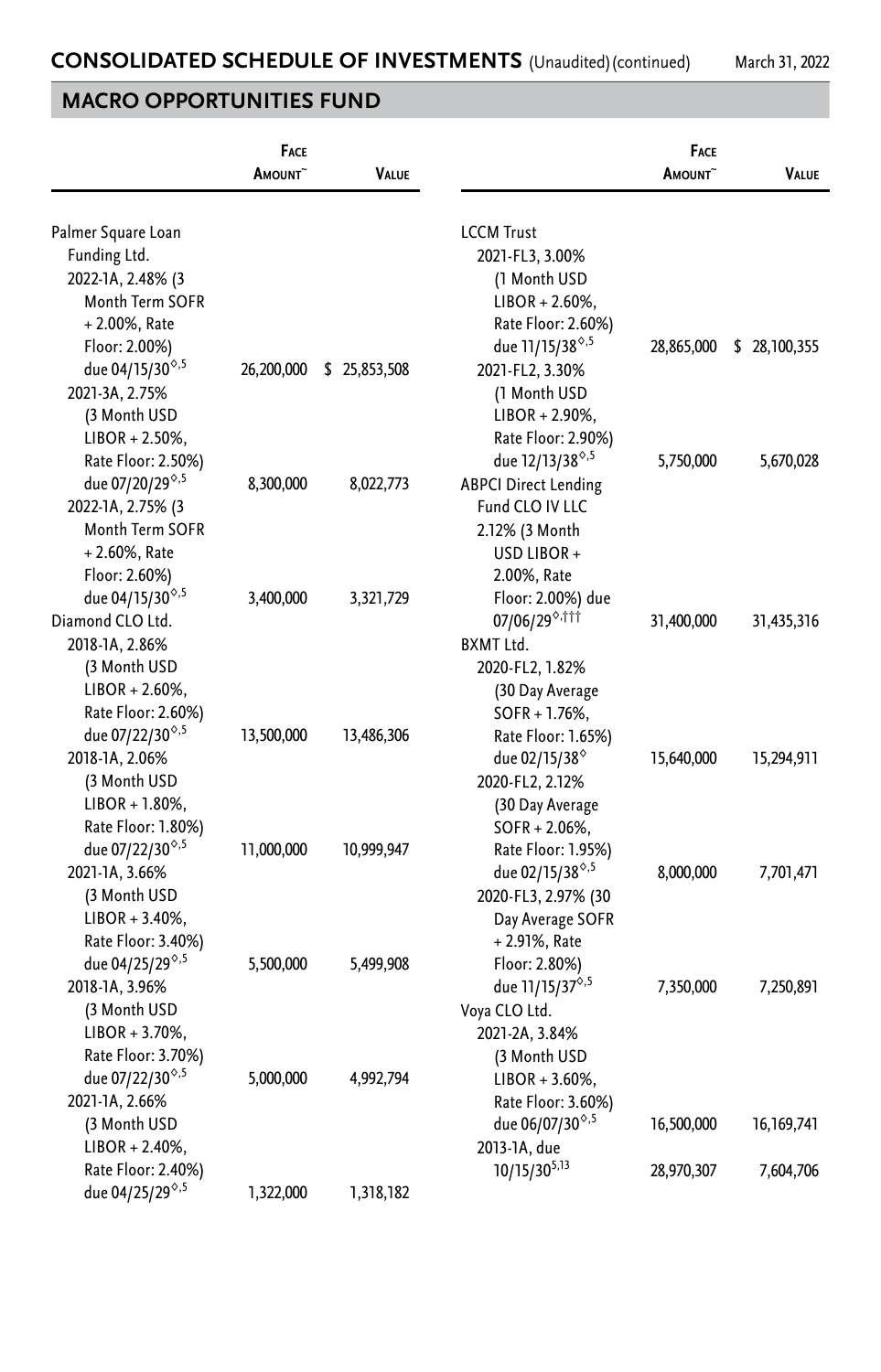|                                                 | FACE<br>AMOUNT <sup>~</sup> | <b>VALUE</b> |                                            | FACE<br><b>A</b> mount^ | VALUE        |
|-------------------------------------------------|-----------------------------|--------------|--------------------------------------------|-------------------------|--------------|
| MidOcean Credit                                 |                             |              | <b>BSPDF Issuer Ltd.</b>                   |                         |              |
| CLO VII                                         |                             |              | 2021-FL1, 2.94%                            |                         |              |
| 2020-7A, 2.44%                                  |                             |              | (1 Month USD                               |                         |              |
| (3 Month USD                                    |                             |              | $LIBOR + 2.75%$ ,                          |                         |              |
| $LIBOR + 2.20\%,$                               |                             |              | Rate Floor: 2.75%)                         |                         |              |
| Rate Floor: 0.00%)                              |                             |              | due 10/15/36°                              | 19,975,000              | \$19,348,888 |
| due 07/15/29 <sup>0,5</sup>                     | 21,000,000                  | \$20,631,034 | Golub Capital Partners                     |                         |              |
| <b>ACRES Commercial</b>                         |                             |              | CLO 49M Ltd.                               |                         |              |
| Realty Ltd.                                     |                             |              | 2021-49A, 4.10%                            |                         |              |
| 2021-FL2, 3.54%                                 |                             |              | (3 Month USD                               |                         |              |
| (1 Month USD                                    |                             |              | $LIBOR + 3.85\%,$                          |                         |              |
| $LIBOR + 3.10\%,$                               |                             |              | Rate Floor: 3.85%)                         |                         |              |
| Rate Floor: 3.10%)                              |                             |              | due $08/26/33^{\circ,5}$                   | 18,100,000              | 18,065,487   |
| due 01/15/37 <sup>0,5</sup>                     | 8,350,000                   | 8, 183, 543  | <b>KREF Funding V LLC</b>                  |                         |              |
| 2021-FL1, 3.09%                                 |                             |              | 1.83% (1 Month USD                         |                         |              |
| (1 Month USD                                    |                             |              | $LIBOR + 1.75%$                            |                         |              |
| $LIBOR + 2.65\%,$                               |                             |              | Rate Floor: 1.75%)                         |                         |              |
| Rate Floor: 2.65%)<br>due 06/15/36 <sup>°</sup> | 7,250,000                   | 7,013,381    | due 06/25/26 <sup>6,†††</sup><br>0.15% due | 17,351,628              | 17,243,517   |
| 2021-FL2, 3.09%                                 |                             |              | 06/25/26 111, 14                           | 73,636,363              | 36,082       |
| (1 Month USD                                    |                             |              | Anchorage Capital                          |                         |              |
| LIBOR + 2.65%,                                  |                             |              | CLO 6 Ltd.                                 |                         |              |
| Rate Floor: 2.65%)                              |                             |              | 2021-6A, 3.69%                             |                         |              |
| due 01/15/37 <sup>0,5</sup>                     | 5,250,000                   | 5,159,119    | (3 Month USD                               |                         |              |
| Golub Capital                                   |                             |              | $LIBOR + 3.45\%,$                          |                         |              |
| Partners CLO Ltd.                               |                             |              | Rate Floor: 3.45%)                         |                         |              |
| 2018-36A, 2.42%                                 |                             |              | due 07/15/30 $8,5$                         | 17,350,000              | 17,266,691   |
| (3 Month USD                                    |                             |              | STWD Ltd.                                  |                         |              |
| $LIBOR + 2.10\%,$                               |                             |              | 2022-FL3, 2.80%                            |                         |              |
| Rate Floor: 0.00%)                              |                             |              | (30 Day Average                            |                         |              |
| due 02/05/31 <sup>0,5</sup>                     | 20,000,000                  | 19,691,922   | $SOFR + 2.75%$                             |                         |              |
| <b>BSPRT Issuer Ltd.</b>                        |                             |              | Rate Floor: 2.75%)                         |                         |              |
| 2021-FL6, 3.40%                                 |                             |              | due 11/15/38 <sup>6,5</sup>                | 11,900,000              | 11,738,006   |
| (1 Month USD                                    |                             |              | 2021-FL2, 3.27%                            |                         |              |
| $LIBOR + 3.00\%$ ,                              |                             |              | (1 Month USD                               |                         |              |
| Rate Floor: 3.00%)                              |                             |              | $LIBOR + 2.80\%$                           |                         |              |
| due 03/15/36 <sup>6,5</sup>                     | 18,425,000                  | 18,028,612   | Rate Floor: 2.80%)                         |                         |              |
| 2021-FL7, 3.15%                                 |                             |              | due 04/18/38 <sup>6,5</sup>                | 3,750,000               | 3,651,052    |
| (1 Month USD                                    |                             |              | Cerberus Loan                              |                         |              |
| $LIBOR + 2.75%$ ,                               |                             |              | Funding XXX, LP                            |                         |              |
| Rate Floor: 2.75%)                              |                             |              | 2020-3A, 3.89%                             |                         |              |
| due 12/15/38 <sup>6,5</sup>                     | 1,600,000                   | 1,544,056    | (3 Month USD                               |                         |              |
| Treman Park CLO Ltd.                            |                             |              | $LIBOR + 3.65\%,$                          |                         |              |
| 2015-1A, due                                    |                             |              | Rate Floor: 3.65%)                         |                         |              |
| 10/20/28 <sup>5,13</sup>                        | 32,400,000                  | 19,572,192   | due 01/15/33 <sup>0,5</sup>                | 14,500,000              | 14,500,052   |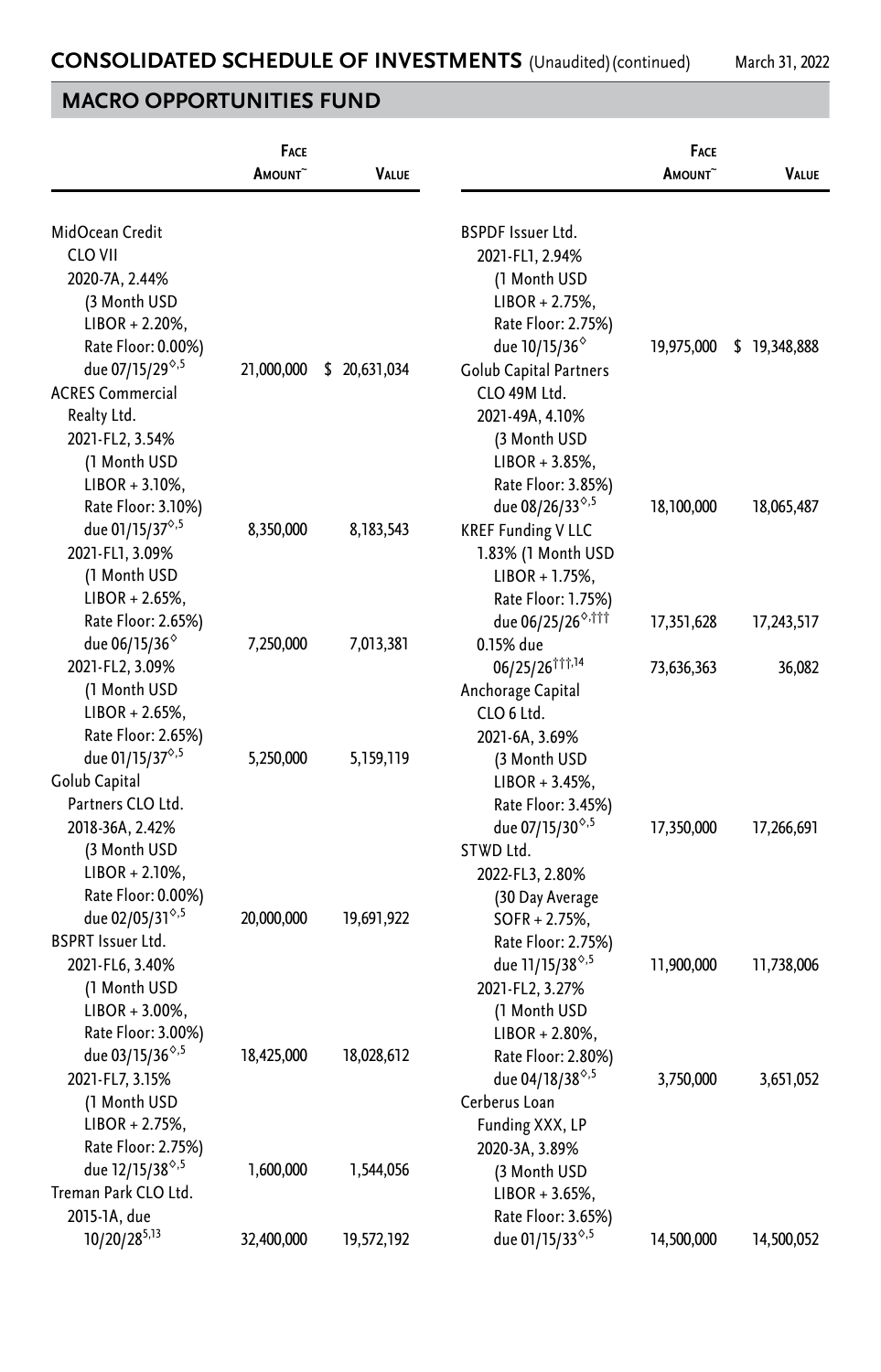|                                                 | FACE<br>Amount~ | <b>VALUE</b> |                                                   | FACE<br><b>A</b> MOUNT | <b>VALUE</b>    |
|-------------------------------------------------|-----------------|--------------|---------------------------------------------------|------------------------|-----------------|
| Atlas Senior Loan                               |                 |              | <b>TCP Waterman</b>                               |                        |                 |
| Fund IX Ltd.                                    |                 |              | CLO Ltd.                                          |                        |                 |
| 2018-9A, 2.05%                                  |                 |              | 2016-1A, 3.83%                                    |                        |                 |
| (3 Month USD                                    |                 |              | (3 Month USD                                      |                        |                 |
| LIBOR + 1.80%,                                  |                 |              | $LIBOR + 3.00\%$ ,                                |                        |                 |
| Rate Floor: 1.80%)                              |                 |              | Rate Floor: 3.00%)                                |                        |                 |
| due 04/20/28 <sup><math>\diamond</math>,5</sup> | 10,250,000      | \$10,158,136 | due 12/15/28 <sup>6,5</sup>                       | 9,306,767              | \$<br>9,307,337 |
| 2018-9A, due                                    |                 |              | Golub Capital Partners                            |                        |                 |
| 04/20/285,13                                    | 9,600,000       | 1,293,120    | CLO 16 Ltd.                                       |                        |                 |
| <b>ABPCI Direct Lending</b>                     |                 |              | 2021-16A, 3.16%                                   |                        |                 |
| Fund IX LLC                                     |                 |              | (3 Month USD                                      |                        |                 |
| 2021-9A, 2.77%                                  |                 |              | $LIBOR + 2.90\%$ ,                                |                        |                 |
| (3 Month USD                                    |                 |              | Rate Floor: 2.90%)                                |                        |                 |
| $LIBOR + 2.50\%,$                               |                 |              | due 07/25/33 <sup>0,5</sup>                       | 9,300,000              | 9,289,141       |
| Rate Floor: 2.50%)                              |                 |              | <b>ABPCI Direct Lending</b>                       |                        |                 |
| due 11/18/31 <sup>6,5</sup>                     | 11,550,000      | 11,406,926   | Fund CLO V Ltd.                                   |                        |                 |
| Neuberger Berman                                |                 |              | 2021-5A, 3.15%                                    |                        |                 |
| Loan Advisers                                   |                 |              | (3 Month USD                                      |                        |                 |
| CLO 32 Ltd.                                     |                 |              | $LIBOR + 2.90\%,$                                 |                        |                 |
| 2021-32A, 2.95%                                 |                 |              | Rate Floor: 2.90%)                                |                        |                 |
| (3 Month USD                                    |                 |              | due 04/20/31 <sup>8,5</sup>                       | 9,200,000              | 9, 161, 593     |
| $LIBOR + 2.70\%$ ,                              |                 |              | Cerberus Loan Funding                             |                        |                 |
| Rate Floor: 2.70%)                              |                 |              | XXXVI, LP                                         |                        |                 |
| due 01/20/32 <sup>6,5</sup>                     | 11,500,000      | 11,174,433   | 2021-6A, 1.99%                                    |                        |                 |
| <b>THL Credit Lake Shore</b>                    |                 |              | (3 Month USD                                      |                        |                 |
| MM CLO I Ltd.                                   |                 |              | $LIBOR + 1.75%$                                   |                        |                 |
| 2021-1A, 3.24%<br>(3 Month USD                  |                 |              | Rate Floor: 1.75%)<br>due 11/22/33 <sup>6,5</sup> | 9,000,000              | 8,931,127       |
| $LIBOR + 3.00\%$ ,                              |                 |              | <b>BCC Middle Market</b>                          |                        |                 |
| Rate Floor: 3.00%)                              |                 |              | CLO LLC                                           |                        |                 |
| due 04/15/33 <sup>0,5</sup>                     | 9,900,000       | 9,947,519    | 2021-1A, 1.74%                                    |                        |                 |
| GoldenTree Loan                                 |                 |              | (3 Month USD                                      |                        |                 |
| Management                                      |                 |              | $LIBOR + 1.50\%,$                                 |                        |                 |
| US CLO 1 Ltd.                                   |                 |              | Rate Floor: 1.50%)                                |                        |                 |
| 2021-9A, 3.15%                                  |                 |              | due 10/15/33 <sup>6,5</sup>                       | 9,000,000              | 8,887,859       |
| (3 Month USD                                    |                 |              | Magnetite XXIX Ltd.                               |                        |                 |
| $LIBOR + 2.90\%$                                |                 |              | 2021-29A, 2.84%                                   |                        |                 |
| Rate Floor: 2.90%)                              |                 |              | (3 Month USD                                      |                        |                 |
| due 01/20/33 <sup>0,5</sup>                     | 9,950,000       | 9,739,522    | $LIBOR + 2.60\%$                                  |                        |                 |
|                                                 |                 |              | Rate Floor: 2.60%)                                |                        |                 |
|                                                 |                 |              | due 01/15/34 <sup>6,5</sup>                       | 8,800,000              | 8,522,811       |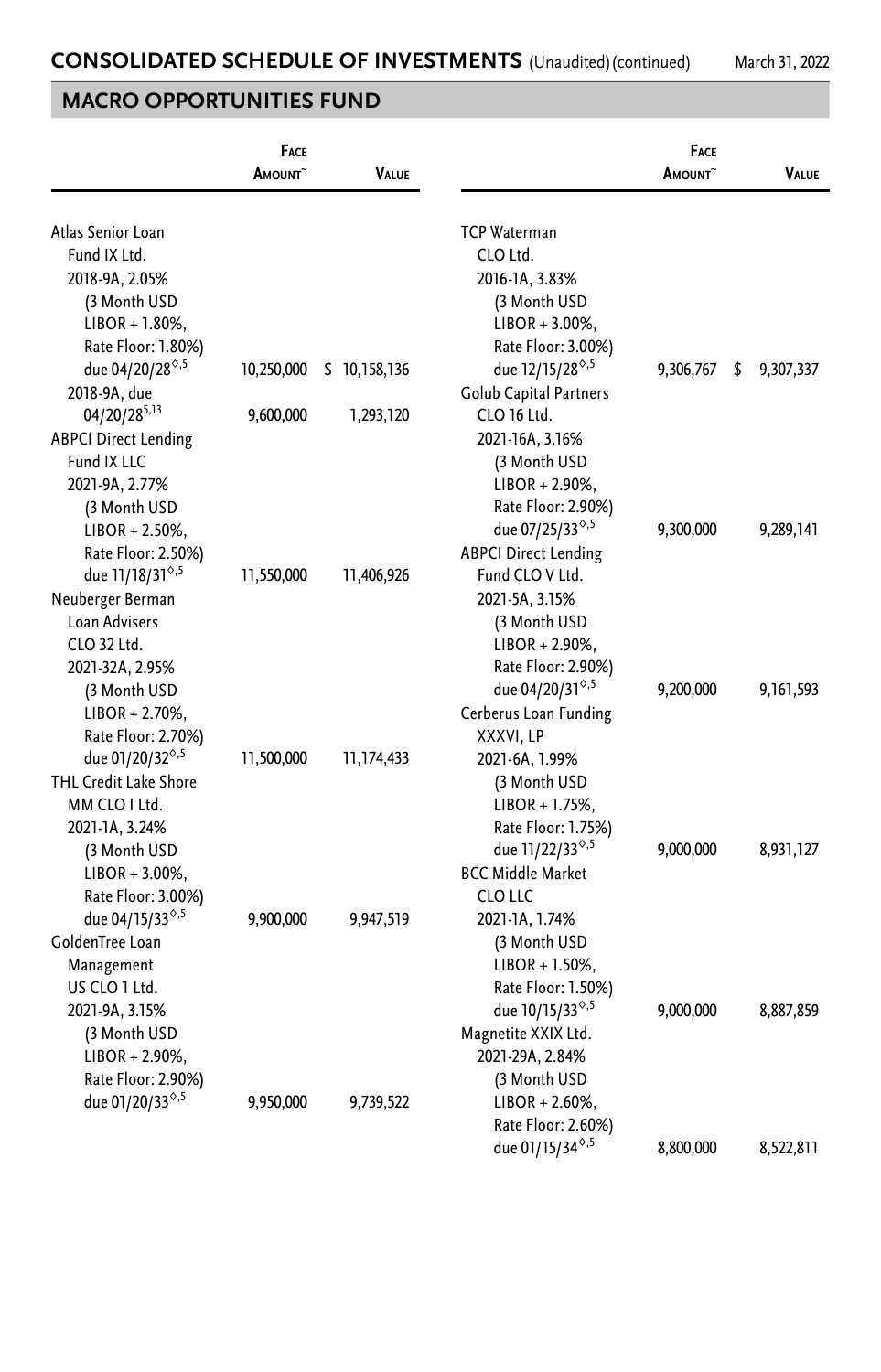|                                          | FACE<br>AMOUNT <sup>~</sup> | VALUE           |                                          | FACE<br>AMOUNT <sup>~</sup> | VALUE           |
|------------------------------------------|-----------------------------|-----------------|------------------------------------------|-----------------------------|-----------------|
| Marathon CLO V Ltd.                      |                             |                 | Madison Park Funding                     |                             |                 |
| 2017-5A, 1.93%                           |                             |                 | XLVIII Ltd.                              |                             |                 |
| (3 Month USD                             |                             |                 | 2021-48A, 3.25%                          |                             |                 |
| $LIBOR + 1.45\%,$                        |                             |                 | (3 Month USD                             |                             |                 |
| Rate Floor: 0.00%)                       |                             |                 | $LIBOR + 3.00\%$                         |                             |                 |
| due 11/21/27 <sup>0,5</sup>              | 7,920,233                   | \$<br>7,895,835 | Rate Floor: 3.00%)                       |                             |                 |
| 2013-5A, due                             |                             |                 | due 04/19/33 <sup>0,5</sup>              | 7,500,000                   | \$<br>7,412,970 |
| 11/21/27 <sup>5,13</sup>                 | 5,500,000                   | 607,200         | <b>ACRE Commercial</b>                   |                             |                 |
| <b>CIFC Funding</b>                      |                             |                 | Mortgage Ltd.                            |                             |                 |
| 2017-II Ltd.                             |                             |                 | 2021-FL4, 3.07%                          |                             |                 |
| 2021-2A, 3.35%                           |                             |                 | (1 Month USD                             |                             |                 |
| (3 Month USD                             |                             |                 | $LIBOR + 2.60\%$ ,                       |                             |                 |
| $LIBOR + 3.10\%,$                        |                             |                 | Rate Floor: 2.60%)                       |                             |                 |
| Rate Floor: 3.10%)                       |                             |                 | due 12/18/37 <sup>6,5</sup>              | 7,350,000                   | 7,198,121       |
| due 04/20/30 <sup>0,5</sup>              | 8,100,000                   | 8,099,902       | Cerberus Loan Funding                    |                             |                 |
| Venture XIV CLO Ltd.                     |                             |                 | XXXIII, LP                               |                             |                 |
| 2020-14A, 2.76%                          |                             |                 | 2021-3A, 3.04%                           |                             |                 |
| (3 Month USD                             |                             |                 | (3 Month USD                             |                             |                 |
| $LIBOR + 2.25%$ ,                        |                             |                 | $LIBOR + 2.80\%$ ,                       |                             |                 |
| Rate Floor: 2.25%)                       |                             |                 | Rate Floor: 2.80%)                       |                             |                 |
| due 08/28/29 <sup>0,5</sup>              | 8,000,000                   | 7,875,510       | due 07/23/33 <sup>0,5</sup>              | 5,900,000                   | 5,859,165       |
| <b>ABPCI Direct Lending</b>              |                             |                 | Hull Street CLO Ltd.                     |                             |                 |
| Fund CLO VII, LP                         |                             |                 | 2014-1A, 3.84%                           |                             |                 |
| 2021-7A, 2.82%                           |                             |                 | (3 Month USD                             |                             |                 |
| (3 Month USD                             |                             |                 | $LIBOR + 3.60\%,$                        |                             |                 |
| $LIBOR + 2.55%$                          |                             |                 | Rate Floor: 0.00%)                       |                             |                 |
| Rate Floor: 2.55%)                       |                             |                 | due 10/18/26 <sup>0,5</sup>              | 5,785,000                   | 5,698,231       |
| due 10/20/31 <sup>6,5</sup>              | 7,950,000                   | 7,871,102       | <b>ABPCI Direct Lending</b>              |                             |                 |
| Dryden 37 Senior                         |                             |                 | Fund CLO I LLC                           |                             |                 |
| Loan Fund                                |                             |                 | 2021-1A, 3.25%                           |                             |                 |
| 2015-37A, due                            |                             |                 | (3 Month USD                             |                             |                 |
| $01/15/31^{5,13}$                        | 9,500,000                   | 7,798,972       | $LIBOR + 3.00\%,$                        |                             |                 |
| Telos CLO Ltd.                           |                             |                 | Rate Floor: 3.00%)                       |                             |                 |
| 2017-6A, 2.84%                           |                             |                 | due 07/20/33 <sup>0,5</sup>              | 5,550,000                   | 5,588,255       |
| (3 Month USD                             |                             |                 | Silvermore CLO Ltd.                      |                             |                 |
| $LIBOR + 2.60\%,$                        |                             |                 | 2014-1A, 3.51%                           |                             |                 |
| Rate Floor: 0.00%)                       |                             |                 | (3 Month USD                             |                             |                 |
| due 01/17/27 <sup>0,5</sup>              | 7,500,000                   | 7,498,048       | $LIBOR + 3.00\%$ ,<br>Rate Floor: 0.00%) |                             |                 |
| Octagon Loan                             |                             |                 | due 05/15/26 <sup>0,5</sup>              | 5,500,000                   | 5,499,628       |
| Funding Ltd.                             |                             |                 | CHCP Ltd.                                |                             |                 |
| 2014-1A, due<br>11/18/31 <sup>5,13</sup> |                             |                 |                                          |                             |                 |
|                                          | 19,435,737                  | 7,465,267       | 2021-FL1, 3.17% (30<br>Day Average SOFR  |                             |                 |
|                                          |                             |                 | + 3.11%, Rate                            |                             |                 |
|                                          |                             |                 | Floor: 3.00%)                            |                             |                 |
|                                          |                             |                 | due 02/15/38 <sup>6,5</sup>              | 5,500,000                   | 5,378,319       |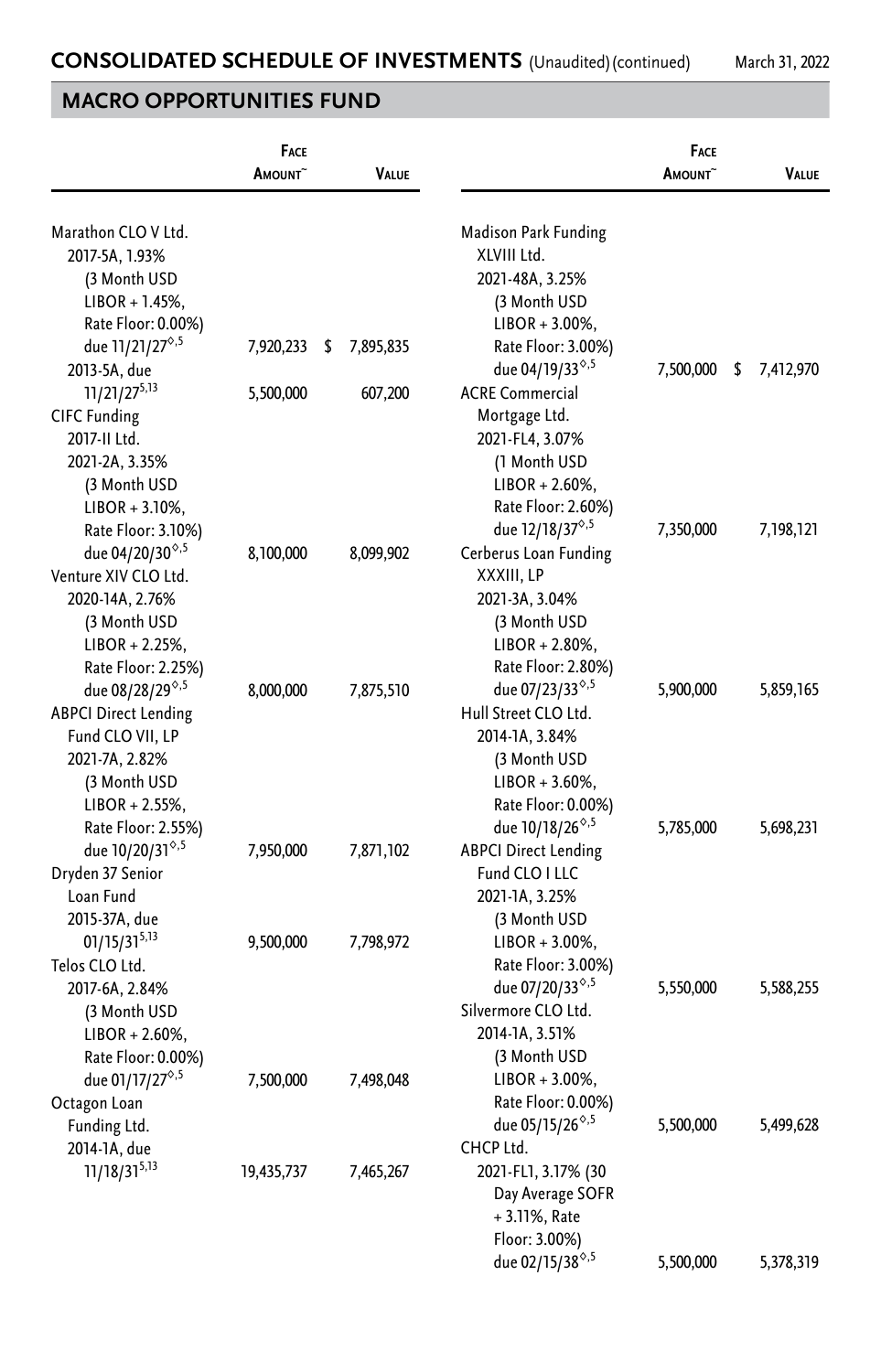| Cerberus Loan<br>Carlyle Global Market<br>Funding XXXV, LP<br>Strategies CLO Ltd.<br>2012-3A, due<br>2021-5A, 2.84%<br>$01/14/32^{5,13}$<br>6,400,000<br>(3 Month USD<br>\$<br>2,600,320<br>2013-3X SUB, due<br>$LIBOR + 2.60\%,$<br>$10/15/30^{13}$<br>Rate Floor: 2.60%)<br>4,938,326<br>1,010,875<br>due 09/22/33 <sup>0,5</sup><br>5,150,000<br>S<br>5,032,043<br>KVK CLO Ltd.<br>BNPP IP CLO Ltd.<br>2013-1A, due<br>$01/14/28^{5,13}$<br>2014-2A, 5.55%<br>11,900,000<br>3,045,210<br>(3 Month USD<br>Monroe Capital<br>$LIBOR + 5.25\%,$<br>CLO Ltd.<br>Rate Floor: 0.00%)<br>2017-1A, 3.86%<br>due 10/30/25 <sup>°</sup> <sup>,5</sup><br>5,852,468<br>4,781,467<br>(3 Month USD<br>Dryden 41 Senior<br>$LIBOR + 3.60\%,$<br>Loan Fund<br>Rate Floor: 0.00%)<br>2015-41A, due<br>due 10/22/26 <sup>6,5</sup><br>3,000,000<br>2,997,025<br>04/15/31 <sup>5,13</sup><br>11,700,000<br>HGI CRE CLO Ltd.<br>4,626,180<br>WhiteHorse X Ltd.<br>2021-FL2, 2.58%<br>2015-10A, 5.54%<br>(1 Month USD<br>(3 Month USD<br>$LIBOR + 2.15%$<br>$LIBOR + 5.30\%,$<br>Rate Floor: 2.15%)<br>Rate Floor: 5.30%)<br>due 09/17/36 <sup>8,5</sup><br>1,600,000<br>1,560,382<br>due 04/17/27 <sup>6,5</sup><br>4,557,577<br>2021-FL2, 2.88%<br>4,999,237<br>Dryden 50 Senior<br>(1 Month USD<br>Loan Fund<br>$LIBOR + 2.45%$<br>2017-50A, due<br>Rate Floor: 2.45%)<br>$07/15/30^{5,13}$<br>due 09/17/36 <sup>0,5</sup><br>7,895,000<br>4,125,137<br>1,200,000<br>1,122,182<br>AMMC CLO XI Ltd.<br>Cerberus Loan<br>2012-11A, due<br>Funding XXVI, LP<br>$04/30/31^{5,13}$<br>2021-1A, 3.14%<br>5,650,000<br>2,590,525<br>(3 Month USD<br>BDS Ltd.<br>$LIBOR + 2.90\%$<br>2021-FL9, 3.07%<br>Rate Floor: 2.90%)<br>(1 Month USD<br>due 04/15/31 <sup>6,5</sup><br>4,000,000<br>3,986,438<br>$LIBOR + 2.60\%,$<br>Neuberger Berman<br>Rate Floor: 2.60%)<br>Loan Advisers<br>due 11/16/38 <sup>8,5</sup><br>2,700,000<br>2,541,879<br>CLO 40 Ltd.<br>Denali Capital<br>2021-40A, 2.99%<br>CLO XI Ltd.<br>(3 Month USD<br>2018-1A, 2.40% | <b>FACE</b><br>AMOUNT <sup>~</sup> | <b>VALUE</b> | <b>FACE</b><br>AMOUNT <sup>~</sup> | Value |
|-----------------------------------------------------------------------------------------------------------------------------------------------------------------------------------------------------------------------------------------------------------------------------------------------------------------------------------------------------------------------------------------------------------------------------------------------------------------------------------------------------------------------------------------------------------------------------------------------------------------------------------------------------------------------------------------------------------------------------------------------------------------------------------------------------------------------------------------------------------------------------------------------------------------------------------------------------------------------------------------------------------------------------------------------------------------------------------------------------------------------------------------------------------------------------------------------------------------------------------------------------------------------------------------------------------------------------------------------------------------------------------------------------------------------------------------------------------------------------------------------------------------------------------------------------------------------------------------------------------------------------------------------------------------------------------------------------------------------------------------------------------------------------------------------------------------------------------------------------------------------------------------------------------------------------------------------------------------------------------------------------------------------------|------------------------------------|--------------|------------------------------------|-------|
|                                                                                                                                                                                                                                                                                                                                                                                                                                                                                                                                                                                                                                                                                                                                                                                                                                                                                                                                                                                                                                                                                                                                                                                                                                                                                                                                                                                                                                                                                                                                                                                                                                                                                                                                                                                                                                                                                                                                                                                                                             |                                    |              |                                    |       |
|                                                                                                                                                                                                                                                                                                                                                                                                                                                                                                                                                                                                                                                                                                                                                                                                                                                                                                                                                                                                                                                                                                                                                                                                                                                                                                                                                                                                                                                                                                                                                                                                                                                                                                                                                                                                                                                                                                                                                                                                                             |                                    |              |                                    |       |
|                                                                                                                                                                                                                                                                                                                                                                                                                                                                                                                                                                                                                                                                                                                                                                                                                                                                                                                                                                                                                                                                                                                                                                                                                                                                                                                                                                                                                                                                                                                                                                                                                                                                                                                                                                                                                                                                                                                                                                                                                             |                                    |              |                                    |       |
|                                                                                                                                                                                                                                                                                                                                                                                                                                                                                                                                                                                                                                                                                                                                                                                                                                                                                                                                                                                                                                                                                                                                                                                                                                                                                                                                                                                                                                                                                                                                                                                                                                                                                                                                                                                                                                                                                                                                                                                                                             |                                    |              |                                    |       |
|                                                                                                                                                                                                                                                                                                                                                                                                                                                                                                                                                                                                                                                                                                                                                                                                                                                                                                                                                                                                                                                                                                                                                                                                                                                                                                                                                                                                                                                                                                                                                                                                                                                                                                                                                                                                                                                                                                                                                                                                                             |                                    |              |                                    |       |
|                                                                                                                                                                                                                                                                                                                                                                                                                                                                                                                                                                                                                                                                                                                                                                                                                                                                                                                                                                                                                                                                                                                                                                                                                                                                                                                                                                                                                                                                                                                                                                                                                                                                                                                                                                                                                                                                                                                                                                                                                             |                                    |              |                                    |       |
|                                                                                                                                                                                                                                                                                                                                                                                                                                                                                                                                                                                                                                                                                                                                                                                                                                                                                                                                                                                                                                                                                                                                                                                                                                                                                                                                                                                                                                                                                                                                                                                                                                                                                                                                                                                                                                                                                                                                                                                                                             |                                    |              |                                    |       |
|                                                                                                                                                                                                                                                                                                                                                                                                                                                                                                                                                                                                                                                                                                                                                                                                                                                                                                                                                                                                                                                                                                                                                                                                                                                                                                                                                                                                                                                                                                                                                                                                                                                                                                                                                                                                                                                                                                                                                                                                                             |                                    |              |                                    |       |
|                                                                                                                                                                                                                                                                                                                                                                                                                                                                                                                                                                                                                                                                                                                                                                                                                                                                                                                                                                                                                                                                                                                                                                                                                                                                                                                                                                                                                                                                                                                                                                                                                                                                                                                                                                                                                                                                                                                                                                                                                             |                                    |              |                                    |       |
|                                                                                                                                                                                                                                                                                                                                                                                                                                                                                                                                                                                                                                                                                                                                                                                                                                                                                                                                                                                                                                                                                                                                                                                                                                                                                                                                                                                                                                                                                                                                                                                                                                                                                                                                                                                                                                                                                                                                                                                                                             |                                    |              |                                    |       |
|                                                                                                                                                                                                                                                                                                                                                                                                                                                                                                                                                                                                                                                                                                                                                                                                                                                                                                                                                                                                                                                                                                                                                                                                                                                                                                                                                                                                                                                                                                                                                                                                                                                                                                                                                                                                                                                                                                                                                                                                                             |                                    |              |                                    |       |
|                                                                                                                                                                                                                                                                                                                                                                                                                                                                                                                                                                                                                                                                                                                                                                                                                                                                                                                                                                                                                                                                                                                                                                                                                                                                                                                                                                                                                                                                                                                                                                                                                                                                                                                                                                                                                                                                                                                                                                                                                             |                                    |              |                                    |       |
|                                                                                                                                                                                                                                                                                                                                                                                                                                                                                                                                                                                                                                                                                                                                                                                                                                                                                                                                                                                                                                                                                                                                                                                                                                                                                                                                                                                                                                                                                                                                                                                                                                                                                                                                                                                                                                                                                                                                                                                                                             |                                    |              |                                    |       |
|                                                                                                                                                                                                                                                                                                                                                                                                                                                                                                                                                                                                                                                                                                                                                                                                                                                                                                                                                                                                                                                                                                                                                                                                                                                                                                                                                                                                                                                                                                                                                                                                                                                                                                                                                                                                                                                                                                                                                                                                                             |                                    |              |                                    |       |
|                                                                                                                                                                                                                                                                                                                                                                                                                                                                                                                                                                                                                                                                                                                                                                                                                                                                                                                                                                                                                                                                                                                                                                                                                                                                                                                                                                                                                                                                                                                                                                                                                                                                                                                                                                                                                                                                                                                                                                                                                             |                                    |              |                                    |       |
|                                                                                                                                                                                                                                                                                                                                                                                                                                                                                                                                                                                                                                                                                                                                                                                                                                                                                                                                                                                                                                                                                                                                                                                                                                                                                                                                                                                                                                                                                                                                                                                                                                                                                                                                                                                                                                                                                                                                                                                                                             |                                    |              |                                    |       |
|                                                                                                                                                                                                                                                                                                                                                                                                                                                                                                                                                                                                                                                                                                                                                                                                                                                                                                                                                                                                                                                                                                                                                                                                                                                                                                                                                                                                                                                                                                                                                                                                                                                                                                                                                                                                                                                                                                                                                                                                                             |                                    |              |                                    |       |
|                                                                                                                                                                                                                                                                                                                                                                                                                                                                                                                                                                                                                                                                                                                                                                                                                                                                                                                                                                                                                                                                                                                                                                                                                                                                                                                                                                                                                                                                                                                                                                                                                                                                                                                                                                                                                                                                                                                                                                                                                             |                                    |              |                                    |       |
|                                                                                                                                                                                                                                                                                                                                                                                                                                                                                                                                                                                                                                                                                                                                                                                                                                                                                                                                                                                                                                                                                                                                                                                                                                                                                                                                                                                                                                                                                                                                                                                                                                                                                                                                                                                                                                                                                                                                                                                                                             |                                    |              |                                    |       |
|                                                                                                                                                                                                                                                                                                                                                                                                                                                                                                                                                                                                                                                                                                                                                                                                                                                                                                                                                                                                                                                                                                                                                                                                                                                                                                                                                                                                                                                                                                                                                                                                                                                                                                                                                                                                                                                                                                                                                                                                                             |                                    |              |                                    |       |
|                                                                                                                                                                                                                                                                                                                                                                                                                                                                                                                                                                                                                                                                                                                                                                                                                                                                                                                                                                                                                                                                                                                                                                                                                                                                                                                                                                                                                                                                                                                                                                                                                                                                                                                                                                                                                                                                                                                                                                                                                             |                                    |              |                                    |       |
|                                                                                                                                                                                                                                                                                                                                                                                                                                                                                                                                                                                                                                                                                                                                                                                                                                                                                                                                                                                                                                                                                                                                                                                                                                                                                                                                                                                                                                                                                                                                                                                                                                                                                                                                                                                                                                                                                                                                                                                                                             |                                    |              |                                    |       |
|                                                                                                                                                                                                                                                                                                                                                                                                                                                                                                                                                                                                                                                                                                                                                                                                                                                                                                                                                                                                                                                                                                                                                                                                                                                                                                                                                                                                                                                                                                                                                                                                                                                                                                                                                                                                                                                                                                                                                                                                                             |                                    |              |                                    |       |
|                                                                                                                                                                                                                                                                                                                                                                                                                                                                                                                                                                                                                                                                                                                                                                                                                                                                                                                                                                                                                                                                                                                                                                                                                                                                                                                                                                                                                                                                                                                                                                                                                                                                                                                                                                                                                                                                                                                                                                                                                             |                                    |              |                                    |       |
|                                                                                                                                                                                                                                                                                                                                                                                                                                                                                                                                                                                                                                                                                                                                                                                                                                                                                                                                                                                                                                                                                                                                                                                                                                                                                                                                                                                                                                                                                                                                                                                                                                                                                                                                                                                                                                                                                                                                                                                                                             |                                    |              |                                    |       |
|                                                                                                                                                                                                                                                                                                                                                                                                                                                                                                                                                                                                                                                                                                                                                                                                                                                                                                                                                                                                                                                                                                                                                                                                                                                                                                                                                                                                                                                                                                                                                                                                                                                                                                                                                                                                                                                                                                                                                                                                                             |                                    |              |                                    |       |
|                                                                                                                                                                                                                                                                                                                                                                                                                                                                                                                                                                                                                                                                                                                                                                                                                                                                                                                                                                                                                                                                                                                                                                                                                                                                                                                                                                                                                                                                                                                                                                                                                                                                                                                                                                                                                                                                                                                                                                                                                             |                                    |              |                                    |       |
|                                                                                                                                                                                                                                                                                                                                                                                                                                                                                                                                                                                                                                                                                                                                                                                                                                                                                                                                                                                                                                                                                                                                                                                                                                                                                                                                                                                                                                                                                                                                                                                                                                                                                                                                                                                                                                                                                                                                                                                                                             |                                    |              |                                    |       |
|                                                                                                                                                                                                                                                                                                                                                                                                                                                                                                                                                                                                                                                                                                                                                                                                                                                                                                                                                                                                                                                                                                                                                                                                                                                                                                                                                                                                                                                                                                                                                                                                                                                                                                                                                                                                                                                                                                                                                                                                                             |                                    |              |                                    |       |
|                                                                                                                                                                                                                                                                                                                                                                                                                                                                                                                                                                                                                                                                                                                                                                                                                                                                                                                                                                                                                                                                                                                                                                                                                                                                                                                                                                                                                                                                                                                                                                                                                                                                                                                                                                                                                                                                                                                                                                                                                             |                                    |              |                                    |       |
|                                                                                                                                                                                                                                                                                                                                                                                                                                                                                                                                                                                                                                                                                                                                                                                                                                                                                                                                                                                                                                                                                                                                                                                                                                                                                                                                                                                                                                                                                                                                                                                                                                                                                                                                                                                                                                                                                                                                                                                                                             |                                    |              |                                    |       |
|                                                                                                                                                                                                                                                                                                                                                                                                                                                                                                                                                                                                                                                                                                                                                                                                                                                                                                                                                                                                                                                                                                                                                                                                                                                                                                                                                                                                                                                                                                                                                                                                                                                                                                                                                                                                                                                                                                                                                                                                                             |                                    |              |                                    |       |
|                                                                                                                                                                                                                                                                                                                                                                                                                                                                                                                                                                                                                                                                                                                                                                                                                                                                                                                                                                                                                                                                                                                                                                                                                                                                                                                                                                                                                                                                                                                                                                                                                                                                                                                                                                                                                                                                                                                                                                                                                             |                                    |              |                                    |       |
|                                                                                                                                                                                                                                                                                                                                                                                                                                                                                                                                                                                                                                                                                                                                                                                                                                                                                                                                                                                                                                                                                                                                                                                                                                                                                                                                                                                                                                                                                                                                                                                                                                                                                                                                                                                                                                                                                                                                                                                                                             |                                    |              |                                    |       |
|                                                                                                                                                                                                                                                                                                                                                                                                                                                                                                                                                                                                                                                                                                                                                                                                                                                                                                                                                                                                                                                                                                                                                                                                                                                                                                                                                                                                                                                                                                                                                                                                                                                                                                                                                                                                                                                                                                                                                                                                                             |                                    |              |                                    |       |
|                                                                                                                                                                                                                                                                                                                                                                                                                                                                                                                                                                                                                                                                                                                                                                                                                                                                                                                                                                                                                                                                                                                                                                                                                                                                                                                                                                                                                                                                                                                                                                                                                                                                                                                                                                                                                                                                                                                                                                                                                             |                                    |              |                                    |       |
|                                                                                                                                                                                                                                                                                                                                                                                                                                                                                                                                                                                                                                                                                                                                                                                                                                                                                                                                                                                                                                                                                                                                                                                                                                                                                                                                                                                                                                                                                                                                                                                                                                                                                                                                                                                                                                                                                                                                                                                                                             |                                    |              |                                    |       |
|                                                                                                                                                                                                                                                                                                                                                                                                                                                                                                                                                                                                                                                                                                                                                                                                                                                                                                                                                                                                                                                                                                                                                                                                                                                                                                                                                                                                                                                                                                                                                                                                                                                                                                                                                                                                                                                                                                                                                                                                                             |                                    |              |                                    |       |
| $LIBOR + 2.75%$ ,<br>(3 Month USD                                                                                                                                                                                                                                                                                                                                                                                                                                                                                                                                                                                                                                                                                                                                                                                                                                                                                                                                                                                                                                                                                                                                                                                                                                                                                                                                                                                                                                                                                                                                                                                                                                                                                                                                                                                                                                                                                                                                                                                           |                                    |              |                                    |       |
| Rate Floor: 2.75%)<br>$LIBOR + 2.15%,$<br>due 04/16/33 <sup>6,5</sup><br>4,050,000<br>3,942,773                                                                                                                                                                                                                                                                                                                                                                                                                                                                                                                                                                                                                                                                                                                                                                                                                                                                                                                                                                                                                                                                                                                                                                                                                                                                                                                                                                                                                                                                                                                                                                                                                                                                                                                                                                                                                                                                                                                             |                                    |              |                                    |       |
| Rate Floor: 0.00%)<br>due 10/20/28 <sup>6,5</sup><br>2,500,000<br>2,486,331                                                                                                                                                                                                                                                                                                                                                                                                                                                                                                                                                                                                                                                                                                                                                                                                                                                                                                                                                                                                                                                                                                                                                                                                                                                                                                                                                                                                                                                                                                                                                                                                                                                                                                                                                                                                                                                                                                                                                 |                                    |              |                                    |       |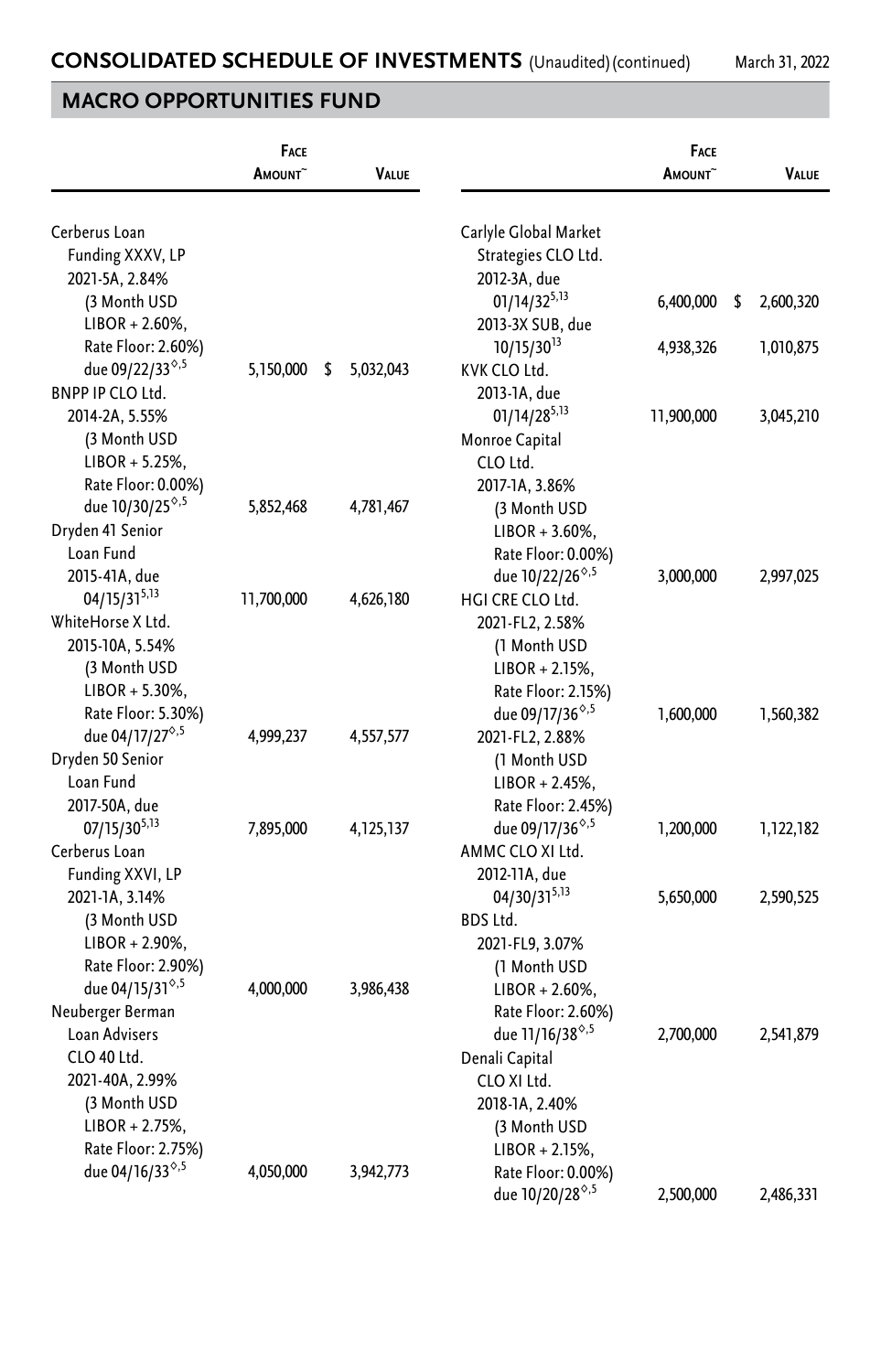| <b>VALUE</b><br>AMOUNT <sup>~</sup><br>AMOUNT <sup>~</sup><br>VALUE<br>Goldentree Loan<br><b>OHA Credit Partners</b><br>Management<br>IX Ltd.<br>US CLO 4 Ltd.<br>2013-9A, due<br>10/20/25 <sup>5,13</sup><br>2021-4A, 3.41%<br>4,219,178<br>-\$<br>4,725<br>Copper River CLO Ltd.<br>(3 Month USD<br>$LIBOR + 3.15%$<br>2007-1A, due<br>$01/20/21^{9,13}$<br>Rate Floor: 3.15%)<br>8,150,000<br>1,630<br>due 04/24/31 <sup>6,5</sup><br>2,000,000<br>\$<br>1,965,932<br><b>Total Collateralized Loan Obligations</b><br>805,504,830<br>Venture XIII CLO Ltd.<br>TRANSPORT-AIRCRAFT - 3.1%<br>2013-13A, due<br>09/10/295,13<br><b>AASET Trust</b><br>13,790,000<br>1,896,125<br>2017-1A, 3.97%<br>PFP Ltd.<br>due 05/16/42 <sup>5</sup><br>24,175,666<br>20,412,354<br>2021-7, 3.43% (1<br>2021-1A, 2.95%<br>Month USD<br>due 11/16/41 <sup>5</sup><br>18,411,400<br>22, 264, 736<br>$LIBOR + 3.00\%$ ,<br>2021-2A, 3.54%<br>Rate Floor: 3.00%)<br>due 01/15/47 <sup>5</sup><br>due 04/14/38 <sup>6,5</sup><br>3,942,363<br>3,625,832<br>1,789,911<br>1,724,187<br>2020-1A, 4.34%<br>First Eagle Clarendon<br>due 01/16/40 <sup>5</sup><br>6,611,667<br>3,064,046<br>Fund CLO LLC<br><b>KDAC Aviation</b><br>2015-1A, 4.61%<br>Finance Ltd.<br>(3 Month USD | <b>FACE</b> |  | <b>FACE</b> |  |
|-------------------------------------------------------------------------------------------------------------------------------------------------------------------------------------------------------------------------------------------------------------------------------------------------------------------------------------------------------------------------------------------------------------------------------------------------------------------------------------------------------------------------------------------------------------------------------------------------------------------------------------------------------------------------------------------------------------------------------------------------------------------------------------------------------------------------------------------------------------------------------------------------------------------------------------------------------------------------------------------------------------------------------------------------------------------------------------------------------------------------------------------------------------------------------------------------------------------------------------------------------------|-------------|--|-------------|--|
|                                                                                                                                                                                                                                                                                                                                                                                                                                                                                                                                                                                                                                                                                                                                                                                                                                                                                                                                                                                                                                                                                                                                                                                                                                                             |             |  |             |  |
|                                                                                                                                                                                                                                                                                                                                                                                                                                                                                                                                                                                                                                                                                                                                                                                                                                                                                                                                                                                                                                                                                                                                                                                                                                                             |             |  |             |  |
|                                                                                                                                                                                                                                                                                                                                                                                                                                                                                                                                                                                                                                                                                                                                                                                                                                                                                                                                                                                                                                                                                                                                                                                                                                                             |             |  |             |  |
|                                                                                                                                                                                                                                                                                                                                                                                                                                                                                                                                                                                                                                                                                                                                                                                                                                                                                                                                                                                                                                                                                                                                                                                                                                                             |             |  |             |  |
|                                                                                                                                                                                                                                                                                                                                                                                                                                                                                                                                                                                                                                                                                                                                                                                                                                                                                                                                                                                                                                                                                                                                                                                                                                                             |             |  |             |  |
|                                                                                                                                                                                                                                                                                                                                                                                                                                                                                                                                                                                                                                                                                                                                                                                                                                                                                                                                                                                                                                                                                                                                                                                                                                                             |             |  |             |  |
|                                                                                                                                                                                                                                                                                                                                                                                                                                                                                                                                                                                                                                                                                                                                                                                                                                                                                                                                                                                                                                                                                                                                                                                                                                                             |             |  |             |  |
|                                                                                                                                                                                                                                                                                                                                                                                                                                                                                                                                                                                                                                                                                                                                                                                                                                                                                                                                                                                                                                                                                                                                                                                                                                                             |             |  |             |  |
|                                                                                                                                                                                                                                                                                                                                                                                                                                                                                                                                                                                                                                                                                                                                                                                                                                                                                                                                                                                                                                                                                                                                                                                                                                                             |             |  |             |  |
|                                                                                                                                                                                                                                                                                                                                                                                                                                                                                                                                                                                                                                                                                                                                                                                                                                                                                                                                                                                                                                                                                                                                                                                                                                                             |             |  |             |  |
|                                                                                                                                                                                                                                                                                                                                                                                                                                                                                                                                                                                                                                                                                                                                                                                                                                                                                                                                                                                                                                                                                                                                                                                                                                                             |             |  |             |  |
|                                                                                                                                                                                                                                                                                                                                                                                                                                                                                                                                                                                                                                                                                                                                                                                                                                                                                                                                                                                                                                                                                                                                                                                                                                                             |             |  |             |  |
|                                                                                                                                                                                                                                                                                                                                                                                                                                                                                                                                                                                                                                                                                                                                                                                                                                                                                                                                                                                                                                                                                                                                                                                                                                                             |             |  |             |  |
|                                                                                                                                                                                                                                                                                                                                                                                                                                                                                                                                                                                                                                                                                                                                                                                                                                                                                                                                                                                                                                                                                                                                                                                                                                                             |             |  |             |  |
|                                                                                                                                                                                                                                                                                                                                                                                                                                                                                                                                                                                                                                                                                                                                                                                                                                                                                                                                                                                                                                                                                                                                                                                                                                                             |             |  |             |  |
|                                                                                                                                                                                                                                                                                                                                                                                                                                                                                                                                                                                                                                                                                                                                                                                                                                                                                                                                                                                                                                                                                                                                                                                                                                                             |             |  |             |  |
|                                                                                                                                                                                                                                                                                                                                                                                                                                                                                                                                                                                                                                                                                                                                                                                                                                                                                                                                                                                                                                                                                                                                                                                                                                                             |             |  |             |  |
|                                                                                                                                                                                                                                                                                                                                                                                                                                                                                                                                                                                                                                                                                                                                                                                                                                                                                                                                                                                                                                                                                                                                                                                                                                                             |             |  |             |  |
|                                                                                                                                                                                                                                                                                                                                                                                                                                                                                                                                                                                                                                                                                                                                                                                                                                                                                                                                                                                                                                                                                                                                                                                                                                                             |             |  |             |  |
|                                                                                                                                                                                                                                                                                                                                                                                                                                                                                                                                                                                                                                                                                                                                                                                                                                                                                                                                                                                                                                                                                                                                                                                                                                                             |             |  |             |  |
|                                                                                                                                                                                                                                                                                                                                                                                                                                                                                                                                                                                                                                                                                                                                                                                                                                                                                                                                                                                                                                                                                                                                                                                                                                                             |             |  |             |  |
|                                                                                                                                                                                                                                                                                                                                                                                                                                                                                                                                                                                                                                                                                                                                                                                                                                                                                                                                                                                                                                                                                                                                                                                                                                                             |             |  |             |  |
|                                                                                                                                                                                                                                                                                                                                                                                                                                                                                                                                                                                                                                                                                                                                                                                                                                                                                                                                                                                                                                                                                                                                                                                                                                                             |             |  |             |  |
| 2017-1A, 4.21%<br>$LIBOR + 4.35\%,$                                                                                                                                                                                                                                                                                                                                                                                                                                                                                                                                                                                                                                                                                                                                                                                                                                                                                                                                                                                                                                                                                                                                                                                                                         |             |  |             |  |
| due 12/15/42 <sup>5</sup><br>45,200,633<br>39,566,718<br>Rate Floor: 0.00%)                                                                                                                                                                                                                                                                                                                                                                                                                                                                                                                                                                                                                                                                                                                                                                                                                                                                                                                                                                                                                                                                                                                                                                                 |             |  |             |  |
| Castlelake Aircraft<br>due 01/25/27 <sup>0,5</sup><br>1,274,599<br>1,274,547                                                                                                                                                                                                                                                                                                                                                                                                                                                                                                                                                                                                                                                                                                                                                                                                                                                                                                                                                                                                                                                                                                                                                                                |             |  |             |  |
| Securitization Trust<br>Babson CLO Ltd.                                                                                                                                                                                                                                                                                                                                                                                                                                                                                                                                                                                                                                                                                                                                                                                                                                                                                                                                                                                                                                                                                                                                                                                                                     |             |  |             |  |
| 2018-1, 4.13% due<br>2014-IA, due                                                                                                                                                                                                                                                                                                                                                                                                                                                                                                                                                                                                                                                                                                                                                                                                                                                                                                                                                                                                                                                                                                                                                                                                                           |             |  |             |  |
| $06/15/43$ <sup>5</sup><br>07/20/255,13<br>15,100,487<br>13,927,224<br>11,900,000<br>1,194,760                                                                                                                                                                                                                                                                                                                                                                                                                                                                                                                                                                                                                                                                                                                                                                                                                                                                                                                                                                                                                                                                                                                                                              |             |  |             |  |
| 2019-1A, 3.97%<br>Great Lakes CLO Ltd.                                                                                                                                                                                                                                                                                                                                                                                                                                                                                                                                                                                                                                                                                                                                                                                                                                                                                                                                                                                                                                                                                                                                                                                                                      |             |  |             |  |
| due 04/15/39 <sup>5</sup><br>6,252,401<br>5,659,738<br>2014-1A, due                                                                                                                                                                                                                                                                                                                                                                                                                                                                                                                                                                                                                                                                                                                                                                                                                                                                                                                                                                                                                                                                                                                                                                                         |             |  |             |  |
| 2016-1, 4.45%<br>10/15/295,13<br>1,500,000<br>946,328                                                                                                                                                                                                                                                                                                                                                                                                                                                                                                                                                                                                                                                                                                                                                                                                                                                                                                                                                                                                                                                                                                                                                                                                       |             |  |             |  |
| due 08/15/41<br>4,980,906<br>4,782,448<br>Dryden Senior                                                                                                                                                                                                                                                                                                                                                                                                                                                                                                                                                                                                                                                                                                                                                                                                                                                                                                                                                                                                                                                                                                                                                                                                     |             |  |             |  |
| Falcon Aerospace Ltd.<br>Loan Fund                                                                                                                                                                                                                                                                                                                                                                                                                                                                                                                                                                                                                                                                                                                                                                                                                                                                                                                                                                                                                                                                                                                                                                                                                          |             |  |             |  |
| 2017-1, 4.58% due<br>due 01/15/31 <sup>13</sup><br>1,897,598<br>761,506                                                                                                                                                                                                                                                                                                                                                                                                                                                                                                                                                                                                                                                                                                                                                                                                                                                                                                                                                                                                                                                                                                                                                                                     |             |  |             |  |
| 02/15/42 <sup>5</sup><br>15,337,235<br>14,846,557<br>Avery Point II CLO Ltd.                                                                                                                                                                                                                                                                                                                                                                                                                                                                                                                                                                                                                                                                                                                                                                                                                                                                                                                                                                                                                                                                                                                                                                                |             |  |             |  |
| 2019-1, 3.60% due<br>2013-3X COM, due                                                                                                                                                                                                                                                                                                                                                                                                                                                                                                                                                                                                                                                                                                                                                                                                                                                                                                                                                                                                                                                                                                                                                                                                                       |             |  |             |  |
| 09/15/39 <sup>5</sup><br>$01/18/25^{13}$<br>6,316,348<br>5,695,441<br>118,628<br>5,991,336                                                                                                                                                                                                                                                                                                                                                                                                                                                                                                                                                                                                                                                                                                                                                                                                                                                                                                                                                                                                                                                                                                                                                                  |             |  |             |  |
| 2017-1, 6.30% due<br>TICP CLO III-2 Ltd.                                                                                                                                                                                                                                                                                                                                                                                                                                                                                                                                                                                                                                                                                                                                                                                                                                                                                                                                                                                                                                                                                                                                                                                                                    |             |  |             |  |
| $02/15/42$ <sup>5</sup><br>3,838,675<br>3,585,349<br>2018-3R, 1.09%                                                                                                                                                                                                                                                                                                                                                                                                                                                                                                                                                                                                                                                                                                                                                                                                                                                                                                                                                                                                                                                                                                                                                                                         |             |  |             |  |
| Sprite Ltd.<br>(3 Month USD                                                                                                                                                                                                                                                                                                                                                                                                                                                                                                                                                                                                                                                                                                                                                                                                                                                                                                                                                                                                                                                                                                                                                                                                                                 |             |  |             |  |
| 2021-1, 3.75% due<br>$LIBOR + 0.84\%,$                                                                                                                                                                                                                                                                                                                                                                                                                                                                                                                                                                                                                                                                                                                                                                                                                                                                                                                                                                                                                                                                                                                                                                                                                      |             |  |             |  |
| 11/15/46 <sup>5</sup><br>19,394,000<br>17,866,893<br>Rate Floor: 0.84%)                                                                                                                                                                                                                                                                                                                                                                                                                                                                                                                                                                                                                                                                                                                                                                                                                                                                                                                                                                                                                                                                                                                                                                                     |             |  |             |  |
| Sapphire Aviation<br>due 04/20/28 <sup>8,5</sup><br>119,168<br>118,531                                                                                                                                                                                                                                                                                                                                                                                                                                                                                                                                                                                                                                                                                                                                                                                                                                                                                                                                                                                                                                                                                                                                                                                      |             |  |             |  |
| Finance I Ltd.<br>West CLO Ltd.                                                                                                                                                                                                                                                                                                                                                                                                                                                                                                                                                                                                                                                                                                                                                                                                                                                                                                                                                                                                                                                                                                                                                                                                                             |             |  |             |  |
| 2018-1A, 4.25%<br>2013-1A, due                                                                                                                                                                                                                                                                                                                                                                                                                                                                                                                                                                                                                                                                                                                                                                                                                                                                                                                                                                                                                                                                                                                                                                                                                              |             |  |             |  |
| 11/07/255,13<br>due 03/15/40 <sup>5</sup><br>16,546,114<br>19,303,364<br>5,300,000<br>9,540                                                                                                                                                                                                                                                                                                                                                                                                                                                                                                                                                                                                                                                                                                                                                                                                                                                                                                                                                                                                                                                                                                                                                                 |             |  |             |  |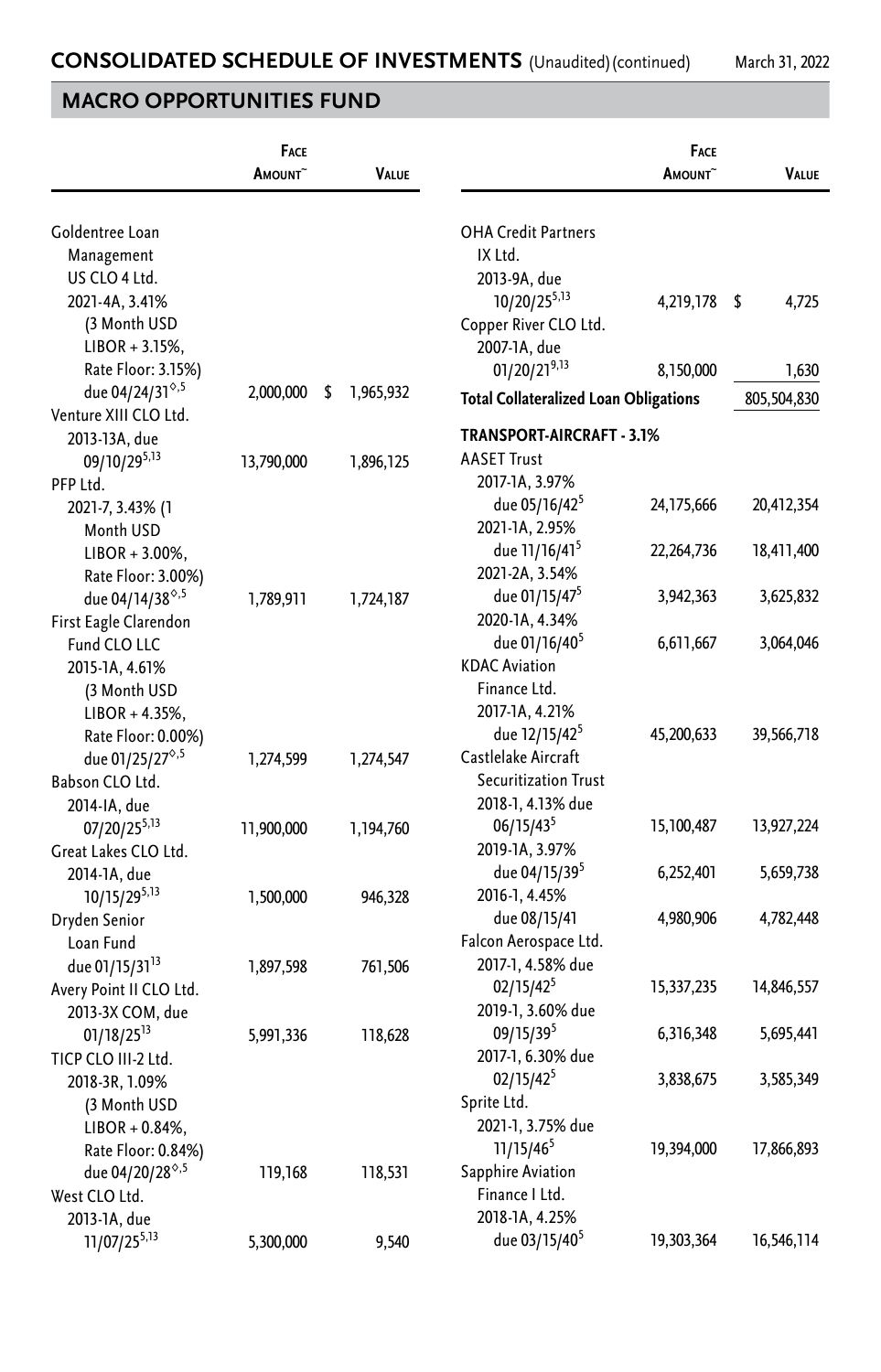|                                                                                                                   | <b>FACE</b><br>AMOUNT <sup>~</sup> | VALUE                |                                                                                                      | FACE<br>AMOUNT <sup>~</sup> | VALUE           |
|-------------------------------------------------------------------------------------------------------------------|------------------------------------|----------------------|------------------------------------------------------------------------------------------------------|-----------------------------|-----------------|
| Raspro Trust<br>2005-1A, 1.18%<br>(3 Month USD<br>$LIBOR + 0.93\%,$                                               |                                    |                      | Stripes Aircraft Ltd.<br>2013-1 A1, 3.95%<br>(1 Month USD<br>$LIBOR + 3.50\%,$                       |                             |                 |
| Rate Floor: 0.93%)<br>due 03/23/24 <sup>6,5</sup><br>AASET US Ltd.<br>2018-2A, 4.45%                              | 15,866,805                         | \$15,791,823         | Rate Floor: 3.50%)<br>due 03/20/23 <sup>0,111</sup><br>Airplanes Pass<br><b>Through Trust</b>        | 1,547,488                   | \$<br>1,509,464 |
| due 11/18/38 <sup>5</sup><br>JOL Air Ltd.                                                                         | 16,458,934                         | 14, 193, 442         | 2001-1A, due<br>03/15/19 11,8,9                                                                      | 2,097,481                   | 21              |
| 2019-1, 3.97% due<br>04/15/44 <sup>5</sup><br>Sapphire Aviation<br>Finance II Ltd.                                | 11,594,990                         | 10,553,066           | <b>Total Transport-Aircraft</b><br><b>FINANCIAL - 1.9%</b><br>HarbourVest                            |                             | 249,796,011     |
| 2020-1A, 4.34%<br>due 03/15/40 <sup>5</sup><br>2020-1A, 3.23%                                                     | 9,117,555                          | 7,125,397            | <b>Structured Solutions</b><br>IV Holdings, LP<br>2.58% (3 Month USD                                 |                             |                 |
| due 03/15/40 <sup>5</sup><br><b>GAIA Aviation Ltd.</b><br>2019-1, 3.97% due<br>12/15/445,10<br>Navigator Aircraft | 600,604<br>7,501,943               | 541,650<br>7,158,483 | $LIBOR + 2.45%$<br>Rate Floor: 2.45%)<br>due 09/15/26 <sup>°,†††</sup><br>2.45% (3 Month<br>EURIBOR+ | 23,234,292                  | 23,231,387      |
| ABS Ltd.<br>2021-1, 3.57% due<br>$11/15/46^5$<br>Lunar Structured<br>Aircraft Portfolio                           | 6,250,781                          | 5,346,155            | 2.45%, Rate<br>Floor: 2.45%) due<br>09/15/26 <sup>6,†††</sup><br>HV Eight LLC<br>2.75% (3 Month      | EUR 12,900,000              | 14,252,301      |
| <b>Notes</b><br>2021-1, 3.43% due<br>$10/15/46$ <sup>5</sup><br>MAPS Ltd.                                         | 5,630,500                          | 4,851,804            | EURIBOR+<br>2.75%, Rate<br>Floor: 2.75%) due<br>12/28/25 <sup>6,†††</sup><br><b>Madison Avenue</b>   | EUR 28,000,000              | 30,937,154      |
| 2018-1A, 4.21%<br>due 05/15/43 <sup>5</sup><br><b>WAVE LLC</b>                                                    | 5,098,131                          | 4,767,139            | Secured Funding<br><b>Trust Series</b>                                                               |                             |                 |
| 2019-1, 3.60% due<br>09/15/44 <sup>5</sup><br>Slam Ltd.                                                           | 5,314,648                          | 4,685,611            | 2021-1, 1.96% (1<br>Month USD<br>$LIBOR + 1.50\%,$                                                   |                             |                 |
| 2021-1A, 3.42%<br>due 06/15/46 <sup>5</sup><br>Castlelake Aircraft<br><b>Structured Trust</b>                     | 3,431,160                          | 3,156,623            | Rate Floor: 1.50%)<br>due 01/17/23 <sup>0,†††,5</sup><br>Nassau LLC<br>2019-1, 3.98% due             | 20,750,000                  | 20,750,000      |
| 2021-1A, 6.66%<br>due 01/15/46 <sup>5</sup>                                                                       | 2,576,025                          | 2,125,219            | 08/15/34 <sup>5</sup>                                                                                | 14,706,483                  | 14,448,298      |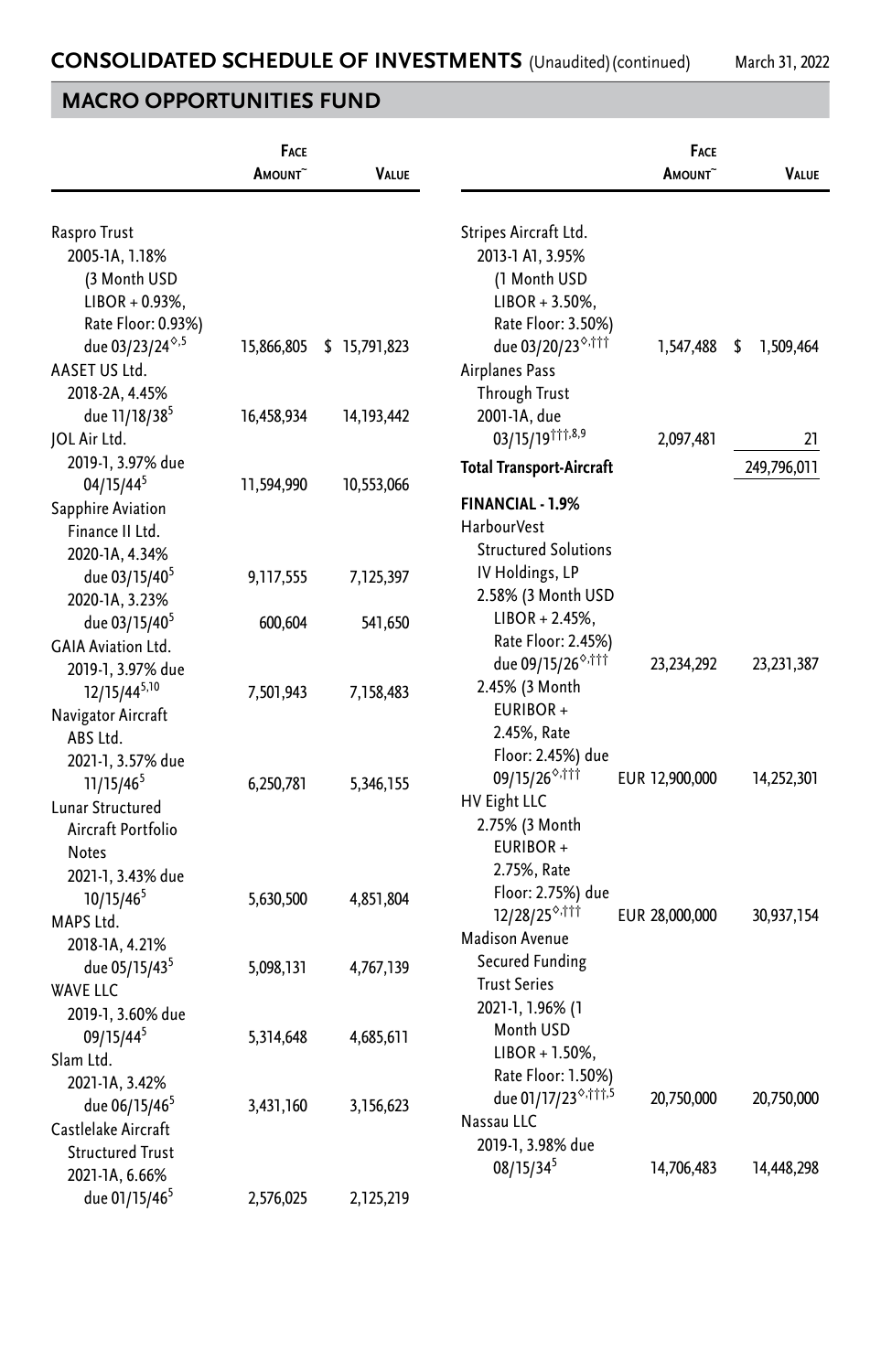|                                             | <b>FACE</b><br>AMOUNT <sup>~</sup> | VALUE         |                                               | <b>FACE</b><br>AMOUNT <sup>~</sup> | VALUE         |
|---------------------------------------------|------------------------------------|---------------|-----------------------------------------------|------------------------------------|---------------|
| Lam Trade Finance                           |                                    |               | <b>WHOLE BUSINESS - 0.6%</b>                  |                                    |               |
| <b>Group LLC</b>                            |                                    |               | <b>TSGE</b>                                   |                                    |               |
| 2.50% due                                   |                                    |               | 2017-1, 6.25% due                             |                                    |               |
| 09/29/22111                                 | 12,000,000                         | \$11,971,048  | 09/25/31111                                   | 42,550,000                         | \$42,871,276  |
| <b>KKR Core Holding</b>                     |                                    |               | <b>Taco Bell Funding LLC</b>                  |                                    |               |
| Company LLC                                 |                                    |               | 2016-1A, 4.97%                                |                                    |               |
| 4.00% due                                   |                                    |               | due 05/25/46 <sup>5</sup>                     | 2,690,813                          | 2,736,094     |
| $08/12/31$ <sup>†††</sup>                   | 9,399,187                          | 8,896,876     | Applebee's Funding                            |                                    |               |
| Lightning A                                 |                                    |               | LLC / IHOP                                    |                                    |               |
| 5.50% due                                   |                                    |               | <b>Funding LLC</b>                            |                                    |               |
| 03/01/37 <sup>†††</sup>                     | 7,656,000                          | 7,656,000     | 2019-1A, 4.19%                                |                                    |               |
| Thunderbird A                               |                                    |               | due 06/05/49 <sup>5</sup>                     | 2,079,000                          | 2,063,177     |
| 5.50% due                                   |                                    |               | Wendy's Funding LLC                           |                                    |               |
| 03/01/37 <sup>111</sup>                     | 6,960,000                          | 6,960,000     | 2018-1A, 3.88%                                |                                    |               |
| Ceamer Finance LLC                          |                                    |               | due 03/15/48 <sup>5</sup>                     | 383,000                            | 378,795       |
| 3.69% due                                   |                                    |               | <b>Total Whole Business</b>                   |                                    |               |
| 03/22/31                                    | 5,974,266                          | 5,544,952     |                                               |                                    | 48,049,342    |
| Aesf Vi Verdi, LP                           |                                    |               | NET LEASE - 0.2%                              |                                    |               |
| 2.15% (3 Month                              |                                    |               | CARS-DB4, LP                                  |                                    |               |
| <b>EURIBOR + 2.15%,</b>                     |                                    |               | 2020-1A, 4.95%                                |                                    |               |
| Rate Floor: 2.15%)                          |                                    |               | due 02/15/50 <sup>5</sup>                     | 21,105,000                         | 20,712,470    |
| due 11/25/24 <sup>9,111</sup> EUR 4,314,059 |                                    | 4,767,424     |                                               |                                    |               |
| Lightning B                                 |                                    |               | <b>DIVERSIFIED PAYMENT RIGHTS - 0.2%</b>      |                                    |               |
| 7.50% due                                   |                                    |               | <b>Bib Merchant Voucher</b>                   |                                    |               |
| 03/01/37111                                 | 1,540,000                          | 1,540,000     | Receivables Ltd.                              |                                    |               |
| Thunderbird B                               |                                    |               | 4.18% due                                     |                                    |               |
| 7.50% due                                   |                                    |               | 04/07/28111                                   | 14,784,818                         | 14,354,636    |
| 03/01/37111                                 | 1,400,000                          | 1,400,000     |                                               |                                    |               |
|                                             |                                    |               | <b>COLLATERALIZED DEBT OBLIGATIONS - 0.1%</b> |                                    |               |
| <b>Total Financial</b>                      |                                    | 152,355,440   | Anchorage Credit                              |                                    |               |
| <b>INFRASTRUCTURE - 0.7%</b>                |                                    |               | Funding 4 Ltd.                                |                                    |               |
| VB-S1 Issuer                                |                                    |               | 2021-4A, 3.12%                                |                                    |               |
| LLC - VBTEL                                 |                                    |               | due 04/27/39 <sup>5</sup>                     | 6,700,000                          | 6,561,181     |
| 2022-1A, 5.27%                              |                                    |               | 2021-4A, 3.52%                                |                                    |               |
| due 02/15/52 <sup>5</sup>                   | 39,650,000                         | \$ 38,647,466 | due 04/27/39 <sup>5</sup>                     | 4,250,000                          | 4, 132, 320   |
| Hotwire Funding LLC                         |                                    |               | <b>Total Collateralized Debt Obligations</b>  |                                    |               |
| 2021-1, 4.46% due                           |                                    |               |                                               |                                    | 10,693,501    |
| $11/20/51^5$                                | 9,250,000                          | 8,571,614     | <b>Total Asset-Backed Securities</b>          |                                    |               |
| Secured Tenant Site                         |                                    |               | (Cost \$1,386,308,338)                        |                                    | 1,355,354,066 |
| Contract Revenue                            |                                    |               |                                               |                                    |               |
| <b>Notes Series</b>                         |                                    |               |                                               |                                    |               |
| 2018-1A, 4.70%                              |                                    |               |                                               |                                    |               |
| due 06/15/48 <sup>9</sup>                   | 6,650,746                          | 6,668,756     |                                               |                                    |               |
| <b>Total Infrastructure</b>                 |                                    | 53,887,836    |                                               |                                    |               |
|                                             |                                    |               |                                               |                                    |               |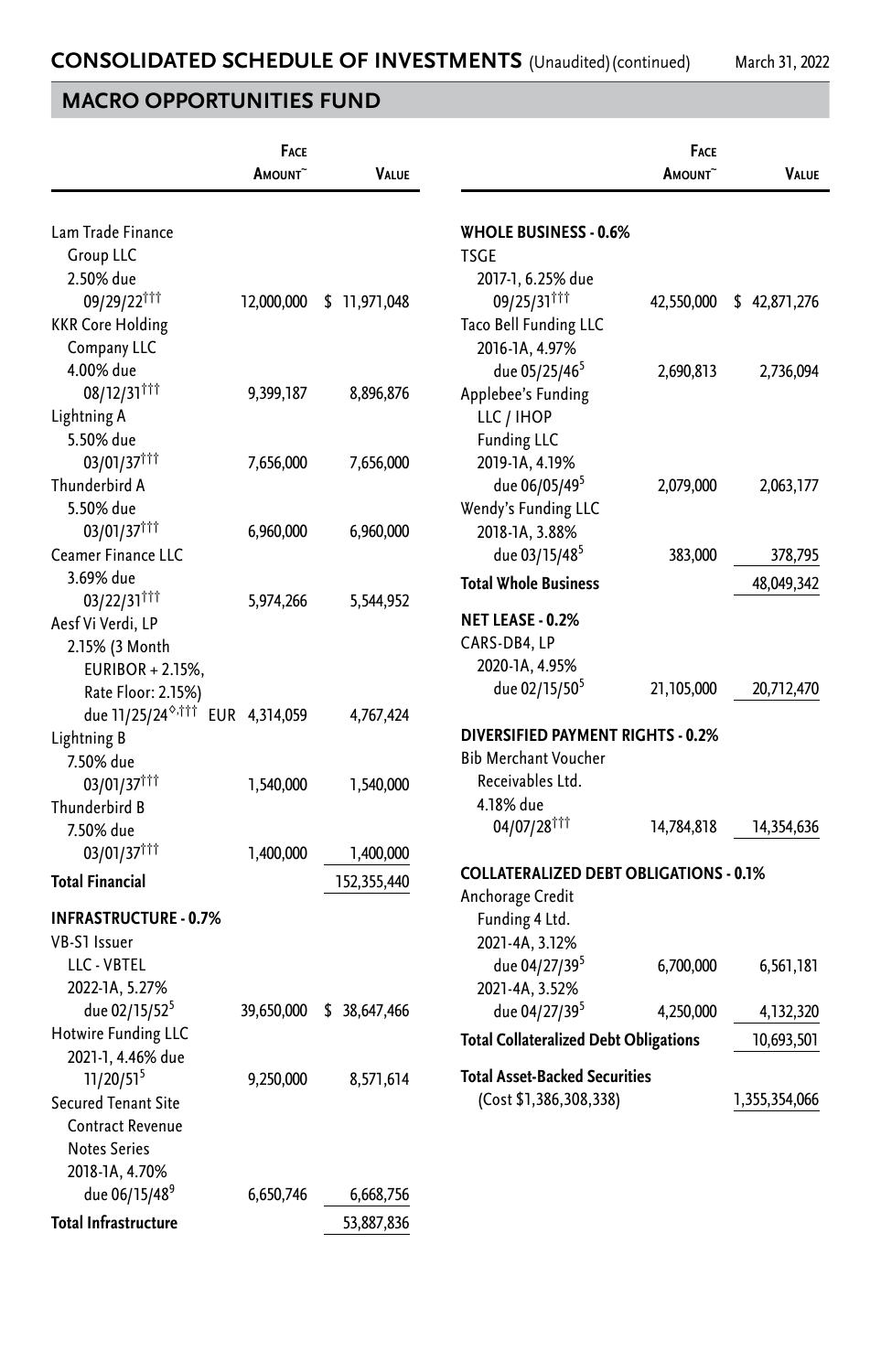|                                                                | FACE<br>AMOUNT~ | VALUE        |                           | FACE<br>AMOUNT <sup>~</sup> | VALUE           |
|----------------------------------------------------------------|-----------------|--------------|---------------------------|-----------------------------|-----------------|
|                                                                |                 |              | 2006-M3, 0.56%            |                             |                 |
| <b>COLLATERALIZED MORTGAGE OBLIGATIONS<sup>11</sup> - 6.6%</b> |                 |              | (1 Month USD              |                             |                 |
| RESIDENTIAL MORTGAGE-BACKED SECURITIES - 5.3%                  |                 |              | $LIBOR + 0.10\%,$         |                             |                 |
| JP Morgan Mortgage                                             |                 |              | Rate Floor: 0.10%)        |                             |                 |
| <b>Acquisition Trust</b>                                       |                 |              | due 10/25/36 <sup>°</sup> | 13,860,061                  | \$<br>5,303,252 |
| 2006-WMC4, 0.61%                                               |                 |              | Lehman XS Trust Series    |                             |                 |
| (1 Month USD                                                   |                 |              | 2006-16N, 0.88%           |                             |                 |
| $LIBOR + 0.15%$                                                |                 |              | (1 Month USD              |                             |                 |
| Rate Floor: 0.15%)                                             |                 |              | $LIBOR + 0.42\%$ ,        |                             |                 |
| due $12/25/36^{\circ}$                                         | 22,819,520      | \$13,847,985 | Rate Floor: 0.42%)        |                             |                 |
| 2006-WMC3, 0.76%                                               |                 |              | due 11/25/46 <sup>°</sup> | 14,721,329                  | 14,789,293      |
| (1 Month USD                                                   |                 |              | 2006-18N, 0.82%           |                             |                 |
| $LIBOR + 0.30\%,$                                              |                 |              | (1 Month USD              |                             |                 |
| Rate Floor: 0.30%)                                             |                 |              | $LIBOR + 0.36\%,$         |                             |                 |
| due $08/25/36^{\circ}$                                         | 9,168,452       | 7,204,365    | Rate Floor: 0.36%)        |                             |                 |
| 2006-HE3, 0.78%                                                |                 |              | due 12/25/36 <sup>°</sup> | 10,056,899                  | 10,256,555      |
| (1 Month USD                                                   |                 |              | 2006-10N, 0.88%           |                             |                 |
| $LIBOR + 0.32%$ ,                                              |                 |              | (1 Month USD              |                             |                 |
| Rate Floor: 0.32%)                                             |                 |              | $LIBOR + 0.42\%$          |                             |                 |
| due 11/25/36 <sup>°</sup>                                      | 5,905,026       | 5,341,276    | Rate Floor: 0.42%)        |                             |                 |
| 2006-WMC4, 0.58%                                               |                 |              | due 07/25/46°             | 2,765,308                   | 2,805,238       |
| (1 Month USD                                                   |                 |              | WaMu Asset-Backed         |                             |                 |
| $LIBOR + 0.12%$                                                |                 |              | Certificates              |                             |                 |
| Rate Floor: 0.12%)                                             |                 |              | <b>WaMu Series</b>        |                             |                 |
| due 12/25/36 <sup>°</sup>                                      | 7,854,680       | 4,744,875    | 2007-HE2, 0.82%           |                             |                 |
| 2006-WMC4, 0.54%                                               |                 |              | (1 Month USD              |                             |                 |
| (1 Month USD                                                   |                 |              | $LIBOR + 0.36\%,$         |                             |                 |
| $LIBOR + 0.08\%,$                                              |                 |              | Rate Floor: 0.36%)        |                             |                 |
| Rate Floor: 0.08%)                                             |                 |              | due 04/25/37 <sup>°</sup> | 24,856,837                  | 11,417,021      |
| due 12/25/36°                                                  | 3,321,234       | 1,994,052    | 2007-HE2, 0.65%           |                             |                 |
| <b>FKRT</b>                                                    |                 |              | (1 Month USD              |                             |                 |
| 2.21% due                                                      |                 |              | $LIBOR + 0.19%$           |                             |                 |
| 11/30/58 111,9                                                 | 33,850,000      | 32,597,539   | Rate Floor: 0.19%)        |                             |                 |
| Ameriquest Mortgage                                            |                 |              | due 04/25/37 <sup>°</sup> | 18,940,690                  | 8,563,287       |
| <b>Securities Trust</b>                                        |                 |              | 2007-HE4, 0.63%           |                             |                 |
| 2006-M3, 0.63%                                                 |                 |              | (1 Month USD              |                             |                 |
| (1 Month USD                                                   |                 |              | $LIBOR + 0.17%$ ,         |                             |                 |
| $LIBOR + 0.18%$                                                |                 |              | Rate Floor: 0.17%)        |                             |                 |
| Rate Floor: 0.18%)                                             |                 |              | due 07/25/47°             | 7,235,246                   | 5,834,810       |
| due $10/25/36^{\circ}$                                         | 21,074,189      | 13,274,931   | 2007-HE4, 0.71%           |                             |                 |
| 2006-M3, 0.70%                                                 |                 |              | (1 Month USD              |                             |                 |
| (1 Month USD                                                   |                 |              | $LIBOR + 0.25%$           |                             |                 |
| $LIBOR + 0.24\%,$                                              |                 |              | Rate Floor: 0.25%)        |                             |                 |
| Rate Floor: 0.24%)                                             |                 |              | due 07/25/47°             | 2,215,124                   | 1,614,185       |
| due 10/25/36 <sup>°</sup>                                      | 33,340,019      | 12,920,981   |                           |                             |                 |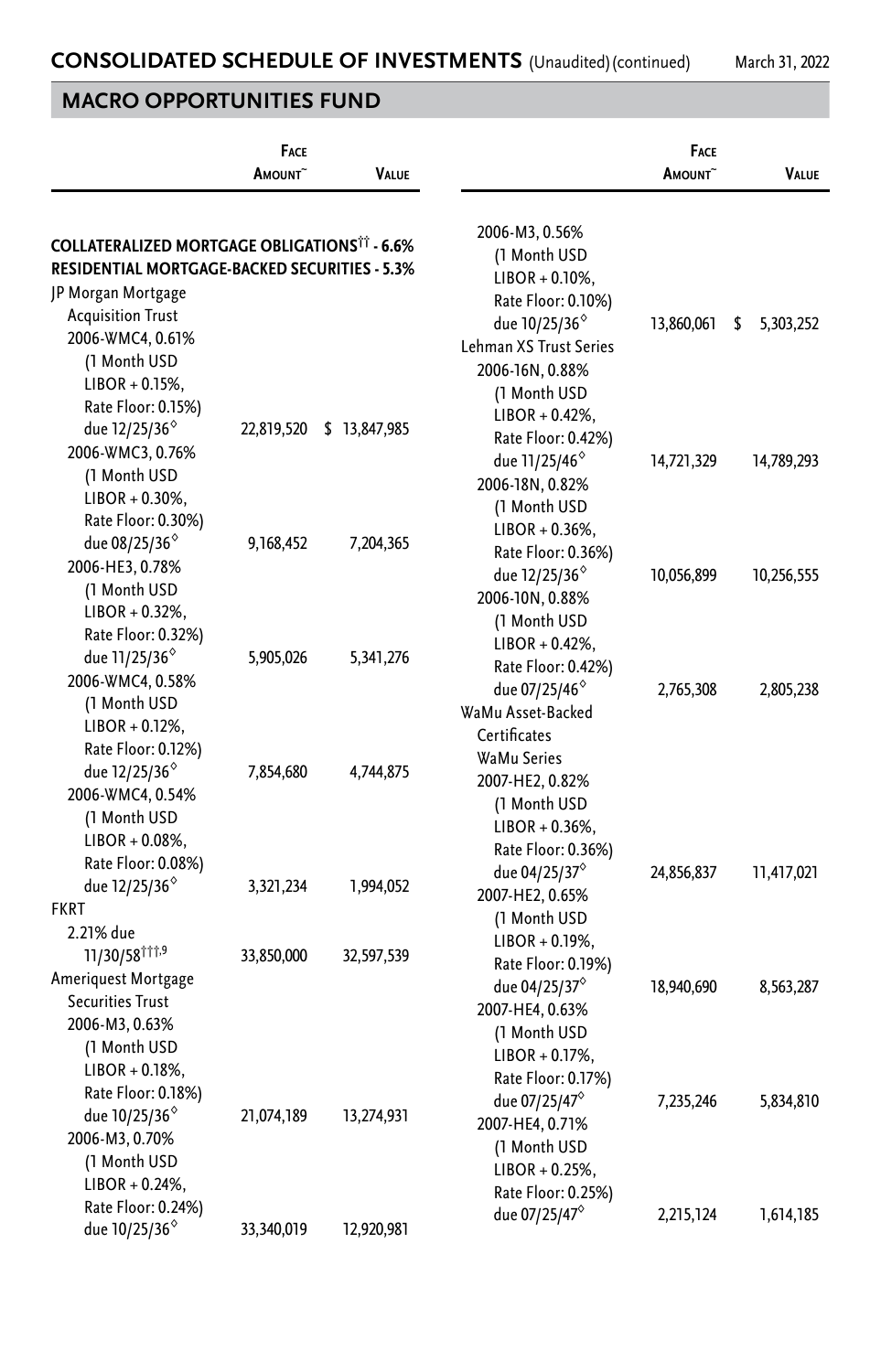|                           | <b>FACE</b><br>AMOUNT <sup>~</sup> | VALUE           |                           | FACE<br>AMOUNT <sup>^</sup> | Value           |
|---------------------------|------------------------------------|-----------------|---------------------------|-----------------------------|-----------------|
| Long Beach Mortgage       |                                    |                 | <b>RALI Series Trust</b>  |                             |                 |
| Loan Trust                |                                    |                 | 2006-QO6, 0.82%           |                             |                 |
| 2006-6, 0.96%             |                                    |                 | (1 Month USD              |                             |                 |
| (1 Month USD              |                                    |                 | $LIBOR + 0.36\%,$         |                             |                 |
| $LIBOR + 0.50\%,$         |                                    |                 | Rate Floor: 0.36%)        |                             |                 |
| Rate Floor: 0.50%)        |                                    |                 | due 06/25/46 <sup>°</sup> | 31,075,181                  | 8,311,474<br>\$ |
| due 07/25/36 <sup>°</sup> | 14,363,978                         | 6,931,893<br>\$ | 2007-QO2, 0.61%           |                             |                 |
| 2006-8, 0.78%             |                                    |                 | (1 Month USD              |                             |                 |
| (1 Month USD              |                                    |                 | $LIBOR + 0.15%$           |                             |                 |
| $LIBOR + 0.32%$           |                                    |                 | Rate Floor: 0.15%)        |                             |                 |
| Rate Floor: 0.32%)        |                                    |                 | due 02/25/47 <sup>°</sup> | 13,509,976                  | 5,941,139       |
| due 09/25/36 $^{\circ}$   | 17,157,811                         | 6,118,539       | 2006-QO8, 0.86%           |                             |                 |
| 2006-4, 0.78%             |                                    |                 | (1 Month USD              |                             |                 |
| (1 Month USD              |                                    |                 | $LIBOR + 0.40\%,$         |                             |                 |
| $LIBOR + 0.32\%$          |                                    |                 | Rate Floor: 0.40%)        |                             |                 |
| Rate Floor: 0.32%)        |                                    |                 | due 10/25/46 <sup>°</sup> | 4,323,949                   | 4,273,492       |
| due 05/25/36 <sup>°</sup> | 10,426,351                         | 4,022,034       | 2006-QO6, 0.92%           |                             |                 |
| 2006-1, 0.84% (1          |                                    |                 | (1 Month USD              |                             |                 |
| Month USD                 |                                    |                 | $LIBOR + 0.46\%,$         |                             |                 |
| $LIBOR + 0.38%$           |                                    |                 | Rate Floor: 0.46%)        |                             |                 |
| Rate Floor: 0.38%)        |                                    |                 | due 06/25/46 <sup>°</sup> | 8,085,338                   | 2,231,606       |
| due 02/25/36 $^{\circ}$   | 3,943,569                          | 3,559,279       | 2006-QO2, 1.00%           |                             |                 |
| 2006-6, 0.76%             |                                    |                 | (1 Month USD              |                             |                 |
| (1 Month USD              |                                    |                 | $LIBOR + 0.54\%$          |                             |                 |
| $LIBOR + 0.30\%,$         |                                    |                 | Rate Floor: 0.54%)        |                             |                 |
| Rate Floor: 0.30%)        |                                    |                 | due 02/25/46°             | 6,060,284                   | 1,551,955       |
| due 07/25/36 <sup>°</sup> | 4,472,769                          | 2,129,084       | 2006-QO6, 0.98%           |                             |                 |
| 2006-8, 0.64%             |                                    |                 | (1 Month USD              |                             |                 |
| (1 Month USD              |                                    |                 | $LIBOR + 0.52\%$          |                             |                 |
| $LIBOR + 0.18\%,$         |                                    |                 | Rate Floor: 0.52%)        |                             |                 |
| Rate Floor: 0.18%)        |                                    |                 | due 06/25/46 <sup>°</sup> | 5,101,160                   | 1,433,998       |
| due 09/25/36 $^{\circ}$   | 4,649,444                          | 1,645,435       | 2006-QO2, 1.14%           |                             |                 |
| 2006-6, 0.66%             |                                    |                 | (1 Month USD              |                             |                 |
| (1 Month USD              |                                    |                 | $LIBOR + 0.68\%,$         |                             |                 |
| $LIBOR + 0.20\%,$         |                                    |                 | Rate Floor: 0.68%)        |                             |                 |
| Rate Floor: 0.20%)        |                                    |                 | due 02/25/46°             | 3,242,766                   | 864,245         |
| due 07/25/36 <sup>°</sup> | 2,589,191                          | 1,223,463       | 2006-QO2, 0.90%           |                             |                 |
| <b>BRAVO Residential</b>  |                                    |                 | (1 Month USD              |                             |                 |
| <b>Funding Trust</b>      |                                    |                 | $LIBOR + 0.44\%,$         |                             |                 |
| 2022-R1, 3.13% due        |                                    |                 | Rate Floor: 0.44%)        |                             |                 |
| $01/29/70^{5,10}$         | 26,084,948                         | 24,666,910      | due 02/25/46 <sup>°</sup> | 217,364                     | 54,055          |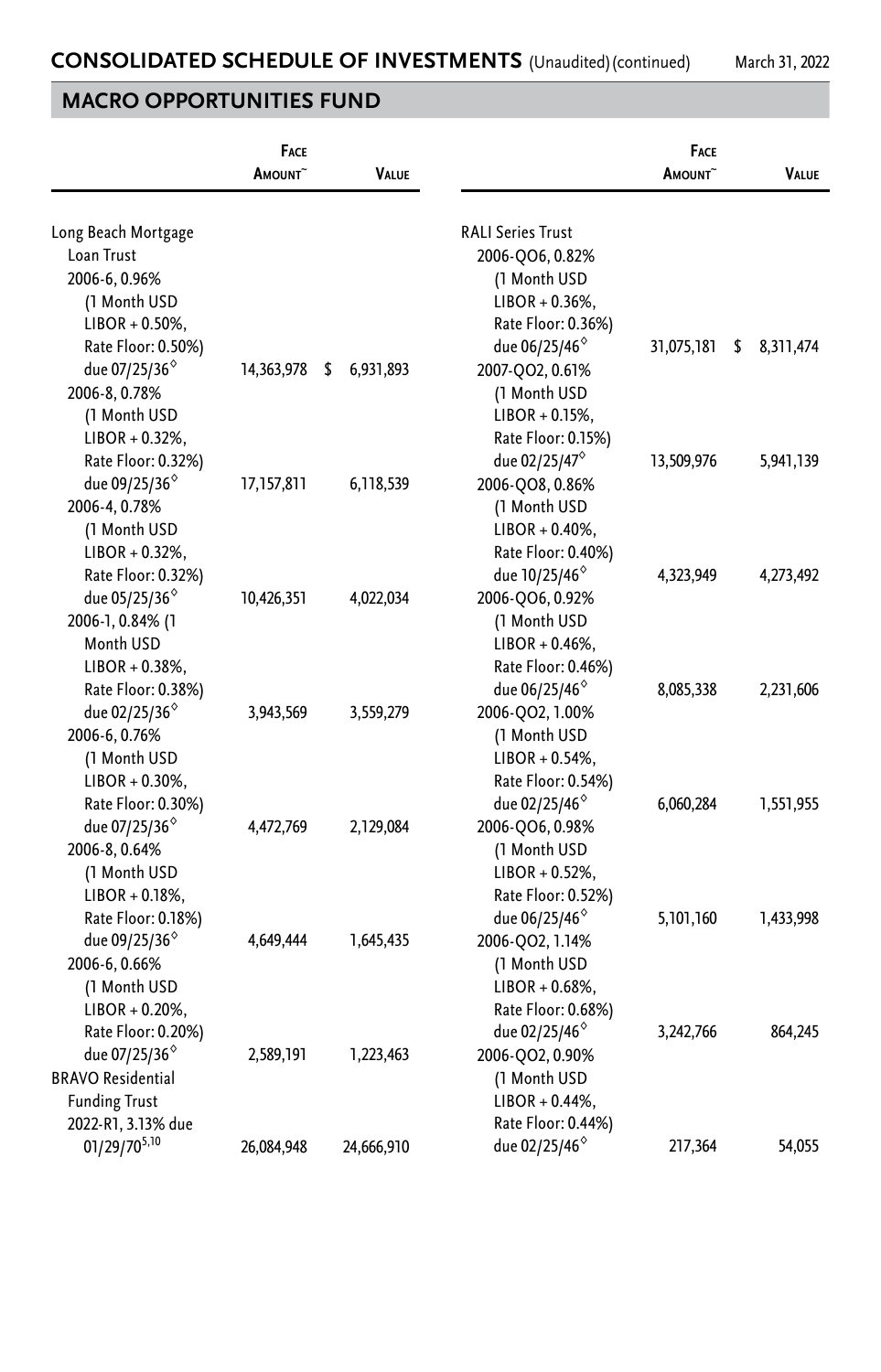|                                               | FACE<br><b>A</b> MOUNT~ | <b>VALUE</b>  |                                                 | FACE<br>Amount~ | Value        |
|-----------------------------------------------|-------------------------|---------------|-------------------------------------------------|-----------------|--------------|
| <b>Structured Asset</b><br>Securities         |                         |               | Morgan Stanley<br>ABS Capital I                 |                 |              |
| Corporation                                   |                         |               | <b>Incorporated Trust</b>                       |                 |              |
| Mortgage Loan Trust                           |                         |               | 2006-HE8, 0.68%                                 |                 |              |
| 2008-BC4, 1.09%                               |                         |               | (1 Month USD                                    |                 |              |
| (1 Month USD                                  |                         |               | $LIBOR + 0.22\%$ ,                              |                 |              |
| $LIBOR + 0.63\%,$                             |                         |               | Rate Floor: 0.22%)                              |                 |              |
| Rate Floor: 0.63%)                            |                         |               | due 10/25/36 <sup>°</sup>                       | 20,381,573      | \$11,196,713 |
| due 11/25/37 <sup>°</sup>                     | 20,766,604              | \$ 20,526,268 | 2006-HE6, 0.66%                                 |                 |              |
| American Home                                 |                         |               | (1 Month USD                                    |                 |              |
| Mortgage                                      |                         |               | $LIBOR + 0.20%$ ,                               |                 |              |
| Assets Trust                                  |                         |               | Rate Floor: 0.20%)                              |                 |              |
| 2006-1, 0.84% (1                              |                         |               | due 09/25/36 $^{\circ}$                         | 4,501,223       | 1,972,988    |
| Month USD                                     |                         |               | 2007-HE4, 0.69%                                 |                 |              |
| $LIBOR + 0.19%$                               |                         |               | (1 Month USD                                    |                 |              |
| Rate Floor: 0.19%)<br>due 05/25/46 $^{\circ}$ | 7,648,216               | 7,129,393     | $LIBOR + 0.23%$<br>Rate Floor: 0.23%)           |                 |              |
| 2006-6, 0.67%                                 |                         |               | due 02/25/37 <sup>°</sup>                       | 3,936,748       | 1,545,279    |
| (1 Month USD                                  |                         |               | <b>IXIS Real Estate</b>                         |                 |              |
| $LIBOR + 0.21%$                               |                         |               | Capital Trust                                   |                 |              |
| Rate Floor: 0.21%)                            |                         |               | 2007-HE1, 0.62%                                 |                 |              |
| due 12/25/46 <sup>°</sup>                     | 8,130,747               | 7,114,292     | (1 Month USD                                    |                 |              |
| 2006-3, 1.08% (1                              |                         |               | $LIBOR + 0.16%$ ,                               |                 |              |
| Year CMT Rate                                 |                         |               | Rate Floor: 0.16%)                              |                 |              |
| $+0.94\%$ , Rate                              |                         |               | due 05/25/37 <sup>6</sup>                       | 24,836,368      | 7,575,333    |
| Floor: 0.94%)                                 |                         |               | 2007-HE1, 0.69%                                 |                 |              |
| due 10/25/46 <sup>°</sup>                     | 5,561,631               | 4,452,182     | (1 Month USD                                    |                 |              |
| Morgan Stanley                                |                         |               | $LIBOR + 0.23%$ ,                               |                 |              |
| IXIS Real Estate                              |                         |               | Rate Floor: 0.23%)                              |                 |              |
| Capital Trust                                 |                         |               | due $05/25/37^{\circ}$                          | 17,596,218      | 5,408,416    |
| 2006-2, 0.68% (1                              |                         |               | <b>GSAMP Trust</b>                              |                 |              |
| Month USD                                     |                         |               | 2007-NC1, 0.59%                                 |                 |              |
| $LIBOR + 0.22%$                               |                         |               | (1 Month USD                                    |                 |              |
| Rate Floor: 0.22%)                            |                         |               | $LIBOR + 0.13%$                                 |                 |              |
| due 11/25/36 <sup>6</sup>                     | 22,679,845              | 9,429,755     | Rate Floor: 0.13%)<br>due 12/25/46 <sup>°</sup> | 19,651,264      |              |
| 2006-2, 0.61% (1<br>Month USD                 |                         |               | Master Asset-Backed                             |                 | 12,513,905   |
| $LIBOR + 0.15%$                               |                         |               | <b>Securities Trust</b>                         |                 |              |
| Rate Floor: 0.15%)                            |                         |               | 2006-WMC3, 0.62%                                |                 |              |
| due 11/25/36 <sup>°</sup>                     | 17,301,883              | 7,143,387     | (1 Month USD                                    |                 |              |
|                                               |                         |               | $LIBOR + 0.16%$ ,                               |                 |              |
|                                               |                         |               | Rate Floor: 0.16%)                              |                 |              |
|                                               |                         |               | due 08/25/36 <sup>°</sup>                       | 10,399,843      | 4,368,137    |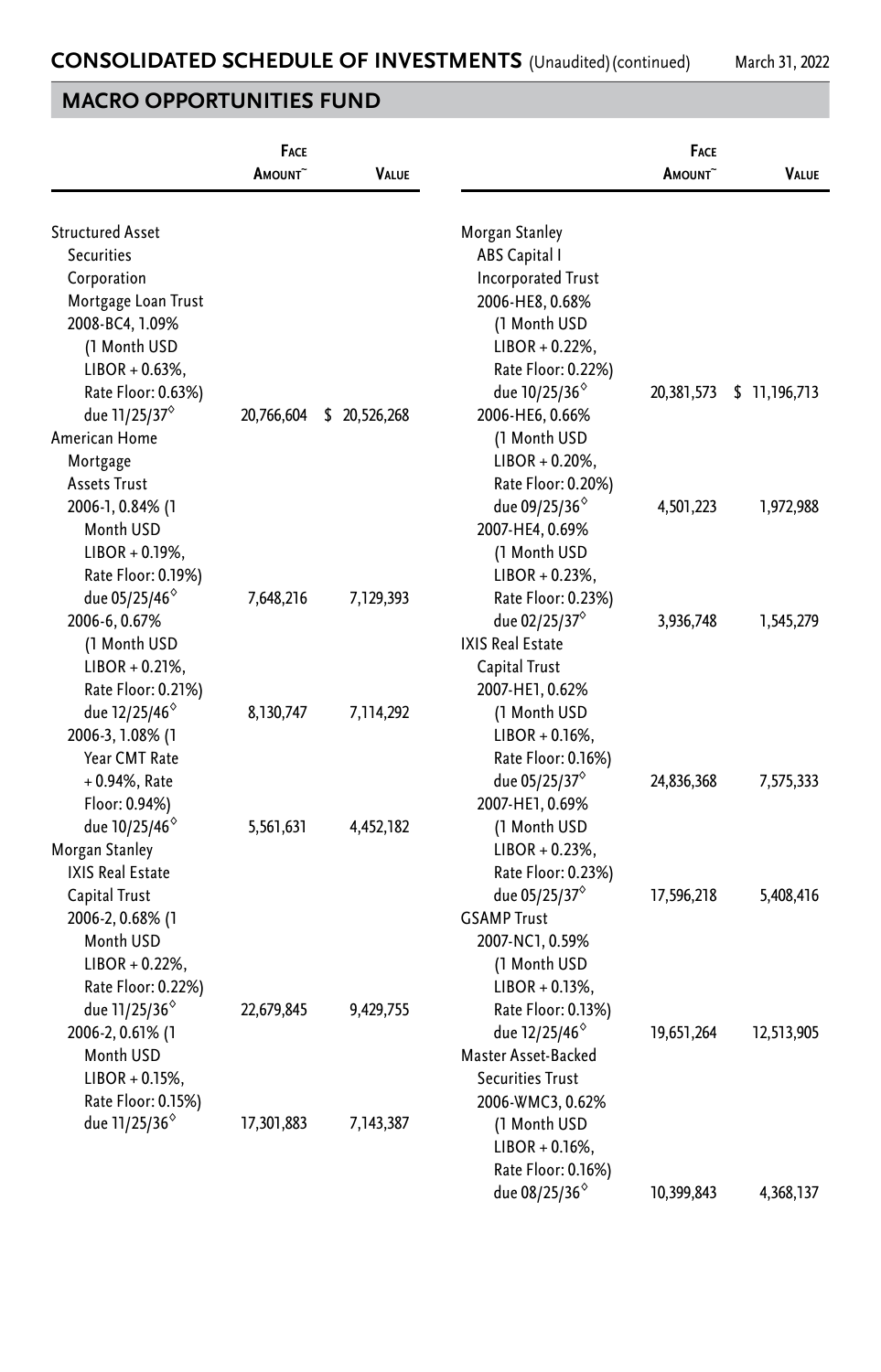|                                                                                                        | FACE<br><b>AMOUNT</b> | VALUE           |                                                                                                                       | FACE<br><b>AMOUNT</b> | VALUE           |
|--------------------------------------------------------------------------------------------------------|-----------------------|-----------------|-----------------------------------------------------------------------------------------------------------------------|-----------------------|-----------------|
| 2006-HE3, 0.66%<br>(1 Month USD<br>$LIBOR + 0.20\%$ ,<br>Rate Floor: 0.20%)<br>due 08/25/36 $^{\circ}$ | 9,703,641             | \$<br>3,548,806 | Nationstar Home<br><b>Equity Loan Trust</b><br>2007-C, 0.63%<br>(1 Month USD<br>$LIBOR + 0.18%$                       |                       |                 |
| 2006-HE3, 0.76%<br>(1 Month USD<br>$LIBOR + 0.30\%,$<br>Rate Floor: 0.30%)                             |                       |                 | Rate Floor: 0.18%)<br>due 06/25/37 <sup>°</sup><br><b>First NLC Trust</b><br>2007-1, 0.74% (1                         | 7,787,350             | \$<br>7,630,252 |
| due 08/25/36 $^{\circ}$<br><b>GSAA Home</b><br><b>Equity Trust</b>                                     | 8,158,445             | 3,008,467       | Month USD<br>$LIBOR + 0.28%$<br>Rate Floor: 0.28%)                                                                    |                       |                 |
| 2006-3, 1.06% (1<br>Month USD<br>$LIBOR + 0.60\%,$<br>Rate Floor: 0.60%)                               |                       |                 | due 08/25/37 <sup>0,5</sup><br>2007-1, 0.53% (1<br>Month USD<br>$LIBOR + 0.07\%$                                      | 6,985,571             | 4,365,061       |
| due 03/25/36 <sup>°</sup><br>2006-9, 0.94% (1<br>Month USD<br>$LIBOR + 0.48%$<br>Rate Floor: 0.48%)    | 11,393,481            | 7,163,611       | Rate Floor: 0.07%)<br>due 08/25/37 <sup>0,5</sup><br><b>Argent Securities Trust</b><br>2006-W5, 0.76%<br>(1 Month USD | 5,297,382             | 3,225,020       |
| due 06/25/36 $^{\circ}$<br>2007-7, 1.00% (1<br>Month USD<br>$LIBOR + 0.54\%,$<br>Rate Floor: 0.54%)    | 7,984,134             | 2,986,701       | $LIBOR + 0.30\%$ ,<br>Rate Floor: 0.30%)<br>due 06/25/36 <sup>6</sup><br>Alternative Loan Trust<br>2007-OA7, 0.64%    | 9,799,690             | 7,144,454       |
| due 07/25/37 <sup>6</sup><br>Citigroup Mortgage<br>Loan Trust, Inc.<br>2007-AMC3, 0.71%                | 576,151               | 570,978         | (1 Month USD<br>$LIBOR + 0.36\%$ ,<br>Rate Floor: 0.36%)<br>due 05/25/47 <sup>°</sup>                                 | 7,441,575             | 6,767,447       |
| (1 Month USD<br>$LIBOR + 0.25\%,$<br>Rate Floor: 0.25%)<br>due 03/25/37 <sup>°</sup><br>Home Equity    | 11,236,410            | 10,281,698      | WaMu Asset-Backed<br>Certificates WaMu<br><b>Series Trust</b><br>2007-HE1, 0.69%<br>(1 Month USD                      |                       |                 |
| Loan Trust<br>2007-FRE1, 0.65%<br>(1 Month USD<br>$LIBOR + 0.19%$<br>Rate Floor: 0.19%)                |                       |                 | $LIBOR + 0.23%$<br>Rate Floor: 0.23%)<br>due 01/25/37°<br>2007-HE4, 0.63%<br>(1 Month USD                             | 7,876,736             | 4,428,191       |
| due 04/25/37 <sup>°</sup>                                                                              | 8,198,290             | 7,839,433       | $LIBOR + 0.17%$<br>Rate Floor: 0.17%)<br>due 07/25/47 <sup>°</sup>                                                    | 3,102,415             | 2,244,542       |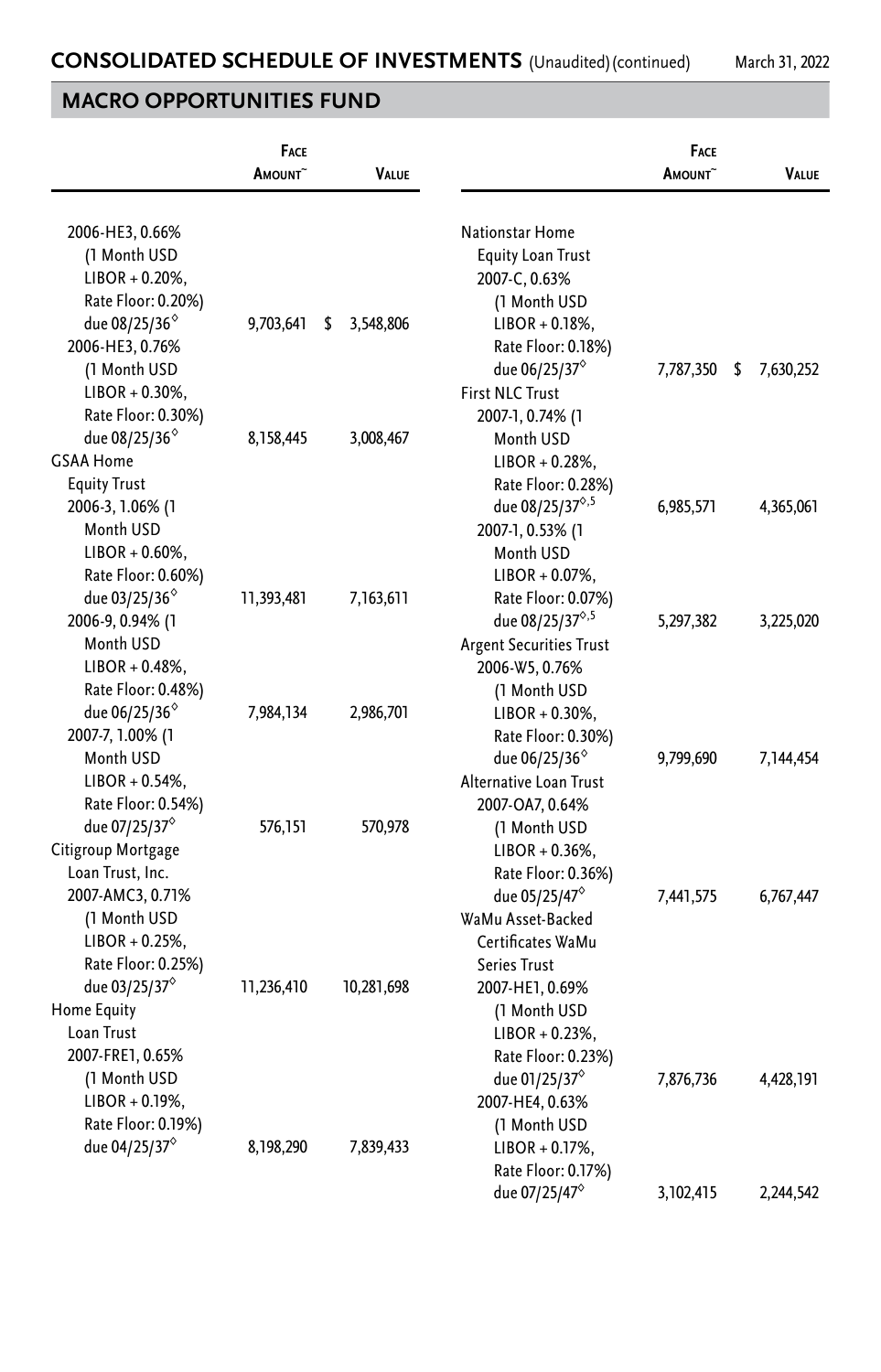|                                    | <b>FACE</b><br><b>A</b> MOUNT | VALUE           |                                | FACE<br>AMOUNT <sup>~</sup> | VALUE           |
|------------------------------------|-------------------------------|-----------------|--------------------------------|-----------------------------|-----------------|
|                                    |                               |                 |                                |                             |                 |
| <b>ACE Securities</b>              |                               |                 | Nomura                         |                             |                 |
| Corporation                        |                               |                 | Resecuritization               |                             |                 |
| Home Equity Loan                   |                               |                 | Trust                          |                             |                 |
| <b>Trust Series</b>                |                               |                 | 2015-4R, 2.27%                 |                             |                 |
| 2007-ASP1, 0.84%                   |                               |                 | (1 Month USD                   |                             |                 |
| (1 Month USD                       |                               |                 | $LIBOR + 0.43\%,$              |                             |                 |
| $LIBOR + 0.38%$                    |                               |                 | Rate Floor: 0.43%)             |                             |                 |
| Rate Floor: 0.38%)                 |                               |                 | due 03/26/36 <sup>6,5</sup>    | 2,245,960                   | \$<br>2,094,069 |
| due 03/25/37 <sup>°</sup>          | 11,125,026                    | 6,322,438<br>\$ | Alliance Bancorp Trust         |                             |                 |
| <b>HSI Asset</b>                   |                               |                 | 2007-OA1, 0.94%                |                             |                 |
| Securitization                     |                               |                 | (1 Month USD                   |                             |                 |
| <b>Corporation Trust</b>           |                               |                 | $LIBOR + 0.48\%,$              |                             |                 |
| 2007-HE1, 0.65%                    |                               |                 | Rate Floor: 0.48%)             |                             |                 |
| (1 Month USD                       |                               |                 | due 07/25/37 <sup>°</sup>      | 2,219,065                   | 2,050,688       |
| $LIBOR + 0.19%$                    |                               |                 | Wachovia Asset                 |                             |                 |
| Rate Floor: 0.19%)                 |                               |                 | Securitization                 |                             |                 |
| due 01/25/37 <sup>°</sup>          | 6,361,110                     | 5,375,670       | <b>Issuance II LLC Trust</b>   |                             |                 |
| <b>First Franklin</b>              |                               |                 | 2007-HE1, 0.60%                |                             |                 |
| Mortgage Loan                      |                               |                 | (1 Month USD                   |                             |                 |
| Trust 2006-FF16                    |                               |                 | $LIBOR + 0.14%$                |                             |                 |
| 2006-FF16, 0.88%                   |                               |                 | Rate Floor: 0.14%)             |                             |                 |
| (1 Month USD                       |                               |                 | due 07/25/37 <sup>0,5</sup>    | 721,742                     | 712,725         |
| $LIBOR + 0.42\%,$                  |                               |                 | Morgan Stanley                 |                             |                 |
| Rate Floor: 0.42%)                 |                               |                 | <b>Re-REMIC Trust</b>          |                             |                 |
| due 12/25/36 <sup>°</sup>          | 7,915,068                     | 4,212,591       | 2010-R5, 2.24%                 |                             |                 |
| Washington Mutual                  |                               |                 | due 06/26/36 <sup>5</sup>      | 644,544                     | 593,482         |
| Mortgage Pass-                     |                               |                 | <b>Asset-Backed Securities</b> |                             |                 |
| Through Certificates               |                               |                 | <b>Corporation Home</b>        |                             |                 |
| <b>WMALT Series Trust</b>          |                               |                 | <b>Equity Loan Trust</b>       |                             |                 |
| 2006-AR9, 0.98%                    |                               |                 | 2006-HE5, 0.60%                |                             |                 |
| (1 Year CMT Rate                   |                               |                 | (1 Month USD                   |                             |                 |
| $+0.84%$ , Rate                    |                               |                 | $LIBOR + 0.14%$                |                             |                 |
| Floor: 0.84%)                      |                               |                 | Rate Floor: 0.14%)             |                             |                 |
| due 11/25/46 <sup>°</sup>          | 4, 131, 123                   | 3,578,073       | due 07/25/36 <sup>°</sup>      | 331,106                     | 327,309         |
| Morgan Stanley                     |                               |                 | Total Residential Mortgage-    |                             |                 |
| Mortgage Loan Trust                |                               |                 | <b>Backed Securities</b>       |                             | 427,445,959     |
| 2006-9AR, 0.76%                    |                               |                 |                                |                             |                 |
| (1 Month USD<br>$LIBOR + 0.30\%$ , |                               |                 |                                |                             |                 |
| Rate Floor: 0.30%)                 |                               |                 |                                |                             |                 |
| due 08/25/36 <sup>6</sup>          | 8,860,125                     | 3,129,959       |                                |                             |                 |
|                                    |                               |                 |                                |                             |                 |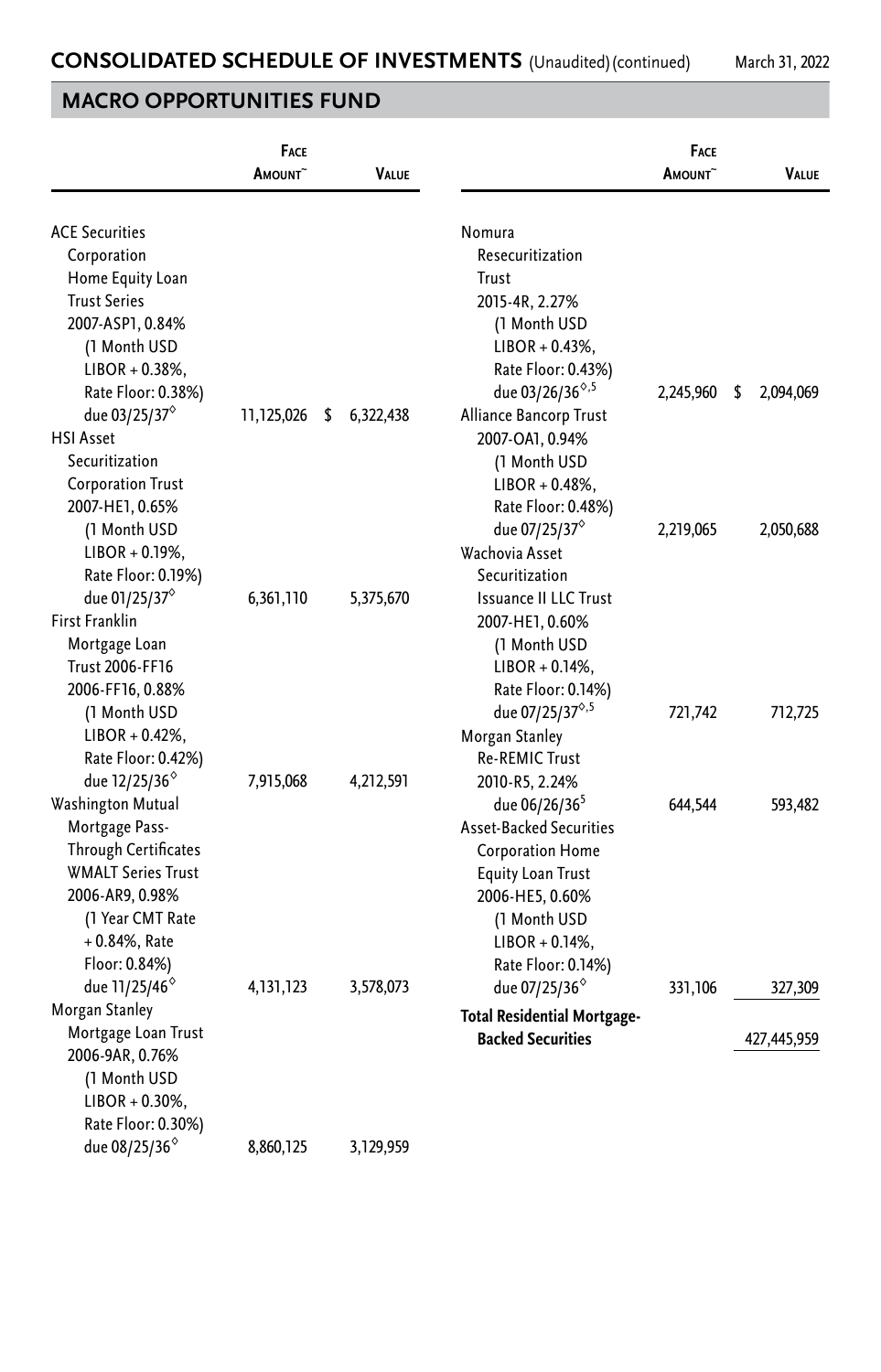|                                    | FACE<br><b>A</b> MOUNT~ | VALUE        |                                                    | FACE<br><b>A</b> MOUNT | Value           |
|------------------------------------|-------------------------|--------------|----------------------------------------------------|------------------------|-----------------|
| <b>COMMERCIAL MORTGAGE- BACKED</b> |                         |              | <b>Merit 2020</b>                                  |                        |                 |
| <b>SECURITIES - 0.9%</b>           |                         |              | 2022-MHIL, 2.91%                                   |                        |                 |
| <b>BX</b> Commercial               |                         |              | (1 Month Term                                      |                        |                 |
| Mortgage Trust                     |                         |              | $SOFR + 2.61%$                                     |                        |                 |
| 2021-VOLT, 2.40%<br>(1 Month USD   |                         |              | Rate Floor: 2.61%)<br>due 01/15/27 <sup>0,5</sup>  | 9,000,000              | \$<br>8,729,213 |
| $LIBOR + 2.00\%$                   |                         |              | Wells Fargo                                        |                        |                 |
| Rate Floor:                        |                         |              | Commercial                                         |                        |                 |
| 2.00%) due                         |                         |              | Mortgage Trust                                     |                        |                 |
| $09/15/36^{\diamond,5}$            | 19,750,000              | \$19,000,128 | 2015-NXS1, 2.63%                                   |                        |                 |
| 2019-XL, 2.70%                     |                         |              | due 05/15/48                                       | 328,884                | 328,640         |
| (1 Month USD                       |                         |              |                                                    |                        |                 |
| $LIBOR + 2.30\%,$                  |                         |              | <b>Total Commercial Mortgage-</b>                  |                        |                 |
| Rate Floor: 2.30%)                 |                         |              | <b>Backed Securities</b>                           |                        | 71,674,797      |
| due 10/15/36 <sup>6,5</sup>        | 1,989,000               | 1,946,619    | <b>MILITARY HOUSING - 0.4%</b>                     |                        |                 |
| <b>GS Mortgage Securities</b>      |                         |              | Freddie Mac Military                               |                        |                 |
| <b>Corporation Trust</b>           |                         |              | Housing Bonds                                      |                        |                 |
| 2020-UPTN, 3.25%                   |                         |              | Resecuritization                                   |                        |                 |
| (WAC) due                          |                         |              | <b>Trust Certificates</b>                          |                        |                 |
| $02/10/37^{\circ,5}$               | 8,256,000               | 7,532,724    | 2015-R1, 0.70%                                     |                        |                 |
| 2020-DUNE, 2.90%                   |                         |              | (WAC) due                                          |                        |                 |
| (1 Month USD                       |                         |              | 11/25/52 <sup>0,111,5,14</sup>                     | 224, 231, 104          | 14,637,619      |
| $LIBOR + 2.50\%,$                  |                         |              | <b>GMAC Commercial</b>                             |                        |                 |
| Rate Floor: 2.50%)                 |                         |              | Mortgage                                           |                        |                 |
| due 12/15/36 <sup>6,5</sup>        | 7,340,000               | 7,180,230    | Asset Corp.                                        |                        |                 |
| 2020-DUNE, 2.30%                   |                         |              | 2004-POKA, 6.36%                                   |                        |                 |
| (1 Month USD                       |                         |              | due 09/10/44 <sup>111,5</sup>                      | 9,000,000              | 10,220,111      |
| $LIBOR + 1.90\%,$                  |                         |              | Capmark Military                                   |                        |                 |
| Rate Floor: 1.90%)                 |                         |              | <b>Housing Trust</b>                               |                        |                 |
| due 12/15/36 <sup>6,5</sup>        | 2,750,000               | 2,703,989    | 2007-AET2, 6.06%                                   |                        |                 |
| JP Morgan Chase                    |                         |              | due 10/10/52 <sup>TTT,5</sup>                      | 5,567,790              | 6,035,009       |
| Commercial                         |                         |              | <b>Total Military Housing</b>                      |                        | 30,892,739      |
| Mortgage Securities                |                         |              |                                                    |                        |                 |
| Trust 2021-NYAH                    |                         |              | <b>Total Collateralized Mortgage Obligations</b>   |                        |                 |
| 2021-NYAH, 3.04%                   |                         |              | (Cost \$603,332,545)                               |                        | 530,013,495     |
| (1 Month USD                       |                         |              | <b>FOREIGN GOVERNMENT DEBT<sup>TT</sup> - 0.5%</b> |                        |                 |
| $LIBOR + 2.64\%,$                  |                         |              | Ontario T-Bill                                     |                        |                 |
| Rate Floor: 2.64%)                 |                         |              | 0.36% due                                          |                        |                 |
| due 06/15/38 <sup>6,5</sup>        | 15,000,000              | 14,434,794   | 04/06/22 <sup>15</sup>                             | CAD 14,325,000         | 11,460,711      |
| <b>SMRT</b>                        |                         |              | 0.49% due                                          |                        |                 |
| 2022-MINI, 2.25%                   |                         |              | 04/27/2215                                         | CAD 2,180,000          | 1,743,480       |
| (1 Month Term                      |                         |              | 0.38% due                                          |                        |                 |
| $SOFR + 1.95%$                     |                         |              | 04/13/22 <sup>15</sup>                             | CAD<br>915,000         | 731,965         |
| Rate Floor: 1.95%)                 |                         |              | 0.46% due                                          |                        |                 |
| due 01/15/24 <sup>6,5</sup>        | 10,000,000              | 9,818,460    | 04/20/22 <sup>15</sup>                             | CAD<br>767,000         | 613,497         |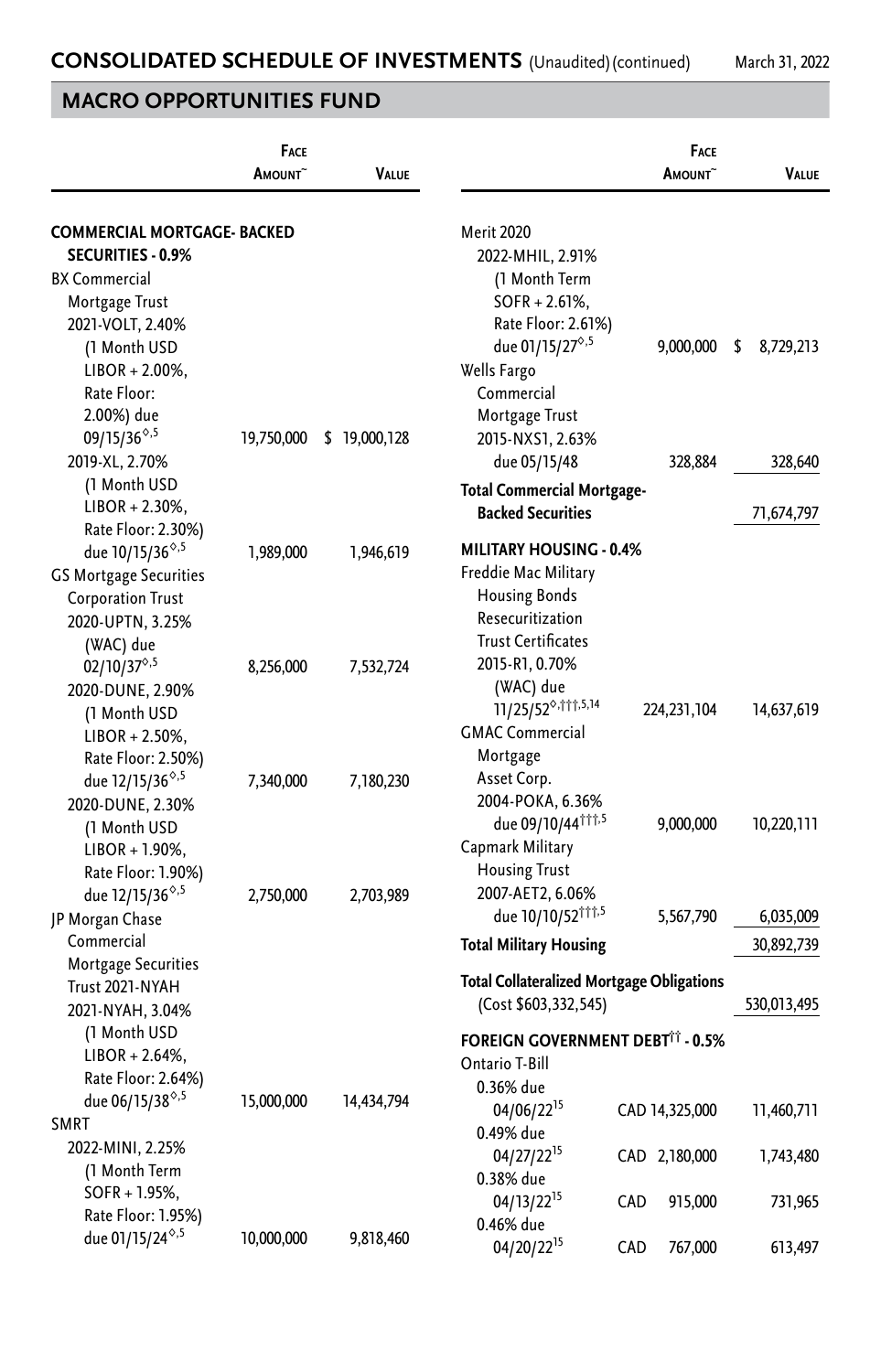|                                                       |     | <b>FACE</b><br>AMOUNT~ | <b>VALUE</b>    |                                                  | <b>FACE</b><br>AMOUNT <sup>~</sup> | <b>VALUE</b>    |
|-------------------------------------------------------|-----|------------------------|-----------------|--------------------------------------------------|------------------------------------|-----------------|
| Newfoundland T-Bill                                   |     |                        |                 | 0.16% due<br>05/05/22 <sup>15</sup>              |                                    |                 |
| 0.40% due<br>04/07/22 <sup>15</sup>                   |     |                        |                 |                                                  | 5,700,000                          | \$<br>5,699,206 |
| 0.44% due                                             |     | CAD 9,005,000          | \$<br>7,204,302 | <b>Total U.S. Treasury Bills</b>                 |                                    |                 |
| 04/14/22 <sup>15</sup>                                |     | CAD 1,385,000          | 1,107,902       | (Cost \$26,697,296)                              |                                    | 26,697,749      |
| Province of Manitoba Canada T-Bill                    |     |                        |                 | SENIOR FIXED RATE INTERESTS <sup>11</sup> - 0.1% |                                    |                 |
| 0.35% due                                             |     |                        |                 | <b>CONSUMER, CYCLICAL - 0.1%</b>                 |                                    |                 |
| 04/06/22 <sup>15</sup>                                |     | CAD 9,425,000          | 7,540,392       | WESCO                                            |                                    |                 |
| 0.47% due                                             |     |                        |                 | 5.25% due                                        |                                    |                 |
| 04/13/22 <sup>15</sup>                                | CAD | 385,000                | 307,979         | 06/14/24 111                                     | CAD 3,864,740                      | 3,086,630       |
| Nova Scotia T-Bill                                    |     |                        |                 | <b>Total Senior Fixed Rate Interests</b>         |                                    |                 |
| 0.43% due                                             |     |                        |                 |                                                  |                                    |                 |
| 04/05/22 <sup>15</sup>                                |     | CAD 2,730,000          | 2,184,201       | (Cost \$2,935,539)                               |                                    | 3,086,630       |
| 0.36% due                                             |     |                        |                 | <b>COMMERCIAL PAPER<sup>TT</sup> - 3.0%</b>      |                                    |                 |
| 04/07/22 <sup>15</sup>                                | CAD | 943,000                | 754,454         | Sonoco Products Co.                              |                                    |                 |
| Alberta T-Bill                                        |     |                        |                 | 0.27% due                                        |                                    |                 |
| 0.46% due                                             |     |                        |                 | 04/01/22 <sup>15</sup>                           | 59,000,000                         | 59,000,000      |
| 04/19/22 <sup>15</sup>                                |     | CAD 1,640,000          | 1,311,819       | 0.50% due                                        |                                    |                 |
| 0.41% due                                             |     |                        |                 | 04/04/22 <sup>15</sup>                           | 45,000,000                         | 44,998,125      |
| 04/12/22 <sup>15</sup>                                |     | CAD 1,265,000          | 1,011,982       | McCormick & Co., Inc.                            |                                    |                 |
| 0.33% due                                             |     |                        |                 | 0.50% due                                        |                                    |                 |
| 04/05/22 <sup>15</sup>                                | CAD | 575,000                | 460,038         | 04/04/225,15                                     | 54,000,000                         | 53,997,750      |
| State of Israel                                       |     |                        |                 | Entergy Corp.                                    |                                    |                 |
| 1.25% due 11/30/22 ILS                                |     | 8,305,000              | 2,621,308       | 0.23% due                                        |                                    |                 |
| Province of New Brunswick Canada T-Bill               |     |                        |                 | 04/01/225,15                                     | 45,200,000                         | 45,200,000      |
| 0.44% due                                             |     |                        |                 | Cintas Corporation No. 2                         |                                    |                 |
| 04/14/22 <sup>15</sup>                                |     | CAD 3,200,000          | 2,559,852       | 0.55% due                                        |                                    |                 |
| <b>Total Foreign Government Debt</b>                  |     |                        |                 | 04/04/225,15                                     | 19,000,000                         | 18,999,129      |
| (Cost \$41,332,060)                                   |     |                        | 41,613,882      | American Water Capital Corp.                     |                                    |                 |
|                                                       |     |                        |                 | 0.36% due                                        |                                    |                 |
| <b>U.S. GOVERNMENT SECURITIES<sup>11</sup> - 0.5%</b> |     |                        |                 | 04/01/225,15                                     | 15,000,000                         | 15,000,000      |
| <b>U.S. Treasury Notes</b>                            |     |                        |                 | Walgreens Boots Alliance, Inc.                   |                                    |                 |
| 1.50% due                                             |     |                        |                 | 1.03% due                                        |                                    |                 |
| $02/29/24$ <sup>11</sup>                              |     | 20,670,000             | 20,368,831      | 05/13/225,15                                     | 5,325,000                          | 5,318,477       |
| 1.00% due                                             |     |                        |                 | <b>Total Commercial Paper</b>                    |                                    |                 |
| $12/15/24^{16}$                                       |     | 16,820,000             | 16, 164, 283    | (Cost \$242,513,481)                             |                                    | 242,513,481     |
| <b>Total U.S. Government Securities</b>               |     |                        |                 |                                                  |                                    |                 |
| (Cost \$37,438,122)                                   |     |                        | 36,533,114      |                                                  |                                    |                 |
| <b>U.S. TREASURY BILLS<sup>TT</sup> - 0.3%</b>        |     |                        |                 |                                                  |                                    |                 |
| <b>U.S. Treasury Bills</b>                            |     |                        |                 |                                                  |                                    |                 |
| 0.17% due                                             |     |                        |                 |                                                  |                                    |                 |
| 04/19/22 <sup>15</sup>                                |     | 21,000,000             | 20,998,543      |                                                  |                                    |                 |
|                                                       |     |                        |                 |                                                  |                                    |                 |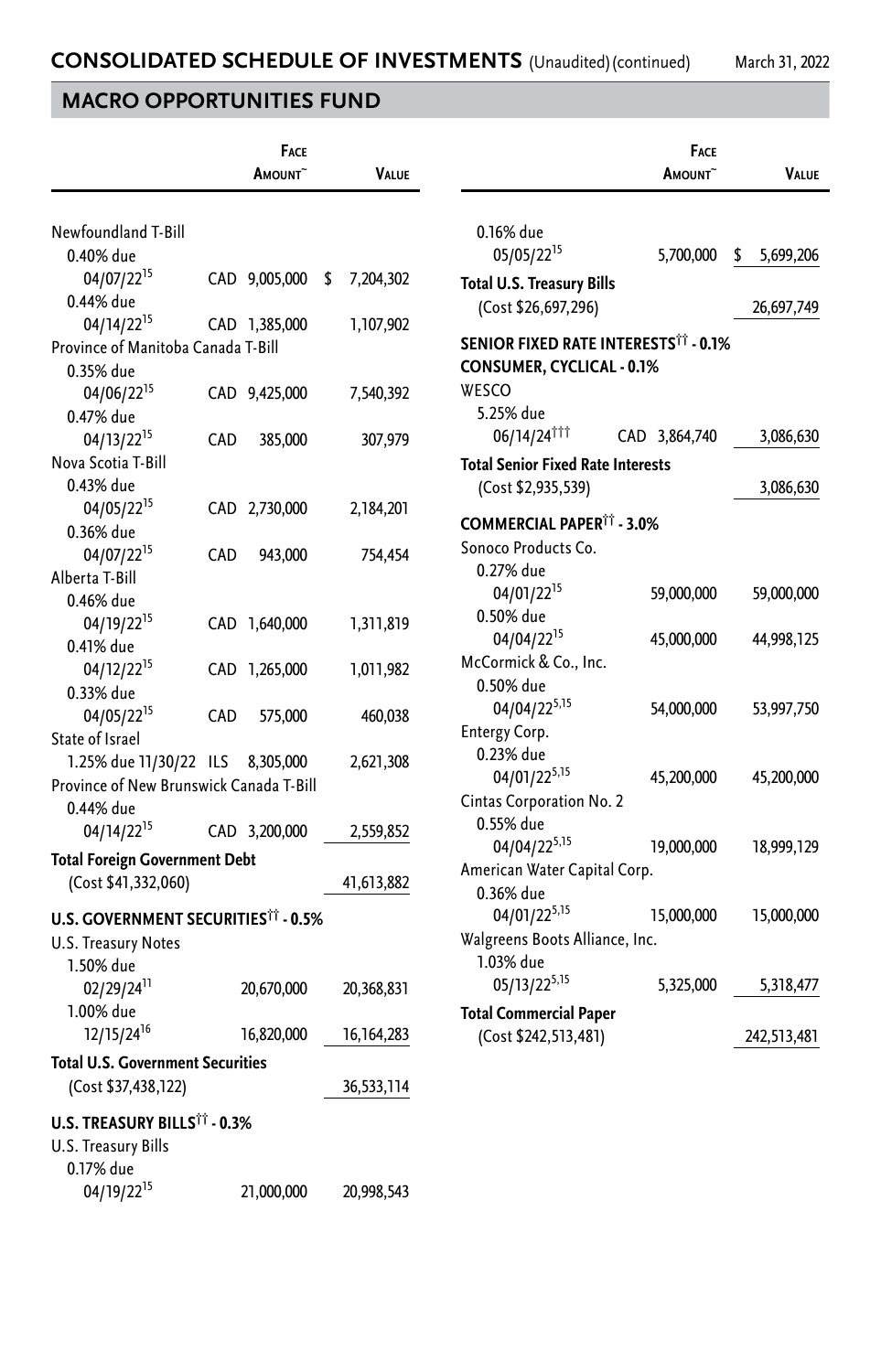|                                            | CONTRACTS/<br><b>NOTIONAL VALUE</b> | <b>VALUE</b>  |                                                               | CONTRACTS/<br><b>NOTIONAL VALUE</b><br><b>VALUE</b> |
|--------------------------------------------|-------------------------------------|---------------|---------------------------------------------------------------|-----------------------------------------------------|
| OTC OPTIONS PURCHASED <sup>11</sup> - 0.0% |                                     |               | OTC INTEREST RATE SWAPTIONS PURCHASED <sup>11,17</sup> - 0.3% |                                                     |
| <b>Call Options on:</b>                    |                                     |               | <b>Call Swaptions on:</b>                                     |                                                     |
| <b>Interest Rate Options</b>               |                                     |               | <b>Interest Rate Swaptions</b>                                |                                                     |
| Morgan Stanley                             |                                     |               | Goldman Sachs                                                 |                                                     |
| <b>Capital Services</b>                    |                                     |               | International                                                 |                                                     |
| LLC 2Y-10 CMS                              |                                     |               | 5-Year Interest                                               |                                                     |
| <b>CAP Expiring July</b>                   |                                     |               | Rate Swap                                                     |                                                     |
| 2022 with strike                           |                                     |               | <b>Expiring</b>                                               |                                                     |
| price of \$0.40                            | USD 1,424,100,000                   | \$<br>185,133 | December 2031                                                 |                                                     |
| Bank of America,                           |                                     |               | with exercise                                                 |                                                     |
| N.A. 2Y-10 CMS                             |                                     |               | rate of 1.57%                                                 | USD 62,077,000<br>2,182,584<br>\$                   |
| <b>CAP Expiring July</b>                   |                                     |               | <b>BNP Paribas 10-Year</b>                                    |                                                     |
| 2022 with strike                           |                                     |               | <b>Interest Rate</b>                                          |                                                     |
| price of \$0.40                            | USD 709,900,000                     | 92,287        | Swap Expiring                                                 |                                                     |
| Goldman Sachs                              |                                     |               | December 2031                                                 |                                                     |
| International                              |                                     |               | with exercise                                                 |                                                     |
| 2Y-10 CMS CAP                              |                                     |               | rate of 1.65%<br>USD 33,096,000                               | 2,135,117                                           |
| <b>Expiring July</b>                       |                                     |               | J.P. Morgan                                                   |                                                     |
| 2022 with strike                           |                                     |               | Securities plc 30-                                            |                                                     |
| price of \$0.61                            | USD 661,700,000                     | 33,085        | Year Interest Rate                                            |                                                     |
| Goldman Sachs                              |                                     |               | Swap Expiring                                                 |                                                     |
| International                              |                                     |               | December 2031                                                 |                                                     |
| 2Y-10 CMS CAP                              |                                     |               | with exercise                                                 |                                                     |
| <b>Expiring July</b>                       |                                     |               | rate of 1.34%<br>USD 12,557,000                               | 1,804,327                                           |
| 2022 with strike                           |                                     |               | Citibank, N.A. 20-                                            |                                                     |
| price of \$0.40                            | USD 126,600,000                     | 16,458        | Year Interest Rate                                            |                                                     |
| Bank of America.                           |                                     |               | Swap Expiring                                                 |                                                     |
| N.A. 2Y-10 CMS                             |                                     |               | December 2028                                                 |                                                     |
| <b>CAP Expiring July</b>                   |                                     |               | with exercise                                                 |                                                     |
| 2022 with strike                           |                                     |               | rate of 1.40%<br>USD 19,584,000                               | 1,651,463                                           |
| price of \$0.61                            | USD 82,200,000                      | 4,110         | Goldman Sachs                                                 |                                                     |
| <b>Total Interest Rate Options</b>         |                                     | 331,073       | International 20-                                             |                                                     |
| <b>Total OTC Options Purchased</b>         |                                     |               | Year Interest Rate                                            |                                                     |
| (Cost \$6,442,614)                         |                                     | 331,073       | Swap Expiring                                                 |                                                     |
|                                            |                                     |               | December 2026                                                 |                                                     |
|                                            |                                     |               | with exercise                                                 |                                                     |
|                                            |                                     |               | rate of 0.50%<br>(Notional Value                              |                                                     |
|                                            |                                     |               | \$20,485,757)                                                 | 1,194,902<br>GBP 15,559,000                         |
|                                            |                                     |               |                                                               |                                                     |
|                                            |                                     |               | <b>Total Interest Rate Swaptions</b>                          | 8,968,393                                           |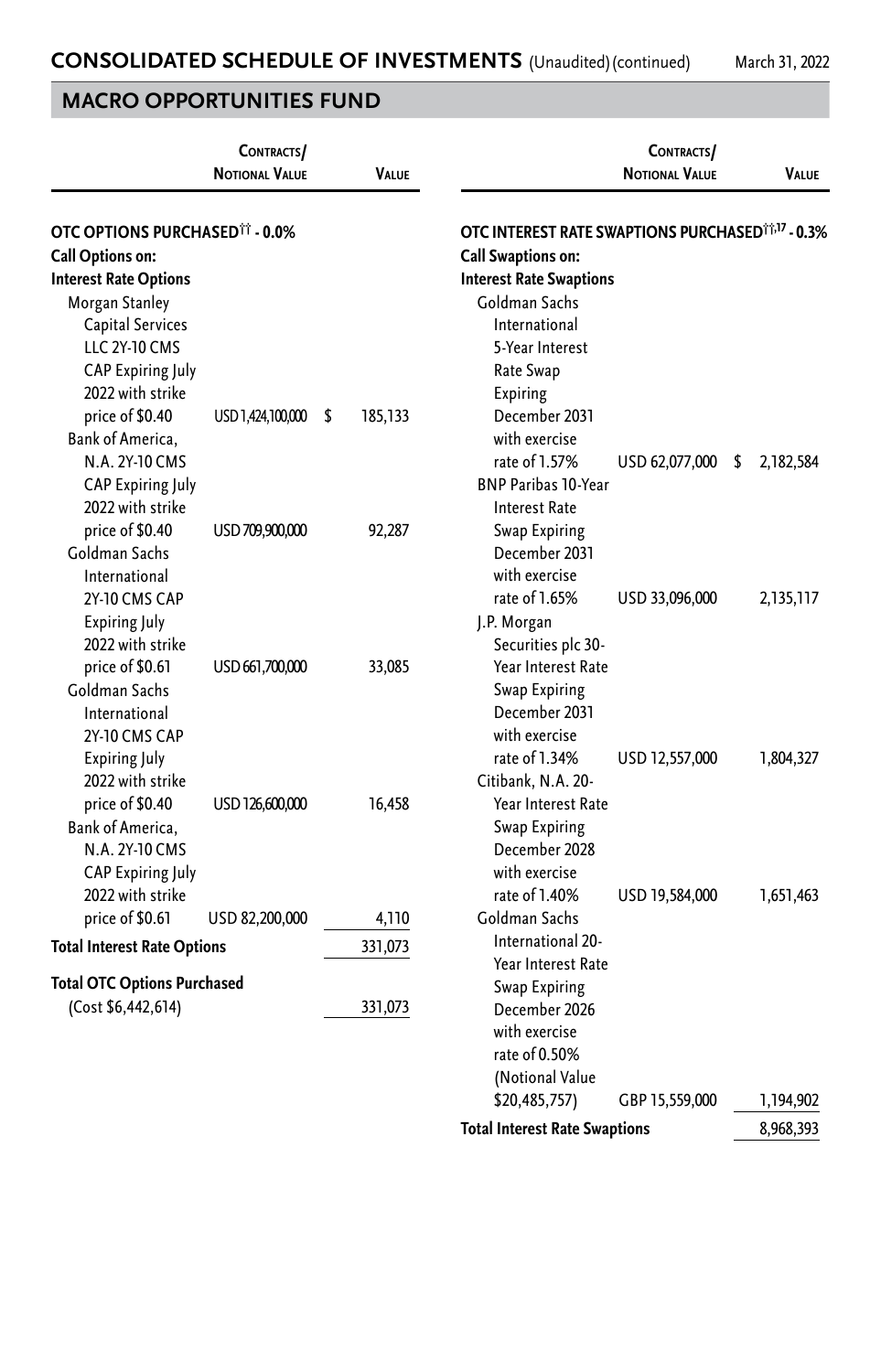|                                                                                                                                                                                                                                | CONTRACTS/<br><b>NOTIONAL VALUE</b> | VALUE                   |                                                                                                                                                                                                                                                                       | CONTRACTS/<br><b>NOTIONAL VALUE</b> | <b>VALUE</b>       |
|--------------------------------------------------------------------------------------------------------------------------------------------------------------------------------------------------------------------------------|-------------------------------------|-------------------------|-----------------------------------------------------------------------------------------------------------------------------------------------------------------------------------------------------------------------------------------------------------------------|-------------------------------------|--------------------|
| <b>Put Swaptions on:</b><br><b>Interest Rate Swaptions</b><br>Goldman Sachs<br>International 20-<br>Year Interest Rate<br>Swap Expiring<br>December 2026<br>with exercise<br>rate of 0.50%<br>(Notional Value<br>\$20,485,758) | GBP 15,559,000 \$                   | 4,257,473               | <b>LISTED OPTIONS WRITTEN<sup>®</sup> - 0.0%</b><br>Call Options on:<br><b>Equity Options</b><br>Figs, Inc. Expiring<br>December 2022<br>with strike price of<br>\$55.00 (Notional<br>Value \$86,080)<br>Figs, Inc. Expiring<br>December 2022<br>with strike price of | 40                                  | -\$<br>(2,000)     |
| Goldman Sachs<br>International<br>5-Year Interest                                                                                                                                                                              |                                     |                         | \$50.00 (Notional<br>Value \$88,232)<br><b>Total Equity Options</b>                                                                                                                                                                                                   | 41                                  | (2,767)<br>(4,767) |
| Rate Swap<br>Expiring<br>December 2031<br>with exercise<br>rate of 1.57%<br>Citibank, N.A. 20-                                                                                                                                 | USD 62,077,000                      | 3,836,092               | <b>Total Listed Options Written</b><br>(Premiums received<br>\$85,529)<br>OTC INTEREST RATE SWAPTIONS WRITTEN <sup>11</sup> 7-0.0%<br><b>Call Swaptions on:</b>                                                                                                       |                                     | (4,767)            |
| Year Interest Rate<br>Swap Expiring<br>December 2028<br>with exercise<br>rate of 1.40%<br><b>BNP Paribas 10-Year</b><br><b>Interest Rate</b>                                                                                   | USD 19,584,000                      | 3,512,708               | <b>Interest Rate Swaptions</b><br>Barclays Bank plc 20-<br>Year Interest Rate<br>Swap Expiring<br>December 2025<br>with exercise                                                                                                                                      |                                     |                    |
| Swap Expiring<br>December 2031<br>with exercise<br>rate of 1.65%<br>J.P. Morgan<br>Securities plc 30-<br>Year Interest Rate                                                                                                    | USD 33,096,000                      | 3,496,550               | rate of 0.54%<br>(Notional Value<br>\$2,281,755)<br>Morgan Stanley<br>Capital Services<br>LLC 20-Year<br><b>Interest Rate</b>                                                                                                                                         | GBP 1,733,000                       | (118,300)          |
| Swap Expiring<br>December 2031<br>with exercise<br>rate of 1.34%<br><b>Total Interest Rate Swaptions</b>                                                                                                                       | USD 12,557,000                      | 2,827,604<br>17,930,427 | Swap Expiring<br>December 2023<br>with exercise<br>rate of 1.51%<br>Barclays Bank plc 10-<br>Year Interest Rate                                                                                                                                                       | USD 3,514,000                       | (137, 946)         |
| <b>Total OTC Interest Rate Swaptions Purchased</b><br>(Cost \$24,188,981)                                                                                                                                                      |                                     | 26,898,820              | Swap Expiring<br>December 2023<br>with exercise                                                                                                                                                                                                                       |                                     |                    |
| Total Investments - 102.3%<br>(Cost \$8,482,054,796)                                                                                                                                                                           |                                     | \$8,198,911,065         | rate of 1.46%                                                                                                                                                                                                                                                         | USD 6,522,000                       | (147, 123)         |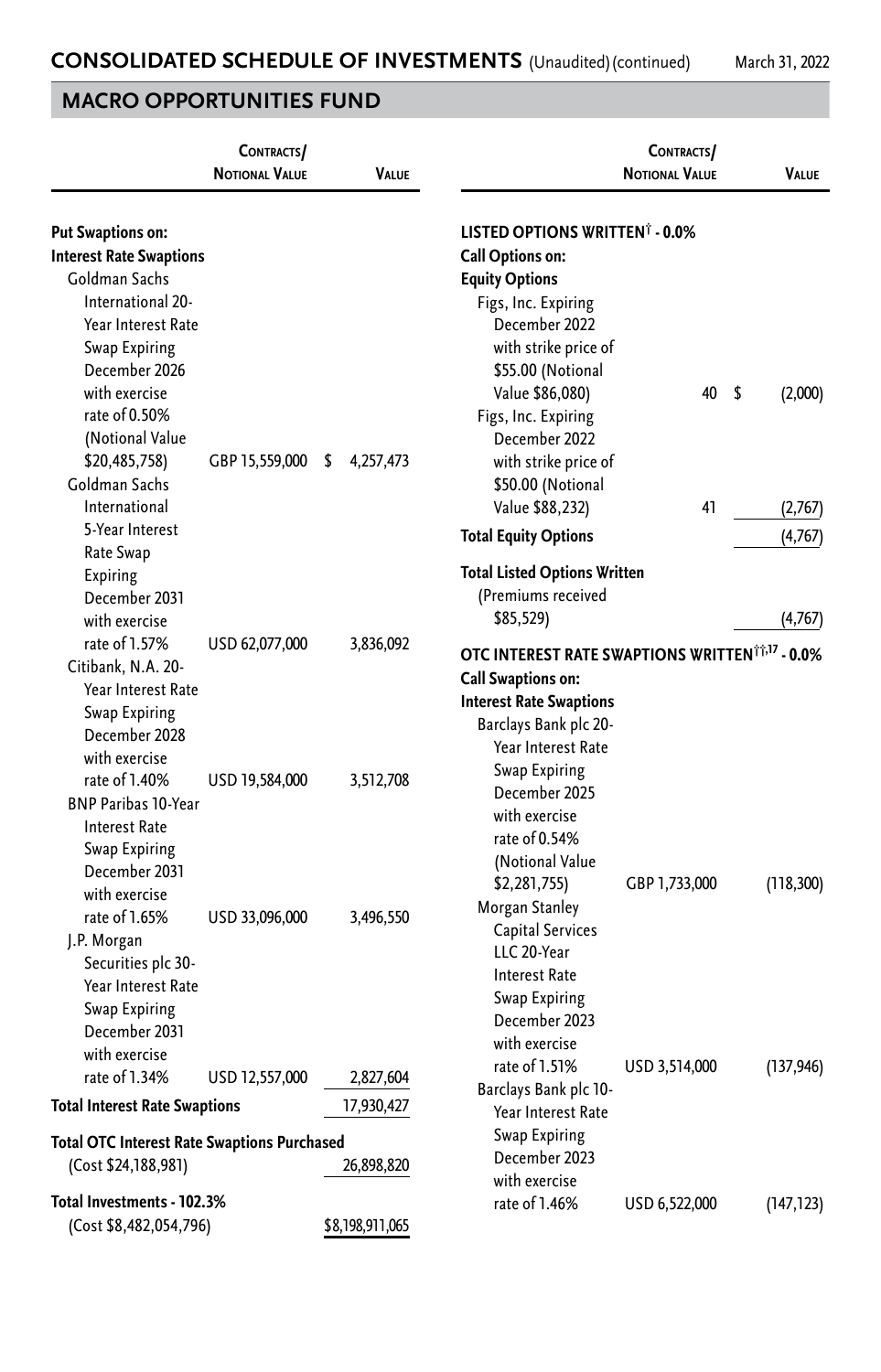|                                      | CONTRACTS/<br><b>NOTIONAL VALUE</b> | <b>VALUE</b>     |                                                  | CONTRACTS/<br><b>NOTIONAL VALUE</b> | <b>VALUE</b>     |
|--------------------------------------|-------------------------------------|------------------|--------------------------------------------------|-------------------------------------|------------------|
| Barclays Bank                        |                                     |                  | Morgan Stanley                                   |                                     |                  |
| plc 5-Year                           |                                     |                  | <b>Capital Services</b>                          |                                     |                  |
| <b>Interest Rate</b>                 |                                     |                  | LLC 20-Year                                      |                                     |                  |
| Swap Expiring                        |                                     |                  | <b>Interest Rate</b>                             |                                     |                  |
| December 2023                        |                                     |                  | Swap Expiring                                    |                                     |                  |
| with exercise                        |                                     |                  | December 2023                                    |                                     |                  |
| rate of 1.43%                        | USD 12,369,000                      | \$<br>(172, 826) | with exercise                                    |                                     |                  |
| J.P. Morgan                          |                                     |                  | rate of 1.51%                                    | USD 3,514,000                       | \$<br>(470, 414) |
| Securities plc 30-                   |                                     |                  | Barclays Bank plc 10-                            |                                     |                  |
| Year Interest Rate                   |                                     |                  | Year Interest Rate                               |                                     |                  |
| Swap Expiring                        |                                     |                  | Swap Expiring                                    |                                     |                  |
| December 2025                        |                                     |                  | December 2023                                    |                                     |                  |
| with exercise                        |                                     |                  | with exercise                                    |                                     |                  |
| rate of 1.46%                        | USD 1,827,000                       | (178, 351)       | rate of 1.46%                                    | USD 6,522,000                       | (527, 173)       |
| <b>Total Interest Rate Swaptions</b> |                                     | (754, 546)       | <b>Barclays Bank</b>                             |                                     |                  |
| <b>Put Swaptions on:</b>             |                                     |                  | plc 5-Year                                       |                                     |                  |
| <b>Interest Rate Swaptions</b>       |                                     |                  | <b>Interest Rate</b>                             |                                     |                  |
| J.P. Morgan                          |                                     |                  | Swap Expiring<br>December 2023                   |                                     |                  |
| Securities plc 30-                   |                                     |                  | with exercise                                    |                                     |                  |
| Year Interest Rate                   |                                     |                  | rate of 1.43%                                    | USD 12,369,000                      | (607, 259)       |
| Swap Expiring                        |                                     |                  |                                                  |                                     |                  |
| December 2025                        |                                     |                  | <b>Total Interest Rate Swaptions</b>             |                                     | (2,404,933)      |
| with exercise                        |                                     |                  | <b>Total OTC Interest Rate Swaptions Written</b> |                                     |                  |
| rate of 1.46%                        | USD 1,827,000                       | (348, 468)       | (Premiums received                               |                                     |                  |
| Barclays Bank plc 20-                |                                     |                  | \$2,530,453                                      |                                     | (3, 159, 479)    |
| Year Interest Rate                   |                                     |                  | Other Assets & Liabilities, net - (2.3)%         |                                     | (187, 747, 860)  |
| Swap Expiring                        |                                     |                  | Total Net Assets - 100.0%                        |                                     | \$8,007,998,959  |
| December 2025                        |                                     |                  |                                                  |                                     |                  |
| with exercise                        |                                     |                  |                                                  |                                     |                  |
| rate of 0.54%                        |                                     |                  |                                                  |                                     |                  |
| (Notional Value                      |                                     |                  |                                                  |                                     |                  |
| \$2,281,754)                         | GBP 1,733,000                       | (451, 619)       |                                                  |                                     |                  |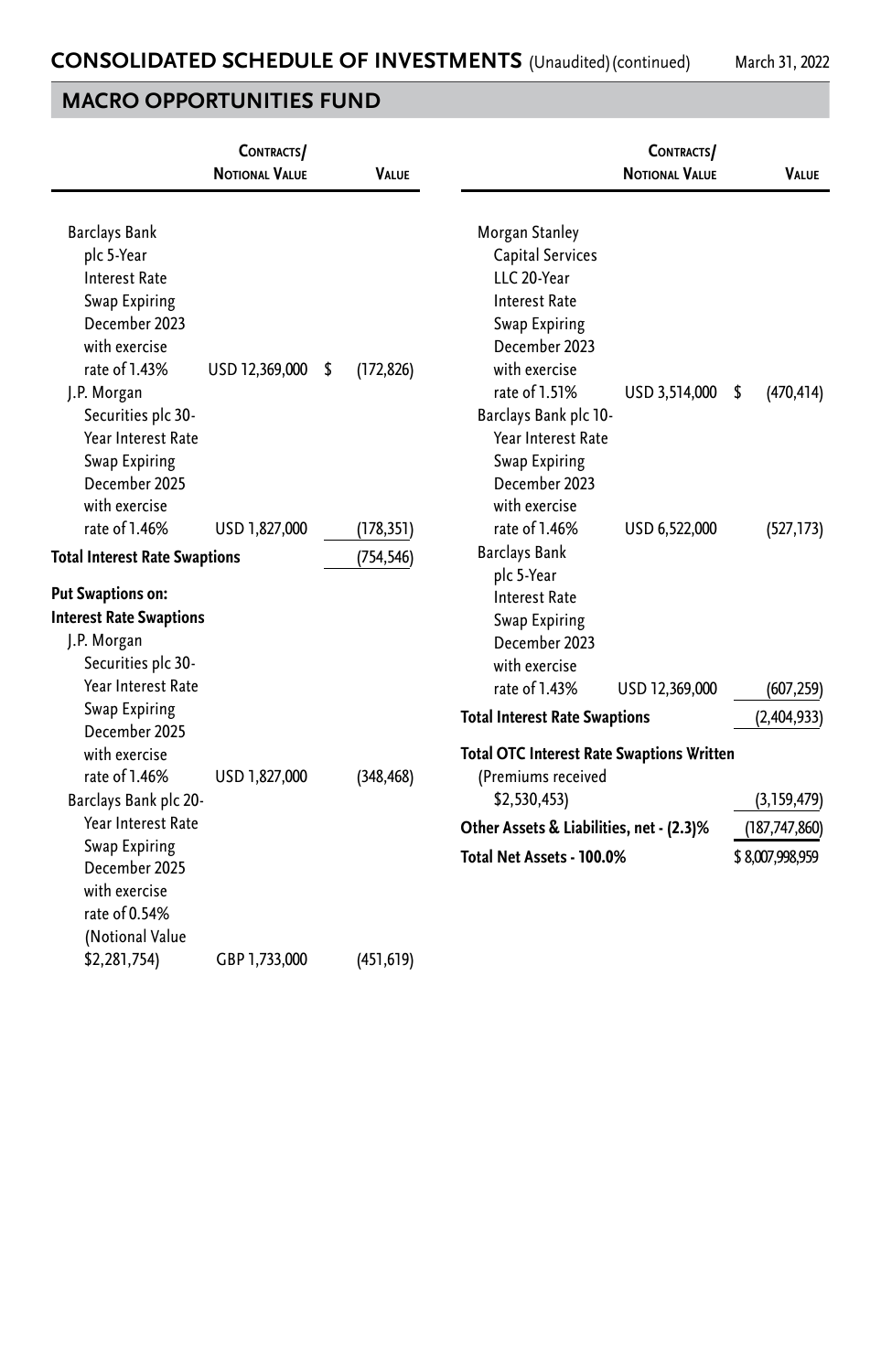#### **Futures Contracts**

| <b>Description</b>                                                             |          | Number of<br><b>Contracts</b> | <b>Expiration</b><br>Date         | <b>Notional</b>      | Value and<br><b>Unrealized</b><br>Appreciation<br>Amount (Depreciation)** |
|--------------------------------------------------------------------------------|----------|-------------------------------|-----------------------------------|----------------------|---------------------------------------------------------------------------|
| Equity Futures Contracts Purchased <sup>®</sup>                                |          |                               |                                   |                      |                                                                           |
| S&P 500 Index Mini Futures Contracts                                           |          | 383                           | Jun 2022                          | 86,706,413<br>S      | 5,009,939<br>S                                                            |
| Commodity Futures Contracts Purchased <sup>T</sup>                             |          |                               |                                   |                      |                                                                           |
| <b>Silver Futures Contracts</b>                                                |          | 571                           | May 2022                          | 71,260,800<br>S      | 2,533,677<br>S                                                            |
| Gold 100 oz. Futures Contracts                                                 |          | 389                           | Jun 2022                          | 75,532,130           | (1,025,549)                                                               |
|                                                                                |          |                               |                                   | 146,792,930<br>S     | 1,508,128<br>S                                                            |
| Commodity Futures Contracts Sold Short                                         |          |                               |                                   |                      |                                                                           |
| WTI Crude Futures Contracts                                                    |          | 466                           | Apr 2022                          | 46,916,880<br>S      | \$<br>(2,689,596)                                                         |
| Centrally Cleared Credit Default Swap Agreements Protection Sold <sup>11</sup> |          |                               |                                   |                      |                                                                           |
| Counterparty                                                                   | Exchange | Index                         | Protection<br><b>Premium Rate</b> | Payment<br>Frequency | <b>Maturity</b><br>Date                                                   |
| J.P. Morgan Securities LLC                                                     | ICE      | CDX.NA.IG.33.V1               | 1.00%                             | Quarterly            | 12/20/24                                                                  |
|                                                                                |          | <b>Notional</b><br>Amount     |                                   | <b>Upfront</b>       | Unrealized<br>Value Premiums Paid Depreciation**                          |
|                                                                                |          | 70,000,000<br>\$              | 944,005<br>S                      | 1,349,100<br>S       | (405, 095)<br>S                                                           |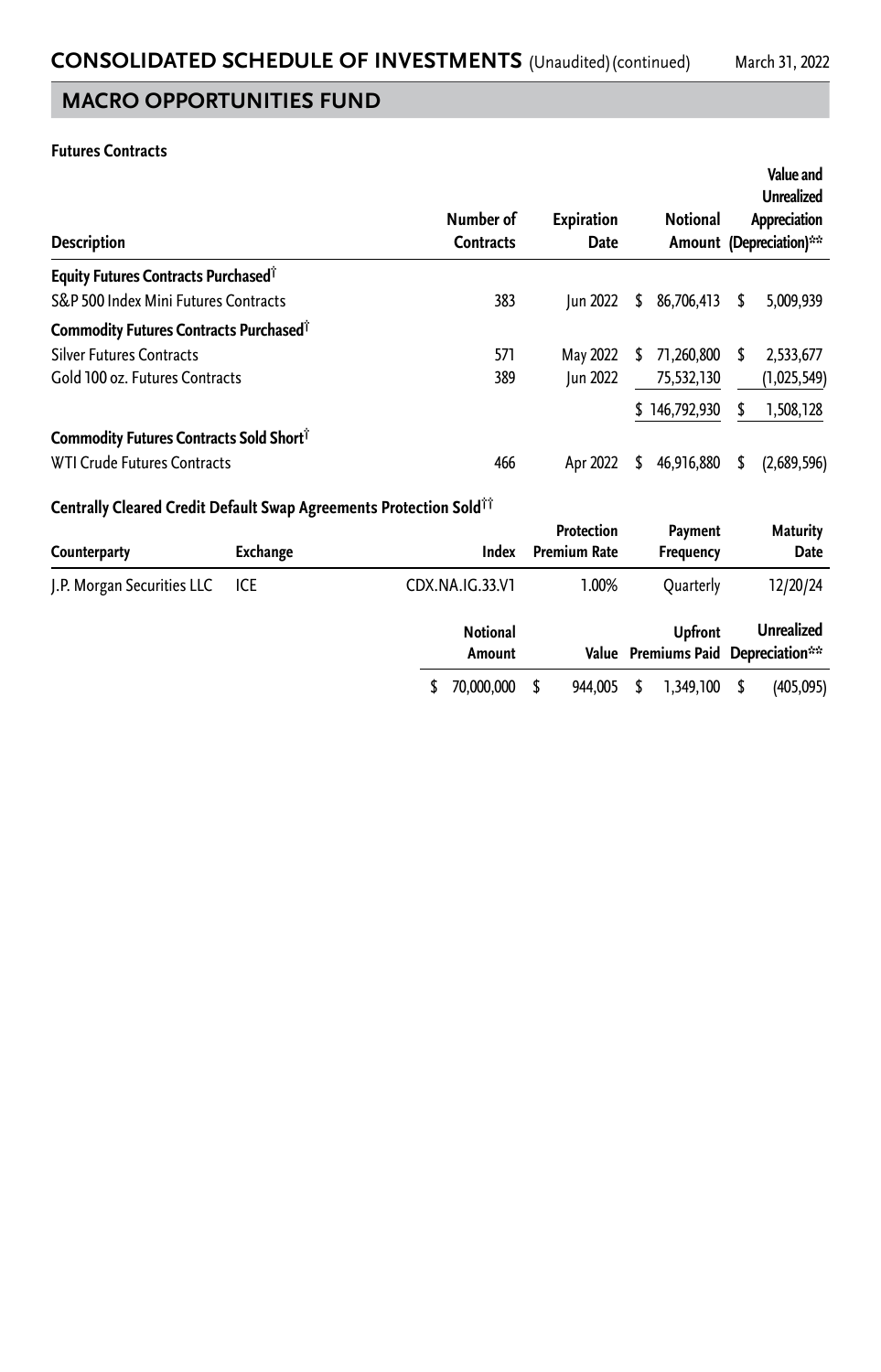#### **Centrally Cleared Interest Rate Swap Agreements††**

| Counterparty | Exchange   | Floating<br><b>Rate Type</b> | <b>Floating</b><br>Rate Index             | <b>Fixed</b><br>Rate | Payment<br>Frequency | <b>Maturity</b><br>Date |
|--------------|------------|------------------------------|-------------------------------------------|----------------------|----------------------|-------------------------|
| <b>JPM</b>   | <b>CME</b> | Receive                      | 3-Month USD LIBOR                         | 1.65%                | Quarterly            | 03/17/31                |
| <b>JPM</b>   | <b>CME</b> | Receive                      | U.S. Secured Overnight Financing Rate     | 1.78%                | Annually             | 03/11/32                |
| <b>IPM</b>   | LCH        | Receive                      | 6-Month CZK PRIBOR                        | 2.68%                | Semi-Annually        | 11/22/26                |
| <b>JPM</b>   | LCH        | Receive                      | U.S. Secured Overnight Financing Rate     | 1.34%                | Annually             | 12/11/61                |
| <b>JPM</b>   | LCH        | Receive                      | U.S. Secured Overnight Financing Rate     | 1.43%                | Annually             | 12/13/28                |
| <b>JPM</b>   | LCH        | Receive                      | U.S. Secured Overnight Financing Rate     | 1.46%                | Annually             | 12/16/33                |
| <b>JPM</b>   | LCH        | Pay                          | Sterling Overnight Interbank Average Rate | 0.50%                | Annually             | 12/03/46                |
| JPM          | LCH        | Receive                      | U.S. Secured Overnight Financing Rate     | 1.65%                | Annually             | 12/10/41                |
| JPM          | LCH        | Receive                      | U.S. Secured Overnight Financing Rate     | 1.51%                | Annually             | 12/13/43                |
| <b>JPM</b>   | LCH        | Receive                      | U.S. Secured Overnight Financing Rate     | 1.40%                | Annually             | 12/06/48                |
| JPM          | LCH        | Receive                      | U.S. Secured Overnight Financing Rate     | 1.03%                | Annually             | 12/13/25                |
| <b>JPM</b>   | LCH        | Receive                      | Sterling Overnight Interbank Average Rate | 0.88%                | Annually             | 12/09/25                |
| <b>JPM</b>   | LCH        | Receive                      | Sterling Overnight Interbank Average Rate | 0.54%                | Annually             | 12/09/45                |
| <b>IPM</b>   | LCH        | Receive                      | U.S. Secured Overnight Financing Rate     | 0.68%                | Annually             | 12/13/23                |
| <b>IPM</b>   | LCH        | Receive                      | U.S. Secured Overnight Financing Rate     | 0.67%                | Annually             | 12/18/23                |
| JPM          | LCH        | Receive                      | U.S. Secured Overnight Financing Rate     | 0.64%                | Annually             | 12/15/23                |
| <b>JPM</b>   | LCH        | Pay                          | U.S. Secured Overnight Financing Rate     | 1.46%                | Annually             | 12/11/55                |

|     | <b>Notional</b><br>Amount~ | Value            | <b>Upfront</b><br><b>Premiums Paid</b><br>(Received) | <b>Unrealized</b><br>Appreciation** |
|-----|----------------------------|------------------|------------------------------------------------------|-------------------------------------|
|     | 180,000,000                | \$<br>11,373,651 | \$<br>1,514                                          | \$<br>11,372,137                    |
|     | 23,700,000                 | 674,435          | 437                                                  | 673,998                             |
| CZK | 423,170,000                | 321,356          | 72                                                   | 321,284                             |
|     | 3,389,000                  | 206,500          | 112,883                                              | 93,617                              |
|     | 4,291,000                  | 145,280          | 82,712                                               | 62,568                              |
|     | 2,127,000                  | 119,452          | 74,348                                               | 45,104                              |
| GBP | 3,130,000                  | (565, 415)       | (598, 969)                                           | 33,554                              |
|     | 5,341,000                  | 167,560          | 138,965                                              | 28,595                              |
|     | 958,000                    | 85,825           | 59,899                                               | 25,926                              |
|     | 920,000                    | 72,659           | 48,038                                               | 24,621                              |
|     | 474,000                    | 21,730           | 207                                                  | 21,523                              |
| GBP | 380,000                    | 19,221           | (152)                                                | 19,373                              |
| GBP | 423,000                    | 76,017           | 58,819                                               | 17,198                              |
|     | 547,000                    | 13,466           | 337                                                  | 13,129                              |
|     | 516,000                    | 12,965           | 180                                                  | 12,785                              |
|     | 491,000                    | 12,467           | 242                                                  | 12,225                              |
|     | 34,000                     |                  | (2,687)                                              | 2,687                               |
|     |                            | \$<br>12,757,169 | \$<br>(23,155)                                       | \$<br>12,780,324                    |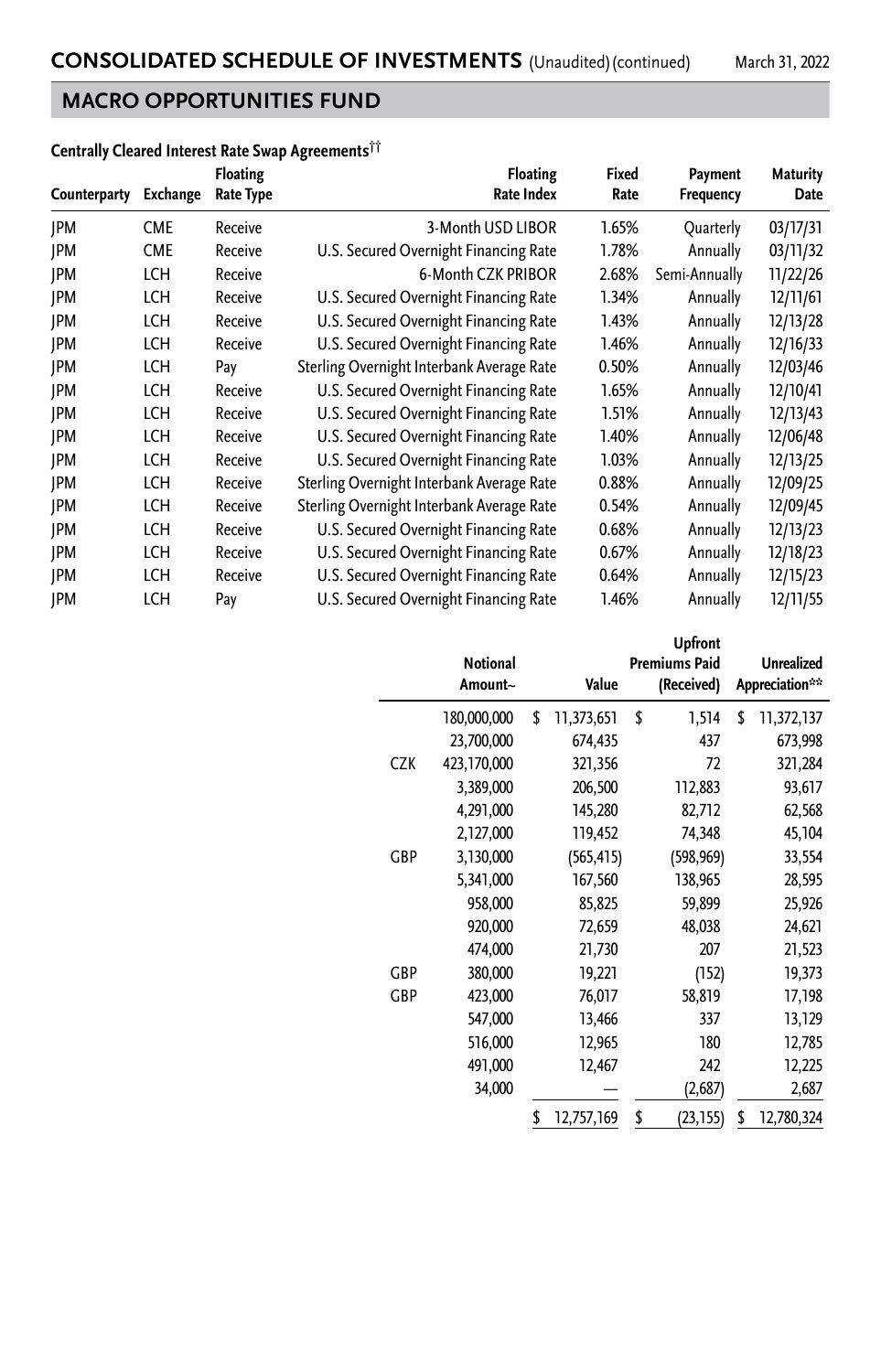#### **Centrally Cleared Interest Rate Swap Agreements†† (concluded)**

| Counterparty | Exchange | Floating<br><b>Rate Type</b> | Floating<br>Rate Index                    | <b>Fixed</b><br>Rate | Payment<br><b>Frequency</b> | <b>Maturity</b><br>Date |
|--------------|----------|------------------------------|-------------------------------------------|----------------------|-----------------------------|-------------------------|
| <b>JPM</b>   | LCH      | Receive                      | U.S. Secured Overnight Financing Rate     | 1.57%                | Annually                    | 12/03/36                |
| <b>IPM</b>   | LCH      | Pay                          | Overnight Tokyo Average Rate              | 0.15%                | Annually                    | 11/19/31                |
| JPM          | LCH      | Pay                          | Sterling Overnight Interbank Average Rate | 0.85%                | Annually                    | 12/03/26                |
| <b>JPM</b>   | LCH      | Pay                          | 3-Month HKD HIBOR                         | 1.72%                | Quarterly                   | 11/19/25                |
| JPM          | LCH      | Pay                          | 3-Month ILS TELBOR                        | 1.11%                | Quarterly                   | 11/19/24                |
| <b>JPM</b>   | LCH      | Pay                          | U.S. Secured Overnight Financing Rate     | 1.30%                | Annually                    | 12/11/31                |
| <b>JPM</b>   | LCH      | Pay                          | U.S. Secured Overnight Financing Rate     | 1.08%                | Annually                    | 12/06/28                |
| <b>JPM</b>   | LCH      | Pay                          | 3-Month NOK NIBOR                         | 1.87%                | Quarterly                   | 11/22/23                |
| <b>IPM</b>   | LCH      | Pay                          | U.S. Secured Overnight Financing Rate     | 1.33%                | Annually                    | 12/10/31                |
| <b>IPM</b>   | LCH      | Pay                          | U.S. Secured Overnight Financing Rate     | 1.23%                | Annually                    | 12/03/31                |

|            | Notional<br>Amount~                 | Value            | Upfront<br><b>Premiums Paid</b> | Unrealized<br>(Received) (Depreciation)** |
|------------|-------------------------------------|------------------|---------------------------------|-------------------------------------------|
|            | 6,083,000                           | \$<br>126,191    | \$<br>148,516                   | \$<br>(22, 325)                           |
| <b>JPY</b> | 779,389,000                         | (78, 166)        | 44                              | (78, 210)                                 |
| GBP        | 3,725,000                           | (227, 667)       | (429)                           | (227, 238)                                |
| <b>HKD</b> | 137,277,000                         | (288, 939)       | 65                              | (289,004)                                 |
| ILS        | 105,181,000                         | (302,095)        | 65                              | (302, 160)                                |
|            | 4,351,000                           | (309, 867)       | 222                             | (310,089)                                 |
|            | 4,712,000                           | (318,760)        | (961)                           | (317,799)                                 |
| <b>NOK</b> | 300,000,000                         | (330, 422)       | 5,243                           | (335, 665)                                |
|            | 4,988,000                           | (342, 916)       | 1,061                           | (343, 977)                                |
|            | 5,205,000                           | (397,601)        | 3,146                           | (400,747)                                 |
|            |                                     | (2,470,242)      | \$<br>156,972                   | \$<br>(2,627,214)                         |
|            | Total interest rate swap agreements | \$<br>10,286,927 | \$<br>133,817                   | \$<br>10,153,110                          |

#### **Total Return Swap Agreements**

|                                                      |                                                                          |         |                                                        |                      |                         |              |                    | Value and                         |  |
|------------------------------------------------------|--------------------------------------------------------------------------|---------|--------------------------------------------------------|----------------------|-------------------------|--------------|--------------------|-----------------------------------|--|
| Counterparty                                         | Reference<br>Obligation                                                  | Type    | <b>Financing</b><br>Rate                               | Payment<br>Frequency | <b>Maturity</b><br>Date | <b>Units</b> | Notional<br>Amount | <b>Unrealized</b><br>Appreciation |  |
| <b>OTC Credit Index Swap Agreements<sup>11</sup></b> |                                                                          |         |                                                        |                      |                         |              |                    |                                   |  |
| Goldman Sachs<br>International                       | <b>iShares</b><br>iBoxx \$<br>High Yield<br>Corporate<br><b>Bond ETF</b> | Receive | (0.72)%<br>(Federal<br><b>Funds</b><br>Rate -<br>1.05% | At Maturity          | 06/23/22                | 496.716      | $$40,874,760$ \$   | 352,668                           |  |
| Bank of<br>America, N.A.                             | <b>iShares</b><br>iBoxx \$<br>High Yield<br>Corporate                    |         | (0.77)%<br>(Federal<br>Funds<br>Rate -                 |                      |                         |              |                    |                                   |  |
|                                                      | <b>Bond ETF</b>                                                          | Receive | 1.10%)                                                 | At Maturity          | 06/23/22                | 197,284      | 16,234,500         | 140,072                           |  |
|                                                      |                                                                          |         |                                                        |                      |                         |              | \$57,109,260       | 492,740                           |  |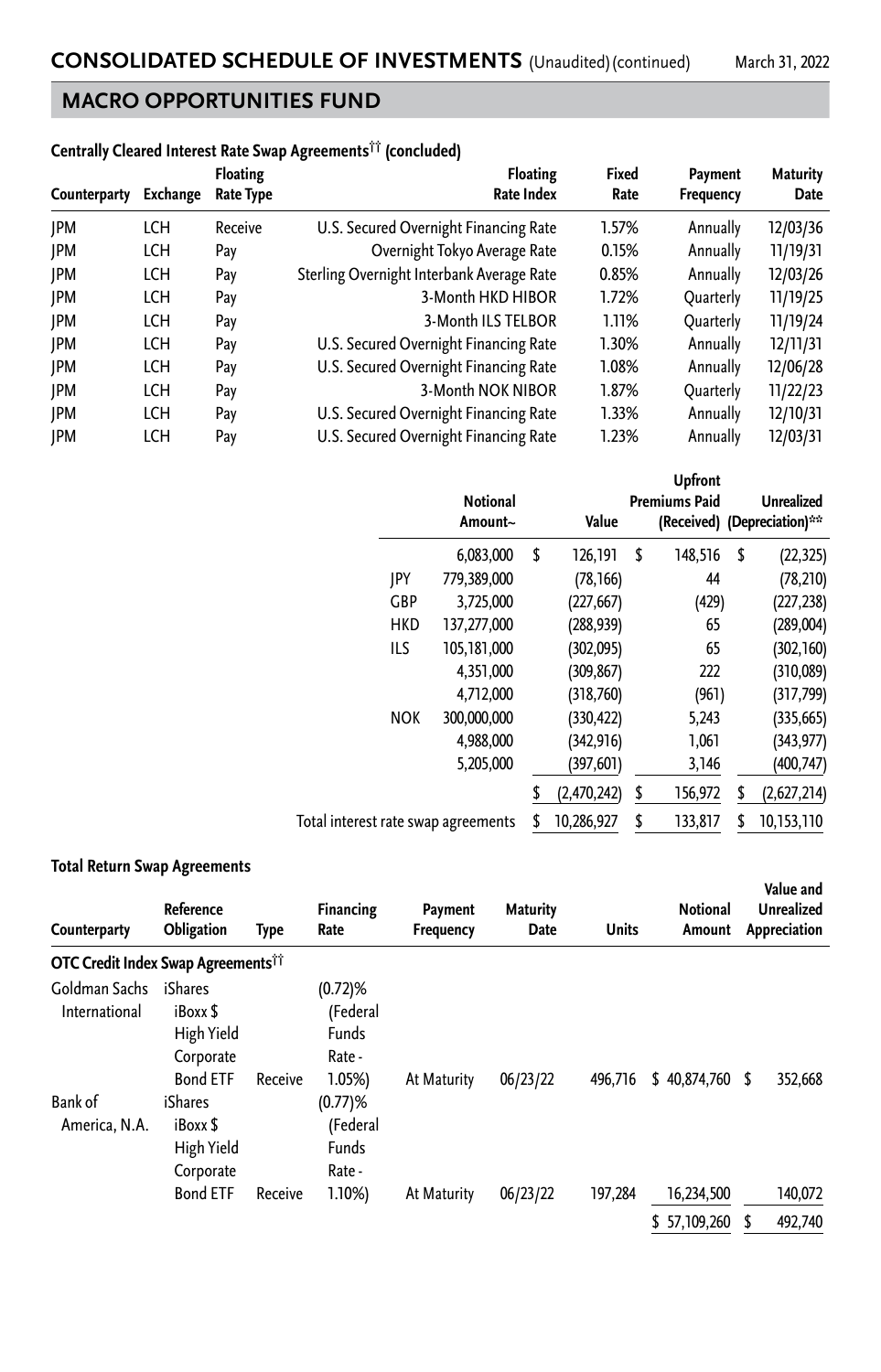#### **Forward Foreign Currency Exchange Contracts††**

| <b>Settlement</b><br>Appreciation<br>Contract<br>(Depreciation)<br>Counterparty<br>Currency<br><b>Type</b><br>Quantity<br>Amount<br>Date<br>Goldman Sachs International<br>ILS<br>4,319,891<br>Buy<br>92,228,427<br>24,775,937 USD<br>08/01/22<br>\$<br>Deutsche Bank AG<br>04/04/22<br>AUD<br>Buy<br>5,673,265<br>4,121,904 USD<br>124,233<br>Deutsche Bank AG<br>NZD<br>12/20/22<br>59,825<br>Buy<br>2,624,000<br>1,749,522 USD<br>JPMorgan Chase Bank, N.A.<br>NZD<br>04/04/22<br>58,127<br>Buy<br>10,540,000<br>7,248,125 USD<br>Deutsche Bank AG<br>04/04/22<br>26,163<br>EUR<br>Buy<br>2,974,647<br>3,265,469 USD<br>JPMorgan Chase Bank, N.A.<br>NZD<br>Sell<br>20,924<br>12,300,000<br>8,547,195 USD<br>04/04/22<br>UBS AG<br><b>EUR</b><br>1,910,000<br>Buy<br>2,099,203 USD<br>04/04/22<br>14,329<br>Goldman Sachs International<br>NZD<br>490,924<br>11,175<br>Buy<br>327,336 USD<br>12/20/22<br>Morgan Stanley Capital<br>Services LLC<br>CAD<br>11,003<br>Buy<br>630,000<br>493,050 USD<br>04/14/22<br>Barclays Bank plc<br>NZD<br>7,660,000<br>04/04/22<br>Buy<br>5,300,396 USD<br>9,463<br>Goldman Sachs International<br>AUD<br>Sell<br>3,422,000<br>04/04/22<br>8,991<br>3,707,737 NZD<br>JPMorgan Chase Bank, N.A.<br>Sell<br>3,800,000<br>8,800<br>EUR<br>4,228,868 USD<br>06/30/22<br>JPMorgan Chase Bank, N.A.<br><b>GBP</b><br>Sell<br>1,641,509<br>04/04/22<br>8,611<br>2,164,974 USD<br>JPMorgan Chase Bank, N.A.<br>EUR<br>Buy<br>1,510,000<br>1,664,744 USD<br>04/04/22<br>6,166<br>Citibank, N.A.<br>AUD<br>Buy<br>280,000<br>206,282 USD<br>04/04/22<br>3,283<br>Goldman Sachs International<br>NZD<br>Sell<br>810,000<br>3,230<br>564,716 USD<br>04/04/22<br><b>USD</b><br>Sell<br>04/04/22<br>JPMorgan Chase Bank, N.A.<br>300,000<br>378,865 CAD<br>3,138<br>Deutsche Bank AG<br>CAD<br>Sell<br>2,445,000<br>1,958,976 USD<br>04/06/22<br>2,697<br>Morgan Stanley Capital<br>NZD<br>Services LLC<br>Buy<br>1,410,000<br>974,723 USD<br>04/04/22<br>2,680<br>Sell<br>Barclays Bank plc<br><b>USD</b><br>170,000<br>215,546 CAD<br>04/04/22<br>2,462<br>UBS AG<br>Sell<br>510,000<br>AUD<br>383,280 USD<br>04/04/22<br>1,572<br>Deutsche Bank AG<br>NZD<br>Sell<br>1,250,000<br>867,562 USD<br>04/04/22<br>1,070<br>Morgan Stanley Capital<br>Sell<br>908<br>Services LLC<br><b>USD</b><br>100,000<br>126,115 CAD<br>04/04/22<br>Morgan Stanley Capital<br>Services LLC<br>GBP<br>Buy<br>100,000<br>130,482 USD<br>04/04/22<br>883<br><b>UBS AG</b><br><b>NZD</b><br>190,000<br>130,948 USD<br>04/04/22<br>759<br>Buy<br>749<br>Bank of America, N.A.<br><b>AUD</b><br>Sell<br>870,000<br>651,898 USD<br>04/04/22<br><b>BNP Paribas</b><br>CAD<br>Sell<br>661<br>925,000<br>740,770 USD<br>04/05/22<br>Citibank, N.A.<br><b>EUR</b><br>Sell<br>190,000<br>618<br>210,865 USD<br>04/04/22<br>Morgan Stanley Capital<br>Services LLC<br><b>EUR</b><br>04/04/22<br>495<br>Buy<br>130,000<br>143,358 USD<br>Barclays Bank plc<br>NZD<br>Sell<br>04/04/22<br>237<br>90,000<br>62,625 USD<br>Deutsche Bank AG<br>CAD<br>Sell<br>575,000<br>04/05/22<br>153<br>460,221 USD<br>Deutsche Bank AG<br><b>USD</b><br>Buy<br>30,000<br>37,558 CAD<br>04/04/22<br>Barclays Bank plc<br>20,000<br>EUR<br>Buy<br>22,185 USD<br>04/04/22<br>Deutsche Bank AG<br>Sell<br>240,000<br>EUR<br>265,475 USD<br>04/04/22<br>(99)<br>JPMorgan Chase Bank, N.A.<br>Sell<br>207,000<br>04/04/22<br>EUR<br>228,887 USD<br>Barclays Bank plc<br>CAD<br>Sell<br>04/13/22<br>660,000<br>527,848 USD<br>Deutsche Bank AG<br>NZD<br>Buy<br>130,000<br>90,426 USD<br>04/04/22<br>Bank of America, N.A.<br><b>AUD</b><br>1,420,000<br>1,063,121 USD<br>Buy<br>04/04/22 |                   |            |      |         |             |          | <b>Unrealized</b> |
|------------------------------------------------------------------------------------------------------------------------------------------------------------------------------------------------------------------------------------------------------------------------------------------------------------------------------------------------------------------------------------------------------------------------------------------------------------------------------------------------------------------------------------------------------------------------------------------------------------------------------------------------------------------------------------------------------------------------------------------------------------------------------------------------------------------------------------------------------------------------------------------------------------------------------------------------------------------------------------------------------------------------------------------------------------------------------------------------------------------------------------------------------------------------------------------------------------------------------------------------------------------------------------------------------------------------------------------------------------------------------------------------------------------------------------------------------------------------------------------------------------------------------------------------------------------------------------------------------------------------------------------------------------------------------------------------------------------------------------------------------------------------------------------------------------------------------------------------------------------------------------------------------------------------------------------------------------------------------------------------------------------------------------------------------------------------------------------------------------------------------------------------------------------------------------------------------------------------------------------------------------------------------------------------------------------------------------------------------------------------------------------------------------------------------------------------------------------------------------------------------------------------------------------------------------------------------------------------------------------------------------------------------------------------------------------------------------------------------------------------------------------------------------------------------------------------------------------------------------------------------------------------------------------------------------------------------------------------------------------------------------------------------------------------------------------------------------------------------------------------------------------------------------------------------------------------------------------------------------------------------------------------------------------------------------------------------------------------------------------------------------------------------------------------------------------------------------------------------------------------------------------------------------------------------------------------------------------------------------------------------------------------------------------|-------------------|------------|------|---------|-------------|----------|-------------------|
| (51)<br>(54)<br>(172)<br>(210)<br>(311)<br>(326)                                                                                                                                                                                                                                                                                                                                                                                                                                                                                                                                                                                                                                                                                                                                                                                                                                                                                                                                                                                                                                                                                                                                                                                                                                                                                                                                                                                                                                                                                                                                                                                                                                                                                                                                                                                                                                                                                                                                                                                                                                                                                                                                                                                                                                                                                                                                                                                                                                                                                                                                                                                                                                                                                                                                                                                                                                                                                                                                                                                                                                                                                                                                                                                                                                                                                                                                                                                                                                                                                                                                                                                                                 |                   |            |      |         |             |          |                   |
|                                                                                                                                                                                                                                                                                                                                                                                                                                                                                                                                                                                                                                                                                                                                                                                                                                                                                                                                                                                                                                                                                                                                                                                                                                                                                                                                                                                                                                                                                                                                                                                                                                                                                                                                                                                                                                                                                                                                                                                                                                                                                                                                                                                                                                                                                                                                                                                                                                                                                                                                                                                                                                                                                                                                                                                                                                                                                                                                                                                                                                                                                                                                                                                                                                                                                                                                                                                                                                                                                                                                                                                                                                                                  |                   |            |      |         |             |          |                   |
|                                                                                                                                                                                                                                                                                                                                                                                                                                                                                                                                                                                                                                                                                                                                                                                                                                                                                                                                                                                                                                                                                                                                                                                                                                                                                                                                                                                                                                                                                                                                                                                                                                                                                                                                                                                                                                                                                                                                                                                                                                                                                                                                                                                                                                                                                                                                                                                                                                                                                                                                                                                                                                                                                                                                                                                                                                                                                                                                                                                                                                                                                                                                                                                                                                                                                                                                                                                                                                                                                                                                                                                                                                                                  |                   |            |      |         |             |          |                   |
|                                                                                                                                                                                                                                                                                                                                                                                                                                                                                                                                                                                                                                                                                                                                                                                                                                                                                                                                                                                                                                                                                                                                                                                                                                                                                                                                                                                                                                                                                                                                                                                                                                                                                                                                                                                                                                                                                                                                                                                                                                                                                                                                                                                                                                                                                                                                                                                                                                                                                                                                                                                                                                                                                                                                                                                                                                                                                                                                                                                                                                                                                                                                                                                                                                                                                                                                                                                                                                                                                                                                                                                                                                                                  |                   |            |      |         |             |          |                   |
|                                                                                                                                                                                                                                                                                                                                                                                                                                                                                                                                                                                                                                                                                                                                                                                                                                                                                                                                                                                                                                                                                                                                                                                                                                                                                                                                                                                                                                                                                                                                                                                                                                                                                                                                                                                                                                                                                                                                                                                                                                                                                                                                                                                                                                                                                                                                                                                                                                                                                                                                                                                                                                                                                                                                                                                                                                                                                                                                                                                                                                                                                                                                                                                                                                                                                                                                                                                                                                                                                                                                                                                                                                                                  |                   |            |      |         |             |          |                   |
|                                                                                                                                                                                                                                                                                                                                                                                                                                                                                                                                                                                                                                                                                                                                                                                                                                                                                                                                                                                                                                                                                                                                                                                                                                                                                                                                                                                                                                                                                                                                                                                                                                                                                                                                                                                                                                                                                                                                                                                                                                                                                                                                                                                                                                                                                                                                                                                                                                                                                                                                                                                                                                                                                                                                                                                                                                                                                                                                                                                                                                                                                                                                                                                                                                                                                                                                                                                                                                                                                                                                                                                                                                                                  |                   |            |      |         |             |          |                   |
|                                                                                                                                                                                                                                                                                                                                                                                                                                                                                                                                                                                                                                                                                                                                                                                                                                                                                                                                                                                                                                                                                                                                                                                                                                                                                                                                                                                                                                                                                                                                                                                                                                                                                                                                                                                                                                                                                                                                                                                                                                                                                                                                                                                                                                                                                                                                                                                                                                                                                                                                                                                                                                                                                                                                                                                                                                                                                                                                                                                                                                                                                                                                                                                                                                                                                                                                                                                                                                                                                                                                                                                                                                                                  |                   |            |      |         |             |          |                   |
|                                                                                                                                                                                                                                                                                                                                                                                                                                                                                                                                                                                                                                                                                                                                                                                                                                                                                                                                                                                                                                                                                                                                                                                                                                                                                                                                                                                                                                                                                                                                                                                                                                                                                                                                                                                                                                                                                                                                                                                                                                                                                                                                                                                                                                                                                                                                                                                                                                                                                                                                                                                                                                                                                                                                                                                                                                                                                                                                                                                                                                                                                                                                                                                                                                                                                                                                                                                                                                                                                                                                                                                                                                                                  |                   |            |      |         |             |          |                   |
|                                                                                                                                                                                                                                                                                                                                                                                                                                                                                                                                                                                                                                                                                                                                                                                                                                                                                                                                                                                                                                                                                                                                                                                                                                                                                                                                                                                                                                                                                                                                                                                                                                                                                                                                                                                                                                                                                                                                                                                                                                                                                                                                                                                                                                                                                                                                                                                                                                                                                                                                                                                                                                                                                                                                                                                                                                                                                                                                                                                                                                                                                                                                                                                                                                                                                                                                                                                                                                                                                                                                                                                                                                                                  |                   |            |      |         |             |          |                   |
|                                                                                                                                                                                                                                                                                                                                                                                                                                                                                                                                                                                                                                                                                                                                                                                                                                                                                                                                                                                                                                                                                                                                                                                                                                                                                                                                                                                                                                                                                                                                                                                                                                                                                                                                                                                                                                                                                                                                                                                                                                                                                                                                                                                                                                                                                                                                                                                                                                                                                                                                                                                                                                                                                                                                                                                                                                                                                                                                                                                                                                                                                                                                                                                                                                                                                                                                                                                                                                                                                                                                                                                                                                                                  |                   |            |      |         |             |          |                   |
|                                                                                                                                                                                                                                                                                                                                                                                                                                                                                                                                                                                                                                                                                                                                                                                                                                                                                                                                                                                                                                                                                                                                                                                                                                                                                                                                                                                                                                                                                                                                                                                                                                                                                                                                                                                                                                                                                                                                                                                                                                                                                                                                                                                                                                                                                                                                                                                                                                                                                                                                                                                                                                                                                                                                                                                                                                                                                                                                                                                                                                                                                                                                                                                                                                                                                                                                                                                                                                                                                                                                                                                                                                                                  |                   |            |      |         |             |          |                   |
|                                                                                                                                                                                                                                                                                                                                                                                                                                                                                                                                                                                                                                                                                                                                                                                                                                                                                                                                                                                                                                                                                                                                                                                                                                                                                                                                                                                                                                                                                                                                                                                                                                                                                                                                                                                                                                                                                                                                                                                                                                                                                                                                                                                                                                                                                                                                                                                                                                                                                                                                                                                                                                                                                                                                                                                                                                                                                                                                                                                                                                                                                                                                                                                                                                                                                                                                                                                                                                                                                                                                                                                                                                                                  |                   |            |      |         |             |          |                   |
|                                                                                                                                                                                                                                                                                                                                                                                                                                                                                                                                                                                                                                                                                                                                                                                                                                                                                                                                                                                                                                                                                                                                                                                                                                                                                                                                                                                                                                                                                                                                                                                                                                                                                                                                                                                                                                                                                                                                                                                                                                                                                                                                                                                                                                                                                                                                                                                                                                                                                                                                                                                                                                                                                                                                                                                                                                                                                                                                                                                                                                                                                                                                                                                                                                                                                                                                                                                                                                                                                                                                                                                                                                                                  |                   |            |      |         |             |          |                   |
|                                                                                                                                                                                                                                                                                                                                                                                                                                                                                                                                                                                                                                                                                                                                                                                                                                                                                                                                                                                                                                                                                                                                                                                                                                                                                                                                                                                                                                                                                                                                                                                                                                                                                                                                                                                                                                                                                                                                                                                                                                                                                                                                                                                                                                                                                                                                                                                                                                                                                                                                                                                                                                                                                                                                                                                                                                                                                                                                                                                                                                                                                                                                                                                                                                                                                                                                                                                                                                                                                                                                                                                                                                                                  |                   |            |      |         |             |          |                   |
|                                                                                                                                                                                                                                                                                                                                                                                                                                                                                                                                                                                                                                                                                                                                                                                                                                                                                                                                                                                                                                                                                                                                                                                                                                                                                                                                                                                                                                                                                                                                                                                                                                                                                                                                                                                                                                                                                                                                                                                                                                                                                                                                                                                                                                                                                                                                                                                                                                                                                                                                                                                                                                                                                                                                                                                                                                                                                                                                                                                                                                                                                                                                                                                                                                                                                                                                                                                                                                                                                                                                                                                                                                                                  |                   |            |      |         |             |          |                   |
|                                                                                                                                                                                                                                                                                                                                                                                                                                                                                                                                                                                                                                                                                                                                                                                                                                                                                                                                                                                                                                                                                                                                                                                                                                                                                                                                                                                                                                                                                                                                                                                                                                                                                                                                                                                                                                                                                                                                                                                                                                                                                                                                                                                                                                                                                                                                                                                                                                                                                                                                                                                                                                                                                                                                                                                                                                                                                                                                                                                                                                                                                                                                                                                                                                                                                                                                                                                                                                                                                                                                                                                                                                                                  |                   |            |      |         |             |          |                   |
|                                                                                                                                                                                                                                                                                                                                                                                                                                                                                                                                                                                                                                                                                                                                                                                                                                                                                                                                                                                                                                                                                                                                                                                                                                                                                                                                                                                                                                                                                                                                                                                                                                                                                                                                                                                                                                                                                                                                                                                                                                                                                                                                                                                                                                                                                                                                                                                                                                                                                                                                                                                                                                                                                                                                                                                                                                                                                                                                                                                                                                                                                                                                                                                                                                                                                                                                                                                                                                                                                                                                                                                                                                                                  |                   |            |      |         |             |          |                   |
|                                                                                                                                                                                                                                                                                                                                                                                                                                                                                                                                                                                                                                                                                                                                                                                                                                                                                                                                                                                                                                                                                                                                                                                                                                                                                                                                                                                                                                                                                                                                                                                                                                                                                                                                                                                                                                                                                                                                                                                                                                                                                                                                                                                                                                                                                                                                                                                                                                                                                                                                                                                                                                                                                                                                                                                                                                                                                                                                                                                                                                                                                                                                                                                                                                                                                                                                                                                                                                                                                                                                                                                                                                                                  |                   |            |      |         |             |          |                   |
|                                                                                                                                                                                                                                                                                                                                                                                                                                                                                                                                                                                                                                                                                                                                                                                                                                                                                                                                                                                                                                                                                                                                                                                                                                                                                                                                                                                                                                                                                                                                                                                                                                                                                                                                                                                                                                                                                                                                                                                                                                                                                                                                                                                                                                                                                                                                                                                                                                                                                                                                                                                                                                                                                                                                                                                                                                                                                                                                                                                                                                                                                                                                                                                                                                                                                                                                                                                                                                                                                                                                                                                                                                                                  |                   |            |      |         |             |          |                   |
|                                                                                                                                                                                                                                                                                                                                                                                                                                                                                                                                                                                                                                                                                                                                                                                                                                                                                                                                                                                                                                                                                                                                                                                                                                                                                                                                                                                                                                                                                                                                                                                                                                                                                                                                                                                                                                                                                                                                                                                                                                                                                                                                                                                                                                                                                                                                                                                                                                                                                                                                                                                                                                                                                                                                                                                                                                                                                                                                                                                                                                                                                                                                                                                                                                                                                                                                                                                                                                                                                                                                                                                                                                                                  |                   |            |      |         |             |          |                   |
|                                                                                                                                                                                                                                                                                                                                                                                                                                                                                                                                                                                                                                                                                                                                                                                                                                                                                                                                                                                                                                                                                                                                                                                                                                                                                                                                                                                                                                                                                                                                                                                                                                                                                                                                                                                                                                                                                                                                                                                                                                                                                                                                                                                                                                                                                                                                                                                                                                                                                                                                                                                                                                                                                                                                                                                                                                                                                                                                                                                                                                                                                                                                                                                                                                                                                                                                                                                                                                                                                                                                                                                                                                                                  |                   |            |      |         |             |          |                   |
|                                                                                                                                                                                                                                                                                                                                                                                                                                                                                                                                                                                                                                                                                                                                                                                                                                                                                                                                                                                                                                                                                                                                                                                                                                                                                                                                                                                                                                                                                                                                                                                                                                                                                                                                                                                                                                                                                                                                                                                                                                                                                                                                                                                                                                                                                                                                                                                                                                                                                                                                                                                                                                                                                                                                                                                                                                                                                                                                                                                                                                                                                                                                                                                                                                                                                                                                                                                                                                                                                                                                                                                                                                                                  |                   |            |      |         |             |          |                   |
|                                                                                                                                                                                                                                                                                                                                                                                                                                                                                                                                                                                                                                                                                                                                                                                                                                                                                                                                                                                                                                                                                                                                                                                                                                                                                                                                                                                                                                                                                                                                                                                                                                                                                                                                                                                                                                                                                                                                                                                                                                                                                                                                                                                                                                                                                                                                                                                                                                                                                                                                                                                                                                                                                                                                                                                                                                                                                                                                                                                                                                                                                                                                                                                                                                                                                                                                                                                                                                                                                                                                                                                                                                                                  |                   |            |      |         |             |          |                   |
|                                                                                                                                                                                                                                                                                                                                                                                                                                                                                                                                                                                                                                                                                                                                                                                                                                                                                                                                                                                                                                                                                                                                                                                                                                                                                                                                                                                                                                                                                                                                                                                                                                                                                                                                                                                                                                                                                                                                                                                                                                                                                                                                                                                                                                                                                                                                                                                                                                                                                                                                                                                                                                                                                                                                                                                                                                                                                                                                                                                                                                                                                                                                                                                                                                                                                                                                                                                                                                                                                                                                                                                                                                                                  |                   |            |      |         |             |          |                   |
|                                                                                                                                                                                                                                                                                                                                                                                                                                                                                                                                                                                                                                                                                                                                                                                                                                                                                                                                                                                                                                                                                                                                                                                                                                                                                                                                                                                                                                                                                                                                                                                                                                                                                                                                                                                                                                                                                                                                                                                                                                                                                                                                                                                                                                                                                                                                                                                                                                                                                                                                                                                                                                                                                                                                                                                                                                                                                                                                                                                                                                                                                                                                                                                                                                                                                                                                                                                                                                                                                                                                                                                                                                                                  |                   |            |      |         |             |          |                   |
|                                                                                                                                                                                                                                                                                                                                                                                                                                                                                                                                                                                                                                                                                                                                                                                                                                                                                                                                                                                                                                                                                                                                                                                                                                                                                                                                                                                                                                                                                                                                                                                                                                                                                                                                                                                                                                                                                                                                                                                                                                                                                                                                                                                                                                                                                                                                                                                                                                                                                                                                                                                                                                                                                                                                                                                                                                                                                                                                                                                                                                                                                                                                                                                                                                                                                                                                                                                                                                                                                                                                                                                                                                                                  |                   |            |      |         |             |          |                   |
|                                                                                                                                                                                                                                                                                                                                                                                                                                                                                                                                                                                                                                                                                                                                                                                                                                                                                                                                                                                                                                                                                                                                                                                                                                                                                                                                                                                                                                                                                                                                                                                                                                                                                                                                                                                                                                                                                                                                                                                                                                                                                                                                                                                                                                                                                                                                                                                                                                                                                                                                                                                                                                                                                                                                                                                                                                                                                                                                                                                                                                                                                                                                                                                                                                                                                                                                                                                                                                                                                                                                                                                                                                                                  |                   |            |      |         |             |          |                   |
|                                                                                                                                                                                                                                                                                                                                                                                                                                                                                                                                                                                                                                                                                                                                                                                                                                                                                                                                                                                                                                                                                                                                                                                                                                                                                                                                                                                                                                                                                                                                                                                                                                                                                                                                                                                                                                                                                                                                                                                                                                                                                                                                                                                                                                                                                                                                                                                                                                                                                                                                                                                                                                                                                                                                                                                                                                                                                                                                                                                                                                                                                                                                                                                                                                                                                                                                                                                                                                                                                                                                                                                                                                                                  |                   |            |      |         |             |          |                   |
|                                                                                                                                                                                                                                                                                                                                                                                                                                                                                                                                                                                                                                                                                                                                                                                                                                                                                                                                                                                                                                                                                                                                                                                                                                                                                                                                                                                                                                                                                                                                                                                                                                                                                                                                                                                                                                                                                                                                                                                                                                                                                                                                                                                                                                                                                                                                                                                                                                                                                                                                                                                                                                                                                                                                                                                                                                                                                                                                                                                                                                                                                                                                                                                                                                                                                                                                                                                                                                                                                                                                                                                                                                                                  |                   |            |      |         |             |          |                   |
|                                                                                                                                                                                                                                                                                                                                                                                                                                                                                                                                                                                                                                                                                                                                                                                                                                                                                                                                                                                                                                                                                                                                                                                                                                                                                                                                                                                                                                                                                                                                                                                                                                                                                                                                                                                                                                                                                                                                                                                                                                                                                                                                                                                                                                                                                                                                                                                                                                                                                                                                                                                                                                                                                                                                                                                                                                                                                                                                                                                                                                                                                                                                                                                                                                                                                                                                                                                                                                                                                                                                                                                                                                                                  |                   |            |      |         |             |          |                   |
|                                                                                                                                                                                                                                                                                                                                                                                                                                                                                                                                                                                                                                                                                                                                                                                                                                                                                                                                                                                                                                                                                                                                                                                                                                                                                                                                                                                                                                                                                                                                                                                                                                                                                                                                                                                                                                                                                                                                                                                                                                                                                                                                                                                                                                                                                                                                                                                                                                                                                                                                                                                                                                                                                                                                                                                                                                                                                                                                                                                                                                                                                                                                                                                                                                                                                                                                                                                                                                                                                                                                                                                                                                                                  |                   |            |      |         |             |          |                   |
|                                                                                                                                                                                                                                                                                                                                                                                                                                                                                                                                                                                                                                                                                                                                                                                                                                                                                                                                                                                                                                                                                                                                                                                                                                                                                                                                                                                                                                                                                                                                                                                                                                                                                                                                                                                                                                                                                                                                                                                                                                                                                                                                                                                                                                                                                                                                                                                                                                                                                                                                                                                                                                                                                                                                                                                                                                                                                                                                                                                                                                                                                                                                                                                                                                                                                                                                                                                                                                                                                                                                                                                                                                                                  |                   |            |      |         |             |          |                   |
|                                                                                                                                                                                                                                                                                                                                                                                                                                                                                                                                                                                                                                                                                                                                                                                                                                                                                                                                                                                                                                                                                                                                                                                                                                                                                                                                                                                                                                                                                                                                                                                                                                                                                                                                                                                                                                                                                                                                                                                                                                                                                                                                                                                                                                                                                                                                                                                                                                                                                                                                                                                                                                                                                                                                                                                                                                                                                                                                                                                                                                                                                                                                                                                                                                                                                                                                                                                                                                                                                                                                                                                                                                                                  |                   |            |      |         |             |          |                   |
|                                                                                                                                                                                                                                                                                                                                                                                                                                                                                                                                                                                                                                                                                                                                                                                                                                                                                                                                                                                                                                                                                                                                                                                                                                                                                                                                                                                                                                                                                                                                                                                                                                                                                                                                                                                                                                                                                                                                                                                                                                                                                                                                                                                                                                                                                                                                                                                                                                                                                                                                                                                                                                                                                                                                                                                                                                                                                                                                                                                                                                                                                                                                                                                                                                                                                                                                                                                                                                                                                                                                                                                                                                                                  |                   |            |      |         |             |          |                   |
|                                                                                                                                                                                                                                                                                                                                                                                                                                                                                                                                                                                                                                                                                                                                                                                                                                                                                                                                                                                                                                                                                                                                                                                                                                                                                                                                                                                                                                                                                                                                                                                                                                                                                                                                                                                                                                                                                                                                                                                                                                                                                                                                                                                                                                                                                                                                                                                                                                                                                                                                                                                                                                                                                                                                                                                                                                                                                                                                                                                                                                                                                                                                                                                                                                                                                                                                                                                                                                                                                                                                                                                                                                                                  |                   |            |      |         |             |          |                   |
|                                                                                                                                                                                                                                                                                                                                                                                                                                                                                                                                                                                                                                                                                                                                                                                                                                                                                                                                                                                                                                                                                                                                                                                                                                                                                                                                                                                                                                                                                                                                                                                                                                                                                                                                                                                                                                                                                                                                                                                                                                                                                                                                                                                                                                                                                                                                                                                                                                                                                                                                                                                                                                                                                                                                                                                                                                                                                                                                                                                                                                                                                                                                                                                                                                                                                                                                                                                                                                                                                                                                                                                                                                                                  |                   |            |      |         |             |          |                   |
|                                                                                                                                                                                                                                                                                                                                                                                                                                                                                                                                                                                                                                                                                                                                                                                                                                                                                                                                                                                                                                                                                                                                                                                                                                                                                                                                                                                                                                                                                                                                                                                                                                                                                                                                                                                                                                                                                                                                                                                                                                                                                                                                                                                                                                                                                                                                                                                                                                                                                                                                                                                                                                                                                                                                                                                                                                                                                                                                                                                                                                                                                                                                                                                                                                                                                                                                                                                                                                                                                                                                                                                                                                                                  |                   |            |      |         |             |          |                   |
|                                                                                                                                                                                                                                                                                                                                                                                                                                                                                                                                                                                                                                                                                                                                                                                                                                                                                                                                                                                                                                                                                                                                                                                                                                                                                                                                                                                                                                                                                                                                                                                                                                                                                                                                                                                                                                                                                                                                                                                                                                                                                                                                                                                                                                                                                                                                                                                                                                                                                                                                                                                                                                                                                                                                                                                                                                                                                                                                                                                                                                                                                                                                                                                                                                                                                                                                                                                                                                                                                                                                                                                                                                                                  |                   |            |      |         |             |          |                   |
|                                                                                                                                                                                                                                                                                                                                                                                                                                                                                                                                                                                                                                                                                                                                                                                                                                                                                                                                                                                                                                                                                                                                                                                                                                                                                                                                                                                                                                                                                                                                                                                                                                                                                                                                                                                                                                                                                                                                                                                                                                                                                                                                                                                                                                                                                                                                                                                                                                                                                                                                                                                                                                                                                                                                                                                                                                                                                                                                                                                                                                                                                                                                                                                                                                                                                                                                                                                                                                                                                                                                                                                                                                                                  |                   |            |      |         |             |          |                   |
|                                                                                                                                                                                                                                                                                                                                                                                                                                                                                                                                                                                                                                                                                                                                                                                                                                                                                                                                                                                                                                                                                                                                                                                                                                                                                                                                                                                                                                                                                                                                                                                                                                                                                                                                                                                                                                                                                                                                                                                                                                                                                                                                                                                                                                                                                                                                                                                                                                                                                                                                                                                                                                                                                                                                                                                                                                                                                                                                                                                                                                                                                                                                                                                                                                                                                                                                                                                                                                                                                                                                                                                                                                                                  |                   |            |      |         |             |          |                   |
|                                                                                                                                                                                                                                                                                                                                                                                                                                                                                                                                                                                                                                                                                                                                                                                                                                                                                                                                                                                                                                                                                                                                                                                                                                                                                                                                                                                                                                                                                                                                                                                                                                                                                                                                                                                                                                                                                                                                                                                                                                                                                                                                                                                                                                                                                                                                                                                                                                                                                                                                                                                                                                                                                                                                                                                                                                                                                                                                                                                                                                                                                                                                                                                                                                                                                                                                                                                                                                                                                                                                                                                                                                                                  |                   |            |      |         |             |          |                   |
|                                                                                                                                                                                                                                                                                                                                                                                                                                                                                                                                                                                                                                                                                                                                                                                                                                                                                                                                                                                                                                                                                                                                                                                                                                                                                                                                                                                                                                                                                                                                                                                                                                                                                                                                                                                                                                                                                                                                                                                                                                                                                                                                                                                                                                                                                                                                                                                                                                                                                                                                                                                                                                                                                                                                                                                                                                                                                                                                                                                                                                                                                                                                                                                                                                                                                                                                                                                                                                                                                                                                                                                                                                                                  |                   |            |      |         |             |          |                   |
|                                                                                                                                                                                                                                                                                                                                                                                                                                                                                                                                                                                                                                                                                                                                                                                                                                                                                                                                                                                                                                                                                                                                                                                                                                                                                                                                                                                                                                                                                                                                                                                                                                                                                                                                                                                                                                                                                                                                                                                                                                                                                                                                                                                                                                                                                                                                                                                                                                                                                                                                                                                                                                                                                                                                                                                                                                                                                                                                                                                                                                                                                                                                                                                                                                                                                                                                                                                                                                                                                                                                                                                                                                                                  |                   |            |      |         |             |          |                   |
|                                                                                                                                                                                                                                                                                                                                                                                                                                                                                                                                                                                                                                                                                                                                                                                                                                                                                                                                                                                                                                                                                                                                                                                                                                                                                                                                                                                                                                                                                                                                                                                                                                                                                                                                                                                                                                                                                                                                                                                                                                                                                                                                                                                                                                                                                                                                                                                                                                                                                                                                                                                                                                                                                                                                                                                                                                                                                                                                                                                                                                                                                                                                                                                                                                                                                                                                                                                                                                                                                                                                                                                                                                                                  |                   |            |      |         |             |          |                   |
|                                                                                                                                                                                                                                                                                                                                                                                                                                                                                                                                                                                                                                                                                                                                                                                                                                                                                                                                                                                                                                                                                                                                                                                                                                                                                                                                                                                                                                                                                                                                                                                                                                                                                                                                                                                                                                                                                                                                                                                                                                                                                                                                                                                                                                                                                                                                                                                                                                                                                                                                                                                                                                                                                                                                                                                                                                                                                                                                                                                                                                                                                                                                                                                                                                                                                                                                                                                                                                                                                                                                                                                                                                                                  |                   |            |      |         |             |          |                   |
|                                                                                                                                                                                                                                                                                                                                                                                                                                                                                                                                                                                                                                                                                                                                                                                                                                                                                                                                                                                                                                                                                                                                                                                                                                                                                                                                                                                                                                                                                                                                                                                                                                                                                                                                                                                                                                                                                                                                                                                                                                                                                                                                                                                                                                                                                                                                                                                                                                                                                                                                                                                                                                                                                                                                                                                                                                                                                                                                                                                                                                                                                                                                                                                                                                                                                                                                                                                                                                                                                                                                                                                                                                                                  | Barclays Bank plc | <b>EUR</b> | Sell | 160,000 | 176,470 USD | 04/04/22 | (580)             |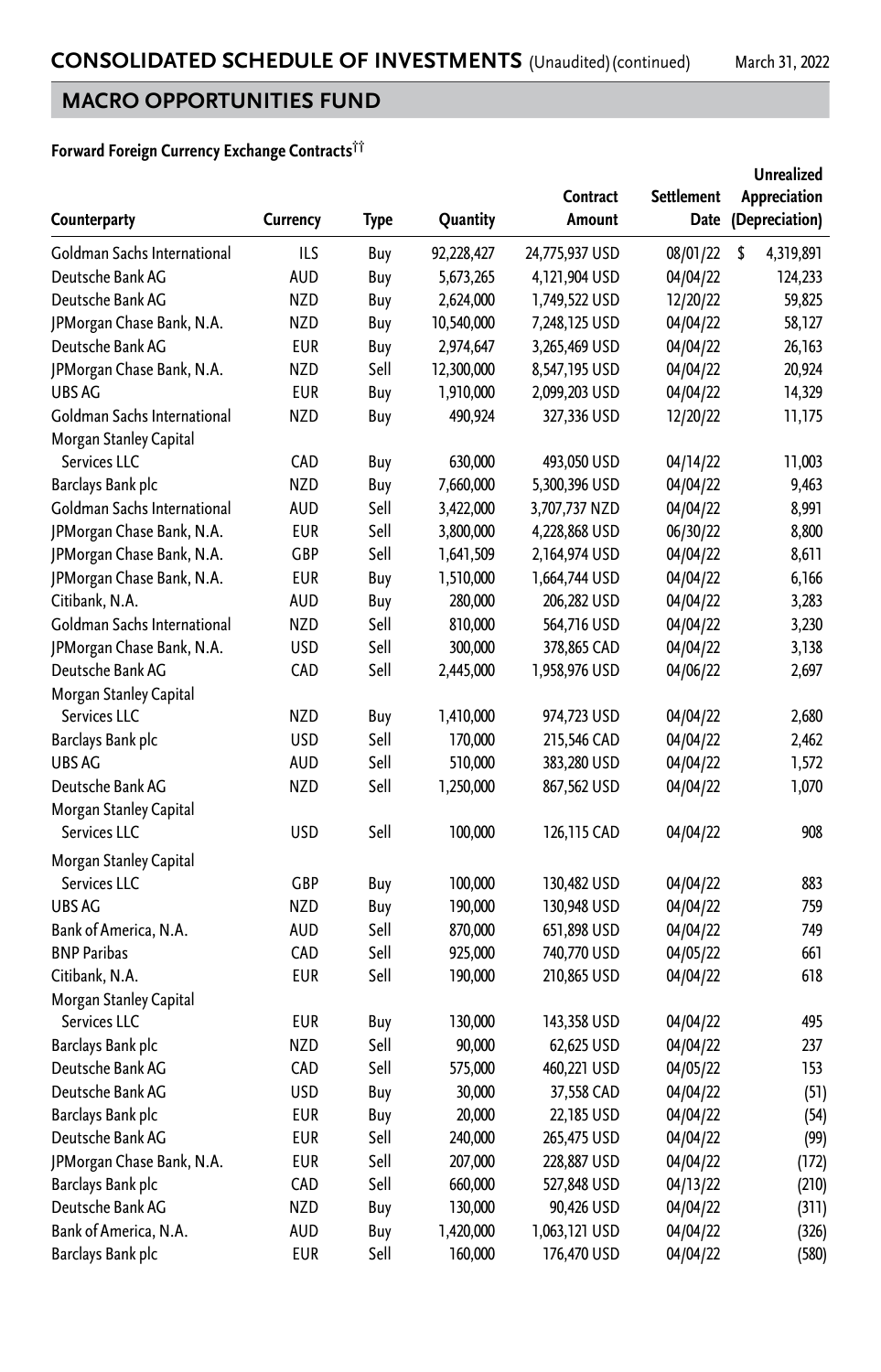#### **Forward Foreign Currency Exchange Contracts†† (continued)**

|                             |                   |      |            |                |                   | <b>Unrealized</b> |
|-----------------------------|-------------------|------|------------|----------------|-------------------|-------------------|
|                             |                   |      |            | Contract       | <b>Settlement</b> | Appreciation      |
| Counterparty                | Currency          | Type | Quantity   | Amount         | Date              | (Depreciation)    |
| <b>BNP Paribas</b>          | CAD               | Buy  | 925,000    | 740,767 USD    | 04/06/22          | \$<br>(661)       |
| Morgan Stanley Capital      |                   |      |            |                |                   |                   |
| Services LLC                | NZD               | Sell | 700,000    | 484,464 USD    | 04/04/22          | (770)             |
| UBS AG                      | <b>AUD</b>        | Buy  | 390,000    | 292,667 USD    | 04/04/22          | (773)             |
| <b>UBS AG</b>               | <b>EUR</b>        | Sell | 2,560,000  | 2,831,939 USD  | 04/04/22          | (860)             |
| <b>UBS AG</b>               | GBP               | Buy  | 760,000    | 999,611 USD    | 04/04/22          | (1, 240)          |
| Barclays Bank plc           | GBP               | Sell | 840,000    | 1,102,037 USD  | 04/04/22          | (1, 425)          |
| Barclays Bank plc           | AUD               | Buy  | 470,000    | 353,281 USD    | 04/04/22          | (1, 511)          |
| Morgan Stanley Capital      |                   |      |            |                |                   |                   |
| Services LLC                | <b>AUD</b>        | Sell | 200,000    | 148,107 USD    | 04/04/22          | (1, 582)          |
| Morgan Stanley Capital      |                   |      |            |                |                   |                   |
| Services LLC                | <b>USD</b>        | Buy  | 210,000    | 264,675 CAD    | 04/04/22          | (1, 772)          |
| Barclays Bank plc           | CAD               | Sell | 1,105,000  | 882,252 USD    | 04/12/22          | (1, 850)          |
| Barclays Bank plc           | <b>USD</b>        | Buy  | 280,000    | 352,265 CAD    | 04/04/22          | (1, 854)          |
| Goldman Sachs International | AUD               | Buy  | 684,000    | 741,798 NZD    | 04/04/22          | (2, 271)          |
| UBS AG                      | CAD               | Sell | 160,000    | 125,702 USD    | 04/12/22          | (2, 313)          |
| UBS AG                      | CAD               | Sell | 180,000    | 141,414 USD    | 04/07/22          | (2,606)           |
| Barclays Bank plc           | CAD               | Sell | 810,000    | 644,618 USD    | 04/19/22          | (3, 435)          |
| JPMorgan Chase Bank, N.A.   | <b>GBP</b>        | Buy  | 630,000    | 831,079 USD    | 04/04/22          | (3, 482)          |
| Barclays Bank plc           | GBP               | Buy  | 1,500,000  | 1,974,139 USD  | 04/04/22          | (3,669)           |
| <b>UBS AG</b>               | ILS               | Sell | 3,026,363  | 958,280 USD    | 11/30/22          | (4, 368)          |
| Bank of America, N.A.       | NZD               | Sell | 1,550,000  | 1,069,405 USD  | 04/04/22          | (5,044)           |
| Barclays Bank plc           | <b>AUD</b>        | Sell | 2,170,000  | 1,618,878 USD  | 04/04/22          | (5,251)           |
| Barclays Bank plc           | ILS               | Sell | 5,382,450  | 1,706,566 USD  | 11/30/22          | (5, 523)          |
| JPMorgan Chase Bank, N.A.   | CAD               | Sell | 1,062,000  | 843,383 USD    | 04/14/22          | (6, 307)          |
| UBS AG                      | CAD               | Sell | 510,000    | 400,682 USD    | 04/14/22          | (7, 361)          |
| Citibank, N.A.              | CAD               | Sell | 925,000    | 731,980 USD    | 04/06/22          | (8, 126)          |
| UBS AG                      | CAD               | Sell | 640,000    | 502,814 USD    |                   |                   |
| JPMorgan Chase Bank, N.A.   | CAD               | Sell | 13,080,000 |                | 04/13/22          | (9, 241)          |
| UBS AG                      | CAD               | Sell | 830,000    | 10,453,665 USD | 04/06/22          | (11, 827)         |
|                             |                   | Sell |            | 652,077 USD    | 04/19/22          | (11, 977)         |
| Barclays Bank plc           | CAD<br><b>USD</b> |      | 767,000    | 600,669 USD    | 04/20/22          | (12, 979)         |
| JPMorgan Chase Bank, N.A.   | <b>USD</b>        | Buy  | 1,410,000  | 1,779,039 CAD  | 04/04/22          | (13, 448)         |
| Citibank, N.A.              |                   | Buy  | 830,000    | 1,054,553 CAD  | 04/04/22          | (13,771)          |
| Goldman Sachs International | NZD               | Sell | 449,092    | 292,983 USD    | 12/20/22          | (16, 683)         |
| Barclays Bank plc           | CAD               | Sell | 2,168,000  | 1,716,027 USD  | 04/07/22          | (18, 613)         |
| Deutsche Bank AG            | CAD               | Sell | 5,000,000  | 3,980,543 USD  | 04/07/22          | (20,009)          |
| JPMorgan Chase Bank, N.A.   | EUR               | Sell | 3,055,000  | 3,361,530 USD  | 04/14/22          | (20, 032)         |
| JPMorgan Chase Bank, N.A.   | AUD               | Buy  | 11,330,000 | 8,501,523 USD  | 04/04/22          | (21, 620)         |
| Deutsche Bank AG            | GBP               | Buy  | 3,929,000  | 5,184,056 USD  | 04/04/22          | (22, 741)         |
| Bank of America, N.A.       | GBP               | Buy  | 937,000    | 1,256,451 USD  | 04/04/22          | (25, 565)         |
| UBS AG                      | CAD               | Sell | 2,180,000  | 1,713,904 USD  | 04/27/22          | (30, 174)         |
| Barclays Bank plc           | CAD               | Sell | 1,805,000  | 1,412,596 USD  | 04/05/22          | (31, 618)         |
| Citibank, N.A.              | CAD               | Sell | 1,675,067  | 1,306,767 USD  | 04/04/22          | (33, 490)         |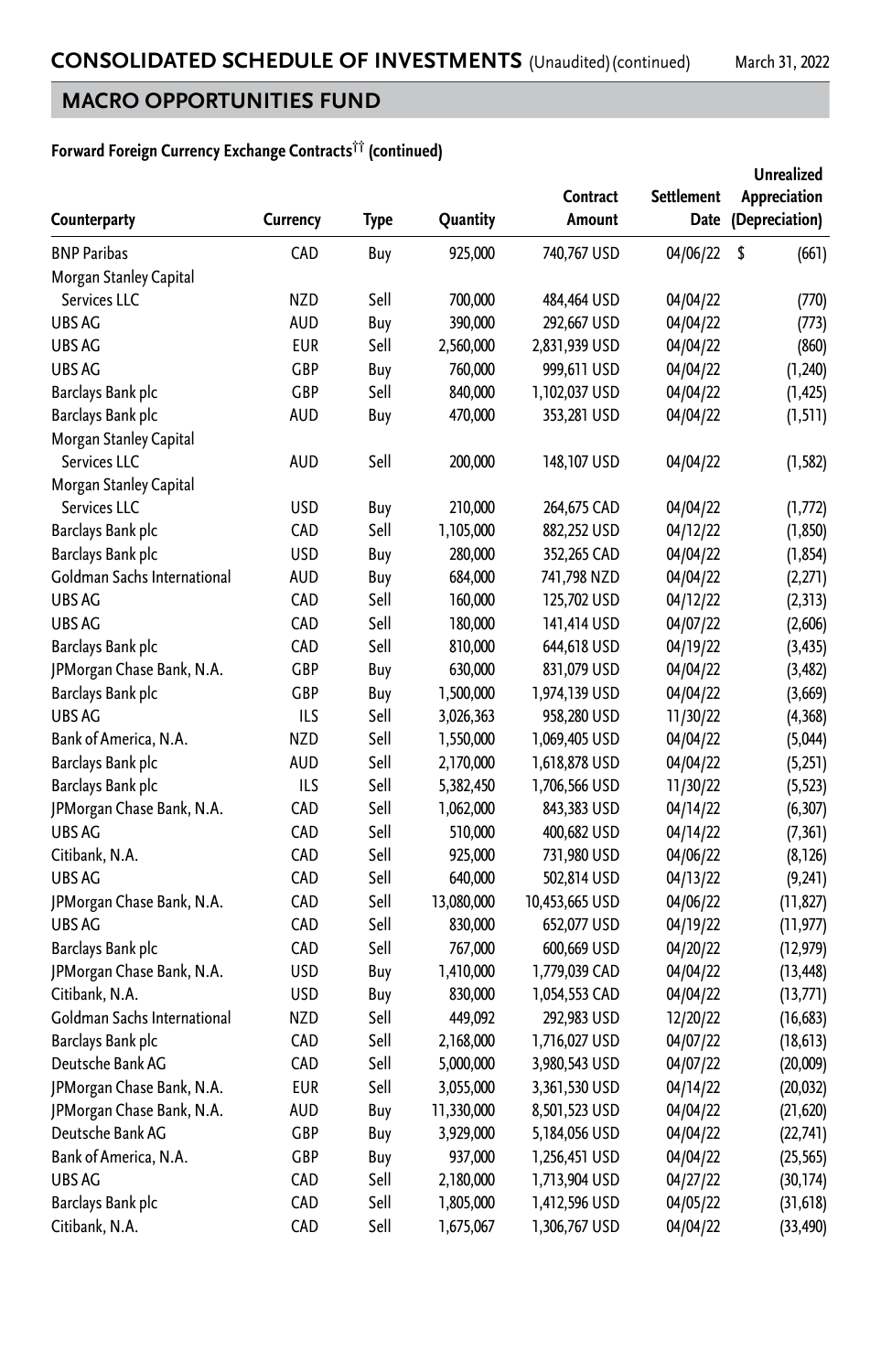#### **Forward Foreign Currency Exchange Contracts†† (concluded)**

|                           |            |      |             | Contract        | <b>Settlement</b> | <b>Unrealized</b><br>Appreciation |
|---------------------------|------------|------|-------------|-----------------|-------------------|-----------------------------------|
| Counterparty              | Currency   | Type | Quantity    | Amount          | Date              | (Depreciation)                    |
| JPMorgan Chase Bank, N.A. | CAD        | Sell | 2,600,000   | 2,045,976 USD   | 04/07/22          | (34, 311)<br>\$                   |
| Deutsche Bank AG          | <b>NZD</b> | Sell | 2,624,000   | 1,774,797 USD   | 12/20/22          | (34, 549)                         |
| Morgan Stanley Capital    |            |      |             |                 |                   |                                   |
| Services LLC              | <b>EUR</b> | Sell | 5,050,000   | 5,552,649 USD   | 04/14/22          | (37, 166)                         |
| JPMorgan Chase Bank, N.A. | <b>AUD</b> | Sell | 12,900,000  | 9,568,407 USD   | 04/04/22          | (86, 560)                         |
| Barclays Bank plc         | CAD        | Sell | 8,225,000   | 6,492,666 USD   | 04/06/22          | (88, 273)                         |
| UBS AG                    | <b>NZD</b> | Sell | 6,204,128   | 4,210,233 USD   | 04/04/22          | (90, 424)                         |
| Deutsche Bank AG          | GBP        | Sell | 18,833,536  | 24,622,397 USD  | 04/04/22          | (118, 206)                        |
| Barclays Bank plc         | <b>GBP</b> | Sell | 67,150,000  | 87,482,107 USD  | 04/14/22          | (723, 980)                        |
| Barclays Bank plc         | CAD        | Sell | 61,842,000  | 48,566,403 USD  | 04/14/22          | (912, 409)                        |
| Barclays Bank plc         | ILS        | Sell | 92,228,427  | 27,935,310 USD  | 08/01/22          | (1,160,518)                       |
| Bank of America, N.A.     | EUR        | Sell | 282,620,000 | 308,653,541 USD | 04/14/22          | (4, 176, 854)                     |
|                           |            |      |             |                 |                   | (3, 139, 599)<br>\$               |

#### **OTC Interest Rate Swaptions Purchased**

| Counterparty/<br><b>Description</b>                                 | <b>Floating</b><br>Rate Type | <b>Floating</b><br>Rate Index                         | Payment<br>Frequency | Fixed<br>Rate | Expiration<br>Date | <b>Exercise</b><br>Rate | <b>Swaption</b><br><b>Notional</b><br>Amount | <b>Swaption</b><br>Value |
|---------------------------------------------------------------------|------------------------------|-------------------------------------------------------|----------------------|---------------|--------------------|-------------------------|----------------------------------------------|--------------------------|
| Call                                                                |                              |                                                       |                      |               |                    |                         |                                              |                          |
| Goldman Sachs<br>International 5-Year<br><b>Interest Rate Swap</b>  | Pay                          | U.S. Secured<br>Overnight<br>Financing<br>Rate        | Annual               | 1.57%         | 12/01/31           | 1.57%                   | \$62,077,000                                 | \$2,182,584              |
| <b>BNP Paribas 10-Year</b><br><b>Interest Rate Swap</b>             | Pay                          | U.S. Secured<br>Overnight<br>Financing                |                      |               |                    |                         |                                              |                          |
| J.P. Morgan Securities<br>plc 30-Year Interest<br>Rate Swap         | Pay                          | Rate<br>U.S. Secured<br>Overnight<br>Financing        | Annual               | 1.65%         | 12/08/31           | 1.65%                   | 33,096,000                                   | 2,135,117                |
| Citibank, N.A. 20-Year<br><b>Interest Rate Swap</b>                 | Pay                          | Rate<br>U.S. Secured<br>Overnight<br>Financing        | Annual               | 1.34%         | 12/09/31           | 1.34%                   | 12,557,000                                   | 1,804,327                |
| Goldman Sachs<br>International 20-Year<br><b>Interest Rate Swap</b> | Pay                          | Rate<br>Sterling<br>Overnight<br>Interbank<br>Average | Annual               | 1.40%         | 12/04/28           | 1.40%                   | 19,584,000                                   | 1,651,463                |
|                                                                     |                              | Rate                                                  | Annual               | 0.50%         | 12/03/26           | 0.50%                   | 20,485,757                                   | 1,194,902<br>\$8,968,393 |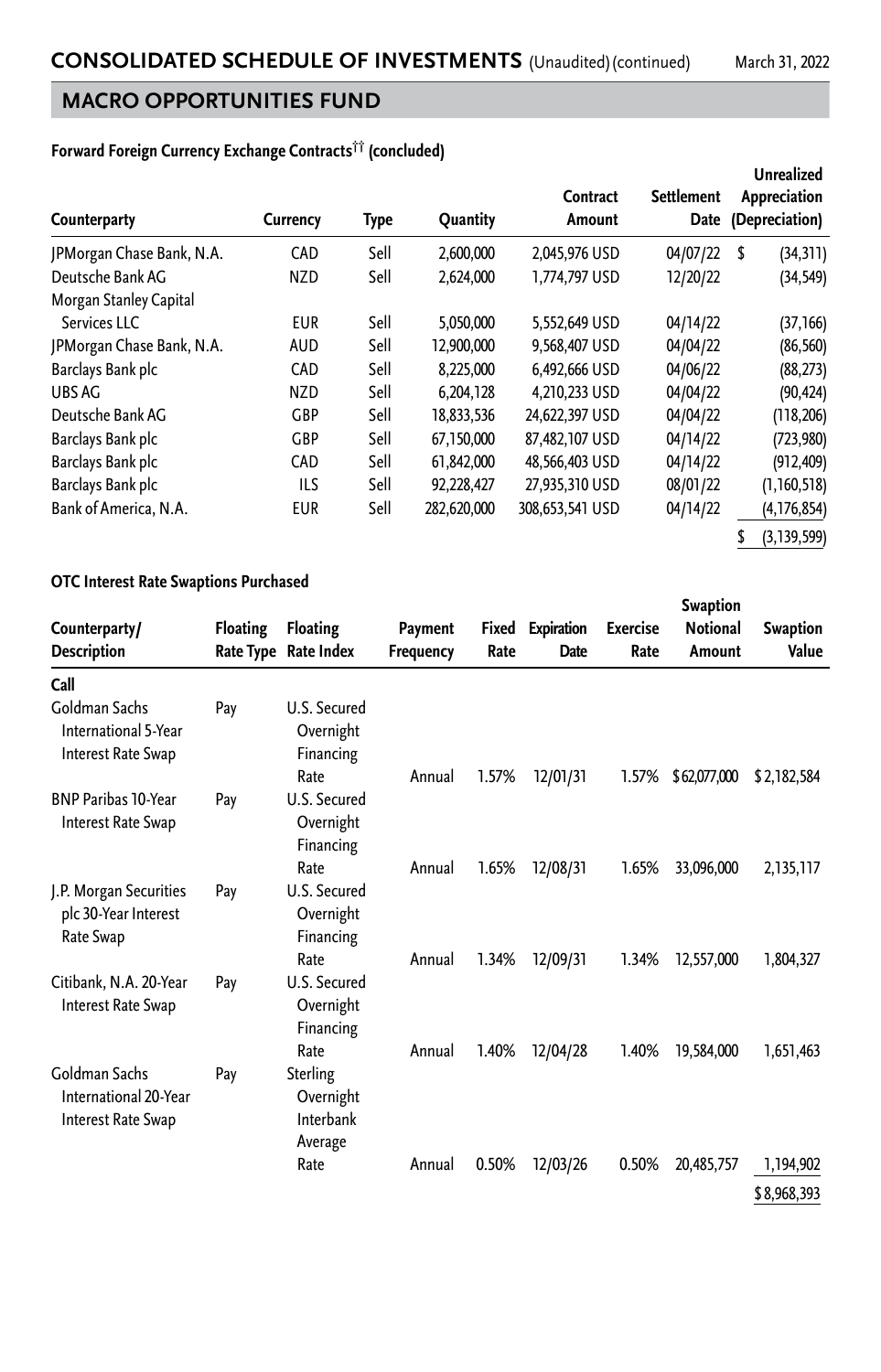#### **OTC Interest Rate Swaptions Purchased (concluded)**

|                                                                     |                  |                                               |                  |       |                         |                 | <b>Swaption</b> |                           |
|---------------------------------------------------------------------|------------------|-----------------------------------------------|------------------|-------|-------------------------|-----------------|-----------------|---------------------------|
| Counterparty/                                                       | <b>Floating</b>  | <b>Floating</b>                               | Payment          |       | <b>Fixed Expiration</b> | <b>Exercise</b> | <b>Notional</b> | Swaption                  |
| <b>Description</b>                                                  | <b>Rate Type</b> | Rate Index                                    | <b>Frequency</b> | Rate  | Date                    | Rate            | Amount          | Value                     |
| Put                                                                 |                  |                                               |                  |       |                         |                 |                 |                           |
| Goldman Sachs<br>International 20-Year<br><b>Interest Rate Swap</b> | Receive          | Sterling<br>Overnight<br>Interbank<br>Average |                  |       |                         |                 |                 |                           |
|                                                                     |                  | Rate                                          | Annual           | 0.50% | 12/03/26                | 0.50%           | \$20,485,758    | \$4,257,473               |
| Goldman Sachs<br>International 5-Year<br><b>Interest Rate Swap</b>  | Receive          | U.S. Secured<br>Overnight<br>Financing        |                  |       |                         |                 |                 |                           |
|                                                                     |                  | Rate                                          | Annual           | 1.57% | 12/01/31                | 1.57%           | 62,077,000      | 3,836,092                 |
| Citibank, N.A. 20-Year<br><b>Interest Rate Swap</b>                 | Receive          | U.S. Secured<br>Overnight<br>Financing        |                  |       |                         |                 |                 |                           |
|                                                                     |                  | Rate                                          | Annual           | 1.40% | 12/04/28                | 1.40%           | 19,584,000      | 3,512,708                 |
| <b>BNP Paribas 10-Year</b><br><b>Interest Rate Swap</b>             | Receive          | U.S. Secured<br>Overnight<br>Financing        |                  |       |                         |                 |                 |                           |
|                                                                     |                  | Rate                                          | Annual           | 1.65% | 12/08/31                | 1.65%           | 33,096,000      | 3,496,550                 |
| J.P. Morgan Securities<br>plc 30-Year Interest<br>Rate Swap         | Receive          | U.S. Secured<br>Overnight<br>Financing        |                  |       |                         |                 |                 |                           |
|                                                                     |                  | Rate                                          | Annual           | 1.34% | 12/09/31                | 1.34%           | 12,557,000      | 2,827,604<br>\$17,930,427 |

#### **OTC Interest Rate Swaptions Written**

|                                                                             |                 |                                                       |                  |       |                         |          | <b>Swaption</b> |             |
|-----------------------------------------------------------------------------|-----------------|-------------------------------------------------------|------------------|-------|-------------------------|----------|-----------------|-------------|
| Counterparty/                                                               | <b>Floating</b> | <b>Floating</b>                                       | Payment          |       | <b>Fixed Expiration</b> | Exercise | <b>Notional</b> | Swaption    |
| <b>Description</b>                                                          |                 | Rate Type Rate Index                                  | <b>Frequency</b> | Rate  | Date                    | Rate     | Amount          | Value       |
| Call                                                                        |                 |                                                       |                  |       |                         |          |                 |             |
| Barclays Bank plc<br>20-Year Interest<br>Rate Swap                          | Receive         | Sterling<br>Overnight<br>Interbank<br>Average<br>Rate | Annual           | 0.54% | 12/09/25                | 0.54%    | \$2,281,755     | \$(118,300) |
| Morgan Stanley Capital<br>Services LLC 20-Year<br><b>Interest Rate Swap</b> | Receive         | U.S. Secured<br>Overnight<br>Financing<br>Rate        | Annual           | 1.51% | 12/13/23                | 1.51%    | 3,514,000       | (137, 946)  |
| Barclays Bank plc<br>10-Year Interest<br>Rate Swap                          | Receive         | U.S. Secured<br>Overnight<br>Financing                |                  |       |                         |          |                 |             |
|                                                                             |                 | Rate                                                  | Annual           | 1.46% | 12/14/23                | 1.46%    | 6,522,000       | (147, 123)  |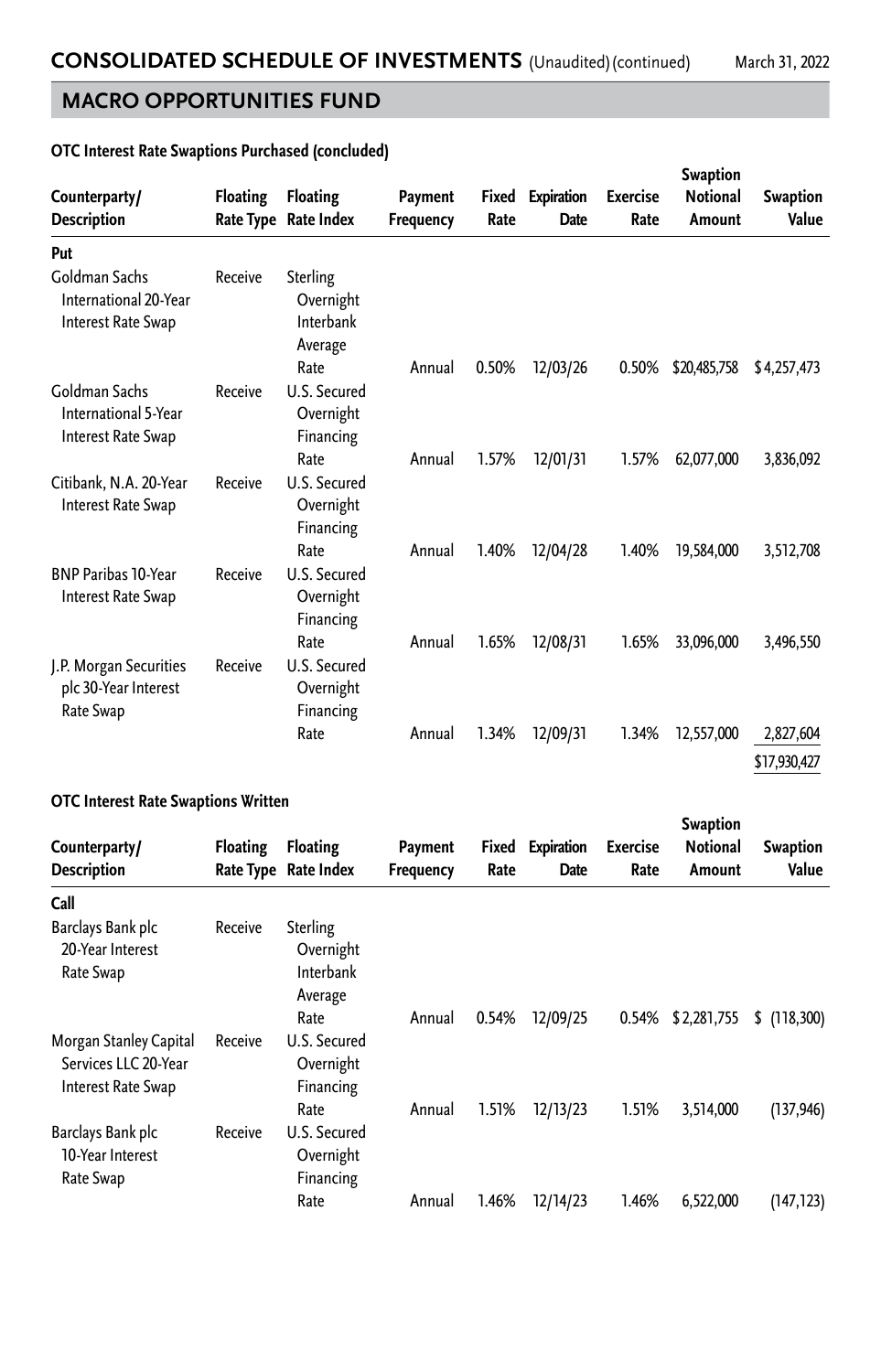#### **OTC Interest Rate Swaptions Written (concluded)**

|                                                                             |                 |                                                |                      |               |                    |                         | <b>Swaption</b>    |                             |
|-----------------------------------------------------------------------------|-----------------|------------------------------------------------|----------------------|---------------|--------------------|-------------------------|--------------------|-----------------------------|
| Counterparty/<br><b>Description</b>                                         | <b>Floating</b> | <b>Floating</b><br>Rate Type Rate Index        | Payment<br>Frequency | Fixed<br>Rate | Expiration<br>Date | <b>Exercise</b><br>Rate | Notional<br>Amount | <b>Swaption</b><br>Value    |
| Call (concluded)<br>Barclays Bank plc<br>5-Year Interest<br>Rate Swap       | Receive         | U.S. Secured<br>Overnight<br>Financing<br>Rate | Annual               | 1.43%         | 12/11/23           |                         | 1.43% \$12,369,000 | \$(172, 826)                |
| J.P. Morgan Securities<br>plc 30-Year Interest<br>Rate Swap                 | Receive         | U.S. Secured<br>Overnight<br>Financing         |                      |               |                    |                         |                    |                             |
|                                                                             |                 | Rate                                           | Annual               | 1.46%         | 12/09/25           | 1.46%                   | 1,827,000          | (178, 351)<br>$$$ (754,546) |
| Put                                                                         |                 |                                                |                      |               |                    |                         |                    |                             |
| J.P. Morgan Securities<br>plc 30-Year Interest<br>Rate Swap                 | Pay             | U.S. Secured<br>Overnight<br>Financing<br>Rate | Annual               | 1.46%         | 12/09/25           |                         | 1.46% \$1,827,000  | $$$ (348,468)               |
| Barclays Bank plc<br>20-Year Interest<br>Rate Swap                          | Pay             | Sterling<br>Overnight<br>Interbank<br>Average  |                      |               |                    |                         |                    |                             |
| Morgan Stanley Capital<br>Services LLC 20-Year<br><b>Interest Rate Swap</b> | Pay             | Rate<br>U.S. Secured<br>Overnight<br>Financing | Annual               | 0.54%         | 12/09/25           | 0.54%                   | 2,281,754          | (451, 619)                  |
| Barclays Bank plc<br>10-Year Interest<br>Rate Swap                          | Pay             | Rate<br>U.S. Secured<br>Overnight<br>Financing | Annual               | 1.51%         | 12/13/23           | 1.51%                   | 3,514,000          | (470, 414)                  |
| Barclays Bank plc                                                           | Pay             | Rate<br>U.S. Secured                           | Annual               | 1.46%         | 12/14/23           | 1.46%                   | 6,522,000          | (527, 173)                  |
| 5-Year Interest<br>Rate Swap                                                |                 | Overnight<br>Financing                         |                      |               |                    |                         |                    |                             |
|                                                                             |                 | Rate                                           | Annual               | 1.43%         | 12/11/23           | 1.43%                   | 12,369,000         | (607, 259)<br>\$(2,404,933) |
|                                                                             |                 |                                                |                      |               |                    |                         |                    |                             |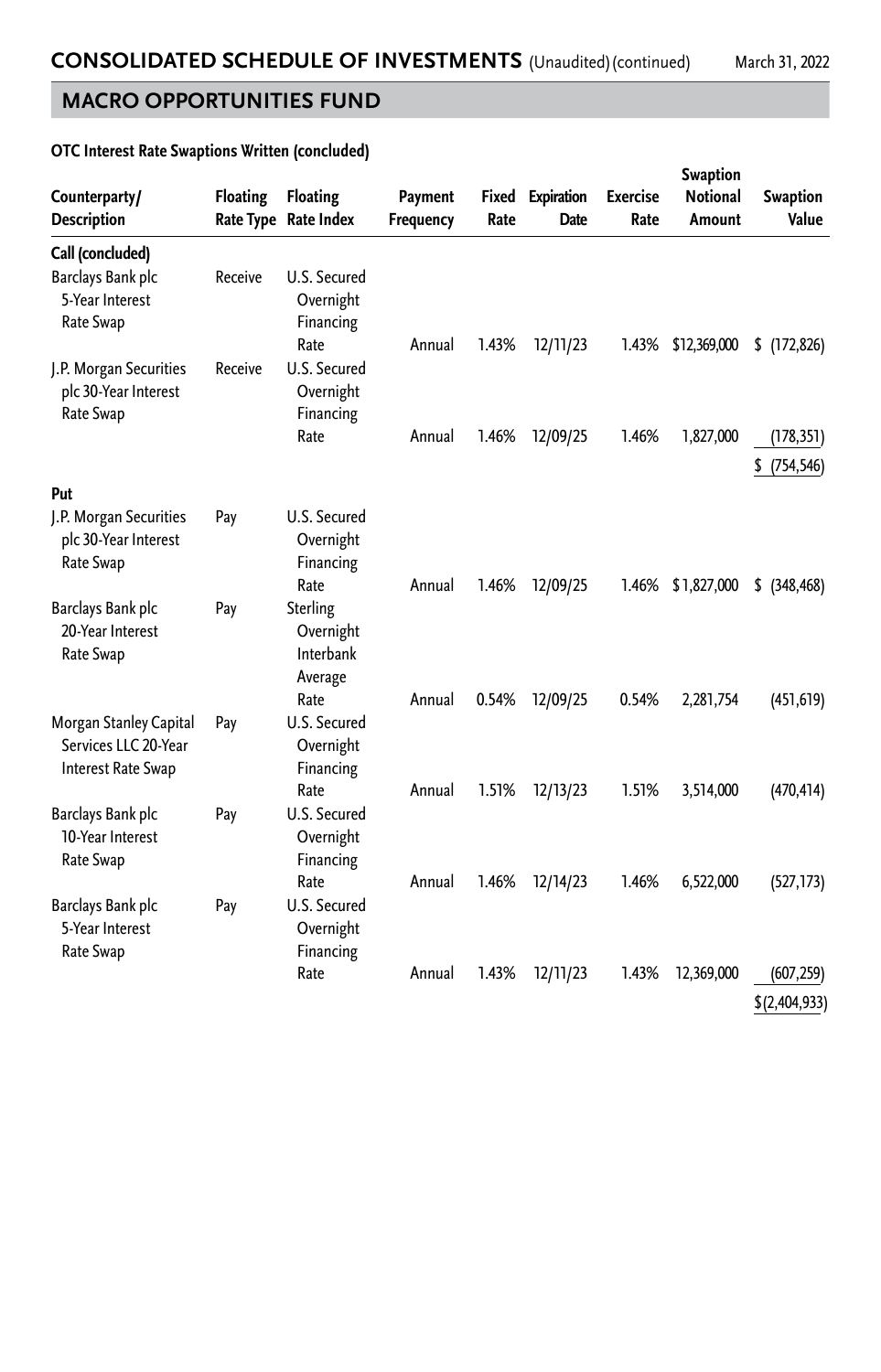- <sup>~</sup> The face amount is denominated in U.S. dollars unless otherwise indicated.
- \* Non-income producing security.
- \*\* Includes cumulative appreciation (depreciation).
- † Value determined based on Level 1 inputs, unless otherwise noted.
- †† Value determined based on Level 2 inputs, unless otherwise noted.
- ††† Value determined based on Level 3 inputs.
- $\diamond$  Variable rate security. Rate indicated is the rate effective at March 31, 2022. In some instances, the effective rate is limited by a minimum rate floor or a maximum rate cap established by the issuer. The settlement status of a position may also impact the effective rate indicated. In some cases, a position may be unsettled at period end and may not have a stated effective rate. In instances where multiple underlying reference rates and spread amounts are shown, the effective rate is based on a weighted average.
- <sup>1</sup> Special Purpose Acquisition Company (SPAC).
- <sup>2</sup> Affiliated issuer.
- <sup>3</sup> All or a portion of this security is pledged as listed options collateral at March 31, 2022.
- <sup>4</sup> Security has a fixed rate coupon which will convert to a floating or variable rate coupon on a future date.
- $5$  Security is a 144A or Section 4(a)(2) security. These securities have been determined to be liquid under guidelines established by the Board of Trustees. The total market value of 144A or Section 4(a)(2) securities is \$3,130,548,309 (cost \$3,260,527,203), or 39.1% of total net assets.
- $6$  Rate indicated is the 7-day yield as of March 31, 2022.
- <sup>7</sup> Perpetual maturity.
- <sup>8</sup> Security is in default of interest and/or principal obligations.
- <sup>9</sup> Security is a 144A or Section 4(a)(2) security. These securities have been determined to be illiquid and restricted under guidelines established by the Board of Trustees. The total market value of 144A or Section 4(a)(2) illiquid and restricted securities is \$50,608,703 (cost \$60,751,422), or 0.6% of total net assets.
- $10$  Security is a step up/down bond. The coupon increases or decreases at regular intervals until the bond reaches full maturity. Rate indicated is the rate at March 31, 2022.
- <sup>11</sup> All or a portion of this security has been physically segregated or earmarked in connection with reverse repurchase agreements. At March 31, 2022, the total market value of segregated or earmarked securities was \$42,576,363
- <sup>12</sup> Payment-in-kind security.
- <sup>13</sup> Security has no stated coupon. However, it is expected to receive residual cash flow payments on defined deal dates.
- <sup>14</sup> Security is an interest-only strip.
- <sup>15</sup> Rate indicated is the effective yield at the time of purchase.
- <sup>16</sup> All or a portion of this security is pledged as interest rate swap collateral at March 31, 2022.
- $17$  Swaptions See additional disclosure in the swaptions table above for more information on swaptions.
	- AUD Australian Dollar
	- BofA Bank of America
	- CAD Canadian Dollar
	- CDX.NA.IG.33.V1 Credit Default Swap North American Investment Grade Series 33 Index Version 1
	- CME Chicago Mercantile Exchange
	- CMS Constant Maturity Swap
	- CMT Constant Maturity Treasury
	- CZK Czech Koruna
	- EUR Euro
	- EURIBOR European Interbank Offered Rate
	- GBP British Pound